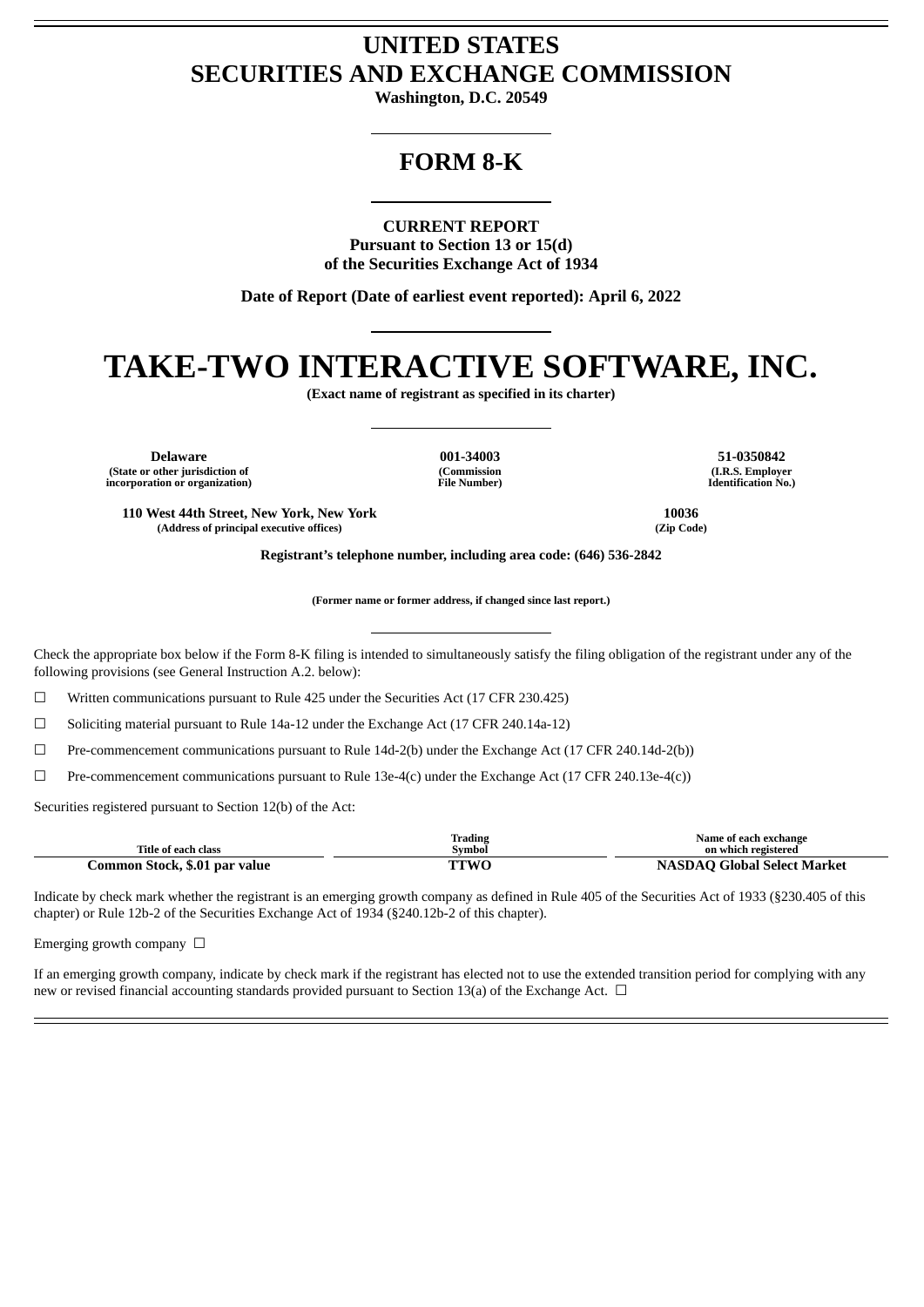#### **Item 8.01. Other Events**

# Agreement and Plan of Merger

As previously announced, on January 9, 2022, Take-Two Interactive Software, Inc. (the "Company" or "Take-Two") entered into an Agreement and Plan of Merger (as amended from time to time, the "Merger Agreement") with Zebra MS I, Inc., a Delaware corporation and a direct wholly-owned subsidiary of the Company ("Merger Sub 1"), Zebra MS II, Inc., a Delaware corporation and a direct wholly-owned subsidiary of the Company ("Merger Sub 2"), and Zynga Inc. ("Zynga"), a Delaware corporation. Pursuant to the Merger Agreement, and subject to the satisfaction or waiver of the conditions set forth therein, Merger Sub 1 will be merged with and into Zynga (the "Merger") with Zynga continuing as the surviving corporation and our wholly-owned subsidiary, and immediately following the Merger, the surviving corporation in the Merger will merge with and into Merger Sub 2, with Merger Sub 2 continuing as the surviving corporation (together with the Merger, the "Combination"). Take-Two currently expects the Combination to close in the first quarter of its fiscal year 2023, ending June 30, 2022. However, it is possible that factors outside the control of the parties to the Merger Agreement could result in the Combination being completed at a different time, or not at all.

Take-Two is filing (i) as Exhibit 99.1 to this Current Report on Form 8-K, Zynga's consolidated financial statements as of December 31, 2021 and 2020 and for each of the three years in the period ended December 31, 2021 and (ii) as Exhibit 99.2, the risk factors relating to Zynga's business (as previously reported by Zynga in the "Risk Factors" section of Zynga's Annual Report on Form 10-K for the fiscal year ended December 31, 2021).

#### Forward-Looking Statements

Statements contained herein which are not historical facts may be considered forward-looking statements under federal securities laws and may be identified by words such as "anticipates," "believes," "estimates," "expects," "intends," "plans," "potential," "predicts," "projects," "seeks," "should," "will," or words of similar meaning and include, but are not limited to, statements regarding the proposed business combination of Take-Two and Zynga and the outlook for Take-Two's or Zynga's future business and financial performance. Such forward-looking statements are based on the current beliefs of Take-Two's and Zynga's respective management as well as assumptions made by and information currently available to them, which are subject to inherent uncertainties, risks and changes in circumstances that are difficult to predict. Actual outcomes and results may vary materially from these forward-looking statements based on a variety of risks and uncertainties including: the occurrence of any event, change or other circumstances that could give rise to the termination of the merger agreement; the inability to obtain Take-Two's or Zynga's respective stockholder approval or the failure to satisfy other conditions to completion of the proposed combination, including receipt of regulatory approvals, on a timely basis or at all; risks that the proposed combination disrupts each company's current plans and operations; the diversion of the attention of the respective management teams of Take-Two and Zynga from their respective ongoing business operations; the ability of either Take-Two, Zynga or the combined company to retain key personnel; the ability to realize the benefits of the proposed combination, including net bookings opportunities and cost synergies; the ability to successfully integrate Zynga's business with Take-Two's business or to integrate the businesses within the anticipated timeframe; the outcome of any legal proceedings that may be instituted against Take-Two, Zynga or others following announcement of the proposed combination; the amount of the costs, fees, expenses and charges related to the proposed combination; the uncertainty of the impact of the COVID-19 pandemic and measures taken in response thereto; the effect of economic, market or business conditions, including competition, consumer demand and the discretionary spending patterns of customers, or changes in such conditions, have on Take-Two's, Zynga's and the combined company's operations, revenue, cash flow, operating expenses, employee hiring and retention, relationships with business partners, the development, launch or monetization of games and other products, and customer engagement, retention and growth; the risks of conducting Take-Two's and Zynga's business internationally; the impact of changes in interest rates by the Federal Reserve and other central banks; the impact of potential inflation, volatility in foreign currency exchange rates and supply chain disruptions; the ability to maintain acceptable pricing levels and monetization rates for Take-Two's and Zynga's games; and risks relating to the market value of Take-Two's common stock to be issued in the proposed combination.

Other important factors and information are contained in Take-Two's and Zynga's most recent Annual Reports on Form 10-K, including the risks summarized in the section entitled "Risk Factors," Take-Two's and Zynga's most recent Quarterly Reports on Form 10-Q, and each company's other periodic filings with the SEC, which can be accessed at www.take2games.com in the case of Take-Two, http://investor.zynga.com in the case of Zynga, or www.sec.gov. All forward-looking statements are qualified by these cautionary statements and apply only as of the date they are made. Neither Take-Two nor Zynga undertakes any obligation to update any forward-looking statement, whether as a result of new information, future events or otherwise.

 $-2-$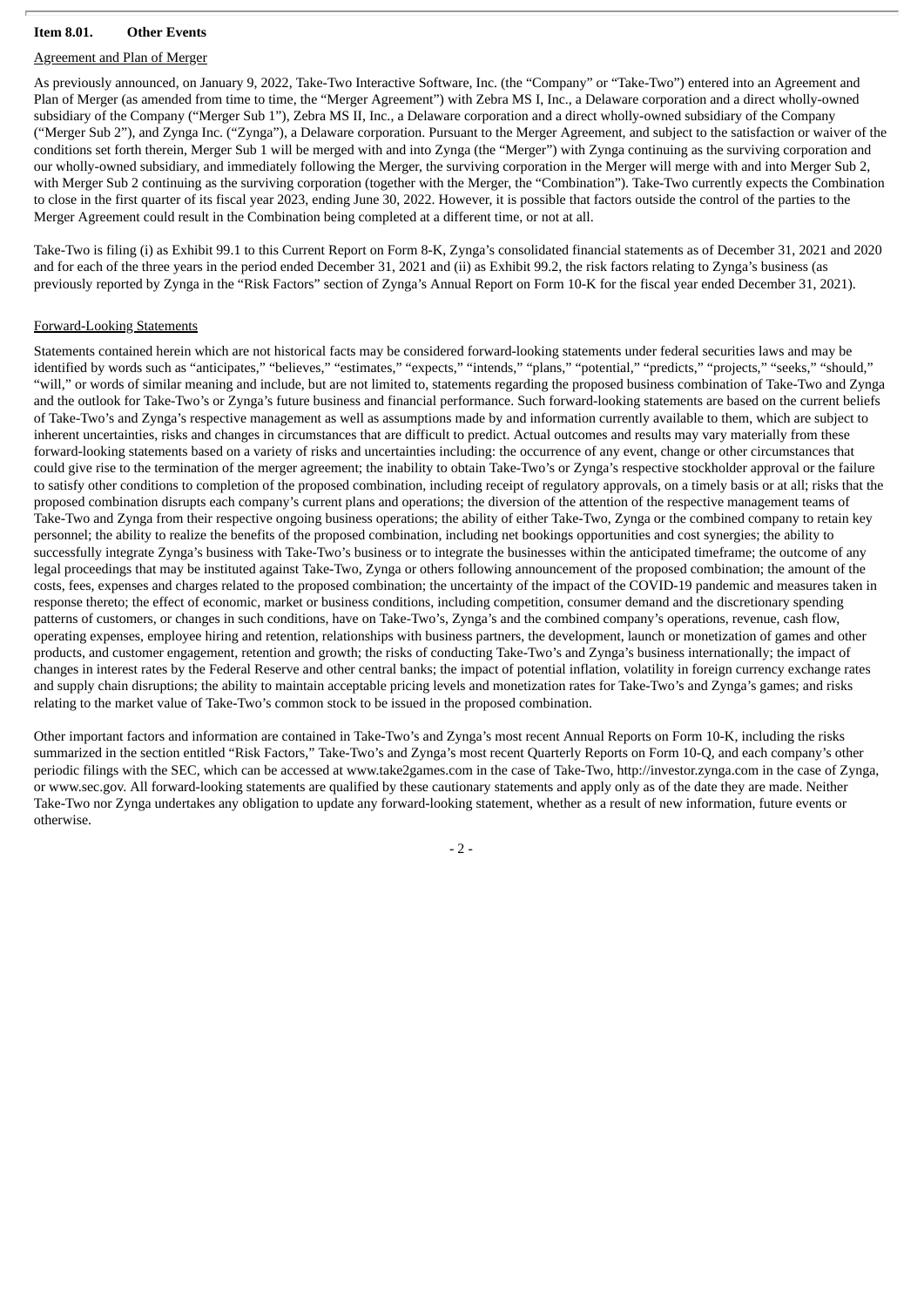| <b>Item 9.01</b>         | <b>Financial Statements and Exhibits</b>                                                                                                                                             |
|--------------------------|--------------------------------------------------------------------------------------------------------------------------------------------------------------------------------------|
| (d) Exhibits             |                                                                                                                                                                                      |
| <b>EXHIBIT</b><br>$NQ$ . | <b>DESCRIPTION</b>                                                                                                                                                                   |
| 99.1                     | Consolidated financial statements of Zynga, Inc. for the fiscal years ended December 31, 2021 and 2020 and for each of the years in<br>the three-year period ended December 31, 2021 |
| 99.2                     | Risk factors relating to Zynga's business                                                                                                                                            |
| 104                      | Cover Page Interactive Data File (embedded within the Inline XBRL document)                                                                                                          |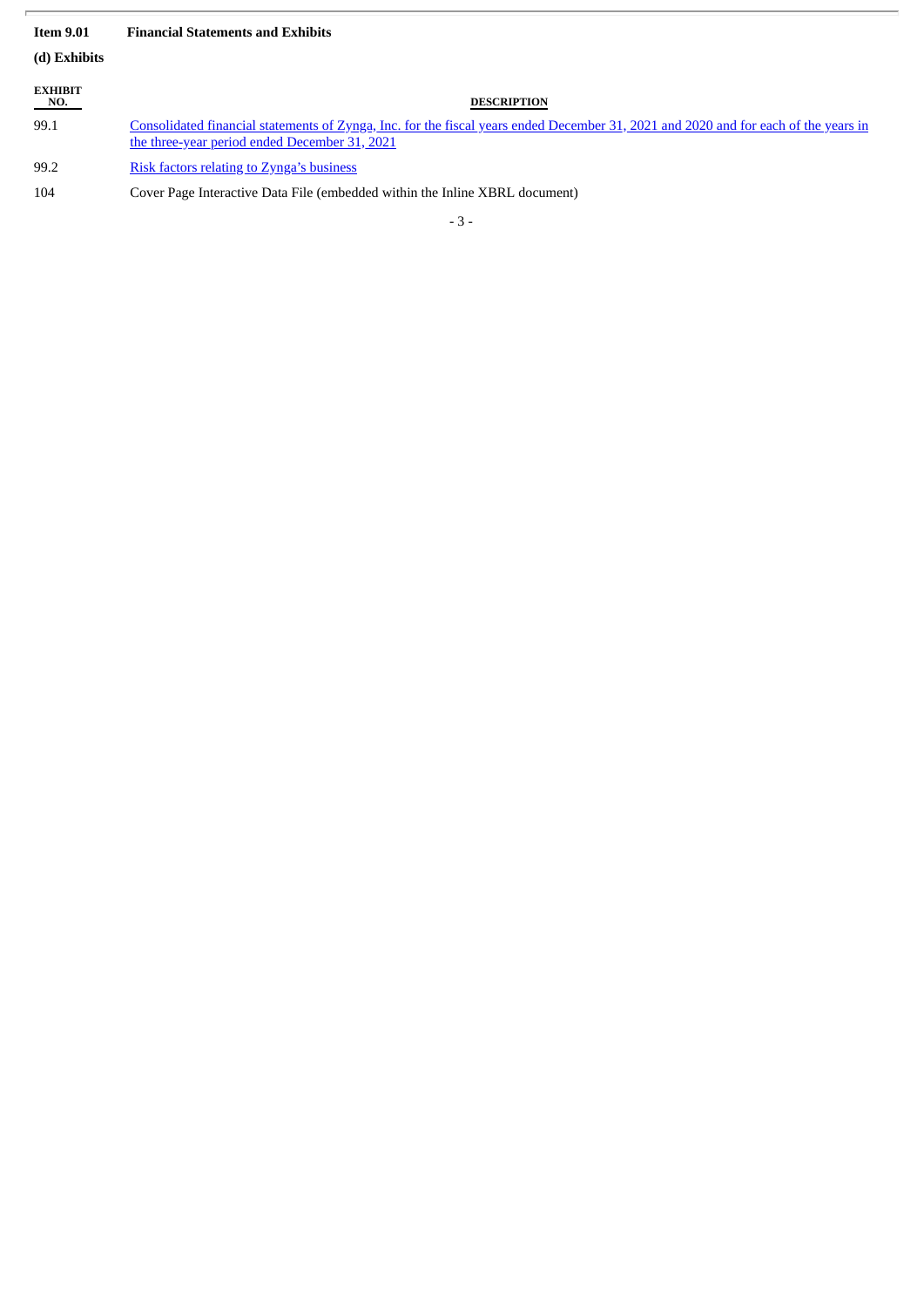Pursuant to the requirements of the Securities Exchange Act of 1934, as amended, the registrant has duly caused this report to be signed on its behalf by the undersigned hereunto duly authorized.

# TAKE-TWO INTERACTIVE SOFTWARE, INC.

| Bv:    | /s/ Matthew Breitman                                                  |
|--------|-----------------------------------------------------------------------|
|        | Name: Matthew Breitman                                                |
| Title: | Senior Vice President, General Counsel Americas & Corporate Secretary |

Date: April 6, 2022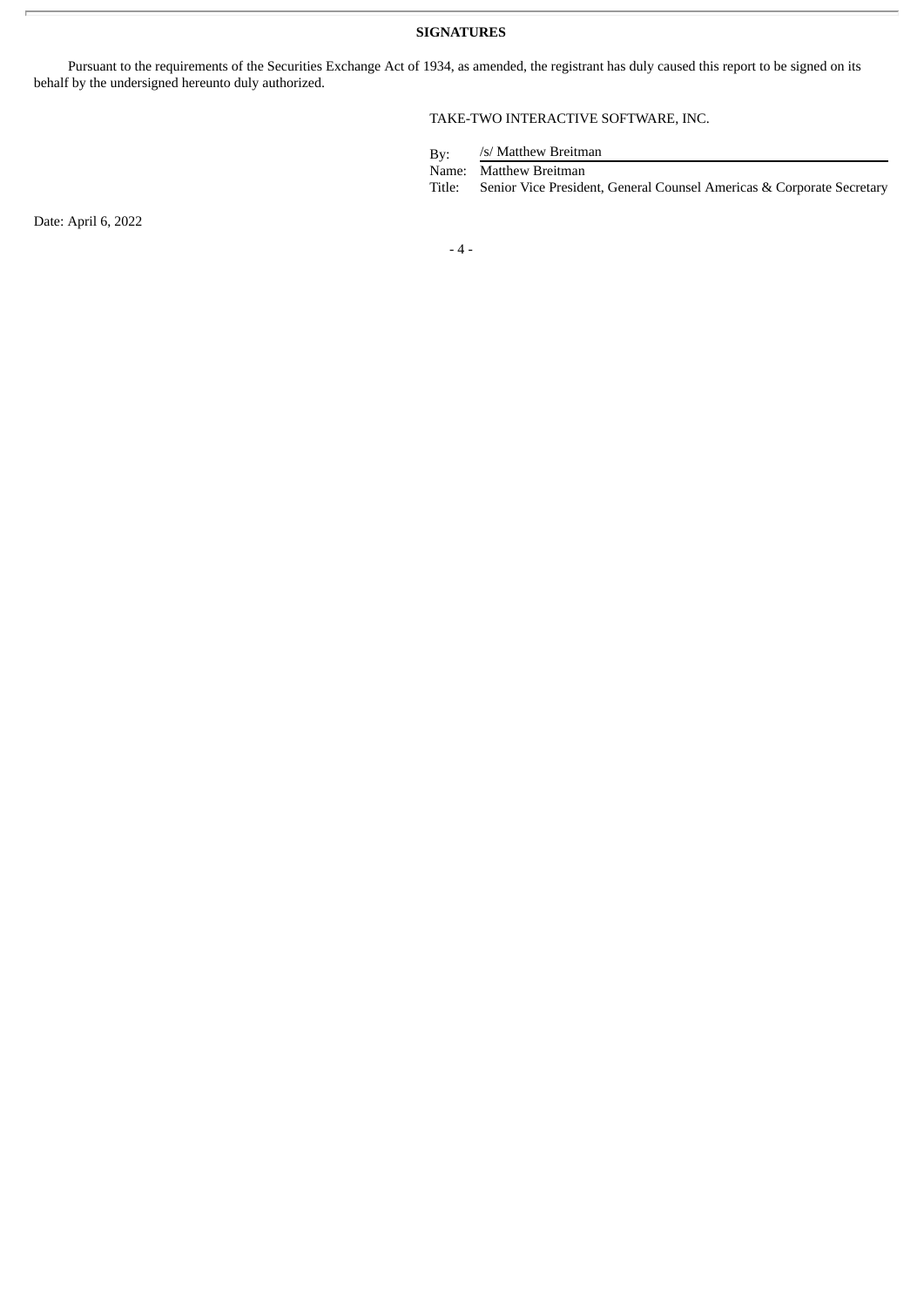#### Zynga Inc. INDEX TO CONSOLIDATED FINANCIAL STATEMENTS

<span id="page-4-0"></span>

|                                                          | Page<br><u>No.</u> |
|----------------------------------------------------------|--------------------|
| Reports of Independent Registered Public Accounting Firm |                    |
| <b>Consolidated Financial Statements</b>                 |                    |
| <b>Consolidated Balance Sheets</b>                       | 6                  |
| <b>Consolidated Statements of Operations</b>             | 7                  |
| Consolidated Statements of Comprehensive Income (Loss)   | 8                  |
| Consolidated Statements of Stockholders' Equity          | 9                  |
| <b>Consolidated Statements of Cash Flows</b>             | 10                 |
| Notes to Consolidated Financial Statements               | 11                 |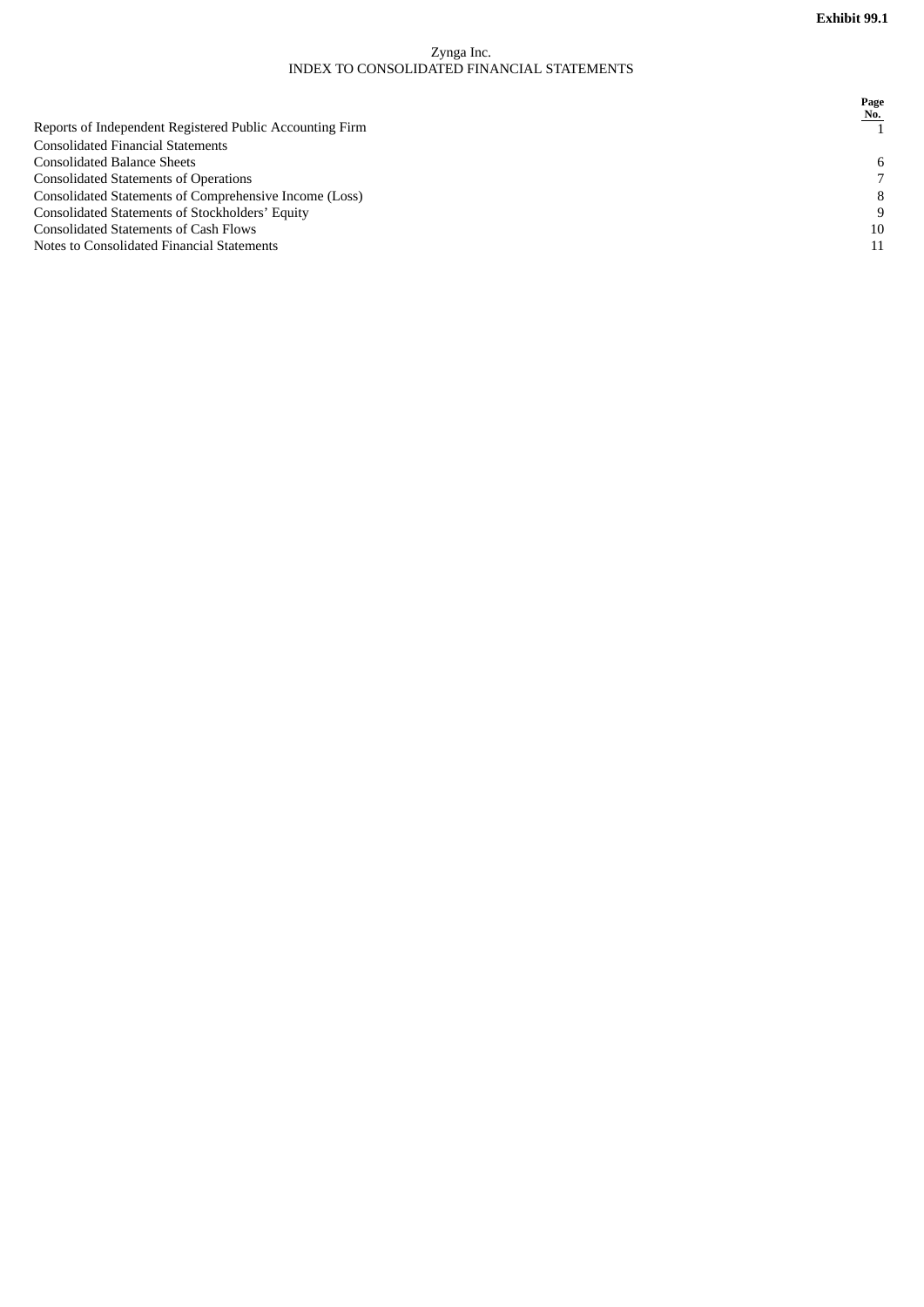To the Stockholders and the Board of Directors of Zynga Inc.

#### **Opinion on the Financial Statements**

We have audited the accompanying consolidated balance sheets of Zynga Inc. (the Company) as of December 31, 2021 and 2020, and the related consolidated statements of operations, comprehensive income (loss), stockholders' equity and cash flows for each of the three years in the period ended December 31, 2021, and the related notes and financial statement schedule listed in the Index at Item l5(a)2 (collectively referred to as the "consolidated financial statements"). In our opinion, the consolidated financial statements present fairly, in all material respects, the financial position of the Company at December 31, 2021 and 2020, and the results of its operations and its cash flows for each of the three years in the period ended December 31, 2021, in conformity with U.S. generally accepted accounting principles.

We also have audited, in accordance with the standards of the Public Company Accounting Oversight Board (United States) (PCAOB), the Company's internal control over financial reporting as of December 31, 2021, based on criteria established in Internal Control-Integrated Framework issued by the Committee of Sponsoring Organizations of the Treadway Commission (2013 framework) and our report dated February 25, 2022 expressed an unqualified opinion thereon.

#### **Basis for Opinion**

These financial statements are the responsibility of the Company's management. Our responsibility is to express an opinion on the Company's financial statements based on our audits. We are a public accounting firm registered with the PCAOB and are required to be independent with respect to the Company in accordance with the U.S. federal securities laws and the applicable rules and regulations of the Securities and Exchange Commission and the PCAOB.

We conducted our audits in accordance with the standards of the PCAOB. Those standards require that we plan and perform the audit to obtain reasonable assurance about whether the financial statements are free of material misstatement, whether due to error or fraud. Our audits included performing procedures to assess the risks of material misstatement of the financial statements, whether due to error or fraud, and performing procedures that respond to those risks. Such procedures included examining, on a test basis, evidence regarding the amounts and disclosures in the financial statements. Our audits also included evaluating the accounting principles used and significant estimates made by management, as well as evaluating the overall presentation of the financial statements. We believe that our audits provide a reasonable basis for our opinion.

#### **Critical Audit Matters**

The critical audit matters communicated below are matters arising from the current period audit of the financial statements that were communicated or required to be communicated to the audit committee and that: (1) relate to accounts or disclosures that are material to the financial statements and (2) involved our especially challenging, subjective or complex judgments. The communication of critical audit matters does not alter in any way our opinion on the consolidated financial statements, taken as a whole, and we are not, by communicating the critical audit matters below, providing separate opinions on the critical audit matters or on the accounts or disclosures to which they relate.

1

#### *Auditing revenue for newly launched or acquired games*

*Description of the Matter*

The Company's current deferred revenue is \$748.1 million at December 31, 2021 and the Company recognized \$2,249.2 million of revenue relating to online games during the year. A portion of the deferred online game revenue balance and revenue recognized was related to newly launched or acquired games. As described in *Note 1- Revenue Recognition* of the consolidated financial statements, for standalone mobile games, the Company recognizes mobile revenue ratably over the estimated average playing period of payers. When a new game is launched, or acquired, and only a limited period of payer data is available for the analysis of average playing periods of payers, the Company considers a number of subjective and objective factors to determine the estimated average playing period of payers, such as the estimated average playing period of payers for other active games with similar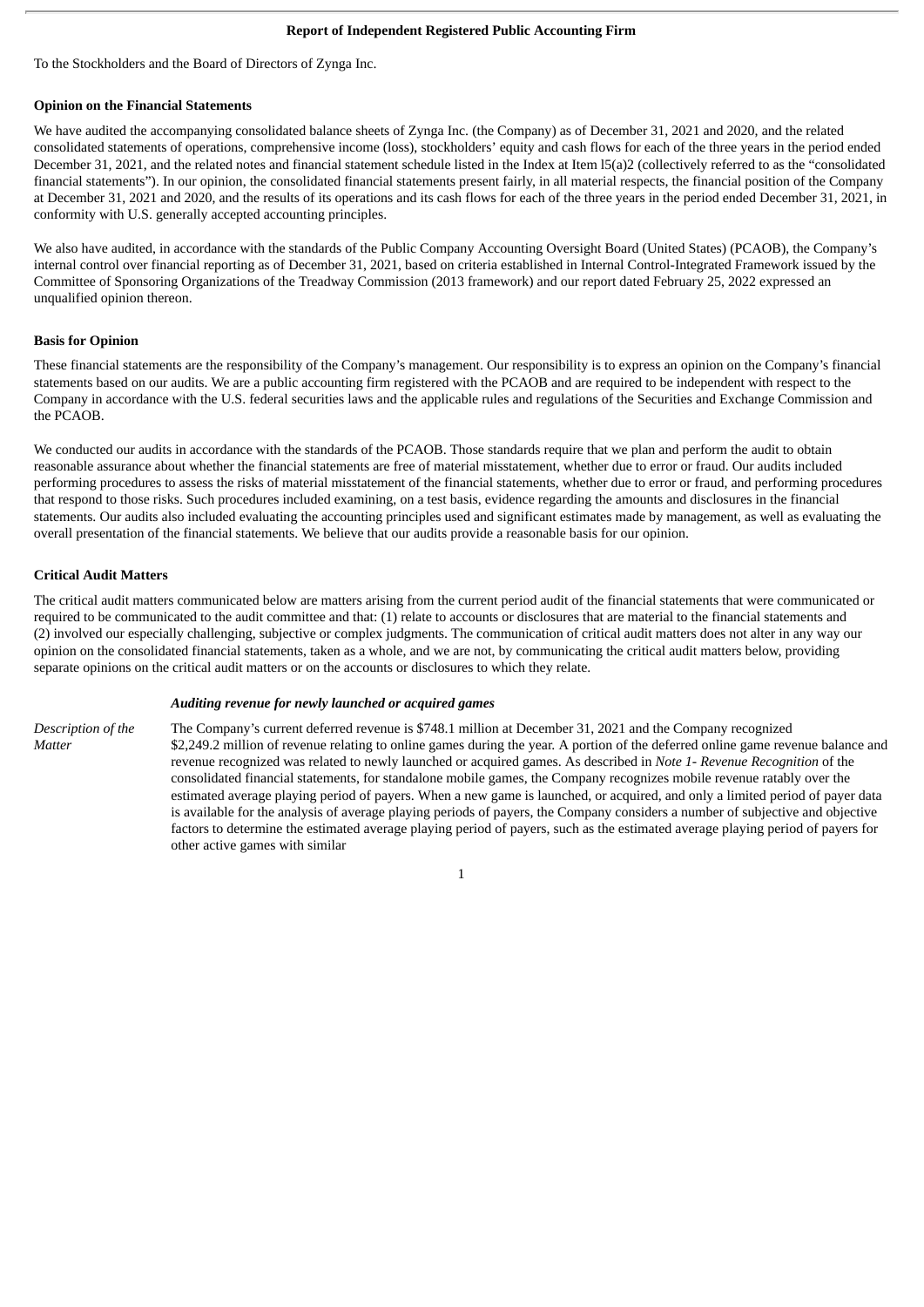|                                     | characteristics. Determining the estimated average playing period of payers requires management judgement in estimating how<br>long paying players benefit from their purchases over the game playing experience as well as determining which games are<br>similar for comparison purposes.                                                                                                                                                                                                                                                                                                                                                                                                                                                                                                                                                                                                                   |
|-------------------------------------|---------------------------------------------------------------------------------------------------------------------------------------------------------------------------------------------------------------------------------------------------------------------------------------------------------------------------------------------------------------------------------------------------------------------------------------------------------------------------------------------------------------------------------------------------------------------------------------------------------------------------------------------------------------------------------------------------------------------------------------------------------------------------------------------------------------------------------------------------------------------------------------------------------------|
|                                     | Auditing the initial estimated average playing period of payers for newly launched or acquired online games was especially<br>challenging as there was a limited period of game-specific paying player data available, and relevant, comparable data from<br>external sources was not readily available. Management determined the initial estimated average playing period of payers based<br>on subjective and objective assumptions about each newly launched or acquired game's paying player characteristics, and their<br>similarity or dissimilarity to the Company's other games.                                                                                                                                                                                                                                                                                                                     |
| Matter in Our Audit                 | How We Addressed the We obtained an understanding, evaluated the design, and tested the operating effectiveness of controls specifically related to the<br>Company's process to determine the initial estimated average playing period of payers.                                                                                                                                                                                                                                                                                                                                                                                                                                                                                                                                                                                                                                                             |
|                                     | To test the initial estimated average playing period of payers, our audit procedures included, among others, evaluating the<br>significant assumptions used by management to determine the initial estimate. We evaluated the relevance of management's<br>selection of comparable games as well as management's comparison of the paying player period for the newly launched or<br>acquired game to comparable games.                                                                                                                                                                                                                                                                                                                                                                                                                                                                                       |
|                                     | <b>Initial accounting of acquired intangibles</b>                                                                                                                                                                                                                                                                                                                                                                                                                                                                                                                                                                                                                                                                                                                                                                                                                                                             |
| Description of the<br><b>Matter</b> | As disclosed in Note 7 to the consolidated financial statements, the Company acquired Chartboost on August 4, 2021 for total<br>purchase consideration of \$234.6 million and StarLark on October 5, 2021 for a total purchase price consideration of<br>\$461.7 million. For Chartboost, of the total purchase consideration, \$115.3 million was allocated to the fair value of identified<br>intangible assets. For StarLark, of the total purchase consideration, \$159.0 million was allocated to the fair value of identified<br>intangible assets.                                                                                                                                                                                                                                                                                                                                                     |
|                                     | Auditing the fair values of acquired intangible assets was especially challenging due to the significant estimation uncertainty in<br>determining the fair value of identified intangible assets. The significant assumptions used to estimate the fair values of the<br>intangible assets included discount rates, as well as the amount and timing of cash flow projections. Each of these assumptions<br>were highly subjective and involved significant judgment as they were based on estimates of future financial performance that<br>could be affected by domestic and international consumer preferences, third party competition and technological innovation,<br>among other factors.                                                                                                                                                                                                              |
| Matter in Our Audit                 | How We Addressed the We obtained an understanding, evaluated the design, and tested the operating effectiveness of controls over management's<br>review of forecasts and the assessment of the discount rate.                                                                                                                                                                                                                                                                                                                                                                                                                                                                                                                                                                                                                                                                                                 |
|                                     | To test the fair value of the Company's acquired intangible assets, we read the purchase agreement and we identified and tested<br>the significant assumptions used in the valuation models including assessing the historical accuracy of management's forecasts<br>of its own performance, its historical accuracy in forecasting for other acquisitions, and evaluating the reasonableness of<br>resulting forecasts for Chartboost and StarLark, compared with the historical performance of those companies, Zynga and<br>guideline companies within the same industry. We involved our valuation specialists to assess the adequacy and relevance of the<br>inputs and information used, the nature and basis for valuation adjustments and calculations, the appropriateness of the<br>valuation methods and models used, and accuracy and appropriateness of the calculated outputs from such models. |

Additionally, our valuation specialists performed corroborative calculations of the acquired intangible asset values, which we compared to management's estimates.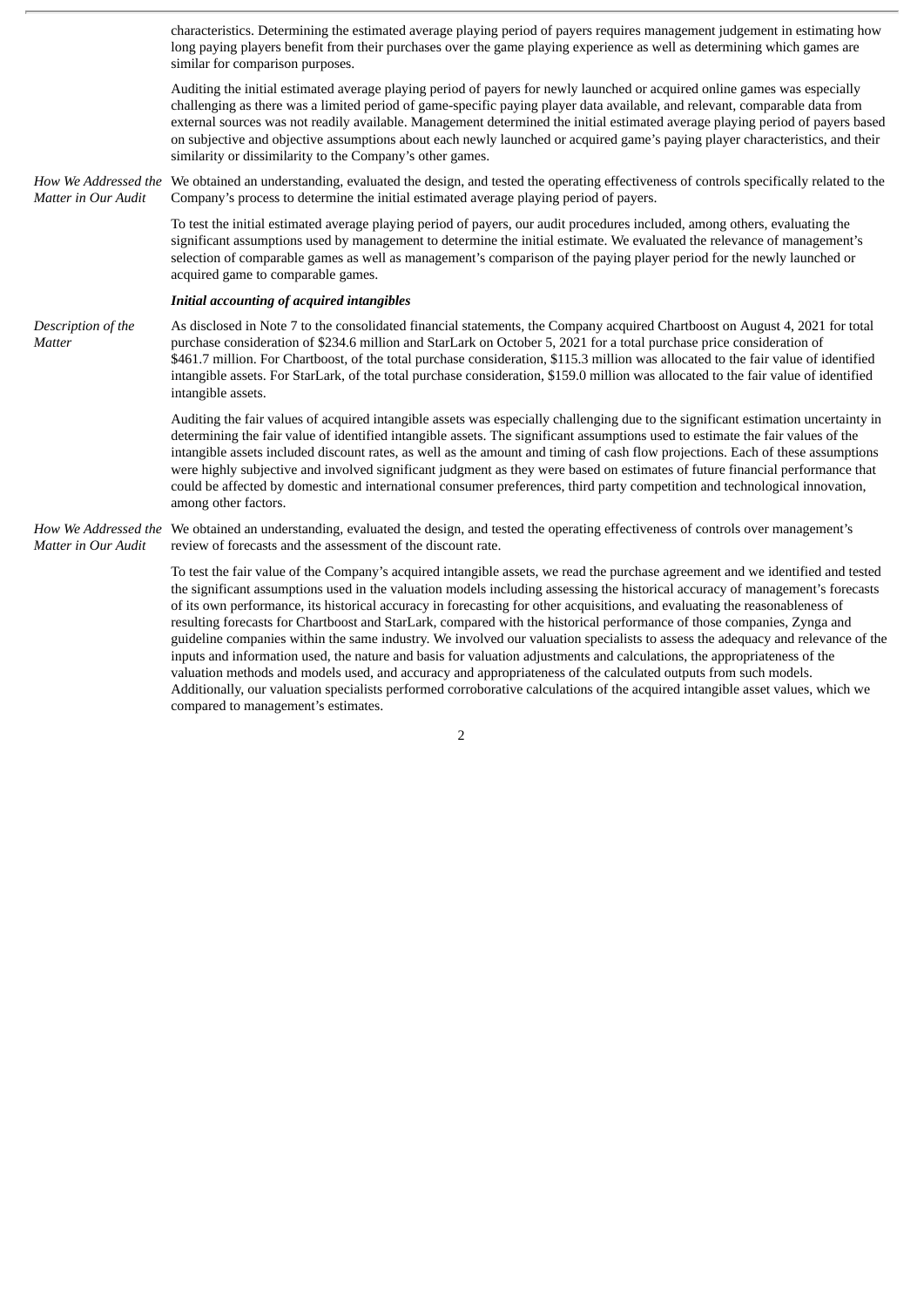#### *Impairment of operating lease right-of-use and related assets*

carrying value exceeded the estimated fair value of these asset group.

*Description of the Matter* As disclosed in Notes 5 and 6 to the consolidated financial statements, the Company recorded a loss of \$66.8 million in the third quarter of the year ended December 31, 2021, as a result of the Company's transition to a hybrid in-office and remote employee work model and subsequent reassessment of the asset group related to its leased San Francisco Headquarters. In accordance with ASC 360, the Company performed a recoverability test of its identified asset group, comprised of operating lease right-of-use and other related assets, and determined that the carrying value of this asset group was not fully recoverable. As a result, the Company measured and recognized an impairment loss related to these assets representing the amount by which the

> Auditing the Company's impairment was especially challenging due to the significant estimation required by management to determine the fair value of the asset group. The Company utilized an income approach to value the asset group, which required the development of a discounted cash flow model utilizing certain key assumptions, including the projected sublease income over the remaining lease term, expected downtime prior to the commencement of future subleases, expected rent concessions offered to future tenants and discount rates that reflected the level of risk associated with these future cash flows. These assumptions have a significant effect on the estimated fair value of the asset group, and the resulting impairment loss.

How We Addressed the We obtained an understanding, evaluated the design, and tested the operating effectiveness of internal controls over the *Matter in Our Audit* Company's processes to determine the fair value of the asset group and measure the right-of-use and other related assets impairment loss. For example, we tested the controls over the determination of the fair value of the asset group subject to impairment, including the selection of the valuation model and the determination and review of the underlying assumptions used to develop the fair value estimates.

> Our testing of the Company's impairment measurement included, among other procedures, evaluating the significant assumptions used to estimate fair value. For example, we compared the sublease market rent rate, vacancy period, and tenant lease incentive assumptions used to estimate market participant cash flows to current industry and economic trends, assessed the reasonableness of the discount rates used as part of the discounted cash flow model, and recalculated management's estimate. We also involved our valuation specialists to assist in our evaluation of the significant assumptions used in the fair value estimate.

#### /s/ Ernst & Young LLP

We have served as the Company's auditor since 2009.

San Jose, California February 25, 2022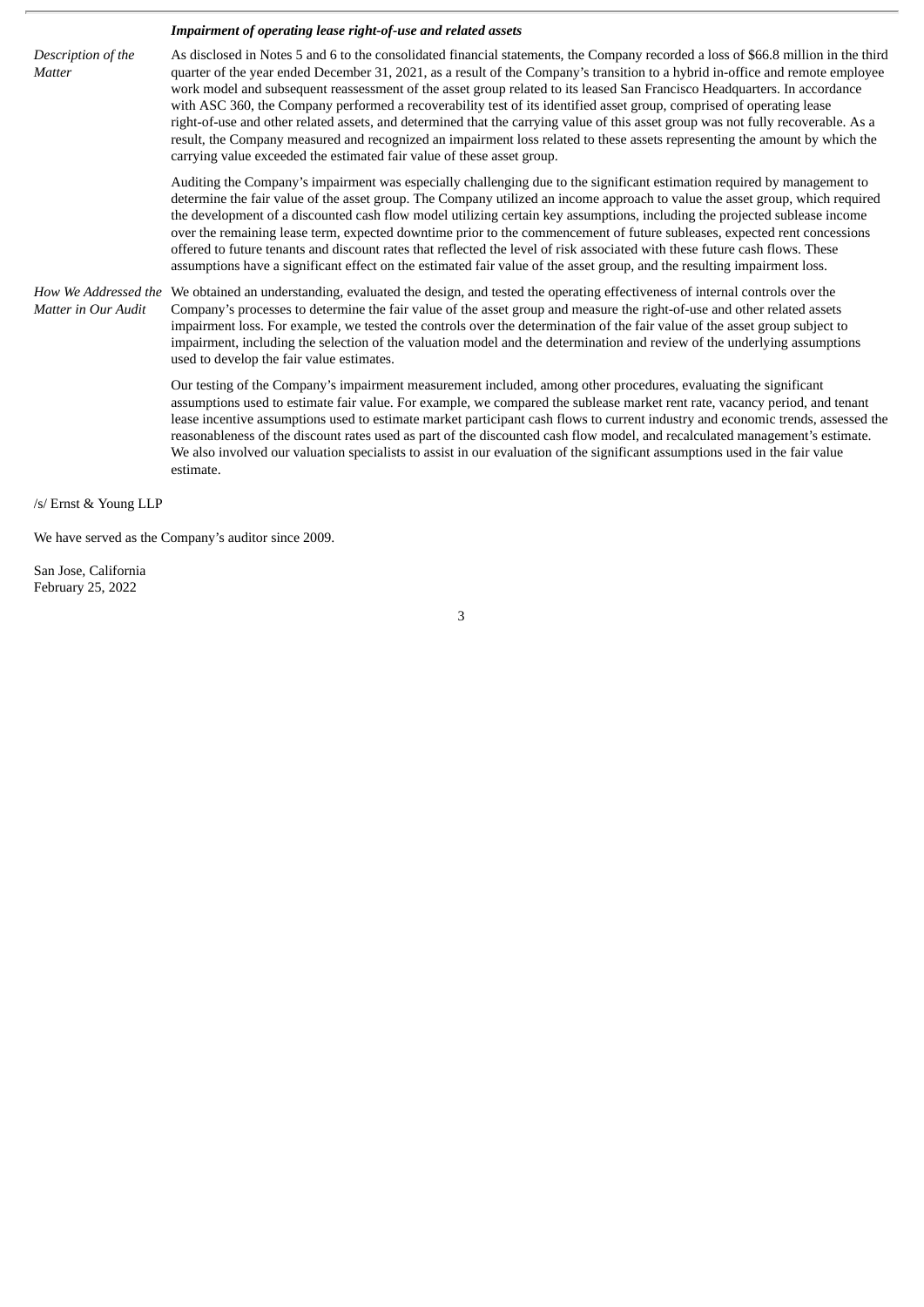#### **Report of Independent Registered Public Accounting Firm**

To the Stockholders and the Board of Directors of Zynga Inc.

#### **Opinion on Internal Control Over Financial Reporting**

We have audited Zynga Inc.'s internal control over financial reporting as of December 31, 2021, based on criteria established in Internal Control-Integrated Framework issued by the Committee of Sponsoring Organizations of the Treadway Commission (2013 framework) (the COSO criteria). In our opinion, Zynga Inc. (the Company) maintained, in all material respects, effective internal control over financial reporting as of December 31, 2021, based on the COSO criteria.

As indicated in the accompanying Management's Report on Internal Control over Financial Reporting, management's assessment of and conclusion on the effectiveness of internal control over financial reporting did not include certain internal controls of Chartboost and StarLark, which are included in the 2021 consolidated financial statements of the Company and constituted 1% of consolidated revenue, operating expenses and total assets, respectively, as of and for the year ended December 31, 2021. Our audit of internal control over financial reporting of the Company also did not include an evaluation of certain internal controls over financial reporting of Chartboost and StarLark.

We also have audited, in accordance with the standards of the Public Company Accounting Oversight Board (United States) (PCAOB), the consolidated balance sheets of the Company as of December 31, 2021 and 2020, and the related consolidated statements of operations, comprehensive income (loss), stockholders' equity and cash flows for each of the three years in the period ended December 31, 2021, and the related notes and financial statement schedule listed in the Index at Item 15(a)2 and our report dated February 25, 2022 expressed an unqualified opinion thereon.

#### **Basis for Opinion**

The Company's management is responsible for maintaining effective internal control over financial reporting and for its assessment of the effectiveness of internal control over financial reporting included in the accompanying Management's Report on Internal Control over Financial Reporting. Our responsibility is to express an opinion on the Company's internal control over financial reporting based on our audit. We are a public accounting firm registered with the PCAOB and are required to be independent with respect to the Company in accordance with the U.S. federal securities laws and the applicable rules and regulations of the Securities and Exchange Commission and the PCAOB.

We conducted our audit in accordance with the standards of the PCAOB. Those standards require that we plan and perform the audit to obtain reasonable assurance about whether effective internal control over financial reporting was maintained in all material respects.

Our audit included obtaining an understanding of internal control over financial reporting, assessing the risk that a material weakness exists, testing and evaluating the design and operating effectiveness of internal control based on the assessed risk, and performing such other procedures as we considered necessary in the circumstances. We believe that our audit provides a reasonable basis for our opinion.

#### **Definition and Limitations of Internal Control Over Financial Reporting**

A company's internal control over financial reporting is a process designed to provide reasonable assurance regarding the reliability of financial reporting and the preparation of financial statements for external purposes in accordance with generally accepted accounting principles. A company's internal control over financial reporting includes those policies and procedures that (1) pertain to the maintenance of records that, in reasonable detail, accurately and fairly reflect the transactions and dispositions of the assets of the company; (2) provide reasonable assurance that transactions are recorded as necessary to permit preparation of financial statements in accordance with generally accepted accounting principles, and that receipts and expenditures of the company are being made only in accordance with authorizations of management and directors of the company; and (3) provide reasonable assurance regarding prevention or timely detection of unauthorized acquisition, use, or disposition of the company's assets that could have a material effect on the financial statements.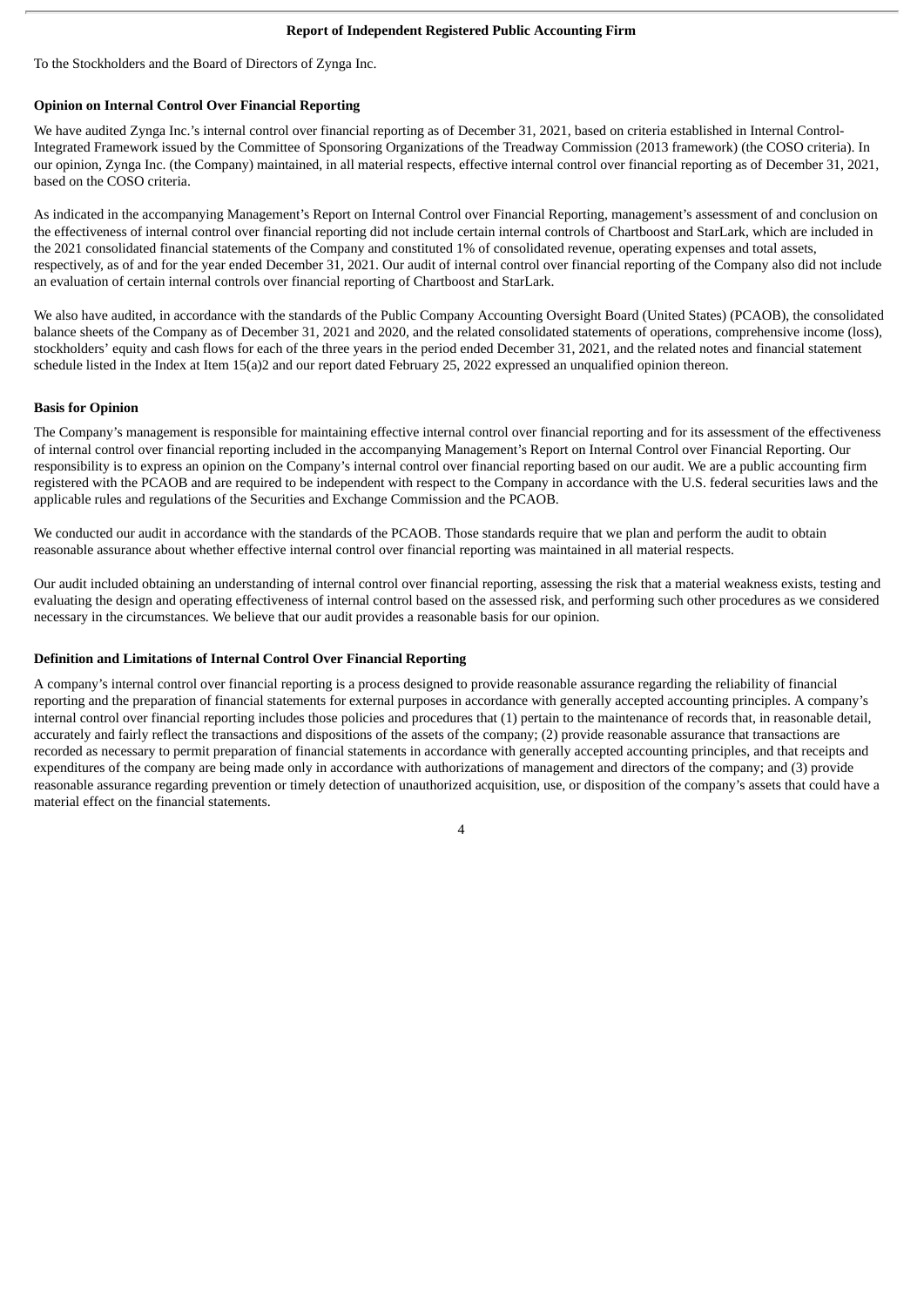Because of its inherent limitations, internal control over financial reporting may not prevent or detect misstatements. Also, projections of any evaluation of effectiveness to future periods are subject to the risk that controls may become inadequate because of changes in conditions, or that the degree of compliance with the policies or procedures may deteriorate.

/s/ Ernst & Young LLP

San Jose, California February 25, 2022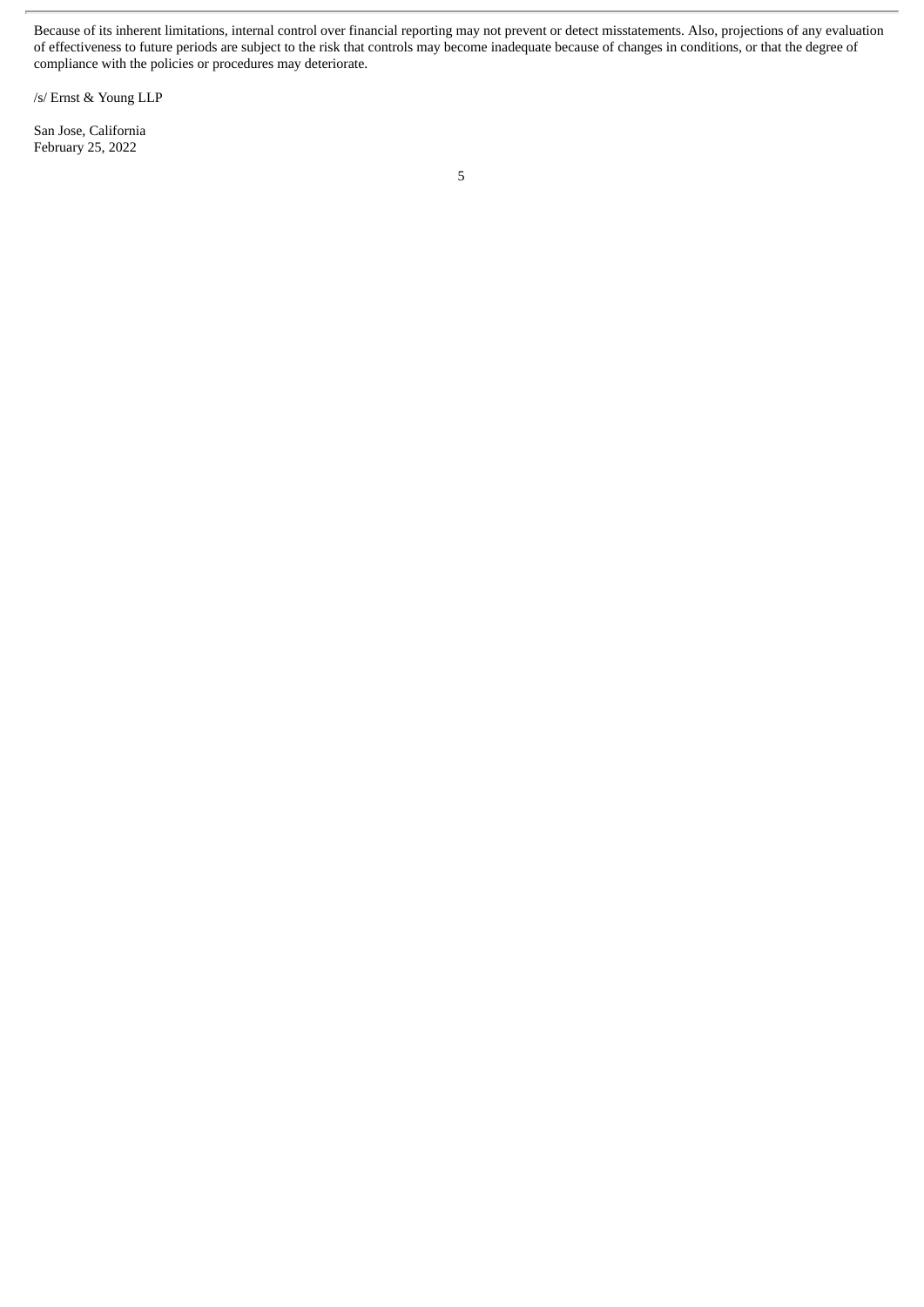# **Consolidated Balance Sheets** *(In millions, except par value)*

|                                                                                                           | December 31,<br>2021 | December 31,<br>2020    |
|-----------------------------------------------------------------------------------------------------------|----------------------|-------------------------|
| <b>Assets</b>                                                                                             |                      |                         |
| <b>Current assets:</b>                                                                                    |                      |                         |
| Cash and cash equivalents                                                                                 | \$<br>984.0          | 1,364.4<br>\$           |
| Short-term investments                                                                                    | 169.0                | 208.4                   |
| Accounts receivable, net of allowance of \$0.9 at December 31, 2021 and \$0.5 at December 31, 2020        | 242.5                | 217.5                   |
| Restricted cash                                                                                           | 161.0                |                         |
| Prepaid expenses                                                                                          | 56.7                 | 40.0                    |
| Other current assets                                                                                      | 35.4                 | 29.5                    |
| <b>Total current assets</b>                                                                               | 1,648.6              | 1,859.8                 |
| Long-term investments                                                                                     |                      | 2.0                     |
| Goodwill                                                                                                  | 3,601.1              | 3,160.8                 |
| Intangible assets, net                                                                                    | 900.5                | 838.1                   |
| Property and equipment, net                                                                               | 30.3                 | 39.3                    |
| Right-of-use assets                                                                                       | 86.4                 | 131.9                   |
| Restricted cash                                                                                           | 40.2                 | 136.0                   |
| Prepaid expenses                                                                                          | 25.0                 | 21.6                    |
| Other non-current assets                                                                                  | 26.8                 | 17.0                    |
| <b>Total assets</b>                                                                                       | \$<br>6,358.9        | $\sqrt{3}$<br>6,206.5   |
| Liabilities and stockholders' equity                                                                      |                      |                         |
| <b>Current liabilities:</b>                                                                               |                      |                         |
| Accounts payable                                                                                          | \$<br>95.6           | \$<br>57.2              |
| Income tax payable                                                                                        | 52.2                 | 39.6                    |
| Deferred revenue                                                                                          | 748.1                | 747.7                   |
| <b>Operating lease liabilities</b>                                                                        | 17.1                 | 18.5                    |
| Other current liabilities                                                                                 | 650.4                | 462.4                   |
| <b>Total current liabilities</b>                                                                          | 1,563.4              | 1,325.4                 |
| Convertible senior notes, net                                                                             | 1,343.8              | 1,289.9                 |
| Deferred revenue                                                                                          | 0.3                  | 0.3                     |
| Deferred tax liabilities, net                                                                             | 93.8                 | 126.3                   |
| Non-current operating lease liabilities                                                                   | 133.4                | 122.0                   |
| Other non-current liabilities                                                                             | 112.3                | 401.1                   |
| <b>Total liabilities</b>                                                                                  | 3,247.0              | 3,265.0                 |
| <b>Stockholders' equity:</b>                                                                              |                      |                         |
| Common stock, \$0.00000625 par value, and additional paid-in capital - authorized shares: 2,020.5; shares |                      |                         |
| outstanding: 1,130.5 shares as of December 31, 2021 and 1,081.6 as of December 31, 2020                   | 5,625.0              | 5,276.5                 |
| Accumulated other comprehensive income (loss)                                                             | (107.1)              | (50.7)                  |
| <b>Accumulated deficit</b>                                                                                | (2,406.0)            | (2, 284.3)              |
| <b>Total stockholders' equity</b>                                                                         | 3,111.9              | 2,941.5                 |
| Total liabilities and stockholders' equity                                                                | 6,358.9<br>\$        | $\mathbb{S}$<br>6,206.5 |

*See accompanying notes to consolidated financial statements.*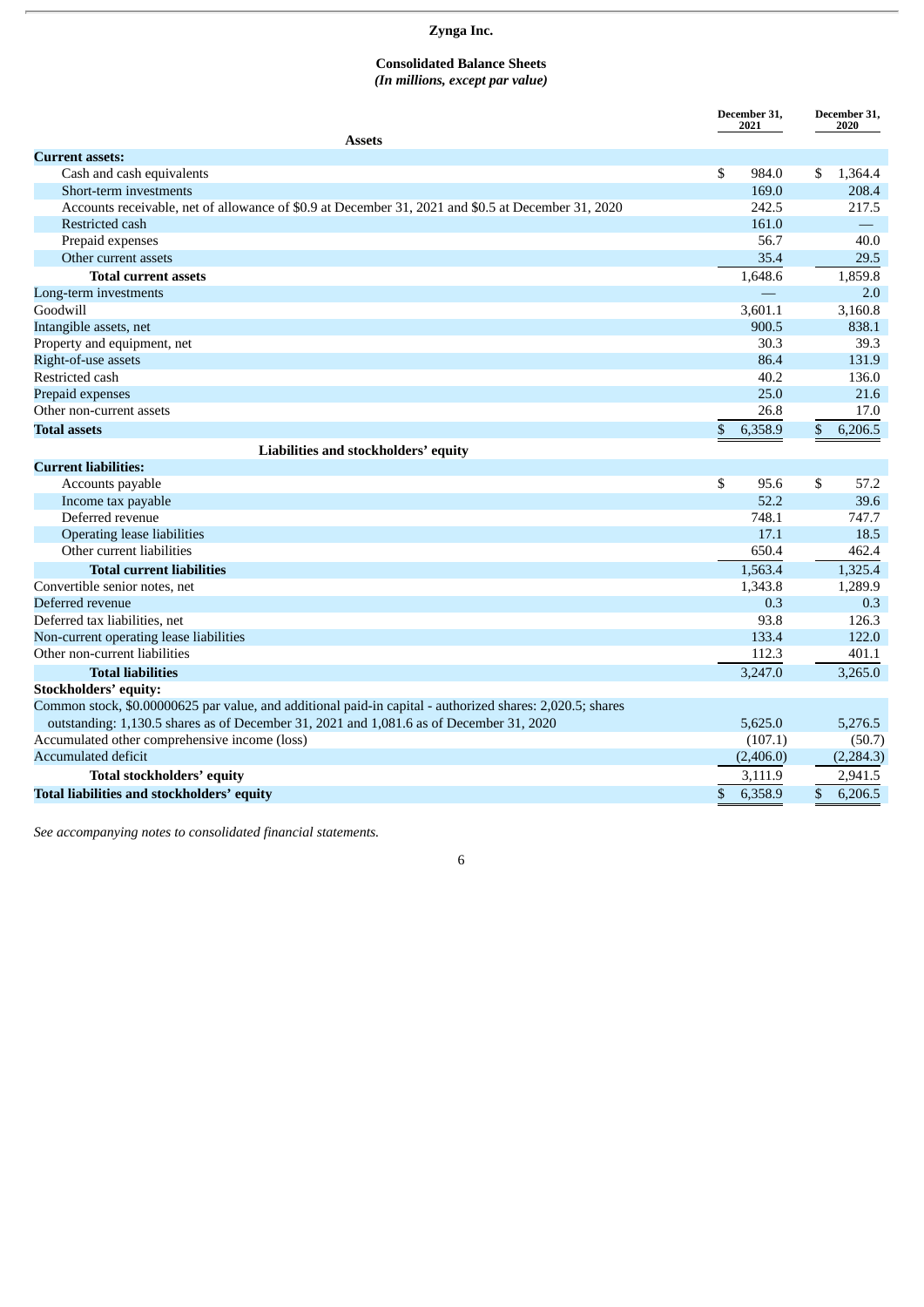#### **Consolidated Statements of Operations** *(In millions, except per share data)*

|                                                                  |              | <b>Year Ended December 31,</b> |            |  |
|------------------------------------------------------------------|--------------|--------------------------------|------------|--|
|                                                                  | 2021         | 2020                           | 2019       |  |
| <b>Revenue:</b>                                                  |              |                                |            |  |
| Online game                                                      | \$2,249.2    | \$1,667.2                      | \$1,047.3  |  |
| Advertising and other                                            | 551.3        | 307.6                          | 274.4      |  |
| <b>Total revenue</b>                                             | 2,800.5      | 1,974.8                        | 1,321.7    |  |
| <b>Costs and expenses:</b>                                       |              |                                |            |  |
| Cost of revenue                                                  | 1,014.9      | 811.8                          | 524.1      |  |
| Research and development                                         | 545.9        | 713.7                          | 505.9      |  |
| Sales and marketing                                              | 955.1        | 683.5                          | 464.1      |  |
| General and administrative                                       | 162.0        | 136.0                          | 99.8       |  |
| Impairment related to real estate assets                         | 66.8         |                                |            |  |
| <b>Total costs and expenses</b>                                  | 2,744.7      | 2,345.0                        | 1,593.9    |  |
| Income (loss) from operations                                    | 55.8         | (370.2)                        | (272.2)    |  |
| Interest income                                                  | 6.4          | 11.6                           | 14.0       |  |
| Interest expense                                                 | (59.2)       | (30.3)                         | (17.0)     |  |
| Other income (expense), net                                      | (11.2)       | (16.5)                         | 322.5      |  |
| Income (loss) before income taxes                                | (8.2)        | (405.4)                        | 47.3       |  |
| Provision for (benefit from) income taxes                        | 96.0         | 24.0                           | 5.4        |  |
| Net income (loss)                                                | \$(104.2)    | \$ (429.4)                     | 41.9<br>S. |  |
| Net income (loss) per share attributable to common stockholders: |              |                                |            |  |
| <b>Basic</b>                                                     | \$<br>(0.09) | (0.42)<br>S.                   | 0.04<br>S  |  |
| <b>Diluted</b>                                                   | \$<br>(0.09) | (0.42)<br>\$                   | 0.04       |  |
| Weighted average common shares used to compute net income (loss) |              |                                |            |  |
| per share attributable to common stockholders:                   |              |                                |            |  |
| <b>Basic</b>                                                     | 1,099.1      | 1,016.8                        | 938.7      |  |
| Diluted                                                          | 1,099.1      | 1,016.8                        | 974.0      |  |

*See accompanying notes to consolidated financial statements.*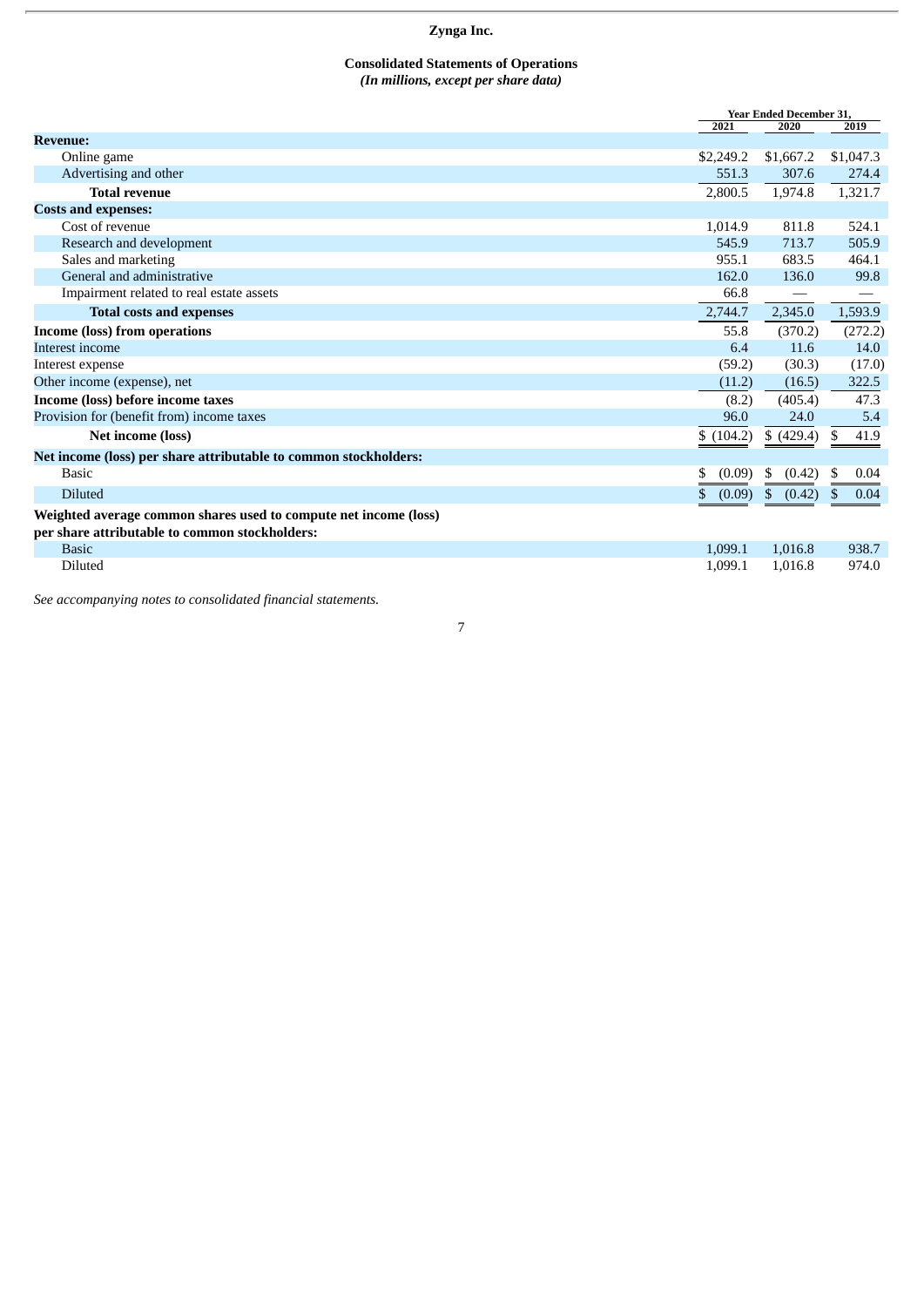#### **Consolidated Statements of Comprehensive Income (Loss)** *(In millions)*

|                                                                                          |           | <b>Year Ended December 31.</b>                |        |
|------------------------------------------------------------------------------------------|-----------|-----------------------------------------------|--------|
|                                                                                          | 2021      | 2020                                          | 2019   |
| <b>Net income (loss)</b>                                                                 |           | $\{(104.2) \quad \{(429.4) \quad \{(41.9) \}$ |        |
| Other comprehensive income (loss), net of tax:                                           |           |                                               |        |
| Change in foreign currency translation adjustment                                        | (56.3)    | 75.3                                          | (7.7)  |
| Net change in unrealized gains (losses) on available-for-sale marketable debt securities | (0.1)     | (0.1)                                         | 0.2    |
| Other comprehensive income (loss), net of tax                                            | (56.4)    | 75.2                                          | (7.5)  |
| Comprehensive income (loss)                                                              | \$(160.6) | $$$ (354.2)                                   | \$34.4 |

*See accompanying notes to consolidated financial statements.*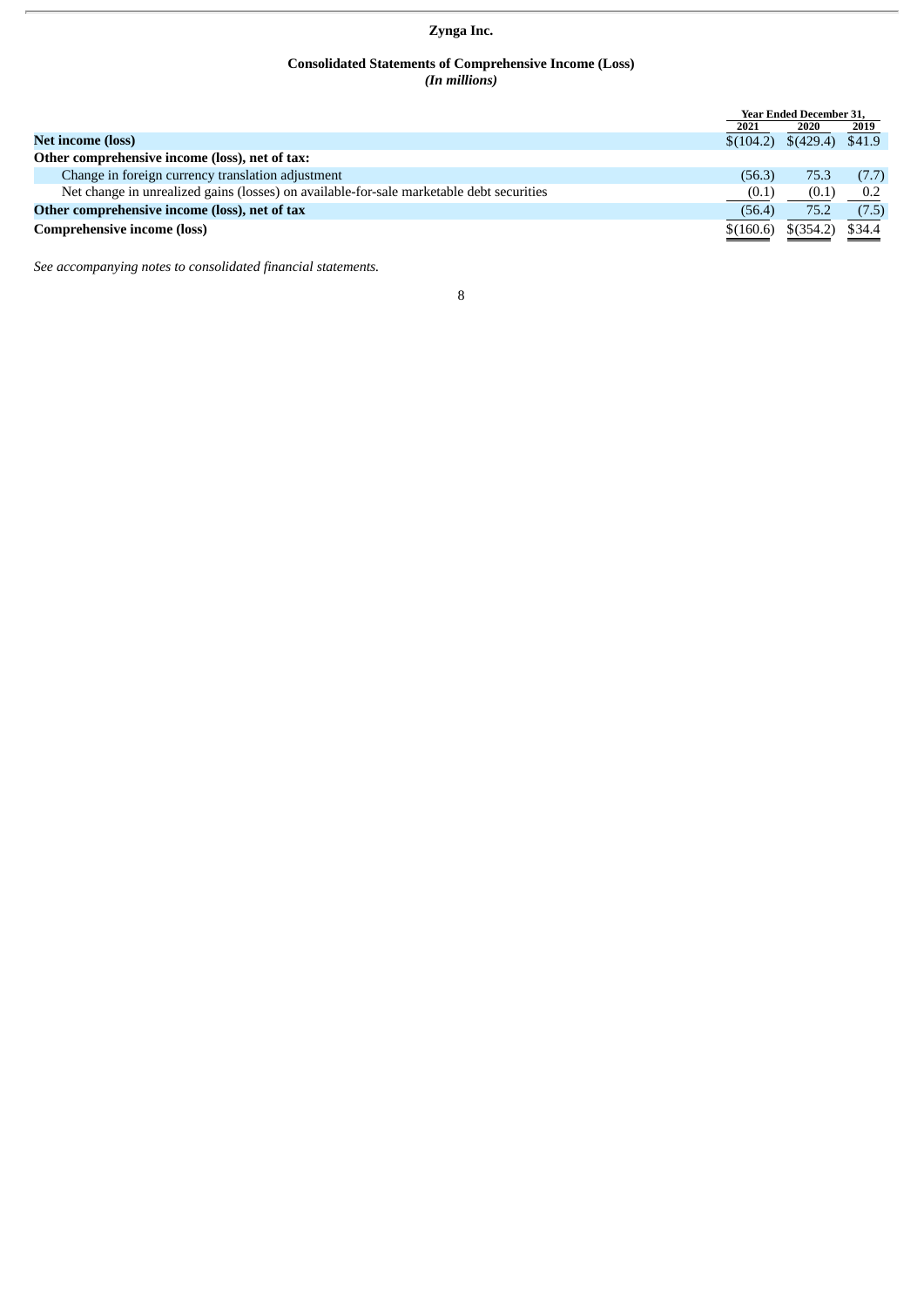# **Consolidated Statements of Stockholders' Equity** *(In millions)*

|                                                                                      | <b>Class A</b><br><b>Common Stock</b><br>Shares | <b>Amount</b>            | <b>Additional</b><br>Paid-In<br>Capital | <b>Treasury</b><br>Stock |                           | Accumulated<br>Other<br>Comprehensive<br>Income (Loss) | <b>Accumulated</b><br>Deficit | <b>Total</b><br>Stockholders'<br><b>Equity</b> |
|--------------------------------------------------------------------------------------|-------------------------------------------------|--------------------------|-----------------------------------------|--------------------------|---------------------------|--------------------------------------------------------|-------------------------------|------------------------------------------------|
| <b>Balances at December 31, 2018</b>                                                 | 861.1                                           | \$                       | \$3,504.7                               | \$                       | \$                        | (118.4)                                                | \$<br>(1,789.7)               | \$<br>1,596.6                                  |
| Exercise of stock options and ESPP                                                   | 12.0                                            |                          | 17.4                                    |                          |                           |                                                        |                               | 17.4                                           |
| Vesting of RSUs, net of tax withholdings                                             | 13.1                                            |                          | $\overline{\phantom{0}}$                | (49.5)                   |                           |                                                        |                               | (49.5)                                         |
| Acquisition-related common stock issuance                                            | 63.8                                            |                          | 253.9                                   | $\equiv$                 |                           |                                                        |                               | 253.9                                          |
| Stock-based compensation expense                                                     | $\overline{\phantom{0}}$                        |                          | 81.5                                    |                          |                           |                                                        |                               | 81.5                                           |
| Retirements of treasury stock                                                        |                                                 |                          | $\overline{\phantom{0}}$                | 49.5                     |                           |                                                        | (49.5)                        |                                                |
| Equity component of convertible senior notes due<br>2024                             |                                                 |                          | 114.9                                   |                          |                           |                                                        |                               | 114.9                                          |
| Purchase of capped calls related to issuance of                                      |                                                 |                          |                                         |                          |                           |                                                        |                               |                                                |
| convertible senior notes due 2024                                                    |                                                 |                          | (73.8)                                  |                          |                           |                                                        |                               | (73.8)                                         |
| Net income (loss)                                                                    |                                                 |                          |                                         |                          |                           |                                                        | 41.9                          | 41.9                                           |
| Other comprehensive income (loss)                                                    |                                                 |                          |                                         |                          |                           | (7.5)                                                  |                               | (7.5)                                          |
| <b>Balances at December 31, 2019</b>                                                 | 950.0                                           | $\mathbb{S}$             | \$3,898.6                               | \$                       | $\boldsymbol{\mathsf{S}}$ | (125.9)                                                | (1,797.3)                     | \$<br>1,975.4                                  |
| Exercise of stock options and ESPP                                                   | 4.5                                             |                          | 16.9                                    |                          |                           |                                                        |                               | 16.9                                           |
| Vesting of RSUs, net of tax withholdings                                             | 10.5                                            |                          | $\equiv$                                | (57.2)                   |                           |                                                        |                               | (57.2)                                         |
| Acquisition-related common stock issuance                                            | 116.6                                           |                          | 1,137.7                                 |                          |                           |                                                        |                               | 1,137.7                                        |
| Stock-based compensation expense                                                     |                                                 |                          | 122.6                                   | 二                        |                           |                                                        | $\equiv$                      | 122.6                                          |
| Retirements of treasury stock                                                        |                                                 |                          |                                         | 57.2                     |                           |                                                        | (57.2)                        |                                                |
| Equity component of convertible senior notes due<br>2026                             |                                                 |                          | 163.7                                   |                          |                           |                                                        |                               | 163.7                                          |
| Purchase of capped calls related to issuance of<br>convertible senior notes due 2026 |                                                 |                          | (63.0)                                  |                          |                           |                                                        |                               | (63.0)                                         |
| Adoption of ASU 2016-13                                                              |                                                 |                          |                                         |                          |                           |                                                        | (0.4)                         | (0.4)                                          |
| Net income (loss)                                                                    |                                                 |                          |                                         |                          |                           |                                                        | (429.4)                       | (429.4)                                        |
| Other comprehensive income (loss)                                                    |                                                 |                          |                                         |                          |                           | 75.2                                                   |                               | 75.2                                           |
| <b>Balances at December 31, 2020</b>                                                 | 1,081.6                                         | \$                       | \$5,276.5                               | \$                       | \$                        | (50.7)                                                 | \$<br>(2,284.3)               | \$<br>2,941.5                                  |
| Exercise of stock options and ESPP                                                   | 9.4                                             |                          | 33.4                                    |                          |                           |                                                        |                               | 33.4                                           |
| Vesting of RSUs, net of tax withholdings                                             | 19.5                                            | $\overline{\phantom{0}}$ | $\qquad \qquad$                         | (17.5)                   |                           |                                                        |                               | (17.5)                                         |
| Acquisition-related common stock issuance                                            | 20.0                                            | $\equiv$                 | 145.7                                   |                          |                           |                                                        |                               | 145.7                                          |
| Acquisition-related stock option issuance                                            |                                                 |                          | 2.2                                     |                          |                           |                                                        |                               | 2.2                                            |
| Stock-based compensation expense                                                     |                                                 |                          | 167.2                                   | ═                        |                           |                                                        | $\equiv$                      | 167.2                                          |
| Retirements of treasury stock                                                        |                                                 |                          |                                         | 17.5                     |                           |                                                        | (17.5)                        |                                                |
| Net income (loss)                                                                    |                                                 |                          | $\overline{\phantom{0}}$                |                          |                           | $\overline{\phantom{m}}$                               | (104.2)                       | (104.2)                                        |
| Other comprehensive income (loss)                                                    |                                                 |                          |                                         |                          |                           | (56.4)                                                 |                               | (56.4)                                         |
| <b>Balances at December 31, 2021</b>                                                 | 1,130.5                                         | \$                       | \$5,625.0                               | \$                       | $\,$                      | (107.1)                                                | \$(2,406.0)                   | \$<br>3,111.9                                  |

*See accompanying notes to consolidated financial statements.*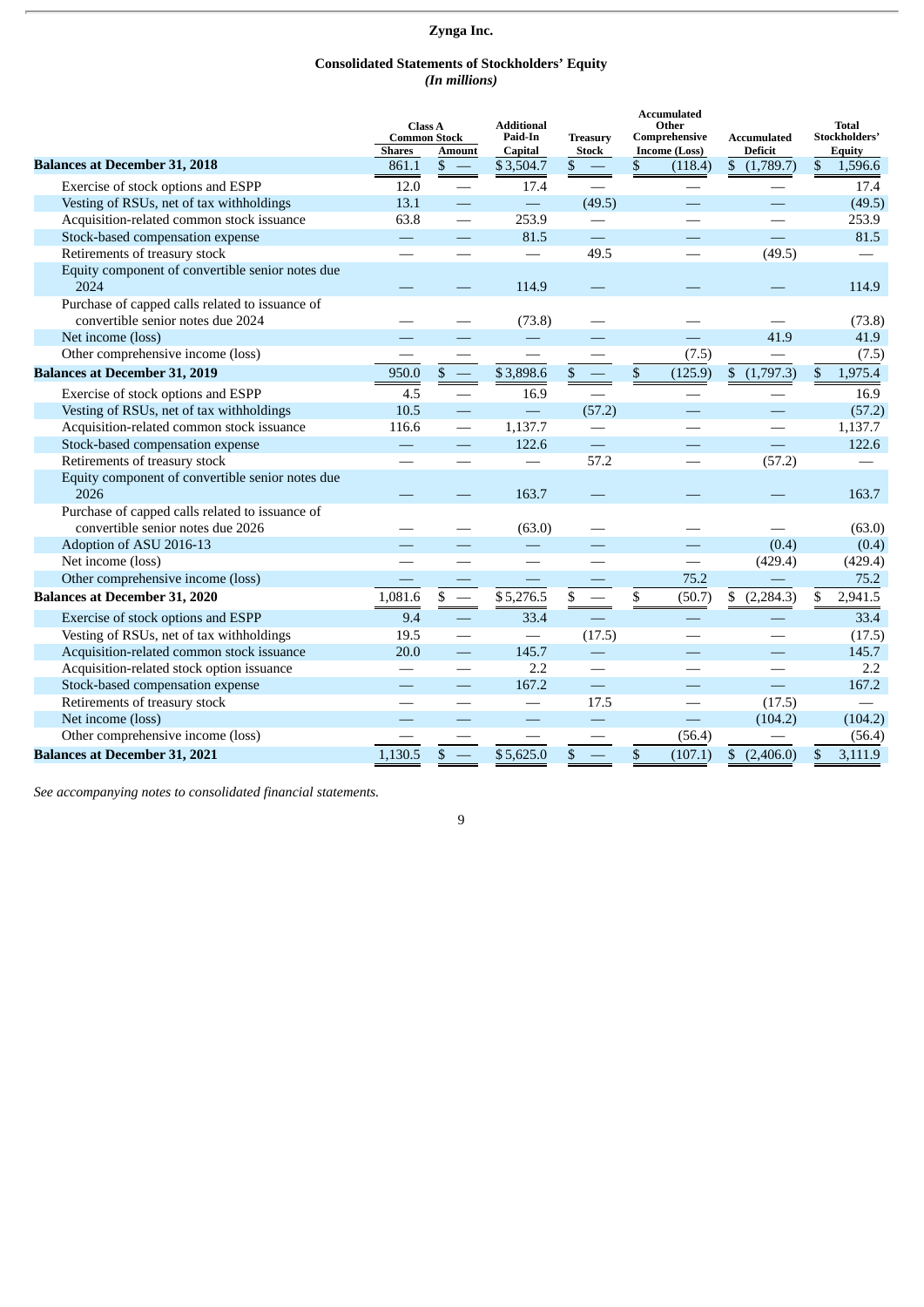# **Consolidated Statements of Cash Flows** *(In millions)*

|                                                                                                    | <b>Year Ended December 31,</b> |                          |             |
|----------------------------------------------------------------------------------------------------|--------------------------------|--------------------------|-------------|
|                                                                                                    | 2021                           | 2020                     | 2019        |
| <b>Cash flows from operating activities:</b>                                                       |                                |                          |             |
| Net income (loss)                                                                                  | \$(104.2)                      | \$ (429.4)               | \$<br>41.9  |
| Adjustments to reconcile net income (loss) to net cash provided by (used in) operating activities: |                                |                          |             |
| Depreciation and amortization                                                                      | 238.9                          | 142.1                    | 79.4        |
| Stock-based compensation expense                                                                   | 167.2                          | 122.6                    | 81.5        |
| (Gain) loss from sale of building, derivatives, sale of investments and other assets and foreign   |                                |                          |             |
| currency, net                                                                                      | 13.4                           | 16.0                     | (314.5)     |
| (Accretion) amortization on marketable debt securities, net                                        | $\overline{\phantom{0}}$       | (2.2)                    | (4.9)       |
| Noncash lease expense                                                                              | 16.9                           | 15.9                     | 11.2        |
| Noncash interest expense                                                                           | 53.9                           | 26.4                     | 13.2        |
| Change in deferred income taxes and other                                                          | (49.9)                         | (32.9)                   | (16.8)      |
| Impairment related to real estate assets                                                           | 66.8                           |                          |             |
| Changes in operating assets and liabilities:                                                       |                                |                          |             |
| Accounts receivable, net                                                                           | (9.2)                          | 4.8                      | (22.5)      |
| Prepaid expenses and other assets                                                                  | (25.0)                         | 9.1                      | (15.1)      |
| Accounts payable                                                                                   | 37.6                           | 5.5                      | (1.0)       |
| Deferred revenue                                                                                   | 17.9                           | 291.5                    | 234.7       |
| Income tax payable                                                                                 | 4.7                            | 36.7                     | (10.2)      |
| Operating lease and other liabilities                                                              | (175.2)                        | 223.1                    | 185.9       |
| Net cash provided by (used in) operating activities                                                | 253.8                          | 429.2                    | 262.8       |
| <b>Cash flows from investing activities:</b>                                                       |                                |                          |             |
| Purchases of investments                                                                           | (614.2)                        | (677.1)                  | (1,568.2)   |
| Maturities of investments                                                                          | 652.3                          | 1,038.5                  | 451.5       |
| Sales of investments                                                                               |                                | 549.9                    | 44.9        |
| Acquisition of property and equipment                                                              | (12.5)                         | (18.8)                   | (23.6)      |
| Proceeds from sale of building and other property and equipment, net of transaction costs          |                                | 0.1                      | 580.6       |
| Business combinations, net of cash acquired and restricted cash held in escrow                     | (508.3)                        | (942.5)                  | (301.8)     |
| Asset acquisitions of intangible assets                                                            | (4.3)                          | (6.0)                    |             |
| Release of business combination restricted cash held in escrow                                     |                                | (30.0)                   | (35.0)      |
| Other investing activities, net                                                                    | (13.9)                         | (1.8)                    | (0.3)       |
| Net cash provided by (used in) investing activities                                                | (500.9)                        | (87.7)                   | (851.9)     |
| <b>Cash flows from financing activities:</b>                                                       |                                |                          |             |
| Proceeds from issuance of debt, net of issuance costs                                              | (1.2)                          | 856.7                    | 672.2       |
| Purchase of capped calls                                                                           |                                | (63.0)                   | (73.8)      |
| Repayment of debt                                                                                  |                                | $\overline{\phantom{m}}$ | (101.4)     |
| Taxes paid related to net share settlement of stockholders' equity awards                          | (17.5)                         | (57.2)                   | (49.6)      |
| Proceeds from issuance of common stock                                                             | 33.4                           | 16.9                     | 17.4        |
| Acquisition-related contingent consideration payments                                              | (56.1)                         | (63.6)                   | (12.9)      |
| Other financing activities, net                                                                    |                                |                          | (0.3)       |
| Net cash provided by (used in) financing activities                                                | (41.4)                         | 689.8                    | 451.6       |
|                                                                                                    |                                |                          |             |
|                                                                                                    |                                |                          |             |
| Effect of exchange rate changes on cash, cash equivalents and restricted cash                      | (26.7)                         | 15.8                     | 10.8        |
| Net change in cash, cash equivalents and restricted cash                                           | (315.2)                        | 1,047.1                  | (126.7)     |
| Cash, cash equivalents and restricted cash, beginning of period                                    | 1,500.4                        | 453.3                    | 580.0       |
| Cash, cash equivalents and restricted cash, end of period                                          | \$1,185.2                      | \$1,500.4                | \$<br>453.3 |
| <b>Supplemental cash flow information:</b>                                                         |                                |                          |             |
| Income taxes paid                                                                                  | \$126.2                        | \$<br>13.2               | 22.4<br>\$  |
| Interest paid                                                                                      | 3.6                            | $1.7\,$                  | 2.8         |
| <b>Noncash investing activities:</b>                                                               |                                |                          |             |
| Acquisition-related common stock issuance                                                          | \$145.7                        | \$1,137.7                | 253.9<br>\$ |
| Acquisition-related stock option stock issuance                                                    | 2.2                            |                          |             |
| Acquisition-related deferred purchase consideration                                                | 4.6                            | 23.8                     |             |

*See accompanying notes to consolidated financial statements.*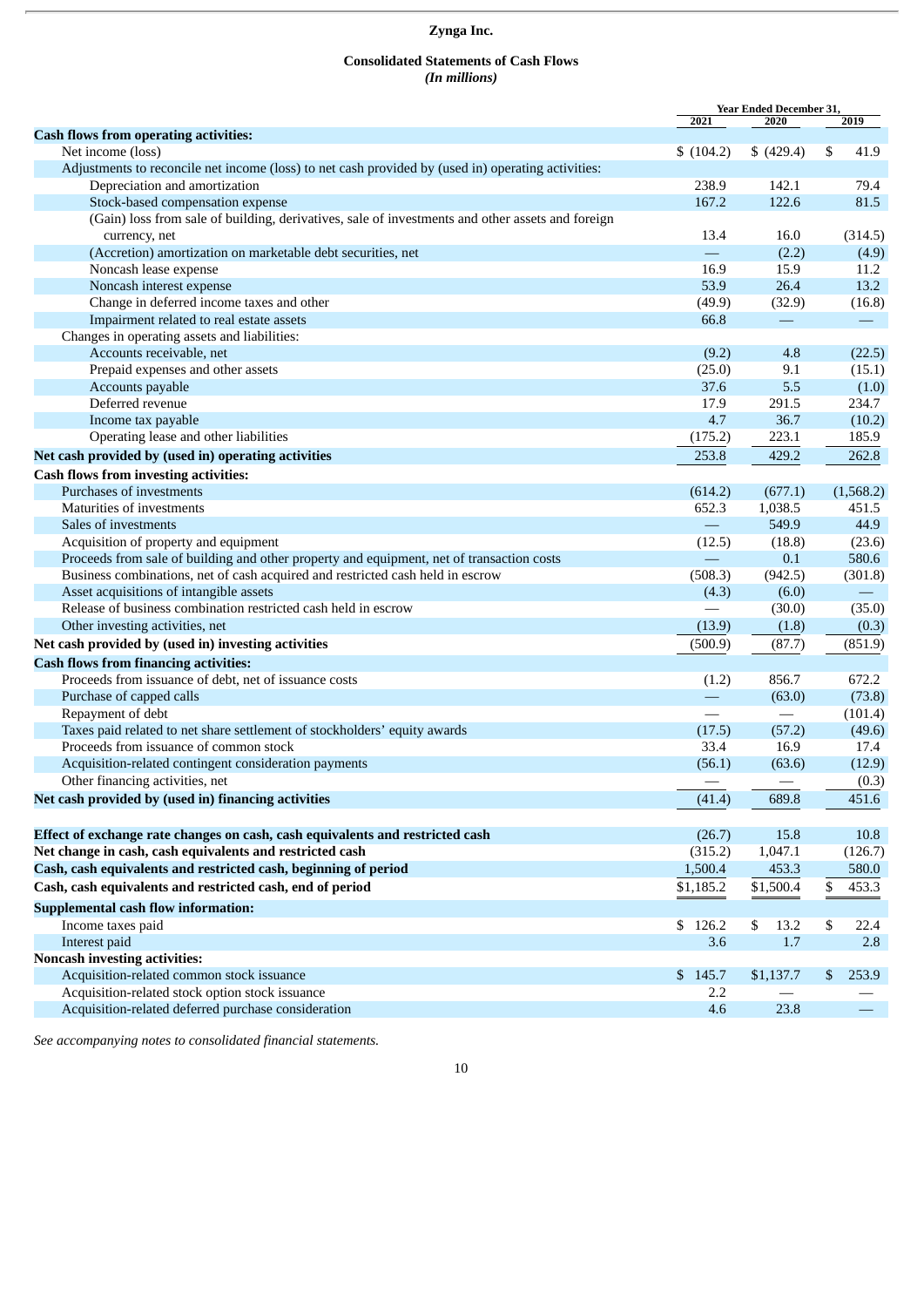#### **Notes to Consolidated Financial Statements**

#### **1. Overview and Summary of Significant Accounting Policies**

#### *Organization and Description of Business*

Zynga Inc. ("Zynga," "we" or the "Company") is a global leader in interactive entertainment. We develop, market and operate social games as live services played on mobile platforms (such as Apple's iOS and Google's Android), social networking platforms (such as Facebook and Snapchat), Personal Computers (PCs), consoles (such as Nintendo's Switch) and other platforms. Generally, all of our games are free to play, and we generate substantially all of our revenue through the sale of in-game virtual items and advertising services. We also operate a mobile programmatic advertising and monetization platform. Our operations are headquartered in San Francisco, California, and we have several operating locations in the U.S. as well as various international office locations in North America, Asia and Europe.

We completed our initial public offering in December 2011 and our Class A common stock is listed on the Nasdaq Global Select Market under the symbol "ZNGA."

#### *Proposed Merger with Take-Two*

On January 9, 2022, the Company entered into an Agreement and Plan of Merger with Take-Two. Refer to Note 16 - "Subsequent Events" for further background on the combination.

#### *Basis of Presentation and Consolidation*

The accompanying consolidated financial statements are prepared and presented in accordance with United States generally accepted accounting principles ("U.S. GAAP"). The consolidated financial statements include the operations of the Company and its owned subsidiaries. All intercompany balances and transactions have been eliminated in the consolidation.

#### *Use of Estimates*

The preparation of financial statements in conformity with U.S. GAAP requires management to make estimates and assumptions that affect the reported amounts in the consolidated financial statements and notes thereto. Significant estimates and assumptions reflected in the financial statements include, but are not limited to, the estimated average playing period of payers that we use for revenue recognition, useful lives of property and equipment and intangible assets, accrued liabilities, income taxes, the fair value of assets and liabilities acquired through business combinations, contingent consideration obligations, the discount rate used in measuring our operating lease liabilities, the interest rate used in calculating the present value of the initial liability component of our convertible senior notes, stock-based compensation expense and evaluation of recoverability of goodwill, intangible assets and long-lived assets and as necessary, estimates of fair value to measure impairment losses. Actual results could differ materially from those estimates.

#### *Segments*

We have one operating and reportable segment, which is at the consolidated entity level. The Chief Operating Decision Maker ("CODM"), our Chief Executive Officer, manages our operations on a consolidated basis for purposes of assessing performance and allocating resources.

#### *Revenue Recognition*

We derive substantially all of our revenue from the sale of virtual items and advertising associated with our online games.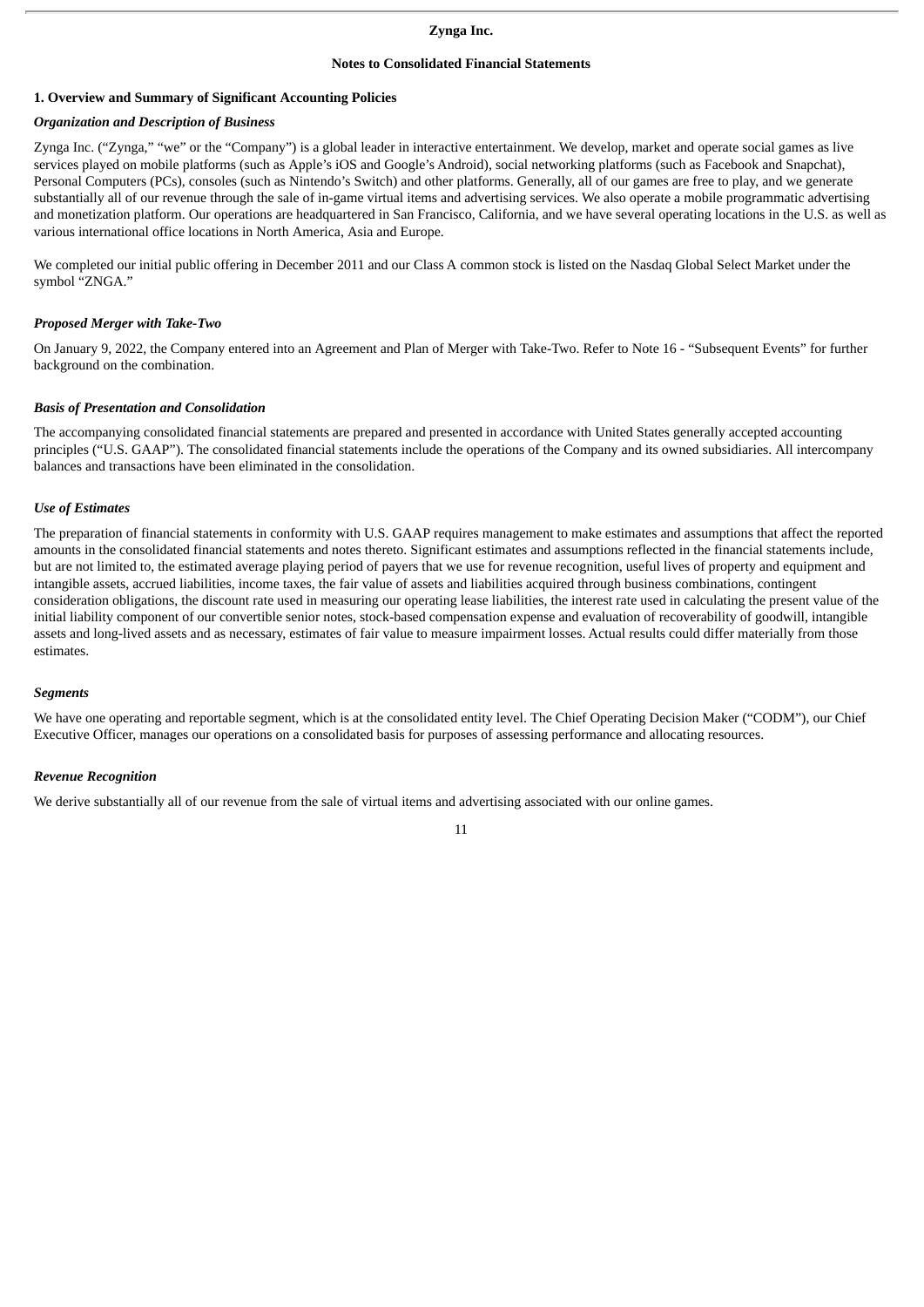*Online Game.* We operate our games as live services that allow players to play for free. Within these games, however, players can purchase virtual currency to obtain virtual goods or virtual goods directly (together, defined as "virtual items" or a "virtual item") to enhance their game-playing experience. Our identified performance obligation is to display the virtual items within the game over the estimated playing period of the paying player or until they are consumed in game play based upon the nature of the virtual item. Payment is required at time of purchase and the purchase price is a fixed amount.

Players can purchase our virtual items through various widely accepted payment methods offered in the games, including Apple iTunes accounts, Google Play accounts and Facebook local currency payments. Payments from players for virtual items are non-refundable and relate to non-cancellable contracts that specify our obligations. Such payments are initially recorded to deferred revenue.

For revenue earned through mobile platforms, the transaction price is equal to the gross amount we request to be charged to our player because we are the principal in the transaction. The related platform and payment processing fees are recorded as cost of revenue in the period incurred.

For revenue earned on our web based games through Facebook, our players utilize Facebook's local currency-based payments program to purchase virtual items in our games. For all payment transactions on the Facebook platform, Facebook remits to us 70% of the price we request to be charged to the player for each transaction, which represents the transaction price. Despite being the principal in the transaction, we recognize revenue net of the amounts retained by Facebook for platform and payment processing fees because Facebook may choose to alter our requested price, for example by offering a discount or other incentives to players playing on their platform, and we do not receive information from Facebook indicating the amount of such discounts or incentives or the actual amount paid by our players. Accordingly, we are unable to determine the gross amount paid by our players on the Facebook platform.

The satisfaction of our performance obligation is dependent on the nature of the virtual item purchased and as a result, we categorize our virtual items as follows:

- *Consumable:* Consumable virtual items represent items that can be consumed by a specific player action. Common characteristics of consumable virtual items may include items that are no longer displayed on the player's game board after a short period of time, do not provide the player any continuing benefit following consumption, or often times enable a player to perform an in-game action immediately (e.g. chips in *Zynga Poker*). For the sale of consumable virtual items, we recognize revenue as the items are consumed (i.e., over time), which approximates one month.
- *Durable:* Durable virtual items represent items that are accessible to the player over an extended period of time (e.g. animals in *FarmVille* franchise). We recognize revenue from the sale of durable virtual items ratably over the estimated average playing period of payers for the applicable game (i.e., over time), which represents our best estimate of the average life of the durable virtual item.

If we do not have the ability to differentiate between revenue attributable to consumable virtual items or durable virtual items in a specific game, we recognize revenue ratably over the estimated average playing period of payers for the applicable game. Historically, we have had sufficient data to separately account for consumable and durable virtual items for substantially all of our web games. However, for our standalone mobile games, we do not have the requisite data to separately account for consumable and durable virtual items and therefore recognize mobile online game revenue ratably over the estimated average playing period of payers.

We expect that in future periods, there will be changes in the mix of consumable and durable virtual items offered and sold, reduced virtual item sales in some existing games, changes in estimates of the average playing period of payers and/or changes in our ability to make such estimates. When such changes occur, and in particular if more of our revenue in any period is derived from durable virtual items or the estimated average playing period of payers increases on average, the amount of revenue that we recognize in a current or future period may be reduced, perhaps significantly. Conversely, if the estimated average playing period of payers decreases on average, the amount of revenue that we recognize in a current or future period may be accelerated, perhaps significantly.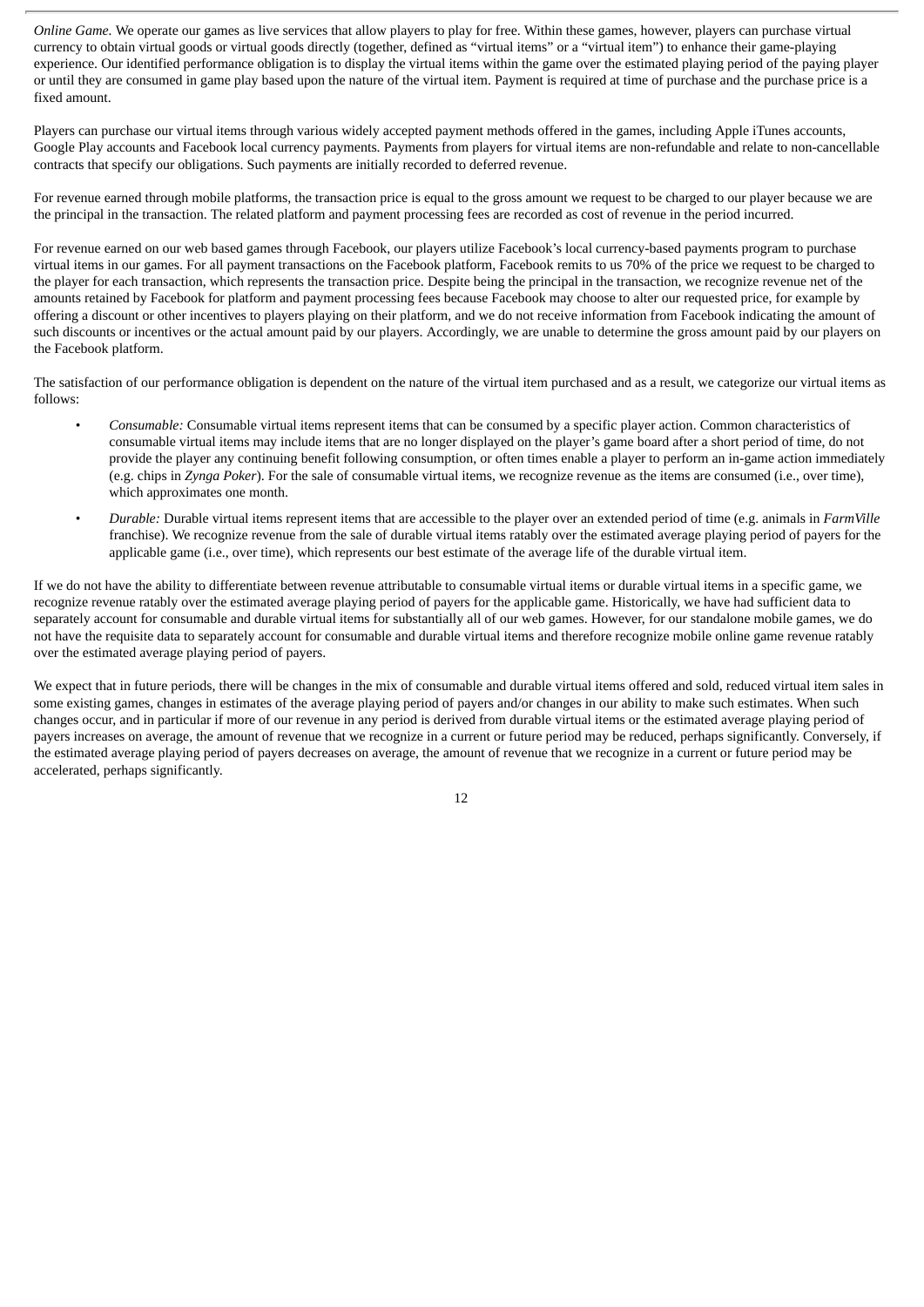On a quarterly basis, we determine the estimated average playing period of payers by game beginning at the time of a payer's first purchase in the respective game and ending on a date when that paying player is deemed to be no longer playing. To determine when paying players are no longer playing a given game, we analyze monthly cohorts of payers who made their first in-game payment between six and 18 months prior to the beginning of each quarter and determine whether each payer within the cohort is an active or inactive player as of the date of our analysis. To determine which payers are inactive, we analyze the dates that each payer last logged into that game. We determine a payer to be inactive once they have reached a period of inactivity for which it is probable that they will not return to a specific game. For the payers deemed inactive as of our analysis date, we analyze the dates they last logged into that game to determine the rate at which inactive payers stopped playing. Based on these dates, we then project a date at which all payers for each monthly cohort are expected to cease playing our games. We then average the time periods from first purchase date and the date the last payer is expected to cease playing the game for each of the monthly cohorts to determine the total playing period of payers for that game. To determine the estimated average playing period of payers, we then divide this total period by two. The use of this "average" approach is supported by our observations that payers typically become inactive at a relatively consistent rate for our games. If future data indicates payers do not become inactive at a relatively consistent rate, we will modify our calculations accordingly. When a new game is launched and only a limited period of payer data is available for our analysis, then we also consider other factors to determine the estimated average playing period of payers, such as the estimated average playing period of payers for other recently launched games with similar characteristics.

*Advertising.* We have contractual relationships with advertising networks, agencies, advertising brokers and directly with advertisers to display advertisements in our games. For all of our in-game advertising arrangements, we are the principal and our performance obligation is to provide the inventory for advertisements to be displayed in our games. For contracts made directly with advertisers, we are also obligated to serve the advertisements in our games. However, for those direct advertising arrangements, providing the advertising inventory and serving the advertisement is considered a single performance obligation, as the advertiser cannot benefit from the advertising space without its advertisements being displayed.

The pricing and terms for all our in-game advertising arrangements are governed by either a master contract or insertion order and generally stipulate payment terms as a specific number of days subsequent to the end of the month, generally ranging from 30 to 60 days. The transaction price is generally the product of the number of advertising units delivered (e.g., impressions, offers completed, videos viewed, etc.) and the contractually agreed upon price per advertising unit. Further, for advertising transactions not placed directly with the advertiser, the contractually agreed upon price per advertising unit is generally based on our fixed revenue rate stated in the contract. The number of advertising units delivered is determined at the end of each month, which resolves any uncertainty in the transaction price during the reporting period. For a limited number of advertising network arrangements, the transaction price is determined based on a volume-tiered pricing structure, whereby the price per advertising unit in a given month is determined by the number of impressions delivered in that month. However, the uncertainty concerning the number of impressions delivered is resolved at the end of each month, therefore, eliminating any uncertainty with respect to the price per advertising unit for each reporting period.

For in-game display advertisements, in-game offers, engagement advertisements and other advertisements, our performance obligation is satisfied over the life of contract (i.e., over time), with revenue being recognized as advertising units are delivered.

For in-game sponsorships with branded virtual items, revenue is initially recorded to deferred revenue and then recognized ratably over the estimated life of the branded virtual item, which approximates the estimated average playing period of payers, or over the term of the advertising arrangement, depending on the nature of the agreement.

We also operate a software platform that facilitates transactions between advertisers and owners of digital advertising inventory ("publishers") via programmatic auctions. The Company has contracts with both advertisers ("demand side") and publishers ("supply side"), with the advertiser representing the Company's customer in a demand side transaction and the publisher representing the Company's customer in a supply side transaction. The pricing and terms for all demand side and supply side arrangements are contractually governed and generally stipulate payment terms as a specific number of days subsequent to the end of the month, generally ranging from 30 to 60 days.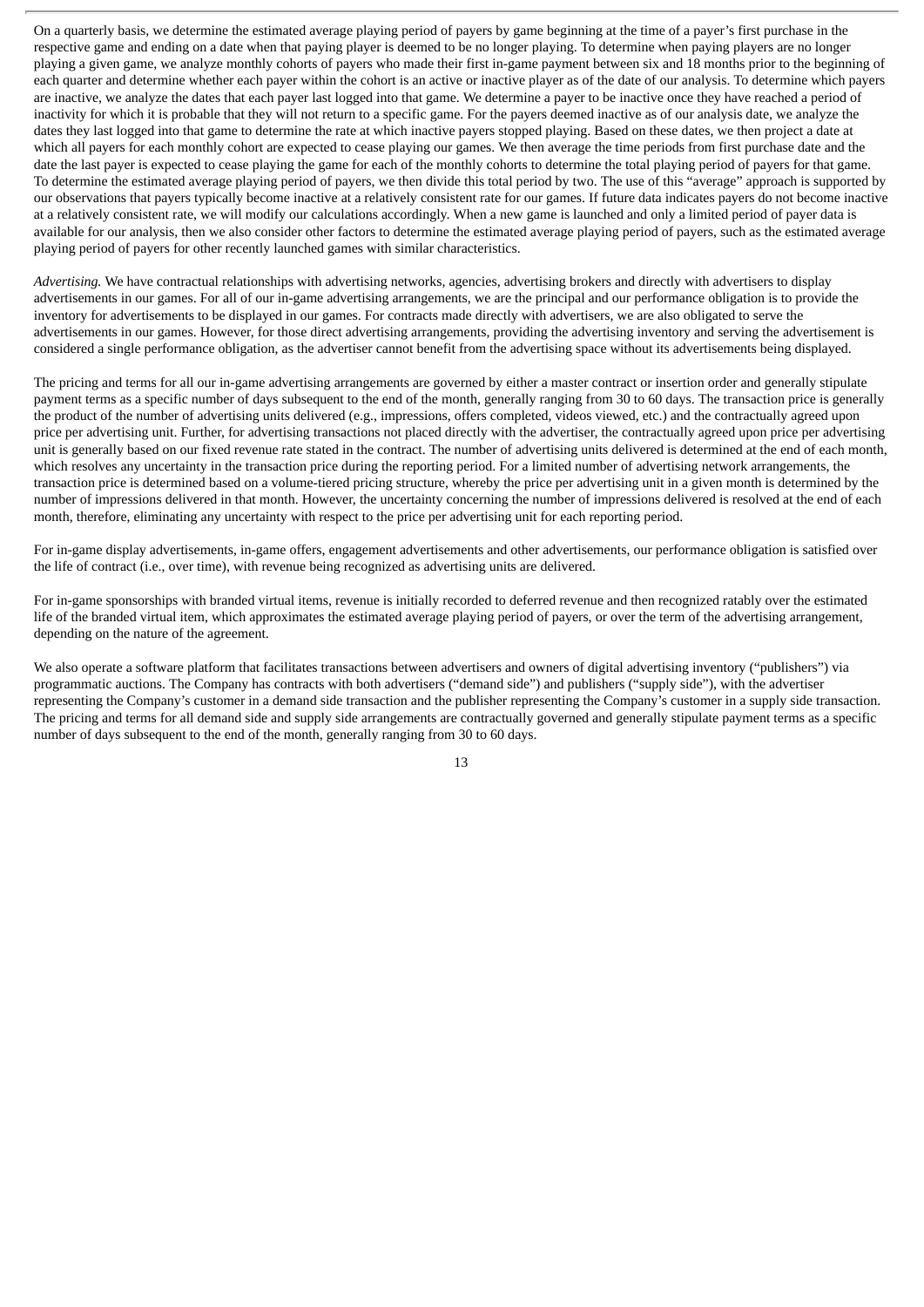For both demand side and supply side revenue arrangements, the Company's performance obligation is to provide the advertiser or publisher with access to the Company's software platform, which facilitates the placement of the advertising inventory. The Company does not control the advertising inventory, because the Company does not have the substantive ability to direct the use of, nor obtain substantially all of the remaining benefits from the advertising inventory. Further, the Company is not primarily responsible for fulfillment and does not have any inventory risk. Accordingly, the Company is an agent in both demand side and supply side transactions and presents revenue on a net basis. The transaction price is the product of the number of advertising units delivered to the end user via the software platform and the contractually agreed upon price per advertising unit, less the consideration paid or payable to publishers. The number of advertising units delivered to the end user is determined at the end of each month, which resolves any uncertainty in the transaction price during the reporting period. Our performance obligation is satisfied over the life of contract (i.e., over time), with revenue being recognized as advertising units are delivered to the end user.

*Taxes Collected from Customers.* We present taxes collected from customers and remitted to governmental authorities on a net basis within our consolidated statement of operations.

#### *Cash and Cash Equivalents*

Cash and cash equivalents consist of cash on hand, money market funds, corporate debt and foreign certificates of deposit and time deposits with maturities of 90 days or less from the date of purchase.

#### *Restricted Cash*

Restricted cash consists of funds held in escrow in accordance with the terms of our business acquisition agreements.

#### *Short and Long-Term Investments*

Realized gains and losses for all investments are determined using the specific-identification method and are reflected as a component of other income (expense), net in the consolidated statements of operations.

#### *Debt Securities*

Short and long-term debt investments consist of corporate debt securities and foreign certificates of deposit and time deposits. Based on our intentions, all debt investments are classified as available-for-sale and are reported at fair value with unrealized gains and losses recorded as a separate component of other comprehensive income, net of income taxes.

For debt securities in an unrealized loss position, we first consider whether we intend to or it is more likely than not that we will be required to sell the individual security prior to recovery of its amortized cost basis and if so, we adjust the carrying value of security down to its fair value, with the amount of the write-down recorded as a realized loss within other income (expense), net.

Otherwise, we determine whether a decline in fair value is attributable to a partial or full credit loss by reviewing factors such as the extent to which the fair value is less than the amortized cost basis, changes in interest rates since the purchase of the security, the financial condition of the issuer, including changes in credit ratings, the remaining payment terms of the security, as well as any adverse conditions specifically related to the security, the issuer's industry or its geographic area. If a credit loss exists, we adjust the carrying value by recording expense within other income (expense), net equal to the amount of the credit loss, with such amount limited to the amount of the unrealized loss. Subsequent recoveries of fair value originally attributed to a credit loss are subsequently recognized as income within other income (expense), net. Finally, any unrealized loss not deemed to be attributable to a credit loss is recognized as component of other comprehensive income, net of income taxes.

No credit losses related to our debt investments were recognized as a component of other income (expense), net in any of the periods presented.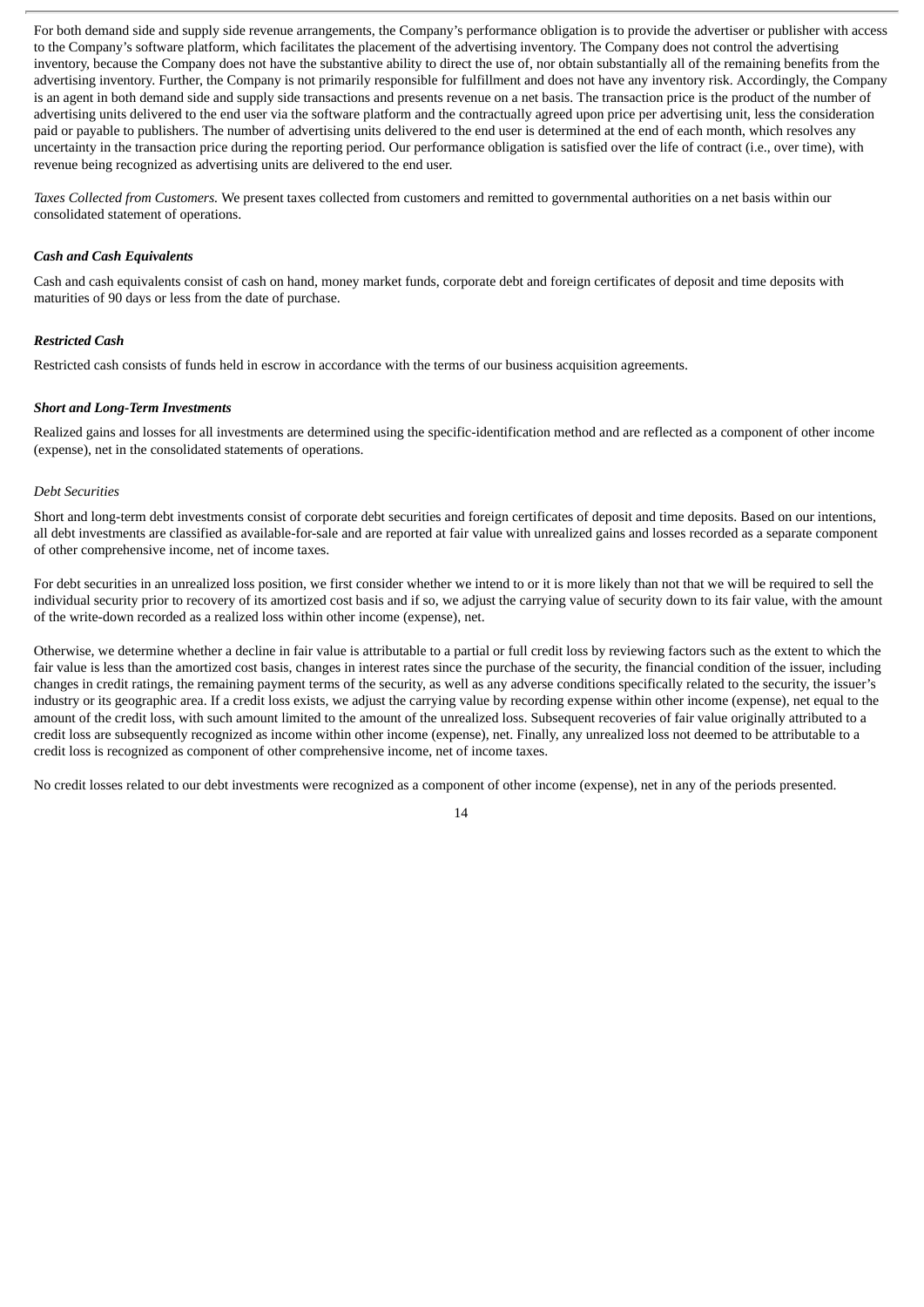#### *Equity Securities with Readily Determinable Fair Value*

Short-term equity investments consist of privately held mutual funds. All equity investments are reported at fair value, with unrealized gains and losses recorded within other income (expense), net in our consolidated statement of operations.

#### *Derivatives*

#### *Designated Hedging Derivatives - Net Investment Hedge*

Certain foreign currency forward contracts are designated as net investment hedges to mitigate foreign currency risks related to the Company's investment in certain foreign subsidiaries. Changes in the fair value of the net investment hedge amounts that are included in the assessment of hedge effectiveness are recorded in other comprehensive income (loss) ("OCI") with the foreign currency translation adjustment and the excluded components (e.g. forward points) from the assessment of hedge effectiveness are recognized in other income (expense) on a straight-line basis over the term of the derivative contract.

#### *Non-Designated Hedging Derivatives - Other Derivatives*

Other derivatives not designated as hedging instruments consist of foreign currency forward contracts that are used as an economic offset to foreign currency risks associated with the remeasurement of certain intercompany loans. Gains and losses on these contracts are recognized in other income (expense), net in our consolidated statement of operations.

#### *Fair Value of Financial Instruments*

Our financial assets consist of cash, cash equivalents, short-term and long-term investments, derivative instruments and accounts receivable, net. Cash equivalents, short-term and long-term investments and derivative instruments are reported at fair value while accounts receivable, net are stated at the net realizable amount, which approximates fair value.

Our financial liabilities consist of accounts payable and accrued liabilities, contingent consideration obligations, deferred acquisition consideration and debt. Accounts payable and accrued liabilities are stated at the invoiced or estimated payout amount, respectively, and approximate fair value. Contingent consideration obligations and deferred acquisition consideration, which are the result of business acquisitions, are reported at the estimated fair value. Our debt is recorded at the net carrying amount, which does not approximate fair value. However, the fair value of the debt is disclosed at each reporting period - refer to Note 10 - "Debt" for further discussion.

We estimate fair value as the exit price, which represents the amount that would be received to sell an asset or paid to transfer a liability in an orderly transaction between knowledgeable and willing market participants.

The valuation techniques used to measure the fair value of the Company's financial instruments were valued based on quoted market prices, model driven valuations using significant inputs derived from or corroborated by observable market data or other directly and indirectly inputs observable in the marketplace. We use a three-tier value hierarchy, which prioritizes the inputs used in measuring fair value as follows:

Level 1 - Observable inputs that reflect quoted prices (unadjusted) for identical assets or liabilities in active markets.

Level 2 - Includes inputs, other than Level 1 inputs, that are directly or indirectly observable in the marketplace.

Level 3 - Unobservable inputs that are supported by little or no market activity.

#### *Accounts Receivable and Allowance for Credit Losses*

Accounts receivable are recorded at the original invoiced amount less an allowance for credit losses. In evaluating our ability to collect outstanding receivable balances and related allowance for credit losses, we consider many factors, including the age of the balance, the customer's payment history and current creditworthiness, as well as and current and forecasted economic conditions that may affect our customers' ability to pay. Bad debts are written off after all collection efforts have been exhausted. We do not require collateral from our customers.

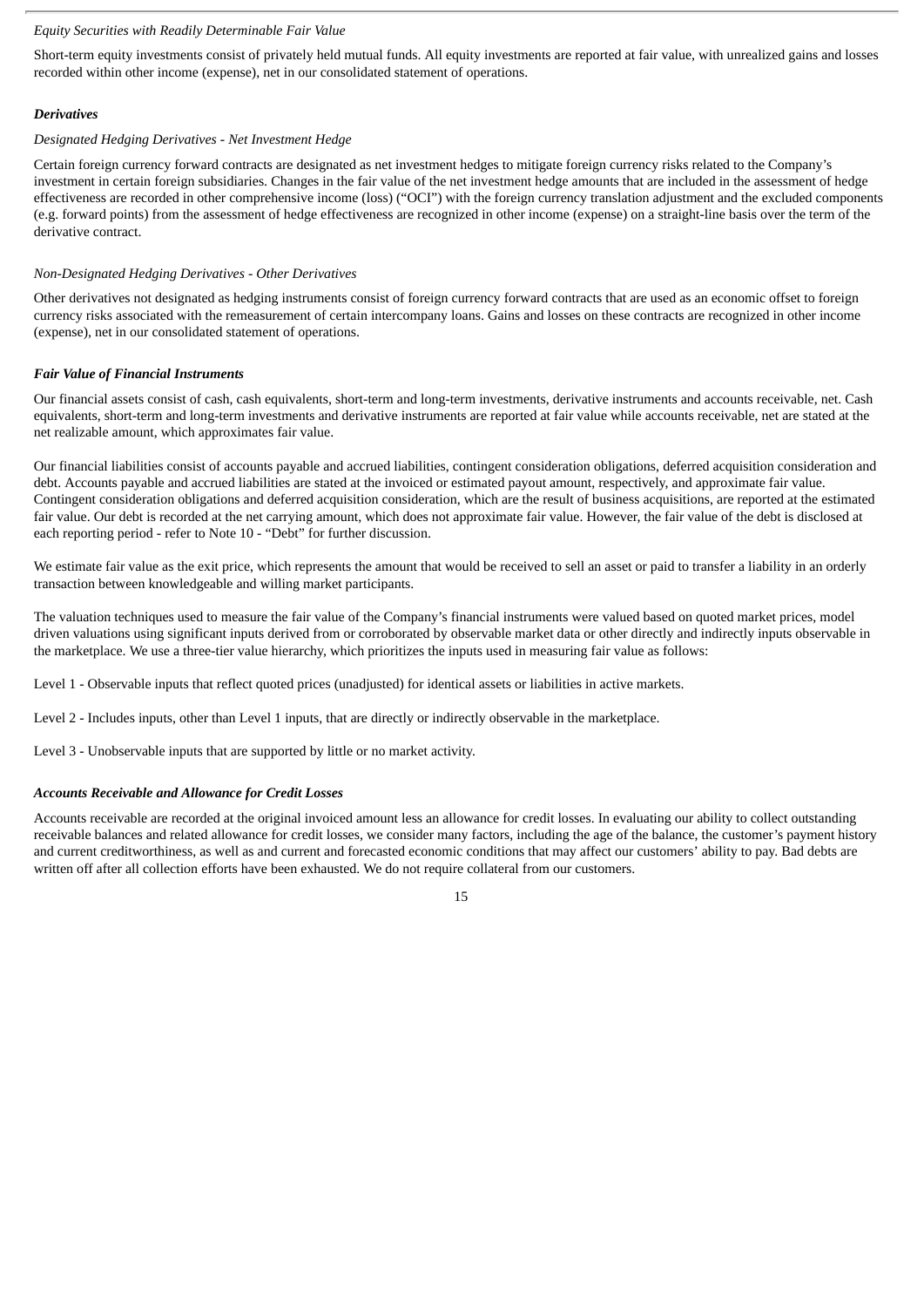#### *Property and Equipment, Net*

Property and equipment are recorded at historical cost less accumulated depreciation. Depreciation is recorded using the straight-line method over the estimated useful lives of the assets. Leasehold improvements are amortized using the straight-line method over the shorter of the estimated useful lives of the improvements or the lease term.

The estimated useful lives of our property and equipment are as follows:

| <b>Property and Equipment</b> | <b>Useful Life</b>                                  |  |
|-------------------------------|-----------------------------------------------------|--|
| Computer equipment            | 3 years                                             |  |
| Software                      | 2 to 3 years                                        |  |
| Furniture and fixtures        | 2 years                                             |  |
| Leasehold improvements        | Shorter of useful life (generally up to 7 years) or |  |
|                               | remaining lease term                                |  |

#### *Business Combinations*

In accounting for acquisitions through which a set of assets and activities are transferred to the Company, we perform an initial test to determine whether substantially all of the fair value of the gross assets transferred are concentrated in a single identifiable asset or a group of similar identifiable assets, such that the acquisition would not represent a business. If the initial test does not result in substantially all of the fair value concentrated in a single or group of similar assets, we then perform a second test to evaluate whether the assets and activities transferred include inputs and substantive processes that together, significantly contribute to the ability to create outputs, which would constitute a business. If the result of the second test indicates that the acquired assets and activities constitute a business, we account for the transaction as a business combination.

For our business combinations, we allocate the purchase consideration of the acquisition, which includes the estimated acquisition date fair value of contingent consideration (if applicable) and deferred purchase consideration (if applicable), to the tangible assets, liabilities and identifiable intangible assets acquired based on each of the estimated fair values at the acquisition date. The excess of the purchase consideration over the fair values is recorded as goodwill. Determining the fair value of such items requires judgment, including estimating future cash flows or the cost to recreate an acquired asset. If actual results are lower than initial estimates, we could be required to record impairment losses in the future. Acquired intangible assets with definite lives are amortized over their estimated useful lives generally on a straight-line basis, unless evidence indicates a more appropriate method. Intangible assets with indefinite lives are not amortized but rather tested for impairment annually, or more frequently if circumstances indicate an impairment may exist.

During the one-year period beginning with the acquisition date, we may record certain purchase accounting adjustments related to the fair value of assets acquired and liabilities assumed against goodwill. After the final determination of the fair value of assets acquired or liabilities assumed, any subsequent adjustments are recorded to our consolidated statements of operations. The fair value of contingent consideration liabilities assumed from an acquisition are remeasured each reporting period after the acquisition date and the changes in the estimated fair value, if any, is recorded within operating expenses in our consolidated statement of operations each reporting period. Acquisition-related expenses are expensed as incurred.

#### *Game Software Development Costs*

We review internal use software development costs associated with new games or updates to existing games on a quarterly basis to determine if the costs qualify for capitalization. Our studio teams follow an agile development process, whereas the preliminary project stage remains ongoing until just prior to worldwide launch, at which time final feature selection occurs. As such, the development costs are expensed as incurred to research and development in our consolidated statement of operations. We did not capitalize any software development costs during any of the years presented.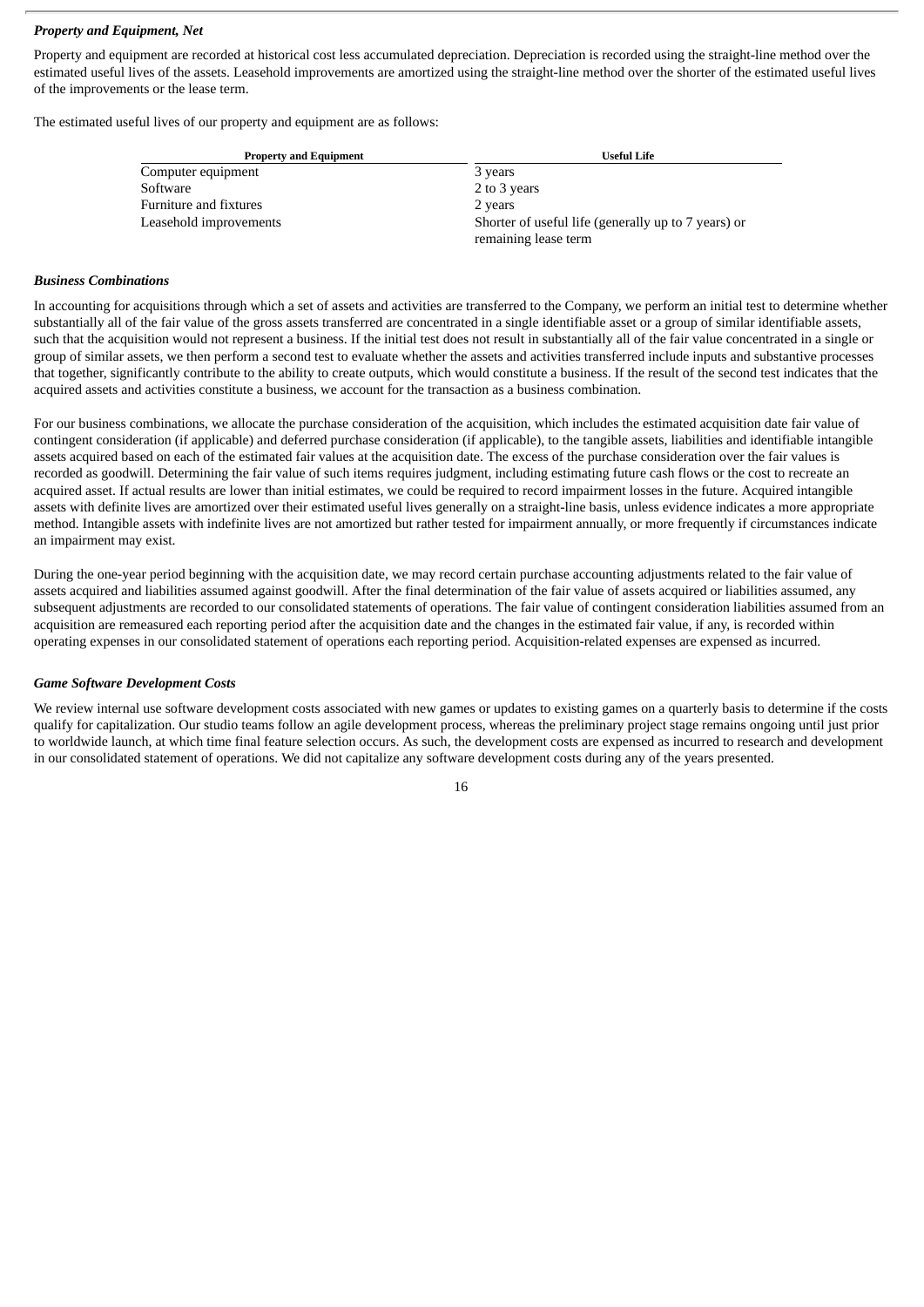#### *Goodwill and Indefinite-Lived Intangible Assets*

Goodwill and indefinite-lived intangible assets are evaluated annually for impairment, or more frequently if circumstances exist that indicate that impairment may exist. When conducting our annual goodwill impairment assessment, we perform a quantitative evaluation by comparing the estimated fair value of our single reporting unit, determined using the Company's market capitalization as of the testing date, to its carrying value. For our annual goodwill impairment analysis performed in the fourth quarter of 2021, the result indicated that the estimated fair value of the reporting unit exceeded its carrying value. Accordingly, we concluded goodwill was not impaired.

At least annually, we test recoverability of indefinite-lived intangible assets using a qualitative approach that considers whether it is more likely than not that the fair value of the intangible asset exceeds its carrying value. If qualitative factors indicate that it is more likely than not that the indefinite-lived intangible asset is impaired, a quantitative analysis is performed and the amount of any impairment loss recorded, if any, is measured as the difference between the carrying value and the fair value of the impaired intangible asset. We concluded that indefinite-lived intangible assets were not impaired as of December 31, 2021.

#### *Definite-Lived Intangible Assets*

Definite-lived intangible assets consist of assets acquired from a prior business combination and are carried at historical cost less accumulated amortization. Amortization is generally recorded on a straight-lined basis, unless another method is deemed more appropriate, over the estimated useful lives of the assets, generally 12 to 96 months.

#### *Impairment of Long-Lived Assets, Including Impairment Related to Real Estate Assets*

Long-lived assets, including definite-lived intangible assets, are reviewed for impairment whenever events or changes in circumstances indicate an asset's carrying value may not be recoverable. When the projected undiscounted cash flows estimated to be generated by those assets are less than their carrying amounts, the assets are adjusted to their estimated fair value and an impairment loss is recorded as a component of operating income.

Significant judgment is required to estimate the amount and timing of future cash flows and the relative risk of achieving those cash flows. Assumptions and estimates about future values and remaining useful lives are complex and often subjective. They can be affected by a variety of factors, including external factors such as industry and economic trends, and internal factors such as changes in our business strategy and our internal forecasts.

Impairment losses could materially decrease our future net income and result in lower asset values on our balance sheet. During the year ended December 31, 2021, we recognized an impairment loss of \$66.8 million related to our San Francisco Office Building right-of-use lease asset and related to property and equipment. There were no impairment losses recorded during the years ended December 31, 2020 or 2019.

#### *Licenses and Royalties*

We obtain licenses from third parties for use of their brands, properties and other licensed content in our games (e.g., *Hit It Rich! Slots* or *Game of Thrones Slots Casino*). Our licensing agreements typically include minimum guarantee royalty payments, which are due over the term of the agreement and are recoupable against future royalty obligations that would otherwise become payable. These advance payments are capitalized as prepaid royalties when paid and amortized once the licensed product is launched in our game. Amortization is recorded as cost of revenue and is calculated as (i) the contractual royalty rate based on actual net product sales as defined in the licensing agreement or (ii) the straight-line method over the remaining estimated useful life of the licensed product, whichever is greater.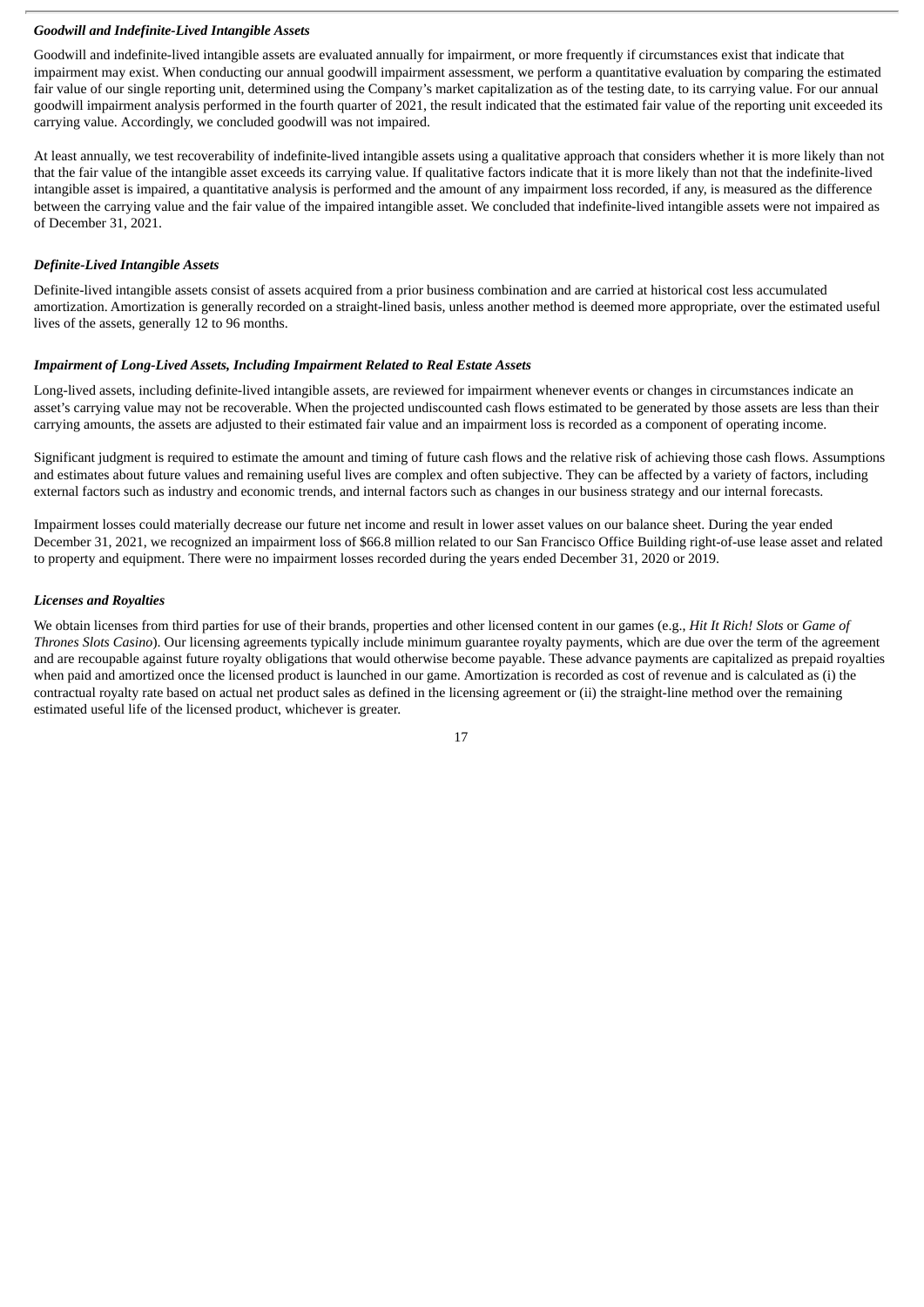Each quarter, we evaluate the recoverability of our prepaid royalties as well as any contractual commitments not yet paid to determine amounts that we deem unlikely to be recovered through product sales. To evaluate the future recoverability of prepaid royalties and guarantees, we consider the terms of the agreement, game development plans, forecasted and actual financial performance of the game as well as other qualitative factors, such as the success of similar games and similar genres published by the Company. To the extent that this evaluation indicates that the remaining prepaid and guaranteed royalty payments are not recoverable, the Company records an impairment loss in the period that impairment is indicated. Any impairment losses determined before the launch of a product are recorded as research and development, while any impairment losses determined post-launch are recorded as cost of revenue in our consolidated statement of operations.

#### *Leases*

#### *Lessee Arrangements*

We determine if an arrangement is a lease at contract inception. If there is an identified asset in the contract (either explicitly or implicitly) and we have control over its use, the contract is (or contains) a lease. In determining if there is an identified asset, we apply judgment in assessing whether the supplier has a substantive substitution right based on the supplier's practical ability to substitute the asset and the economic benefit to do so. If it is determined that a substantive substitution right exists, the contract is not accounted for as a lease. With the respect to the servers utilized in certain of our hosting and data storage arrangements, the Company determined that a substantive substitution right existed given the location of the servers at the supplier's premises, a lack of contractual restrictions preventing the supplier from substituting the servers throughout the period of use and the economic incentive for the supplier to substitute the servers as needed in order to efficiently handle varying levels of demand from its customers.

Our operating leases are primarily for office facilities. Certain leases include options to extend the lease for a set number of years or early terminate the lease prior to the contractually defined expiration date. We include such extension periods in the lease term only when it is reasonably certain that they will be exercised and include such periods beyond the early termination date when it is reasonably certain the early terminations will not be exercised. As of December 31, 2021 and 2020, the weighted-average remaining lease term for all of our operating leases was 8.7 years and 8.9 years, respectively.

We record right-of-use assets and current and non-current operating lease liabilities in our consolidated balance sheet for operating leases with lease terms greater than 12 months and do not to apply the balance sheet recognition requirements to leases with lease terms of 12 months or less ("short-term leases"). Additionally, we do not separate lease components from non-lease components and therefore allocate the entire consideration to the lease component(s).

Right-of-use assets represent our right to use an underlying asset during the lease term and operating lease liabilities represent our obligation to make lease payments. Right-of-use assets and operating lease liabilities are recognized at the lease commencement date based on the present value of the total required fixed payments over the lease term, with the right-of-use assets further adjusted for any payments made prior to lease commencement, lease incentives received and/or initial direct costs incurred. Certain lease arrangements also include variable payments for costs such as common-area maintenance, utilities, taxes or other operating costs, which are generally based on a percentage of actual expenses incurred or a fluctuating rate which is unknown at the inception of the contract. These variable lease payments are excluded from the measurement of the right-of-use assets and lease liabilities.

In determining the present value of lease payments, we discount future lease payments using our incremental borrowing rate since the implicit rate in our various leases is unknown. The incremental borrowing rate is determined at lease commencement for each individual lease and is based on a number of factors, including relevant observable debt transactions, the current economic environment, lease term and currency in which the lease is denominated. As of December 31, 2021 and 2020, the weighted-average incremental borrowing rate for our operating leases was 4.2%.

We recognize lease expense for operating leases and short-term leases on a straight-line basis over the lease term. Variable lease payments are recognized when the underlying uncertainty is resolved, which is generally when the obligation for those costs are incurred. Operating and variable leases expenses are presented as operating expenses in the consolidated statement of operations.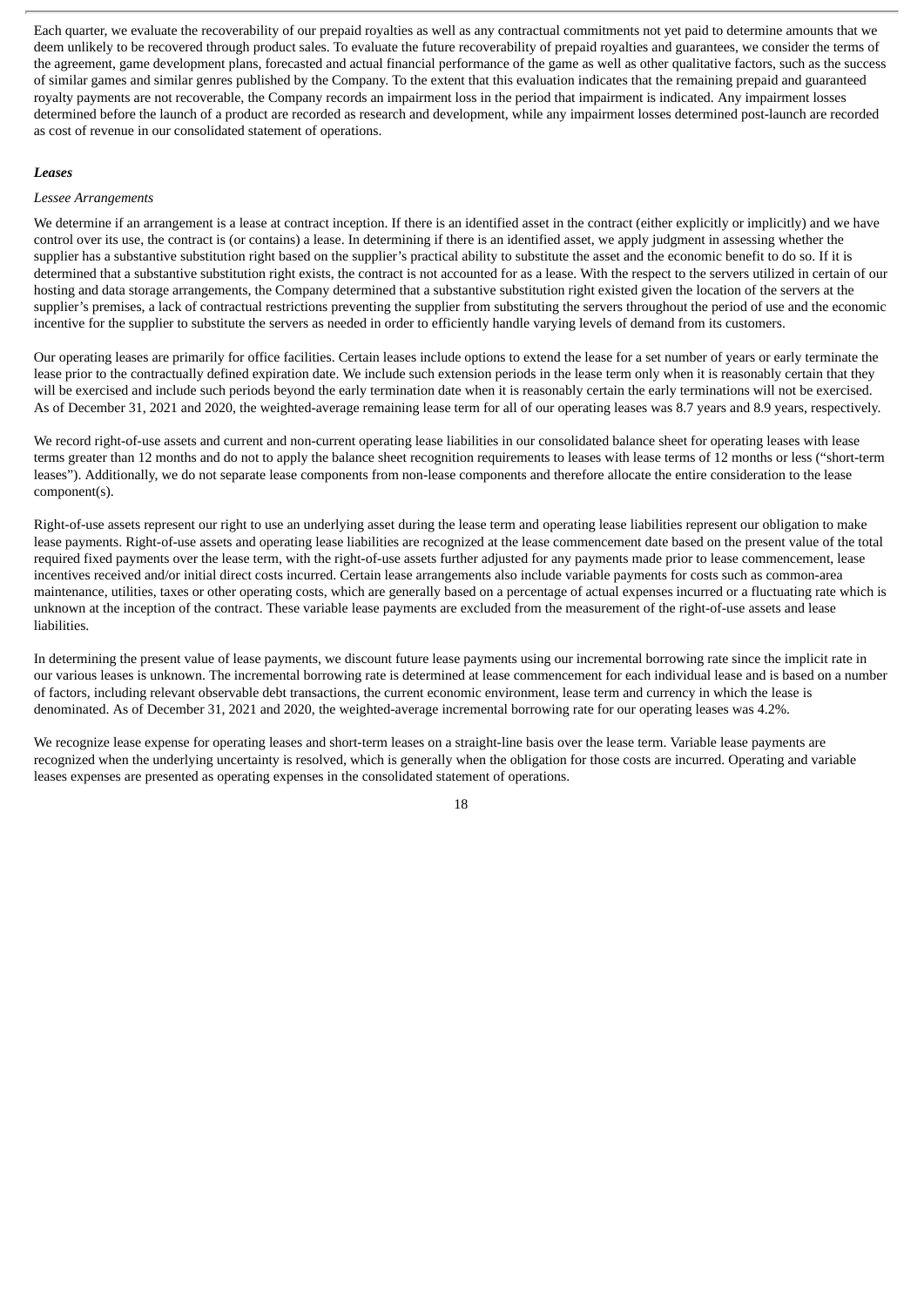#### *Lessor Arrangements*

We do not separate lease components from non-lease components and therefore allocate the entire consideration in our contracts to the lease components. All of the lease and non-lease components qualify for accounting under ASC Topic 842 *Leases*.

#### *Stock-Based Compensation Expense*

We recognize stock-based compensation expense for restricted stock units ("RSUs") based on grant date fair value on a straight-line basis over the requisite service period for the entire award.

We recognize stock-based compensation expense for performance-based RSUs ("Performance RSUs") based upon the grant date fair value on an accelerated attribution method over the requisite service period of the award. At each reporting period, the amount of stock-based compensation is determined based on the probability of achievement of pre-established thresholds or milestones for each award and if necessary, a cumulative catch-up adjustment is recorded to reflect any revised estimates regarding the probability of achievement.

We recognize stock-based compensation expense for market-based RSUs ("Market RSUs") based upon the grand date fair value on an accelerated attribution method over the requisite service period. The estimated grant date fair value is estimated using a Monte Carlo simulation that considers the probability of achievement of pre-established thresholds for each award. The significant assumptions generally used in estimating the grant date fair value of each award include expected volatility, a risk-free interest rate ranging and an expected dividend yield. The estimated grant date fair value is not subsequently revised to consider anticipated or actual achievement of the pre-established thresholds.

We estimate the fair value of stock options using the Black-Scholes option-pricing model. This model requires the use of the following assumptions: expected volatility of our Class A common stock, which is based on our own calculated historical rate; expected life of the option award, which we elected to calculate using the simplified method; expected dividend yield, which is 0%, as we have not paid and do not have any plans to pay dividends on our common stock; and the risk-free interest rate, which is based on the U.S. Treasury rate in effect at the time of grant with maturities commensurate to the stock option award's expected life. If any of the assumptions used in the Black-Scholes model changes significantly, stock-based compensation expense for future awards may differ materially compared to awards granted previously. We record stock-based compensation expense for stock options based on the grant date fair value on a straight-line basis over the requisite service period of the award.

Stock-based compensation expense is recorded net of forfeitures as they are occur.

#### *Income Taxes*

We account for income taxes using an asset and liability approach, which requires the recognition of taxes payable or refundable for the current year and deferred tax liabilities and assets for the future tax consequences of events that have been recognized in our financial statements or tax returns. The measurement of current and deferred tax assets and liabilities is based on provisions of enacted tax laws at the end of the reporting period; the effect of future changes in tax laws or rates are not anticipated. If necessary, the measurement of deferred tax assets is reduced by the amount of any tax benefits that are not expected to be realized based on all available positive and negative evidence including scheduled reversals of deferred tax liabilities, projected future taxable income, tax-planning strategies and results of recent operations. In evaluating the objective evidence that the results of recent operations provide, we generally consider the trailing three years of cumulative operating income (loss). The assumptions about future taxable income require the use of significant judgment and are consistent with the plans and estimates we are using to manage the underlying businesses.

The Company accounts for Global Intangible Low-Taxed Income provisions as a component of tax expense in the period in which it is subject to the rules.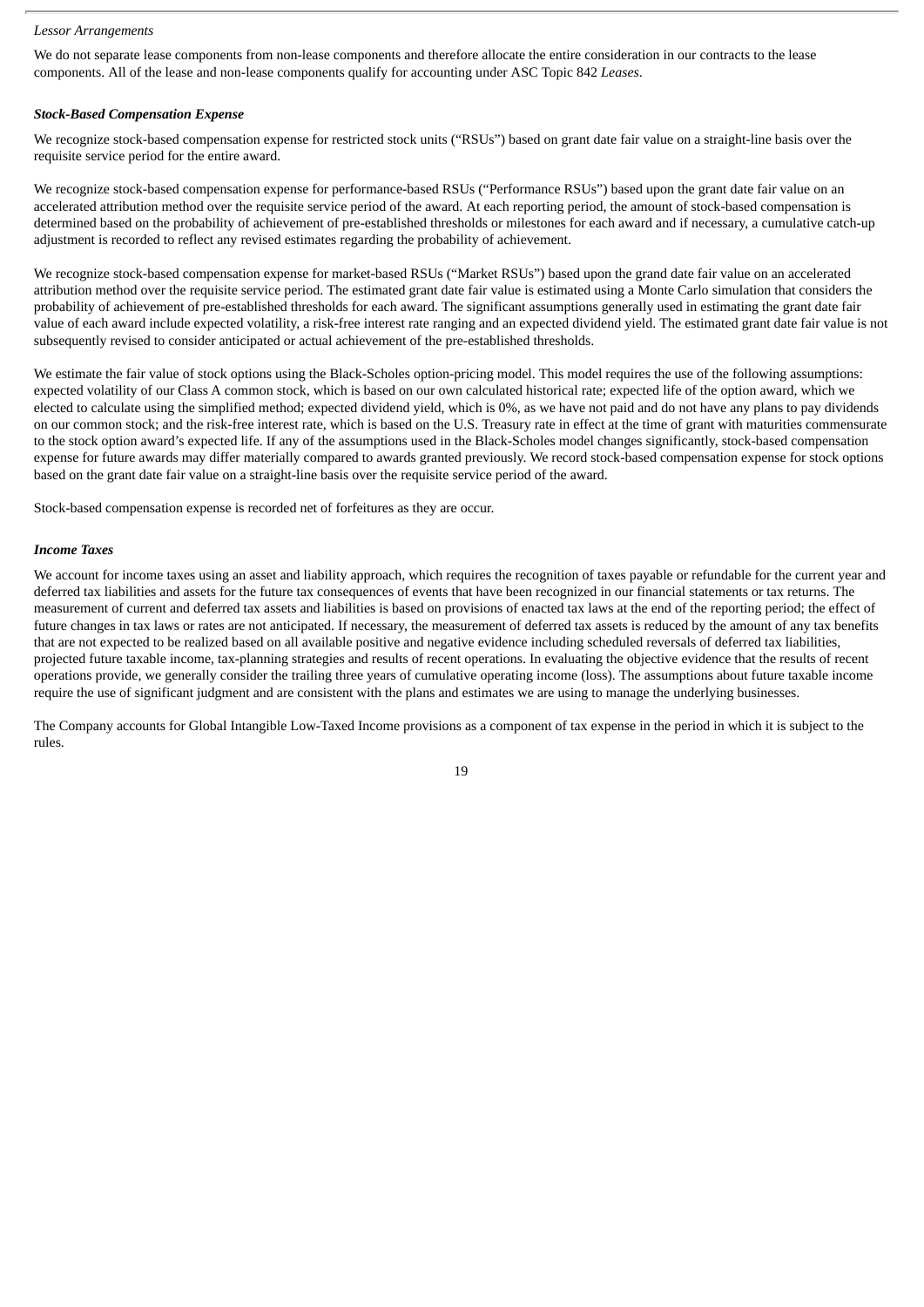We account for uncertain tax positions by reporting a liability for unrecognized tax benefits resulting from uncertain tax positions taken or expected to be taken in a tax return. We recognize interest and penalties, if any, related to unrecognized tax benefits in the provision for income tax.

#### *Foreign Currency Transactions*

Generally, the functional currency of our international subsidiaries is the local currency that the international subsidiary operates in or the U.S. dollar. We translate the financial statements of these non-U.S. dollar functional subsidiaries to U.S. dollars using the prevailing balance sheet date exchange rate for assets and liabilities and average exchange rates during the period for revenue and costs and expenses. We record translation gains and losses in accumulated other comprehensive income (loss) as a component of stockholders' equity.

We reflect foreign exchange transaction gains and losses resulting from the conversion of the transaction currency to the functional currency, which includes gains and losses from the remeasurement of assets and liabilities, as a component of other income (expense), net. Foreign exchange transactions gains (losses) recorded as a component of other income (expense), net - excluding gains (losses) from non-designated hedging derivatives - totaled \$(0.3) million, \$(16.7) million and \$0.8 million for the years ended December 31, 2021, 2020 and 2019.

#### *Concentration of Credit Risk and Significant Customers*

Financial instruments, which potentially expose us to concentrations of credit risk, consist primarily of cash, cash equivalents, short and long-term investments and accounts receivable. The Company holds cash and cash equivalents at reputable financial institutions with what it considers to be high credit quality, and such amounts may at times exceed the federally insured limits. The Company's investment policy limits the amount of credit exposure in its portfolio by imposing credit rating minimums and limiting purchases by security type and sector.

Accounts receivable are unsecured and represent amounts due to us based on contractual obligations where an executed contract or click-through agreement exists. Apple, Google and Facebook are significant distribution, marketing, promotion and payment platforms for our games. A significant portion of our 2021, 2020 and 2019 revenue was generated from players who accessed our games through these platforms or were served advertisements in our games on behalf of advertisers. As of December 31, 2021 and December 31, 2020, of our accounts receivable, net 31% and 35%, respectively, were amounts owed to us by Apple, 29% and 34%, respectively, were amounts owed to us by Google and 5% and 8%, respectively, were amounts owed to us by Facebook.

#### *Advertising Expense*

Costs for marketing and advertising our games are primarily expensed as incurred and are included in sales and marketing expense in our consolidated statement of operations. Such costs, primarily consisting of player acquisition costs, totaled \$831.7 million, \$583.1 million and \$377.2 million for the years ended December 31, 2021, 2020 and 2019, respectively.

#### *Recent Accounting Pronouncements*

#### *Issued But Not Yet Adopted*

In August 2020, the Financial Accounting Standards Board ("FASB") issued Accounting Standards Update ("ASU") 2020-06, *"Debt - Debt with* Conversion and Other Options (Subtopic 470-20) and Derivatives and Hedging - Contracts in Entity's Own Equity (Subtopic 815-40)", which simplifies the accounting for convertible instruments by reducing the number of accounting models and generally requiring that a convertible instrument be accounted for as a single liability measured at amortized cost, with no conversion feature separately recorded in equity. Similarly, no portion of issuance costs will be allocated to equity under the ASU. Further, the ASU amends the earnings per share guidance by requiring the diluted earnings per share calculation for convertible instruments to follow the if-converted method, with use of the treasury stock method no longer permitted. The ASU is effective for fiscal years beginning after December 15, 2021. The ASU allows either a modified retrospective method of transition or a fully retrospective method of transition, with any adjustments recognized as an adjustment to the opening balance of retained earnings.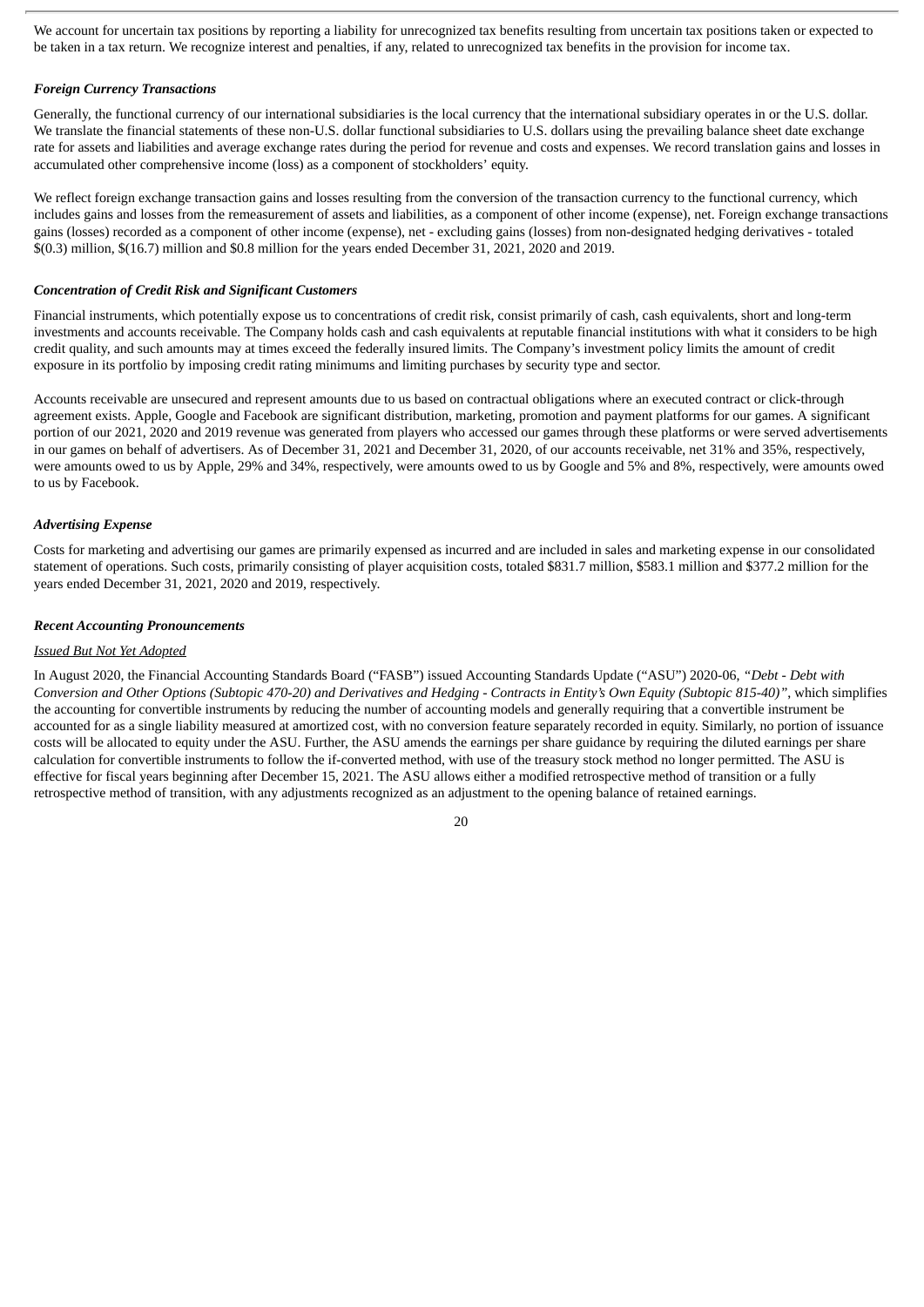The Company will adopt the ASU on January 1, 2022 using the modified retrospective method. As a result of the adoption, the Company expects to recognize a net increase to convertible senior notes, net of \$196.7 million, primarily from the derecognition of the debt discount associated with the bifurcated equity component. The adoption adjustment represents a decrease to additional paid-in capital of \$278.7 million from the derecognition of the bifurcated equity components and a net decrease to accumulated deficit of \$82.0 million, primarily representing the cumulative interest expense previously recognized related to the accretion of the bifurcated conversion options. Further, in future periods of net income, the Company expects a dilutive impact to its reported diluted net income per share as a result of adoption, as the if-converted method requires the assumption the debt converts into equity at the beginning of the reporting period.

In October 2021, the FASB issued ASU 2021-08, "Business Combinations (Topic 805) - Accounting for Contract Assets and Contract Liabilities from *Contracts with Customers"*, which requires that an acquirer recognize and measure contract assets and contract liabilities acquired in a business combination in accordance with Topic 606, as if it had originated the contracts. Prior to this ASU, an acquirer generally recognizes contract assets acquired and contract liabilities assumed that arose from contracts with customers at fair value on the acquisition date. The ASU is effective for fiscal years beginning after December 15, 2022, with early adoption permitted. The ASU is to be applied prospectively to business combinations occurring on or after the effective date of the amendment (or if adopted early as of an interim period, as of the beginning of the fiscal year that includes the interim period of early application). The Company is currently assessing this standard's impact on its consolidated financial statements.

### **2. Revenue from Contracts with Customers**

### *Disaggregation of Revenue*

The following table presents our revenue disaggregated by platform (in millions):

|                             |           | <b>Year Ended December 31,</b> |              |  |
|-----------------------------|-----------|--------------------------------|--------------|--|
|                             | 2021      | 2020                           | 2019         |  |
| Online game:                |           |                                |              |  |
| Mobile                      | \$2,175.8 | \$1,596.6                      | 981.2<br>\$. |  |
| Other(1)                    | 73.4      | 70.6                           | 66.1         |  |
| Online game total           | \$2,249.2 | \$1,667.2                      | \$1,047.3    |  |
| Advertising and other:      |           |                                |              |  |
| Mobile                      | \$543.1   | \$<br>302.5                    | 266.5<br>\$. |  |
| Other(1)                    | 8.2       | 5.1                            | 7.9          |  |
| Advertising and other total | \$551.3   | \$307.6                        | \$274.4      |  |
| Total revenue               | \$2,800.5 | \$1,974.8                      | \$1,321.7    |  |

(1) Includes web revenue for online game and web advertising revenue and other revenue for advertising and other.

The following table presents our revenue disaggregated based on the geographic location of our payers (in millions):

|                           |           | <b>Year Ended December 31.</b> |           |  |
|---------------------------|-----------|--------------------------------|-----------|--|
|                           | 2021      | 2020                           | 2019      |  |
| <b>United States</b>      | \$1,700.6 | \$1,211.7                      | 826.6     |  |
| All other countries $(1)$ | 1,099.9   | 763.1                          | 495.1     |  |
| Total revenue             | \$2,800.5 | \$1,974.8                      | \$1,321.7 |  |

(1) No foreign country exceeded 10% of our total revenue for any periods presented.

The estimated weighted average playing period of payers was ten months for the years ended December 31, 2021 and 2020 and nine months for the year ended December 31, 2019.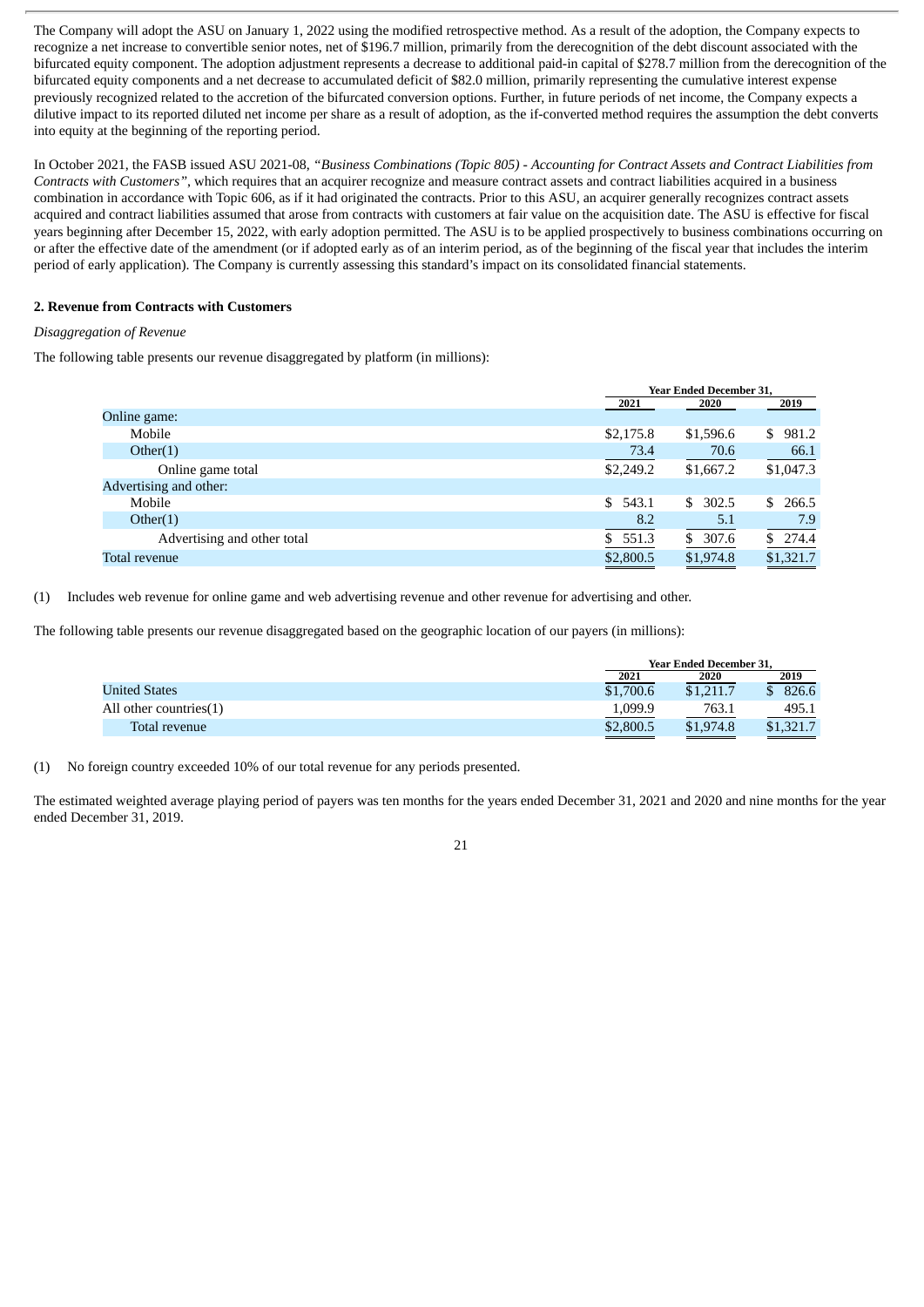During the year ended December 31, 2021, we deferred \$5.9 million of online game revenue until the first quarter of 2022, due to changes in our estimated average playing period of payers that required adjusting the recognition period of deferred revenue generated. This change did not impact our reported earnings per share.

During the year ended December 31, 2020, we recognized \$2.0 million of online game revenue and income from operations from games that have been discontinued as there is no further performance obligation and we recognized \$1.6 million of online game revenue and income from operations from changes in our estimated average playing period of payers that required adjusting the recognition period of deferred revenue generated in prior periods. These changes had a cumulative \$0.01 per share benefit to our reported loss per share in the year ended December 31, 2020.

During the year ended December 31, 2019, there was no significant impact from discontinued games or changes in our estimated average playing period of payers that required adjusting the recognition period of deferred revenue generated in prior periods.

#### *Contract Balances*

We receive payments from our customers based on the payment terms established in our contracts. Payments for online game revenue are required at time of purchase, are non-refundable and relate to non-cancellable contracts that specify our performance obligations. Such payments are initially recorded to deferred revenue and are recognized into revenue as we satisfy our performance obligations. Further, payments made by our players are collected by payment processors and remitted to us generally within 45 days of invoicing. Our right to the payments collected on our behalf is unconditional and therefore recorded as accounts receivable, net of the associated payment processing fees.

Payments for advertising arrangements, including advertising transactions through our demand side and supply side software platform, are due based on the contractually stated payment terms. The contract terms generally require payment within 30 to 60 days subsequent to the end of the month. Our right to payment from the customer is unconditional and therefore recorded as accounts receivable. Payments due to publishers are recorded as other current liabilities.

During the year ended December 31, 2021, we recognized all of the revenue that was included in the \$747.7 million current deferred revenue balance as of December 31, 2020.

The increase in accounts receivable, net during the year ended December 31, 2021 was primarily driven by sales on account during the period exceeding cash collections of current and previously due amounts, which includes contributions from Chartboost and StarLark, which were acquired in August 2021 and October 2021, respectively. The increase in deferred revenue during the year ended December 31, 2021 was primarily driven by the sale of virtual items during the period exceeding revenue recognized from the satisfaction of our performance obligations, which includes contribution from StarLark.

#### *Unsatisfied Performance Obligations*

Substantially all of our unsatisfied performance obligations relate to contracts with an original expected length of one year or less.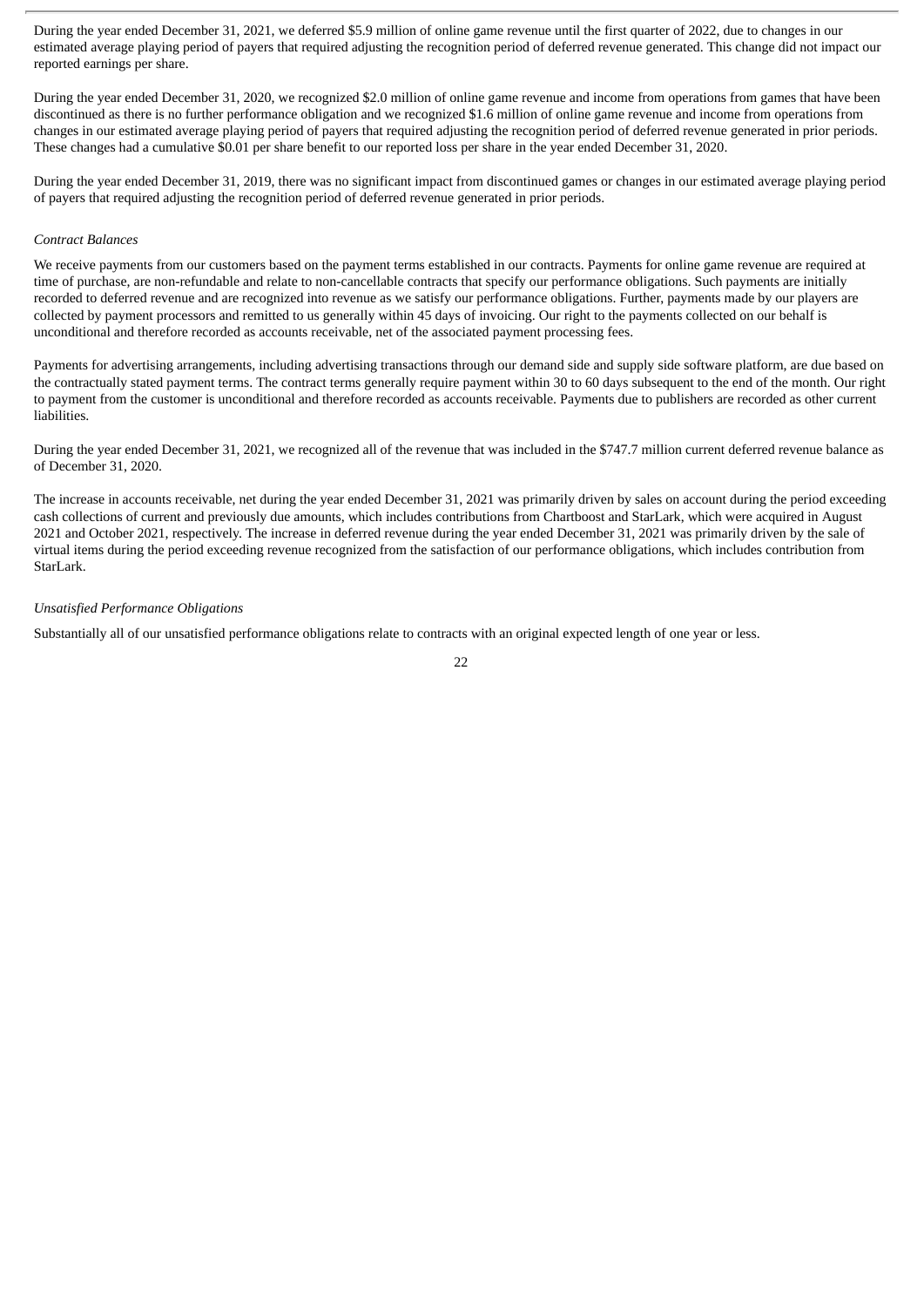#### **3. Financial Instruments**

#### *Debt Securities*

The following tables summarize the amortized cost, gross unrealized gains and losses and fair value of our short-term and long-term debt securities as of December 31, 2021 and 2020 (in millions):

|                                                   |                          |                                            | <b>December 31, 2021</b>                    |                                |
|---------------------------------------------------|--------------------------|--------------------------------------------|---------------------------------------------|--------------------------------|
|                                                   | <b>Amortized</b><br>Cost | <b>Gross</b><br><b>Unrealized</b><br>Gains | Gross<br><b>Unrealized</b><br><b>Losses</b> | Aggregate<br><b>Fair Value</b> |
| <b>Short-term debt securities:</b>                |                          |                                            |                                             |                                |
| Corporate debt securities                         | \$<br>112.0              | \$                                         |                                             | \$<br>112.0                    |
| Foreign certificates of deposit and time deposits | 11.3                     |                                            |                                             | 11.3                           |
| Total                                             | 123.3<br>\$.             |                                            |                                             | 123.3<br>S.                    |
|                                                   |                          |                                            | <b>December 31, 2020</b>                    |                                |
|                                                   | <b>Amortized</b><br>Cost | <b>Gross</b><br><b>Unrealized</b><br>Gains | Gross<br>Unrealized<br>Losses               | Aggregate<br><b>Fair Value</b> |
| <b>Short-term debt securities:</b>                |                          |                                            |                                             |                                |
| Corporate debt securities                         | \$<br>152.7              | \$<br>0.1                                  | \$.                                         | \$.<br>152.8                   |
| Foreign certificates of deposit and time deposits | 6.5                      |                                            |                                             | 6.5                            |
| Total                                             | 159.2<br>\$.             | 0.1                                        |                                             | 159.3                          |
| <b>Long-term debt securities:</b>                 |                          |                                            |                                             |                                |
| Corporate debt securities                         | \$<br>2.0                | \$                                         |                                             | \$<br>2.0                      |
| Total                                             | 2.0                      | \$                                         |                                             | 2.0<br>\$                      |

#### *Equity Securities*

During the years ended December 31, 2021, 2020 and 2019, we recognized unrealized gains totaling \$0.2 million, \$0.3 million and \$0.1 million, respectively, as a component of other income (expense), net in our consolidated statement of operations associated with our mutual fund equity investments.

#### *Derivatives*

Beginning in July 2021, we entered into derivative instruments to manage certain of our foreign exchange risks. We use foreign currency contracts to reduce the risk that our cash flows, earnings and investment in foreign subsidiaries will be adversely affected by foreign currency exchange rate fluctuations. The Company records all derivatives net, as either other current assets or liabilities, at fair value.

The following table summarizes the notional amounts of our outstanding derivative instruments (in millions):

|                                            | <b>December 31, 2021</b> |
|--------------------------------------------|--------------------------|
| <b>Designated Hedging Derivatives:</b>     |                          |
| Foreign exchange contracts                 |                          |
| Net investment hedge                       | 202.5                    |
| <b>Non-Designated Hedging Derivatives:</b> |                          |
| Foreign exchange contracts                 | 238 O                    |
|                                            |                          |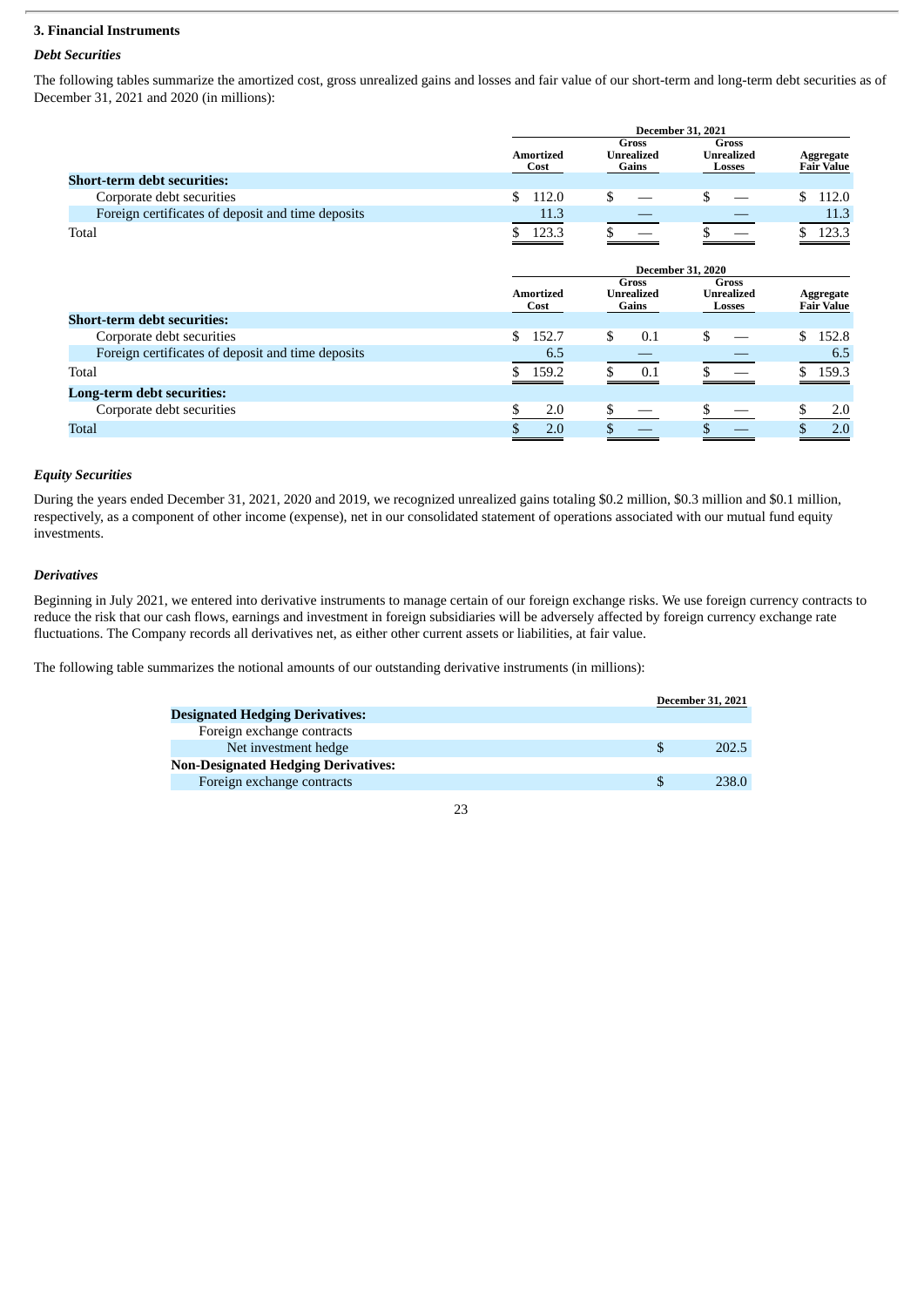The following table shows the gains and losses on designated hedging derivatives recognized in OCI (in millions):

|                                                    | Gains (Losses)<br>Recognized<br>in OCI<br><b>Twelve Months Ended</b><br>December 31,<br>2021 |
|----------------------------------------------------|----------------------------------------------------------------------------------------------|
| <b>Net Investment Hedging Derivatives:</b>         |                                                                                              |
| Foreign exchange contracts                         |                                                                                              |
| Amount included in the assessment of effectiveness | 9.3                                                                                          |

The following table shows the effect of derivative instruments recorded in other income (expense), net in our consolidated statements of operations (in millions):

| <b>Twelve Months Ended</b><br>December 31,<br>2021                |
|-------------------------------------------------------------------|
| <b>Net Investment Hedging Derivatives:</b>                        |
| Foreign exchange contracts                                        |
| Amount excluded from the assessment of effectiveness<br>\$<br>0.5 |
| <b>Non-Designated Hedging Derivatives:</b>                        |
| Foreign exchange contracts<br>\$<br>(14.4)                        |

#### **4. Fair Value Measurements**

The composition of our financial assets and liabilities as of December 31, 2021 and 2020 among the three levels of the fair value hierarchy are as follows (in millions):

|                                                   |                | <b>December 31, 2021</b> |         |           |
|---------------------------------------------------|----------------|--------------------------|---------|-----------|
|                                                   | <b>Level 1</b> | <b>Level 2</b>           | Level 3 | Total     |
| <b>Assets:</b>                                    |                |                          |         |           |
| Cash equivalents:                                 |                |                          |         |           |
| Money market funds                                | \$117.7        |                          |         | \$117.7   |
| Foreign certificates of deposit and time deposits |                | 216.4                    |         | 216.4     |
| Short-term investments:                           |                |                          |         |           |
| Corporate debt securities                         |                | 112.0                    |         | 112.0     |
| Foreign certificates of deposit and time deposits |                | 11.3                     |         | 11.3      |
| Mutual funds                                      |                | 45.7                     |         | 45.7      |
| Derivative assets:                                |                |                          |         |           |
| Designated hedging derivatives - foreign          |                |                          |         |           |
| exchange contracts $(1)$                          |                | 9.3                      |         | 9.3       |
| Total financial assets                            | \$117.7        | \$394.7                  |         | \$512.4   |
| <b>Liabilities:</b>                               |                |                          |         |           |
| Derivative liabilities:                           |                |                          |         |           |
| Non-designated hedging derivatives - foreign      |                |                          |         |           |
| exchange contracts $(1)$                          |                | \$.<br>2.3               |         | 2.3<br>S. |
| Contingent consideration                          |                |                          | 257.6   | 257.6     |
| Total financial liabilities                       |                | 2.3                      | \$257.6 | \$259.9   |

(1) Designated hedging derivatives are presented net of the non-designated hedging derivatives within other current assets in the Company's consolidated balance sheet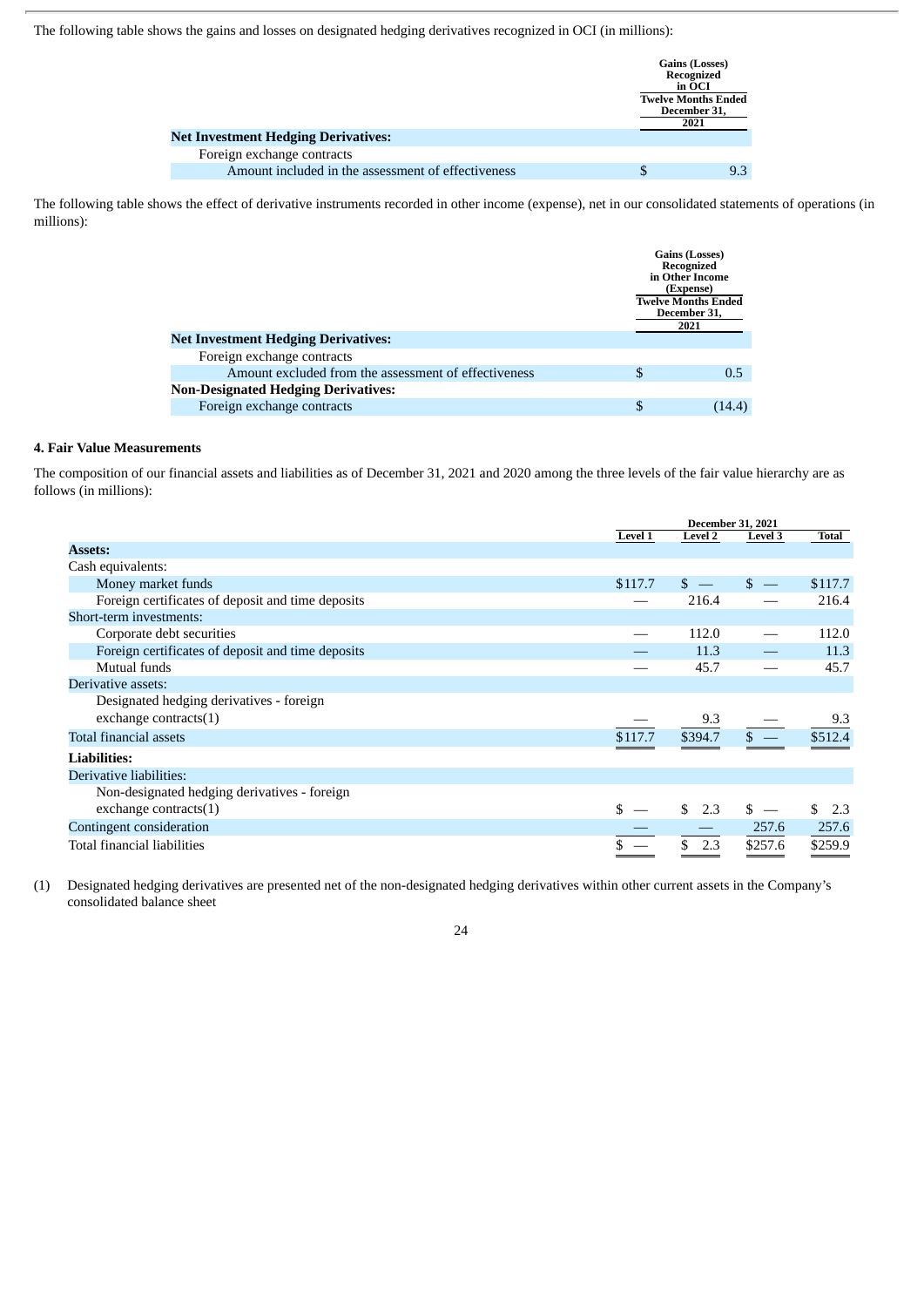|                                                   |                |                | <b>December 31, 2020</b> |             |
|---------------------------------------------------|----------------|----------------|--------------------------|-------------|
|                                                   | <b>Level 1</b> | <b>Level 2</b> | Level 3                  | Total       |
| <b>Assets:</b>                                    |                |                |                          |             |
| Cash equivalents:                                 |                |                |                          |             |
| Money market funds                                | \$611.1        | $s =$          | $s =$                    | \$611.1     |
| Corporate debt securities                         |                | 313.0          |                          | 313.0       |
| Foreign certificates of deposit and time deposits |                | 85.6           |                          | 85.6        |
| Short-term investments:                           |                |                |                          |             |
| Corporate debt securities                         |                | 152.8          |                          | 152.8       |
| Foreign certificates of deposit and time deposits |                | 6.5            |                          | 6.5         |
| Mutual funds                                      |                | 49.1           |                          | 49.1        |
| Long-term investments:                            |                |                |                          |             |
| Corporate debt securities                         |                | 2.0            |                          | 2.0         |
| Total financial assets                            | \$611.1        | \$609.0        | $\frac{1}{2}$            | \$1,220.1   |
| <b>Liabilities:</b>                               |                |                |                          |             |
| Contingent consideration                          |                |                | \$463.1                  | \$<br>463.1 |
| Total financial liabilities                       |                |                | \$463.1                  | \$463.1     |

The following table presents the activity for the year ended December 31, 2021 related to our Level 3 liabilities (in millions):

| <b>Level 3 Liabilities:</b>                             | Total   |
|---------------------------------------------------------|---------|
| Contingent consideration obligation - December 31, 2020 | \$463.1 |
| Additions                                               | 14.9    |
| Fair value adjustments                                  | 78.8    |
| Payments                                                | (239.6) |
| Rollic contingency resolution                           | (59.6)  |
| Contingent consideration obligation - December 31, 2021 | \$257.6 |

In July 2021, the Company settled the final contingent consideration obligation for \$75.0 million related to its acquisition of Gram Games in the second quarter of 2018. For the years ended December 31, 2021, 2020 and 2019, we recognized \$0.9 million, \$64.3 million and \$57.6 million, respectively, of expense within research and development expenses in our consolidated statement of operations related to the Gram Games contingent consideration.

As of December 31, 2021, our contingent consideration obligations relate to the additional consideration payable in connection with our acquisitions of Small Giant in the first quarter of 2019 and Rollic in the fourth quarter of 2020, as well as Rollic's acquisitions of Creasaur Teknoloji Ticaret Anonim Şirketi ("Creasaur"), Zero Sum Teknoloji Yazılım ve Pazarlama Anonim Şirketi ("Zero Sum") and Forgerhero Yazilm Ticaret Limited Sirketi ("Forgerhero"; collectively, the "Rollic studio acquisitions"), in October 2021 (Creasaur and Zero Sum) and November 2021 (Forgerhero).

Under the original terms of the Small Giant acquisition, contingent consideration may be payable based on the achievement of certain future profitability metrics during each annual period following the acquisition date for a total of three years, with no maximum limit as to the contingent consideration achievable. Under the original terms of the Rollic acquisition, contingent consideration may be payable based on the achievement of certain future bookings and profitability metrics during each annual period following the respective acquisition date for a total of three years, with no maximum limit as to the contingent consideration achievable. For these acquisitions, we estimated the acquisition date fair value of the contingent consideration obligations using a Monte Carlo simulation.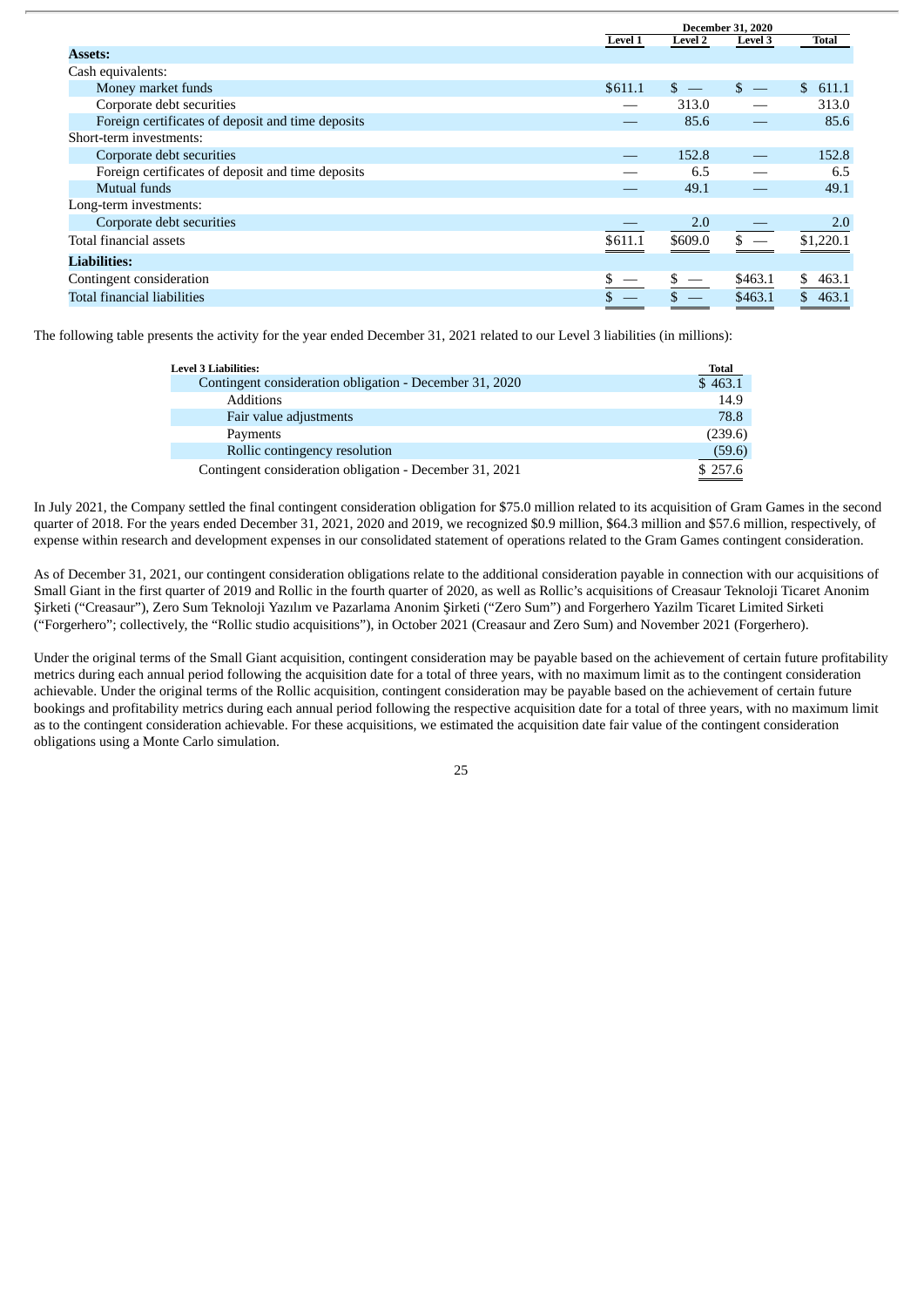The significant unobservable inputs used in estimating these acquisition date fair value measurements were each entity's projected performance, a riskadjusted discount rate and performance volatility similar to industry peers. In the first quarter of 2021, the Company executed an amendment to the Share Purchase Agreement with the former owners of Small Giant to exclude the direct profitability (which includes marketing expenses) of *Puzzle Combat*, which launched globally in April 2021, from the remaining performance period.

The estimated fair value of the Small Giant contingent consideration obligation decreased from \$409.3 million as of December 31, 2020 to \$242.3 million as of December 31, 2021. The decrease was driven by a \$239.6 million payment in the first quarter of 2021 to the former owners of Small Giant for its performance during the second contingent consideration period, partially offset by the increased probability of achievement and stronger than expected performance during the remaining performance period, which ended on December 31, 2021. For the years ended December 31, 2021, 2020 and 2019, we recognized \$72.6 million, \$288.9 million and \$144.0 million, respectively, of expense within research and development expenses in our consolidated statements of operations. The Company expects to make the final contingent consideration payment to the former owners of Small Giant in the first quarter of 2022.

With respect to the remaining Rollic contingent consideration obligation, the Company executed an amendment to the Share Purchase Agreement with the former owners of Rollic in the second quarter of 2021 to accelerate the Company's acquisition of the remaining 20% ownership in Rollic and to set the total contingent consideration payment at \$60.0 million (the "Rollic Amendment"). In July 2021, the Company acquired the remaining 20% ownership and paid \$20.0 million to the former owners of Rollic, with the remaining \$40.0 million to be paid in the first quarter 2022. At the date of the Rollic Amendment, the Company measured the remaining final obligation by calculating the present value of the final payments using a discount rate of 1.3%, commensurate with the remaining term. The Company accretes the obligation up to its final amount using the effective interest method.

The estimated value of the Rollic contingent consideration obligation decreased from \$53.8 million as of December 31, 2020 to \$39.9 million as of December 31, 2021. For each of the years ended December 31, 2021 and 2020, we recognized \$6.1 million of expense within research and development expenses in our consolidated statement of operations related to the Rollic contingent consideration.

Under the terms of the Rollic studio acquisitions, contingent consideration may be payable based on the achievement of certain future bookings metrics during each annual period following each individual acquisition's respective acquisition date for a total of three years, with no maximum limit as to the contingent consideration achievable. For these acquisitions, we estimated the acquisition date fair value of the contingent consideration obligations using a discounted cash flow model. The significant unobservable inputs used in estimating these acquisition date fair value measurements were each entity's projected performance and a risk-adjusted discount rate.

We estimate the fair value of the Rollic studio acquisitions contingent consideration liabilities at each subsequent reporting period using a discounted cash flow model. The table below outlines the significant unobservable inputs used in estimating the fair value as of December 31, 2021, weighted by the relative fair value of each annual period's obligation to the total obligation (in millions, except percentages):

|                 |                   | <b>December 31, 2021</b> |                 |
|-----------------|-------------------|--------------------------|-----------------|
|                 | Range             | Weighted                 |                 |
| Annual bookings | $$33.8 - $54.1$   |                          | Average<br>44.6 |
| Discount rates  | $14.0\% - 14.0\%$ |                          | 14.0%           |

Changes in the projected performance of the acquired studios could result in a higher or lower contingent consideration obligation in the future.

The estimated fair value of the Rollic studio acquisitions contingent consideration obligations increased from \$14.9 million as of their respective acquisition dates to \$15.3 million as of December 31, 2021. The increases were driven by the increased probability of achievement during the remaining performance periods. For the year ended December 31, 2021, we recognized \$0.4 million of expense within research and development expenses in our consolidated statements of operations related to the Rollic studio acquisitions.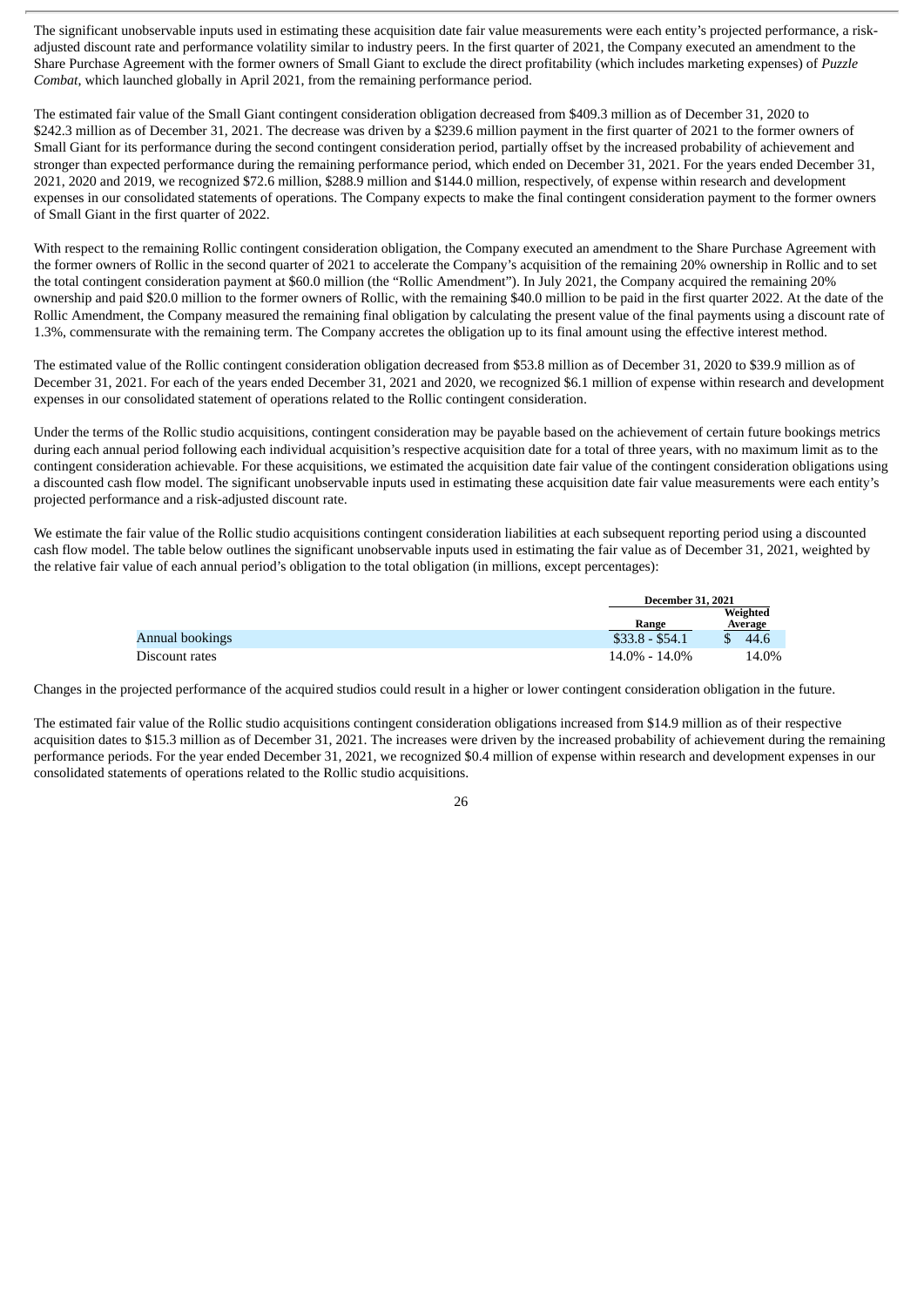#### **5. Property and Equipment, Net**

During the third quarter of 2021, the Company recognized an impairment loss related to its leasehold improvements, computer equipment and furniture and fixtures in the amounts of \$7.5 million, \$0.7 million and \$0.7 million, respectively. Following the impairment, the adjusted carrying amount of the impacted assets represent their new cost basis. Refer to Note 6 - "Leases" for further background on the impairment loss.

Property and equipment, net consist of the following (in millions):

|                                     | December 31,<br>2021 | December 31,<br>2020 |
|-------------------------------------|----------------------|----------------------|
| Computer equipment                  | 34.1                 | 30.4                 |
| Software                            | 36.4                 | 35.1                 |
| Furniture and fixtures              | 8.0                  | 10.6                 |
| Leasehold improvements              | 23.1                 | 30.8                 |
| Total property and equipment, gross | 101.6                | 106.9                |
| Less: Accumulated depreciation      | (71.3)               | (67.6)               |
| Total property and equipment, net   | 30.3                 | 39.3                 |
|                                     |                      |                      |

The following represents our property and equipment, net by location (in millions):

|                                   | December 31,<br>2021 | December 31,<br>2020 |
|-----------------------------------|----------------------|----------------------|
| <b>United States</b>              | 12.2<br>D            | 23.4                 |
| Turkey                            | 8.7                  | 7.7                  |
| India                             | 3.8                  | 4.3                  |
| <b>United Kingdom</b>             | 3.1                  | 3.0                  |
| All other countries(1)            | 2.5                  | 0.9                  |
| Total property and equipment, net | 30.3                 | 39.3                 |

(1) No other foreign country exceeded 10% of our total property and equipment, net for any periods presented.

On July 1, 2019, the Company sold its owned office building located in San Francisco, California, including related land and all preexisting leases between the Company and third-party tenants of the building, to a third-party buyer for net proceeds of approximately \$580.5 million (the "Building Sale"). In connection with the Building Sale, the Company de-recognized the related land, building and building improvements and all lessor related assets and liabilities, which resulted in a net gain of \$314.2 million within other income (expense), net in our consolidated statement of operations during the year ended December 31, 2019.

#### **6. Leases**

In August 2021, in consideration of the changing nature of the Company's need for office space for its workforce, the Company's Board of Directors approved a plan to sublease the Company's current 185,000 square foot San Francisco, California office space (the "San Francisco Office Building"), as the Company transitions to a hybrid in-office and remote employee work environment. As a result of the Board of Directors' decision and the accumulation of other factors, the Company recognized a \$66.8 million impairment loss during the third quarter of 2021. The impairment loss recorded included \$57.9 million related to the San Francisco Office Building right-of-use lease asset and \$8.9 million related to property and equipment, net associated with the San Francisco Office Building (collectively, the "San Francisco Office Asset Group").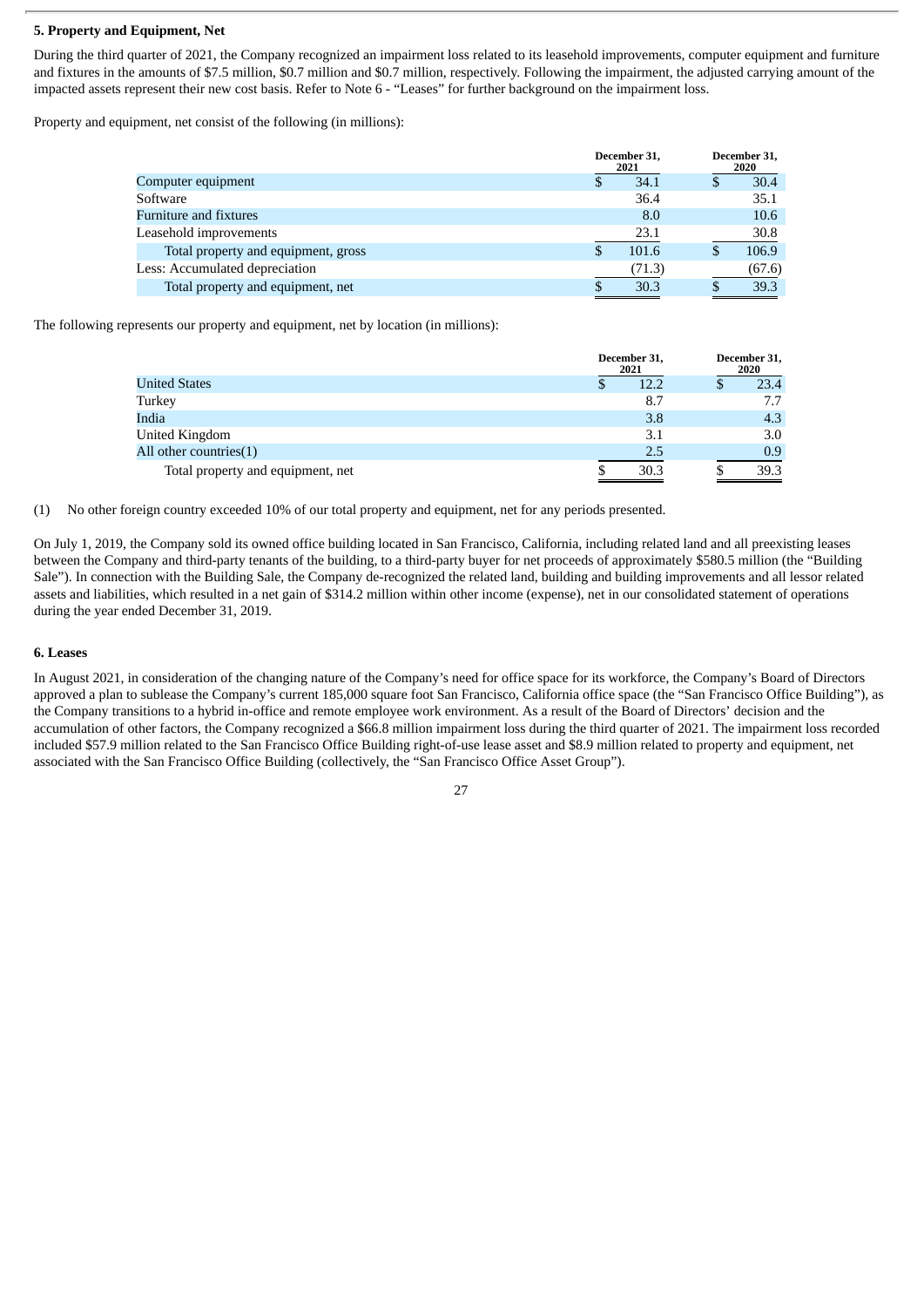The fair value of the San Francisco Office Asset Group was estimated using a risk-adjusted, discounted cash flow model with Level 3 inputs. The significant assumptions used in estimating the fair value included the projected sublease income over the remaining lease term, expected downtime prior to the commencement of future subleases, expected rent concessions offered to future tenants and discount rates that reflected the level of risk associated with these future cash flows.

In the second quarter of 2021, the Company executed a lease for office space of approximately 62,000 square feet in San Mateo, California (the "San Mateo Office Building") over an approximate 11-year lease term (the "Office Lease Agreement"), with annual lease expense of approximately \$3.0 million beginning in June 2021. The Office Lease Agreement provides the Company two separate options to extend the lease for five years each (for a total of an additional 10 years). At lease inception, the Company determined it was not reasonably certain to exercise any of the options to extend.

The components of lease expense were as follows (in millions):

|                           |        | <b>Year Ended December 31.</b> |        |
|---------------------------|--------|--------------------------------|--------|
|                           | 2021   | 2020                           | 2019   |
| Operating lease expense   | \$23.0 | \$22.1                         | \$15.1 |
| Variable lease expense    |        | 7.9                            | 4.6    |
| Total lease expense $(1)$ | \$31.2 | \$30.0                         | \$19.7 |
|                           |        |                                | __     |

(1) The expense associated with short-term leases with a lease term greater than one month was not material for the years ended December 31, 2021, 2020 and 2019.

Supplemental cash and noncash information related to operating leases, excluding any transition adjustments, was as follows (in millions):

|                                                                                    |        | <b>Year Ended December 31.</b> |        |  |
|------------------------------------------------------------------------------------|--------|--------------------------------|--------|--|
|                                                                                    | 2021   | 2020                           | 2019   |  |
| Fixed operating lease payments                                                     | \$25.4 | \$22.9                         | \$16.7 |  |
| Right-of-use assets obtained in exchange for operating lease liabilities (noncash) | 29.4   |                                | 138.9  |  |

As of December 31, 2021, future lease payments related to our operating leases were as follows (in millions):

| <b>Year ending December 31:</b> | <b>Operating Leases</b> |        |
|---------------------------------|-------------------------|--------|
| 2022                            | \$                      | 14.4   |
| 2023                            |                         | 23.3   |
| 2024                            |                         | 21.3   |
| 2025                            |                         | 17.4   |
| 2026                            |                         | 17.6   |
| Thereafter                      |                         | 89.7   |
| Total lease payments            |                         | 183.7  |
| Less: Imputed interest          |                         | (33.2) |
| Total lease liability balance   | Φ                       | 150.5  |

We do not have any leases that have not yet commenced that create significant rights and obligations as of December 31, 2021.

#### **7. Acquisitions**

#### *Acquisitions of Creasaur, Zero Sum and Forgerhero*

On October 26, October 27 and November 4, 2021, the Company's subsidiary, Rollic executed a series of unrelated acquisitions to acquire 90% of all issued and outstanding share capital of Creasaur, Zero Sum and Forgerhero, respectively, in order to optimize its published game cost structure, for total combined purchase consideration of \$12.5 million. All three acquired entities are Turkey-based and develop hyper-casual mobile games. The remaining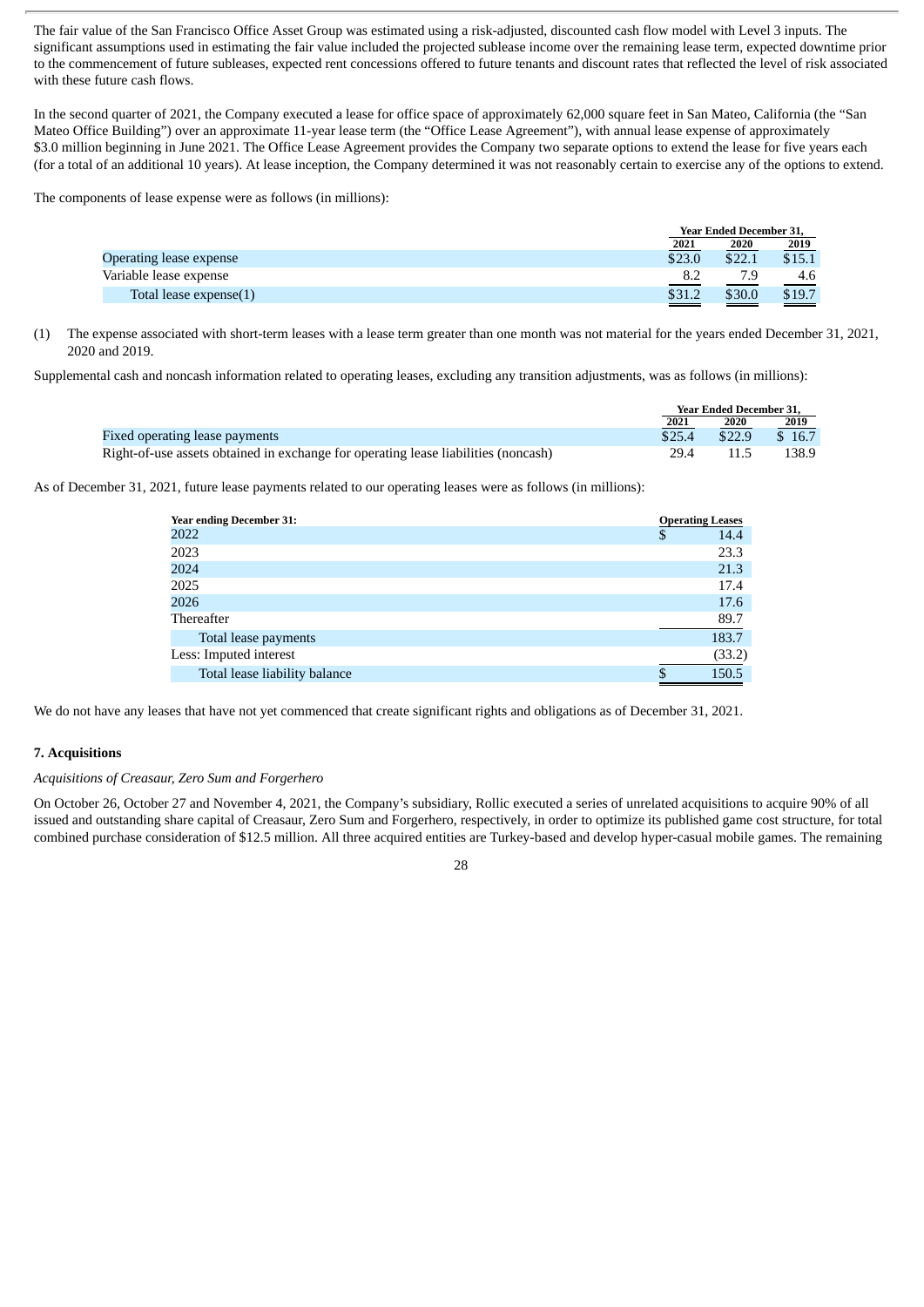10% ownership in each acquired entity will be acquired ratably for potential additional consideration payable annually based upon the achievement of specified bookings metrics by each entity, during each of the three years following each respective acquisition date. The equity rights and privileges of the remaining shareholders lack the traditional rights and privileges associated with equity ownership and accordingly, each transaction was accounted for as if the Company acquired 100% of each entity on the acquisition date. Any future payments associated with our required acquisition of the remaining 10% of each entity represent a contingent consideration obligation. The Company records changes in the fair value of the contingent consideration obligations within our consolidated statement of operations in each subsequent reporting period after the acquisition dates as they occur (see Note 4 - "Fair Value Measurements" for further discussion on this estimate).

On the respective acquisition dates, Rollic paid a combined total of \$12.5 million to the former owners of the acquired entities, of which \$1.4 million settled pre-acquisition advanced profit share payments made to each entity under their pre-existing profit sharing arrangements with Rollic. Additionally, the total purchase consideration for the acquisition of Zero Sum included \$0.6 million of deferred cash consideration (the "Zero Sum Deferred Cash Consideration").

The following table summarizes the combined acquisition date fair value of the assets, including intangible assets, liabilities assumed and related goodwill acquired from all three acquired entities (in millions):

|                                             | <b>Combined Estimated</b><br><b>Purchase Price</b><br><b>Allocation</b> |  |
|---------------------------------------------|-------------------------------------------------------------------------|--|
| Cash                                        | \$<br>0.7                                                               |  |
| Other current assets                        | 0.2                                                                     |  |
| Intangible assets:                          |                                                                         |  |
| Developed technology, useful life of 1 year | 3.8                                                                     |  |
| Goodwill                                    | 23.7                                                                    |  |
| Property and equipment                      | 0.1                                                                     |  |
| Total assets acquired                       | 28.5                                                                    |  |
| Other current liabilities                   | (0.2)                                                                   |  |
| Deferred tax liabilities, net               | (0.9)                                                                   |  |
| <b>Total liabilities</b>                    | (1.1)                                                                   |  |
| Total purchase consideration                | \$<br>27.4                                                              |  |
| Contingent consideration payable            | (14.9)                                                                  |  |
| Total cash consideration(1)                 | \$<br>12.5                                                              |  |

(1) The amount shown represents the total cash paid at closing for each respective acquisition, including the Zero Sum Deferred Cash Consideration.

Certain amounts noted above are preliminary and subject to change during the respective measurement period (up to one year from the acquisition date) as we obtain additional information for the preliminary fair value estimates of the assets acquired and liabilities assumed. The primary preliminary estimates that are not yet finalized relate to certain tangible assets and liabilities assumed, identifiable intangible assets, income and non-income based taxes, contingent consideration payable and residual goodwill.

Goodwill, which is deductible for tax purposes, represents the excess of the purchase price over the fair value of the net tangible and intangible assets acquired and is primarily attributable to the assembled workforce of the acquired business and expected synergies at the time of the acquisition.

#### *Acquisition of Beijing StarLark Technology Co., Ltd. ("StarLark") and Lvy Technology Limited ("Lvy")*

On October 5, 2021 (the "StarLark Closing Date"), the Company acquired Lvy and StarLark, Chinese joint-stock companies, as well as the *Golf Rival* mobile game franchise and related other games as well as certain other specified assets and liabilities (collectively, the "StarLark Acquisition") in a series of related closings, to expand our live services portfolio and new game pipeline, in exchange for total consideration of \$461.7 million. The total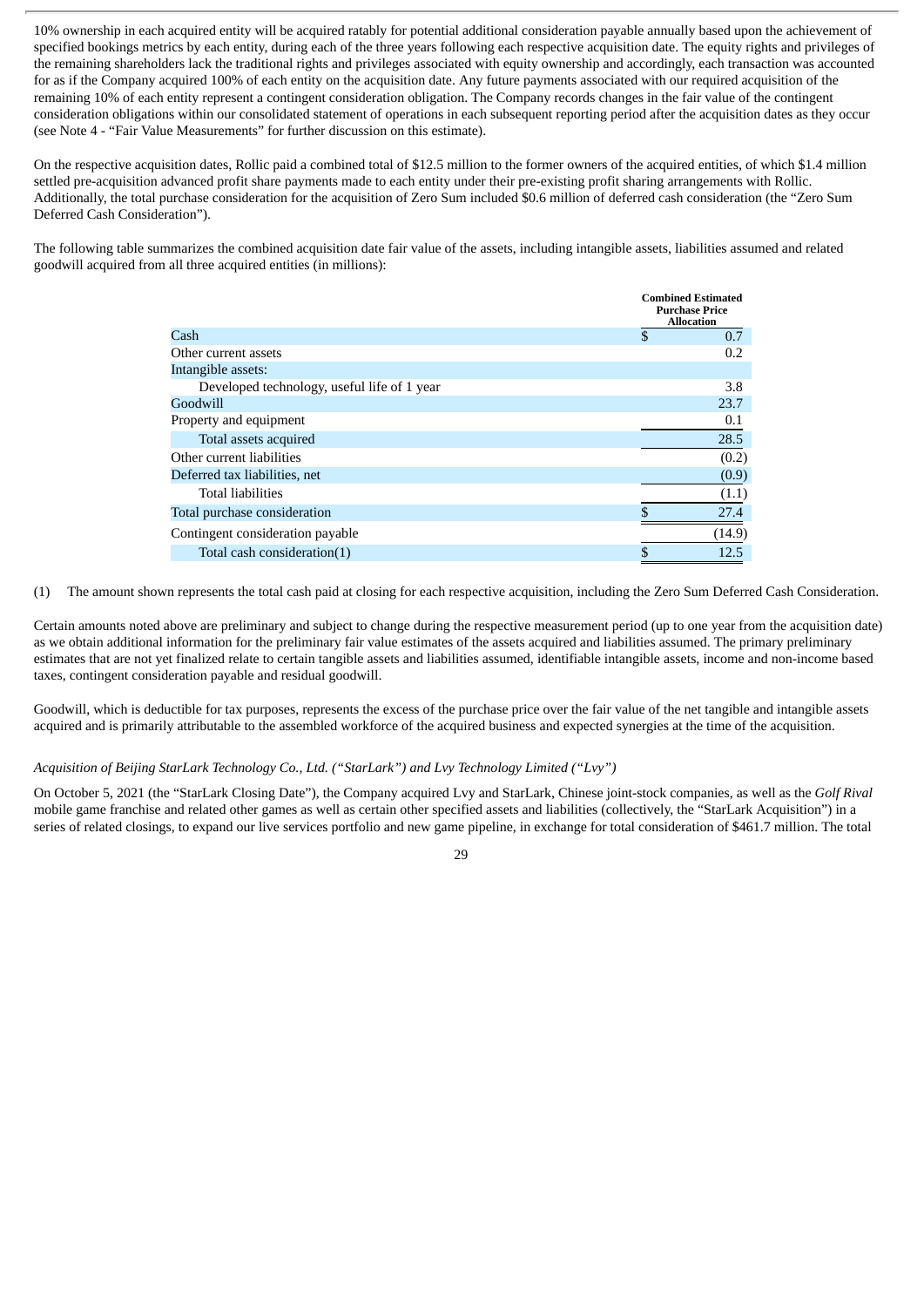purchase consideration included \$276.0 million in cash, \$40.0 million of cash that was deposited into an escrow account for a period of 15 months as security for certain indemnification obligations of the sellers and the issuance of 20,009,528 shares of Zynga's Class A Common Stock, valued at \$145.7 million on the StarLark Closing Date. Pursuant to the StarLark Agreement, on the StarLark Closing Date, the Company acquired Lvy and StarLark, with StarLark becoming a direct, wholly-owned subsidiary of Lvy and Lvy becoming a direct, wholly-owned subsidiary of Zynga.

In connection with the transaction, the Company also executed noncompetition agreements with certain sellers and retained StarLark employees for terms ranging from one to three years following the acquisition date. However, the acquisition date estimated fair value of the noncompetition agreements was not material.

The following table summarizes the acquisition date fair value of the assets, including intangible assets, liabilities assumed and related goodwill acquired through the StarLark Acquisition (in millions):

|                                                         | <b>Estimated Purchase</b><br><b>Price Allocation</b> |         |
|---------------------------------------------------------|------------------------------------------------------|---------|
| Cash                                                    | \$                                                   | 1.2     |
| Intangible assets:                                      |                                                      |         |
| Developed technology, useful life of 4 years            |                                                      | 126.0   |
| Trade names, useful life of 6 years                     |                                                      | 33.0    |
| Goodwill                                                |                                                      | 301.3   |
| Right-of-use assets                                     |                                                      | 0.5     |
| Other non-current assets                                |                                                      | 0.1     |
| Total assets acquired                                   |                                                      | 462.1   |
| <b>Operating lease liabilities</b>                      |                                                      | (0.3)   |
| Non-current operating lease liabilities                 |                                                      | (0.1)   |
| <b>Total liabilities</b>                                |                                                      | (0.4)   |
| Total purchase consideration                            | \$                                                   | 461.7   |
| Fair value of Class A Zynga Common Stock issued(1)      |                                                      | (145.7) |
| Total cash consideration, including cash held in escrow | \$                                                   | 316.0   |

(1) The fair value of the Zynga's Class A Common Stock is estimated based on the total shares issued of 20,009,528 and the closing stock price of Zynga's Common A stock on October 5, 2021 of \$7.28 per share.

Certain amounts noted above are preliminary and subject to change during the respective measurement period (up to one year from the acquisition date) as we obtain additional information for the preliminary fair value estimates of the assets acquired and liabilities assumed. The primary preliminary estimates that are not yet finalized relate to certain tangible assets and liabilities assumed, identifiable intangible assets, income and non-income based taxes and residual goodwill.

The fair value of the intangible assets was determined using a risk-adjusted, discounted cash flow model. The weighted-average amortization period of the acquired intangible assets was 4.4 years at acquisition.

Goodwill, which is non-deductible for tax purposes, represents the excess of the purchase price over the fair value of the net tangible and intangible assets acquired and is primarily attributable to the assembled workforce of the acquired business and expected synergies at the time of the acquisition.

The results of operations from StarLark have been included in our consolidated statement of operations since the date of acquisition. Transaction costs incurred by the Company in connection with the StarLark Acquisition include professional fees and totaled \$2.4 million during the year ended December 31, 2021 and were recorded within general and administrative expenses, in our consolidated statements of operations.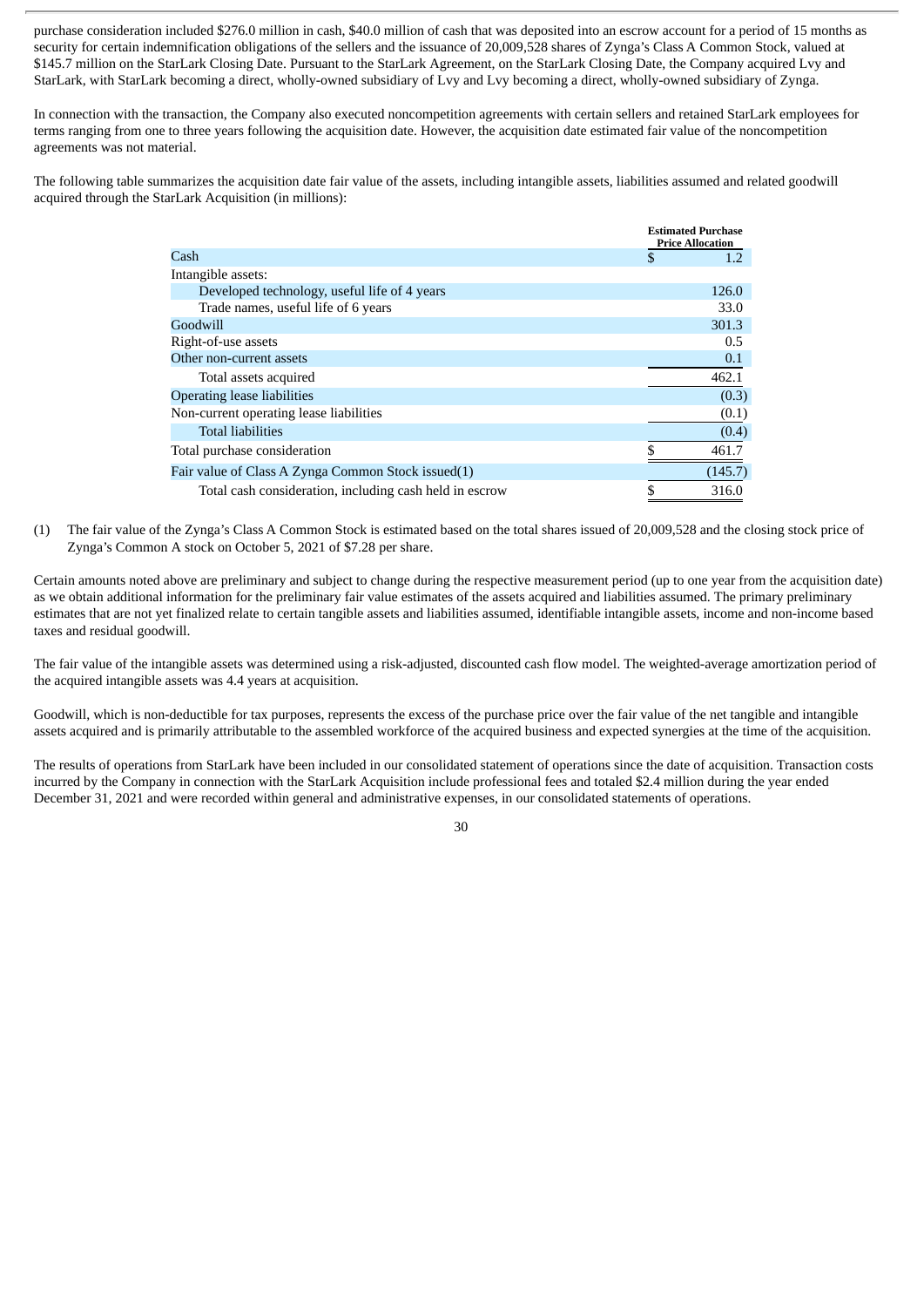### *Acquisition of Chartboost, Inc. ("Chartboost")*

On August 4, 2021, the Company acquired 100% of all issued and outstanding share capital of Chartboost, to acquire Chartboost's mobile programmatic advertising and monetization platform and enhance Zynga's user acquisition and advertising capabilities, for total consideration of \$234.6 million. The total purchase consideration included \$204.9 million in cash, \$25.0 million of cash that was deposited into an escrow account for a period of 15 months as security for certain indemnification obligations of the former Chartboost securityholders (the "Chartboost Escrow Consideration") and Zynga's replacement of unvested Chartboost stock options (the "Zynga Replacement Stock Options"). The Zynga Replacement Stock Options allow the option holders to purchase up to 1,012,388 shares of Zynga's Class A common stock, of which \$2.2 million of the total acquisition date fair value was allocated to the purchase consideration. Additionally, the total purchase consideration included \$2.5 million of deferred cash consideration (the "Chartboost Deferred Cash Consideration").

In connection with the transaction, the Chartboost employees were awarded cash bonuses totaling \$19.3 million, inclusive of payroll-related taxes. These employee bonuses were determined to primarily benefit the combined Zynga and Chartboost entity and were recognized by the Company separate from the business combination. One of the Chartboost employee bonuses included a two-year post-acquisition service period and is recognized as expense on a straight-line basis over the two-year period following the acquisition date. The remaining Chartboost employee bonuses were expensed immediately following the acquisition as there were no post-acquisition retention periods. The Chartboost employee bonuses are recognized as a component of research and development, sales and marketing or general and administrative expenses in our consolidated statements of operations based upon the respective employee's job responsibilities.

The following table summarizes the acquisition date fair value of the assets, including intangible assets, liabilities assumed and related goodwill acquired from Chartboost (in millions):

|                                                                     | <b>Estimated Purchase</b><br><b>Price Allocation</b> |        |
|---------------------------------------------------------------------|------------------------------------------------------|--------|
| Cash                                                                | \$                                                   | 12.2   |
| Restricted cash                                                     |                                                      | 0.4    |
| Accounts receivable                                                 |                                                      | 19.4   |
| Prepaid expenses                                                    |                                                      | 0.6    |
| Other current assets                                                |                                                      | 2.6    |
| Intangible assets:                                                  |                                                      |        |
| Developed technology, useful life of 5 years                        |                                                      | 99.8   |
| Trade names, useful life of 8 years                                 |                                                      | 12.8   |
| Customer relationships, useful life of 4 years                      |                                                      | 2.7    |
| Goodwill                                                            |                                                      | 131.2  |
| Property and equipment                                              |                                                      | 0.2    |
| Right-of-use assets                                                 |                                                      | 0.5    |
| Other non-current assets                                            |                                                      | 0.1    |
| Total assets acquired                                               |                                                      | 282.5  |
| Accounts payable                                                    |                                                      | (1.4)  |
| Income taxes payable                                                |                                                      | (0.1)  |
| <b>Operating lease liabilities</b>                                  |                                                      | (0.4)  |
| Other current liabilities                                           |                                                      | (31.0) |
| Deferred tax liabilities, net                                       |                                                      | (14.4) |
| Non-current operating lease liabilities                             |                                                      | (0.1)  |
| Other non-current liabilities                                       |                                                      | (0.5)  |
| <b>Total liabilities</b>                                            |                                                      | (47.9) |
| Total purchase price consideration                                  | \$                                                   | 234.6  |
| Fair value of Zynga Replacement Stock Options allocated to purchase |                                                      |        |
| consideration (1)                                                   |                                                      | (2.2)  |
| Total cash consideration (2)                                        | \$                                                   | 232.4  |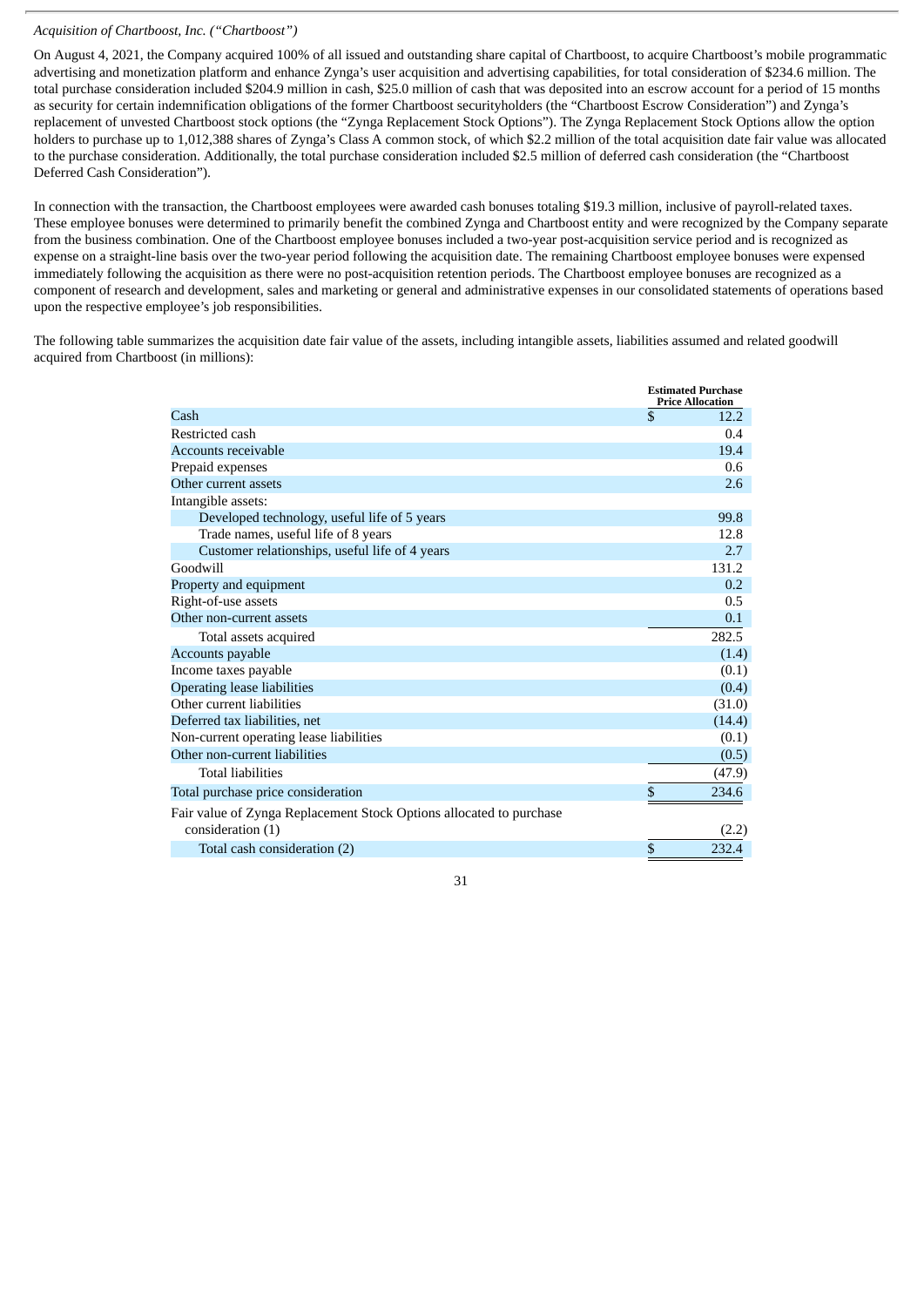- (1) The fair value of the Zynga Replacement Stock Options allocated to purchase consideration was determined by calculating the acquisition-date fair value of the replaced unvested Chartboost stock options, multiplied by the ratio of the pre-combination service period to the total service period for the Zynga Replacement Stock Option. The fair value of the unvested Chartboost stock options was estimated using the Black-Scholes option-pricing model. The fair value of the Zynga Replacement Stock Options, less the value allocated to the purchase consideration, represents post-combination stock-based compensation expense. Refer to Note 12 - "Stockholders' Equity" for further discussion.
- (2) The amount shown represents the cash paid at closing (which includes the Chartboost Escrow Consideration), as well the Chartboost Deferred Cash Consideration.

Certain amounts noted above are preliminary and subject to change during the respective measurement period (up to one year from the acquisition date) as we obtain additional information for the preliminary fair value estimates of the assets acquired and liabilities assumed. The primary preliminary estimates that are not yet finalized relate to certain tangible assets and liabilities assumed, identifiable intangible assets, income and non-income based taxes and residual goodwill.

The fair value of the intangible assets was determined using a risk-adjusted, discounted cash flow model. The weighted-average amortization period of the acquired intangible assets was 5.3 years at acquisition.

Goodwill, which is non-deductible for tax purposes, represents the excess of the purchase price over the fair value of the net tangible and intangible assets acquired and is primarily attributable to the assembled workforce of the acquired business and expected synergies at the time of the acquisition.

The results of operations from Chartboost have been included in our consolidated statement of operations since the date of acquisition. Transaction costs incurred by the Company in connection with the Chartboost acquisition include professional fees and Chartboost employee bonuses. Transaction costs incurred during the year ended December 31, 2021, were \$15.8 million, of which \$5.4 million, \$2.8 million and \$7.6 million were recorded within research and development, sales and marketing and general and administrative expenses, respectively, in our consolidated statements of operations.

## *Acquisition of Uncosoft Yazılım Anonim Şirketi ("Uncosoft")*

On April 21, 2021, the Company's subsidiary, Rollic, acquired 100% of all issued and outstanding share capital of Uncosoft, a Turkey joint stock company, in order to optimize its published game cost structure, for total purchase consideration of \$10.5 million. On the acquisition date, Rollic paid a total of \$12.5 million to the former owners of Uncosoft, of which \$2.0 million settled a pre-acquisition contractual obligation for amounts owed to Uncosoft under Rollic and Uncosoft's pre-existing profit sharing arrangement.

The following table summarizes the acquisition date fair value of the assets, including intangible assets, and related goodwill acquired from Uncosoft (in millions):

|                                             |   | <b>Estimated Purchase</b><br><b>Price Allocation</b> |
|---------------------------------------------|---|------------------------------------------------------|
| Cash                                        | S | 0.1                                                  |
| Intangible assets:                          |   |                                                      |
| Developed technology, useful life of 1 year |   | 1.8                                                  |
| Goodwill                                    |   | 9.0                                                  |
| Total assets acquired                       |   | 10.9                                                 |
| Deferred tax liabilities                    |   | (0.4)                                                |
| <b>Total liabilities</b>                    |   | (0.4)                                                |
| Total cash consideration                    |   | 10.5                                                 |

Goodwill, which is deductible for tax purposes, represents the excess of the purchase price over the fair value of the net tangible and intangible assets acquired and is primarily attributable to the assembled workforce of the acquired business and expected synergies at the time of the acquisition.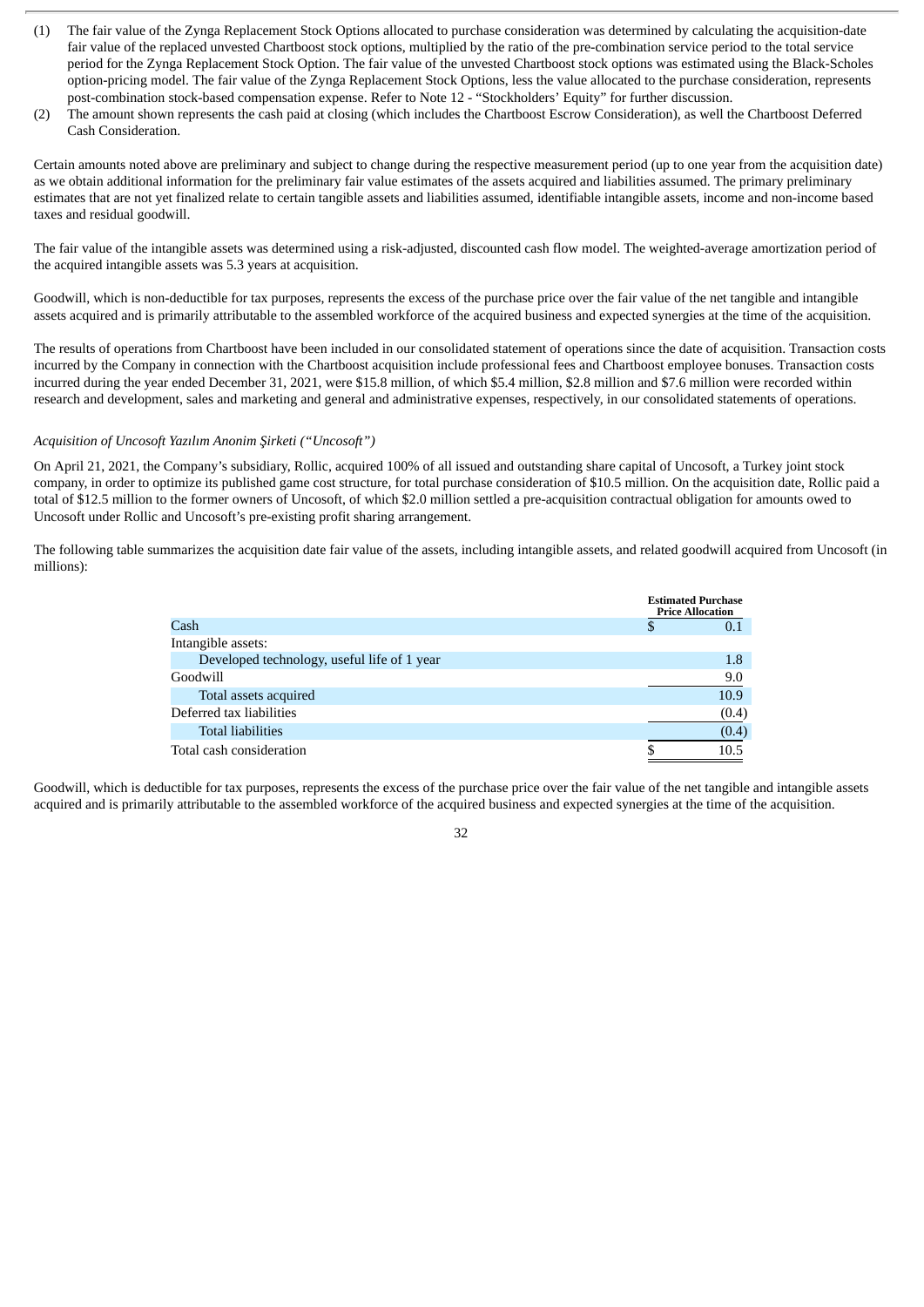### *Acquisition of Echtra Games, Inc.*

On March 2, 2021, the Company acquired 100% of all issued and outstanding share capital of Echtra Games, Inc. ("Echtra"), to expand our crossplatform game development tools, technologies and experience, for total purchase consideration of \$21.1 million. The total purchase consideration included \$19.6 million in cash and \$1.5 million of unrestricted cash that was retained for a period of 12 months as security for general representations and warranties (the "Holdback Consideration").

The following table summarizes the acquisition date fair value of the assets, including intangible assets, and related goodwill acquired from Echtra (in millions):

|                                                            | <b>Estimated Purchase</b><br><b>Price Allocation</b> |      |
|------------------------------------------------------------|------------------------------------------------------|------|
| Prepaid expenses                                           |                                                      | 0.1  |
| Intangible assets:                                         |                                                      |      |
| Developed technology, useful life of 10 years              |                                                      | 10.7 |
| Goodwill                                                   |                                                      | 10.3 |
| Total assets acquired                                      |                                                      | 21.1 |
| Total cash consideration, including Holdback Consideration |                                                      | 21.1 |

The fair value of the developed technology intangible asset was determined using a cost to recreate approach. Goodwill, which is deductible for tax purposes, represents the excess of the purchase price over the fair value of the net tangible and intangible assets acquired and is primarily attributable to the assembled workforce of the acquired business and expected synergies at the time of the acquisition.

## *Rollic Acquisition*

On October 1, 2020, the Company acquired 80% of all issued and outstanding share capital of Rollic, a Turkey joint stock company, to expand our live services portfolio and new game pipeline, for total purchase consideration of \$228.2 million. At the acquisition date, the remaining 20% was to be acquired ratably for potential additional consideration payable annually based upon the achievement of specified bookings and profitability metrics by Rollic during each of the three years following the acquisition date. The equity rights and privileges of the remaining Rollic shareholders lacked the traditional rights and privileges associated with equity ownership and accordingly, the transaction was accounted for as if the Company acquired 100% of Rollic on the acquisition date. Any future payments associated with our required acquisition of the remaining 20% represent a contingent consideration obligation.

The total purchase consideration included \$164.5 million in cash, \$16.0 million of cash that was deposited into an escrow account for a period of 18 months as security for general representations and warranties and contingent consideration valued at of \$47.7 million at the acquisition date. The Company records changes in the fair value of the contingent consideration within our consolidated statement of operations in each subsequent reporting period after the acquisition date as they occur (see Note 4 - "Fair Value Measurements" for further discussion on this estimate).

In connection with the transaction, the Company also executed noncompetition agreements with certain members of Rollic's management for terms ranging from two to four years following the acquisition date. However, the acquisition date estimated fair value of the noncompetition agreements was not material.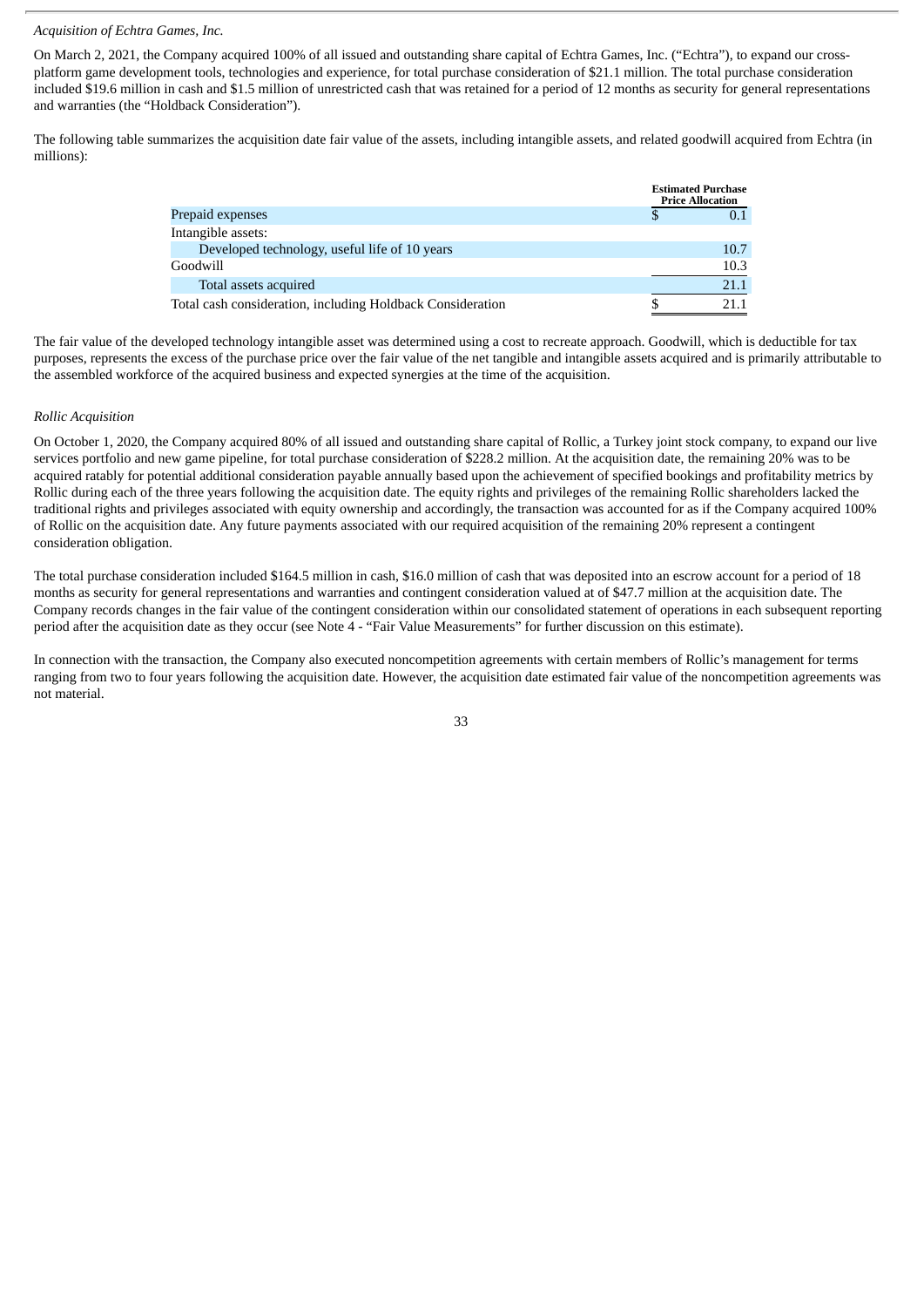The following table summarizes the acquisition date fair value of the assets, including intangible assets, liabilities assumed and related goodwill acquired from Rollic (in millions):

|                                                               |              | <b>Estimated Purchase</b><br><b>Price Allocation</b> |
|---------------------------------------------------------------|--------------|------------------------------------------------------|
| Cash                                                          | $\mathbb{S}$ | 13.5                                                 |
| Accounts receivable                                           |              | 15.7                                                 |
| Prepaid expenses                                              |              | 2.5                                                  |
| Other current assets                                          |              | 1.9                                                  |
| Intangible assets:                                            |              |                                                      |
| Developed technology, weighted average useful life of 6 years |              | 38.5                                                 |
| Third-party developer relationships, useful life of 4 years   |              | 42.0                                                 |
| Trade name, useful life of 7 years                            |              | 22.0                                                 |
| Goodwill                                                      |              | 131.5                                                |
| Property and equipment                                        |              | 0.3                                                  |
| Right-of-use assets                                           |              | 0.1                                                  |
| Total assets acquired                                         |              | 268.0                                                |
| Accounts payable                                              |              | (9.1)                                                |
| Income taxes payable                                          |              | (1.9)                                                |
| <b>Operating lease liabilities</b>                            |              | (0.1)                                                |
| Other current liabilities                                     |              | (7.9)                                                |
| Deferred tax liabilities, net                                 |              | (20.8)                                               |
| <b>Total liabilities</b>                                      |              | (39.8)                                               |
| Total purchase price consideration                            | \$           | 228.2                                                |
| Non-current contingent consideration payable                  |              | (47.7)                                               |
| Total cash consideration, including cash held in escrow       | \$           | 180.5                                                |

The fair value of the acquired intangible assets were determined using risk-adjusted, discounted cash flow models. The weighted-average amortization period of the acquired intangible assets was 5.6 years at acquisition.

Goodwill, which is non-deductible for tax purposes, represents the excess of the purchase price over the fair value of the net tangible and intangible assets acquired and is primarily attributable to the assembled workforce of the acquired business and expected synergies at the time of the acquisition.

The results of operations from Rollic have been included in our consolidated statement of operations since the date of acquisition.

### *Peak Acquisition*

On July 1, 2020 (the "Peak Closing Date"), we acquired 100% of all issued and outstanding share capital of Peak, a Turkey joint stock company, to expand our live services portfolio and new game pipeline, for total purchase consideration of \$2.1 billion. The total purchase consideration included \$802.3 million in cash, \$120.0 million of cash that was deposited into an escrow account for a period of 18 months as security for general representations and warranties (the "Peak Escrow Consideration") and 116,564,861 shares of Zynga's Class A Common Stock valued at \$1.1 billion at the acquisition date. Additionally, the total purchase consideration included the acquisition date fair value of \$30.9 million of cash that was retained by the Company for a period of 66 months following the Peak Closing Date as security for tax-related indemnification obligations from the prior owners of Peak (the "Peak Deferred Consideration"). The present value of the Peak Deferred Consideration was estimated at \$23.8 million on the acquisition date.

In connection with the transaction, the Company also executed noncompetition agreements with certain members of Peak's management for a term of five years following the acquisition date. However, the acquisition date estimated fair value of the noncompetition agreements was not material.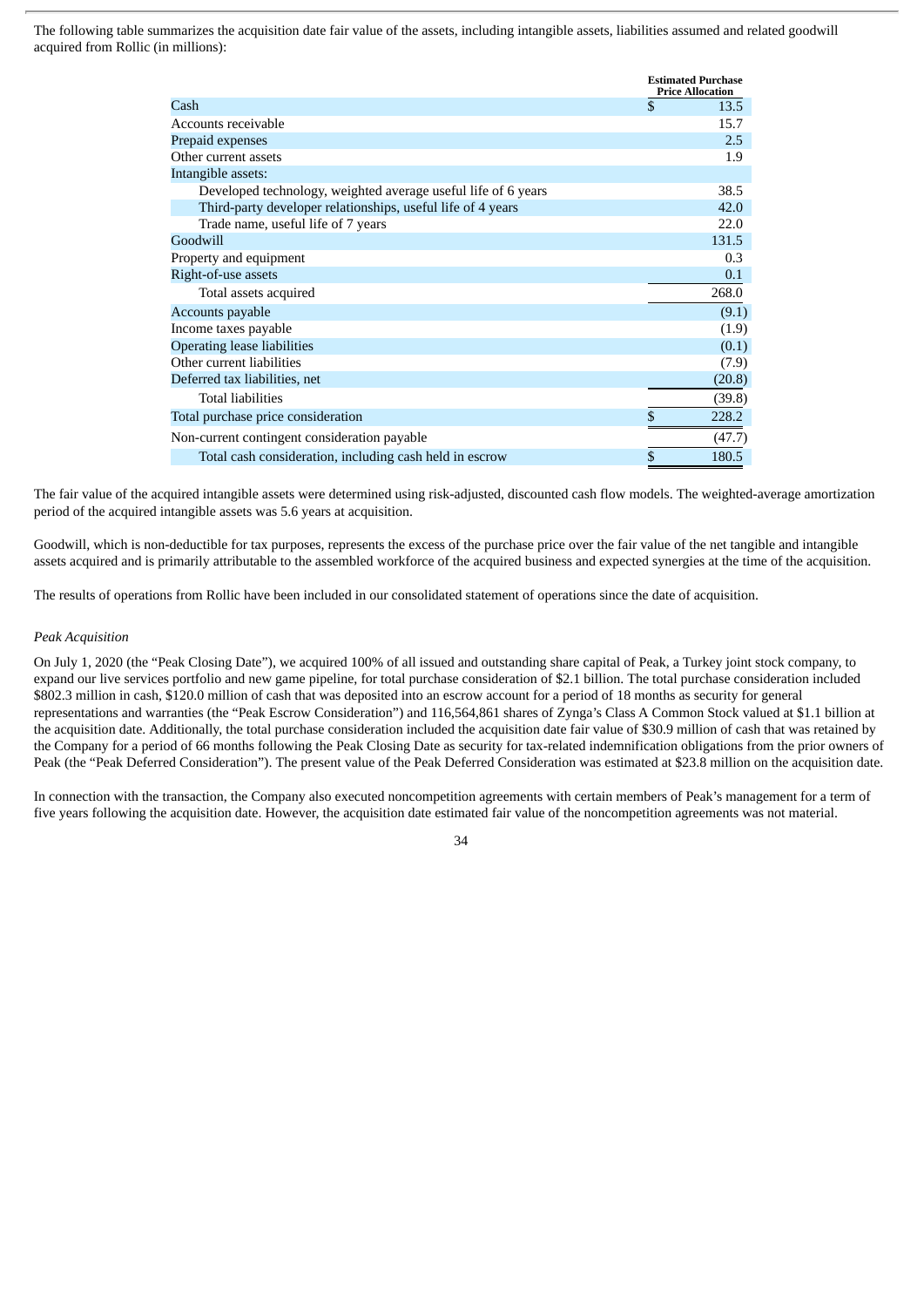The following table summarizes the acquisition date fair value of the assets, including intangible assets, liabilities assumed and related goodwill acquired from Peak (in millions):

|                                                            |    | <b>Estimated Purchase</b><br><b>Price Allocation</b> |  |
|------------------------------------------------------------|----|------------------------------------------------------|--|
| Cash                                                       | \$ | 10.8                                                 |  |
| Accounts receivable                                        |    | 64.3                                                 |  |
| Prepaid expenses                                           |    | 1.7                                                  |  |
| Other current assets                                       |    | 12.6                                                 |  |
| Intangible assets:                                         |    |                                                      |  |
| Developed technology, useful life of 5 years               |    | 495.0                                                |  |
| Trade names, useful life of 7 years                        |    | 115.0                                                |  |
| Domain names, weighted average useful life of 14 years     |    | 4.6                                                  |  |
| Goodwill                                                   |    | 1,513.7                                              |  |
| Property and equipment                                     |    | 6.8                                                  |  |
| Right-of-use assets                                        |    | 9.7                                                  |  |
| Other non-current assets                                   |    | 0.5                                                  |  |
| Total assets acquired                                      |    | 2,234.7                                              |  |
| Accounts payable                                           |    | (14.2)                                               |  |
| Operating lease liabilities                                |    | (2.2)                                                |  |
| Other current liabilities                                  |    | (16.7)                                               |  |
| Deferred tax liabilities, net                              |    | (108.4)                                              |  |
| Non-current operating lease liabilities                    |    | (7.5)                                                |  |
| Other non-current liabilities                              |    | (1.9)                                                |  |
| <b>Total liabilities</b>                                   |    | (150.9)                                              |  |
| Total purchase price consideration                         | \$ | 2,083.8                                              |  |
| Fair value of Zynga common stock issued(1)                 |    | (1, 137.7)                                           |  |
| Total cash consideration, including cash held in escrow(2) | \$ | 946.1                                                |  |

- (1) The fair value of the Class A Zynga Common Stock is estimated based on the total shares issued of 116,564,861 and the closing stock price of Class A Zynga Common Stock on July 1, 2020 of \$9.76 per share.
- (2) The amount shown represents the cash paid at closing (which includes the Peak Escrow Consideration) as well as present value of the Peak Deferred Consideration, which was estimated as \$23.8 million at the acquisition date using a discount rate commensurate with the term of the Deferred Consideration of 4.9%.

The fair value of the acquired intangible assets were determined using risk-adjusted, discounted cash flow models. The weighted-average amortization period of the acquired intangible assets was 5.4 years at acquisition.

Goodwill, which is non-deductible for tax purposes, represents the excess of the purchase price over the fair value of the net tangible and intangible assets acquired and is primarily attributable to the assembled workforce of the acquired business and expected synergies at the time of the acquisition.

The results of operations from Peak have been included in our consolidated statement of operations since the date of acquisition.

## **8. Goodwill and Intangible Assets, Net**

The following table presents the changes to goodwill from December 31, 2019 to December 31, 2021 (in millions):

|                                             | Goodwill  |
|---------------------------------------------|-----------|
| Balance as of December 31, 2019(1)          | \$1,460.9 |
| Additions                                   | 1,645.2   |
| Foreign currency translation adjustments(2) | 54.7      |
| Balance as of December 31, 2020(1)          | \$3,160.8 |
| <b>Additions</b>                            | 475.5     |
| Foreign currency translation adjustments(2) | (35.2)    |
| Balance as of December 31, 2021(1)          | \$3,601.1 |

- (1) There are no accumulated impairment losses at the beginning or end of any period presented.
- (2) The change is primarily related to translation adjustments on goodwill associated with the acquisitions of Small Giant and NaturalMotion, which have functional currencies denominated in the Euro and British Pound, respectively.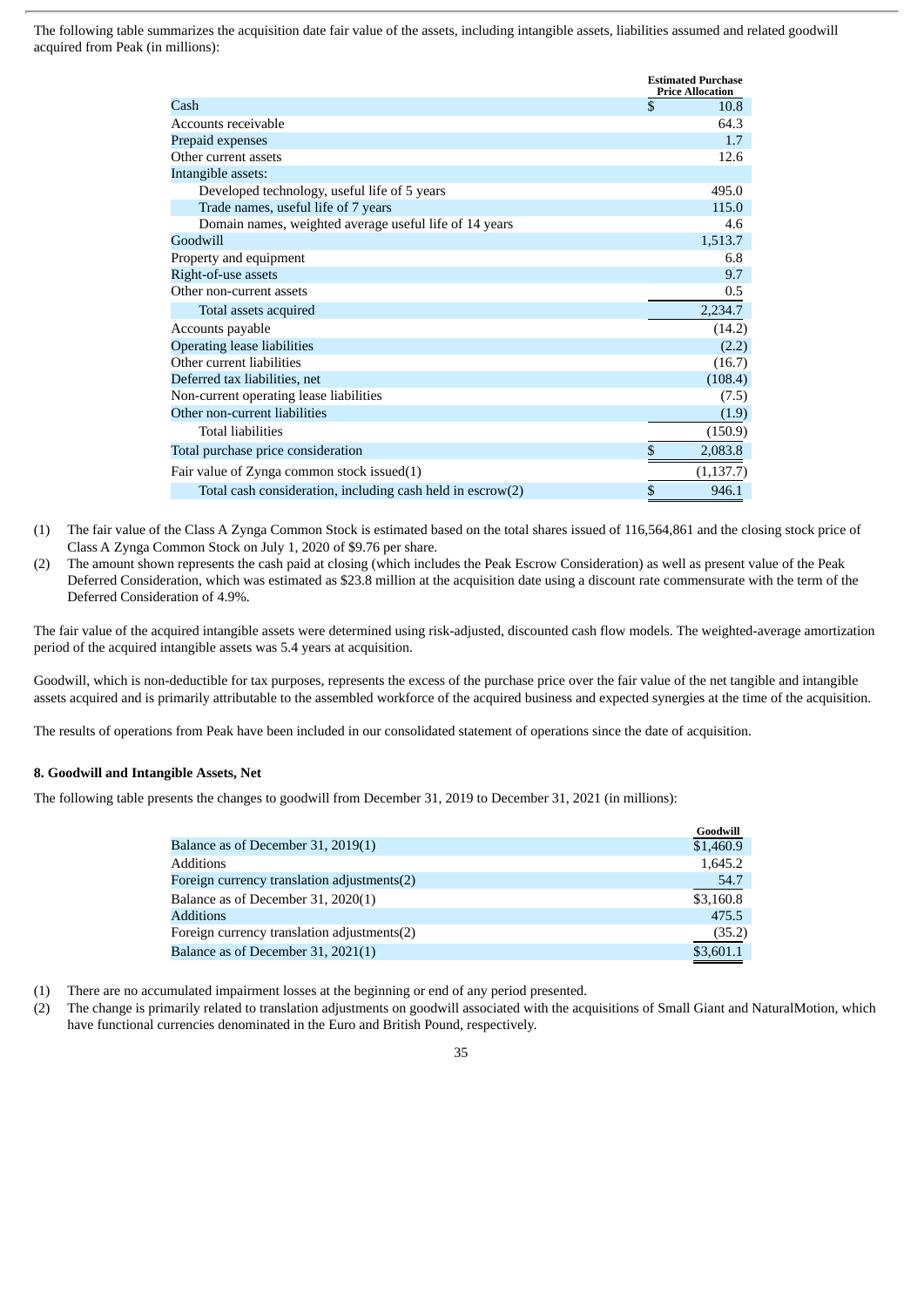The details of our acquisition-related intangible assets as of December 31, 2021 and 2020 are as follows (in millions):

|                                       |                                   | <b>December 31, 2021</b> |                                    |                          |
|---------------------------------------|-----------------------------------|--------------------------|------------------------------------|--------------------------|
|                                       | Gross<br>Carrying<br>Value        |                          | <b>Accumulated</b><br>Amortization | <b>Net Book</b><br>Value |
| Developed technology                  | \$1,206.2                         | \$                       | (525.3)                            | \$680.9                  |
| Trademarks, branding and domain names | 251.8                             |                          | (63.5)                             | 188.3                    |
| Developer and customer relationships  | 44.7                              |                          | (13.4)                             | 31.3                     |
| Total                                 | \$1,502.7                         | \$                       | (602.2)                            | \$900.5                  |
|                                       |                                   |                          | <b>December 31, 2020</b>           |                          |
|                                       | <b>Gross</b><br>Carrying<br>Value |                          | Accumulated<br>Amortization        | <b>Net Book</b><br>Value |
| Developed technology                  | \$972.2                           | \$                       | (346.5)                            | \$625.7                  |
| Trademarks, branding and domain names | 208.5                             |                          | (35.5)                             | 173.0                    |
| Third-party developer relationships   | 42.0                              |                          | (2.6)                              | 39.4                     |
|                                       |                                   |                          |                                    |                          |
| Noncompetition agreements             | 8.4                               |                          | (8.4)                              |                          |

Our trademarks, branding and domain names intangible assets include \$6.1 million of indefinite-lived intangible assets as of December 31, 2021 and December 31, 2020. The remaining assets were, and continue to be, amortized on a straight-line basis. Amortization expense related to intangible assets for the year ended December 31, 2021, 2020 and 2019 was \$225.2 million, \$130.0 million and \$67.0 million, respectively.

As of December 31, 2021, the weighted-average remaining useful lives of our acquired intangible assets are 3.6 years for developed technology, 5.6 years for trademarks, branding, and domain names, 2.8 years for developer and customer relationships and 4.0 years in total, for all acquired intangible assets.

As of December 31, 2021, future amortization expense related to our intangible assets is expected to be recognized as follows (in millions):

| <b>Year ending December 31:</b> |                        |
|---------------------------------|------------------------|
| 2022                            | \$253.9                |
| 2023                            | 235.7                  |
| 2024                            | 198.8                  |
| 2025                            | 131.8                  |
| 2026                            | 44.6                   |
| <b>Thereafter</b>               |                        |
| Total                           | $\frac{29.6}{\$894.4}$ |

## **9. Income Taxes**

Income (loss) before income taxes consists of the following for the periods shown below (in millions):

|                      |            | <b>Year Ended December 31.</b> |            |  |
|----------------------|------------|--------------------------------|------------|--|
|                      | 2021       | 2020                           | 2019       |  |
| <b>United States</b> | \$(267.7)  | \$(443.5)                      | \$155.9    |  |
| International        | 259.5      | 38.1                           | (108.6)    |  |
| Total                | (8.2)<br>Φ | \$(405.4)                      | 47.3<br>۰υ |  |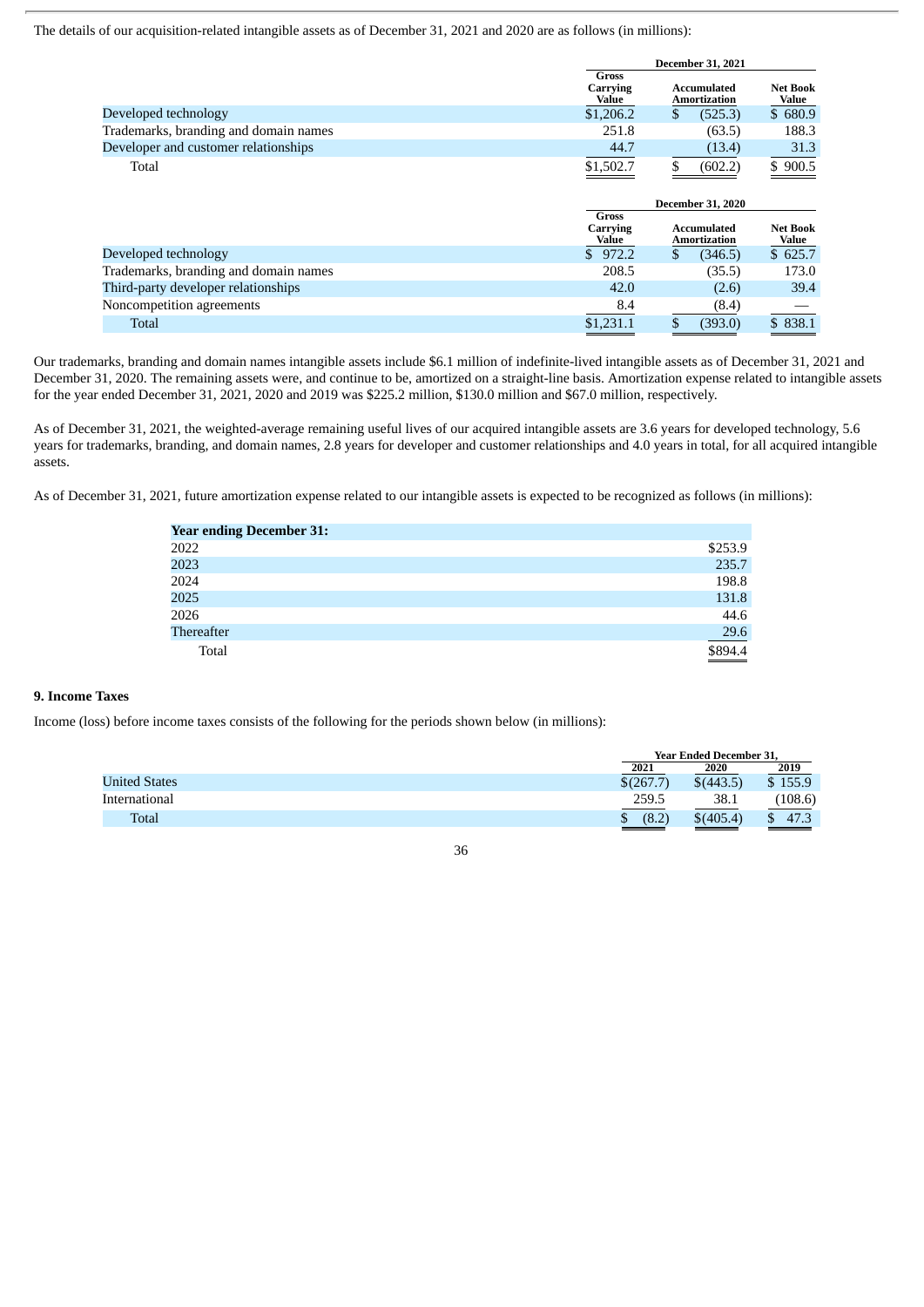The provision for (benefit from) income taxes consists of the following for the periods shown below (in millions):

| <b>Year Ended December 31,</b> |            |                     |
|--------------------------------|------------|---------------------|
| 2021                           | 2020       | 2019                |
|                                |            |                     |
| \$11.6                         | S.<br>9.0  | \$11.6              |
| 0.4                            | 2.5        | 5.4                 |
| 131.9                          | 52.2       | 7.7                 |
| \$143.9                        | \$63.7     | \$24.7              |
|                                |            |                     |
| \$<br>(6.4)                    | 4.5<br>\$. | \$.<br>0.1          |
| 2.1                            | 2.3        | 0.5                 |
| (43.6)                         | (46.5)     | (19.9)              |
| \$(47.9)                       | \$(39.7)   | \$(19.3)            |
| \$96.0                         | \$24.0     | 5.4<br>$\mathbf{s}$ |
|                                |            |                     |

On June 7, 2019, the U.S. Court of Appeals for the Ninth Circuit ("Ninth Circuit") issued an opinion in *Altera Corp v. Commissioner* (the "Altera matter"), reversing a prior 2015 U.S. Tax Court decision. Specifically, the Ninth Circuit ruled in favor of the Commissioner, validating U.S. Treasury regulations that require parties to a qualified cost-sharing arrangement to include stock-based compensation in the cost pool. On June 22, 2020, the U.S. Supreme Court denied hearing a petition to review the Ninth Circuit's ruling. The Company is not a named party in the Altera matter, but as a result of the ruling, Zynga's prior tax position of not including stock-based compensation expenses in its cost share with its affiliates was revised. This resulted in the recognition of a one-time current federal and state tax expense totaling \$9.4 million, which was recognized as a provision for income taxes during the year ended December 31, 2020. The full tax liability associated with the Altera matter was partially offset by the use of deferred tax credit carryforward assets, which equally reduced the Company's valuation allowance against its deferred tax assets.

The reconciliation of federal statutory income tax provision (benefit) to our effective income tax provision is as follows (in millions):

|                                                     |         | <b>Year Ended December 31.</b> |        |
|-----------------------------------------------------|---------|--------------------------------|--------|
|                                                     | 2021    | 2020                           | 2019   |
| Expected provision for (benefit from) income taxes  |         |                                |        |
| at U.S. federal statutory rate $(1)$                | \$(1.7) | \$(85.1)                       | \$9.9  |
| Income (loss) taxed at foreign rates                | 37.7    | (0.6)                          | 10.3   |
| Change in valuation allowance                       | 32.3    | 20.7                           | (56.2) |
| Contingent consideration                            | 16.7    | 75.4                           | 42.3   |
| Base Erosion and Anti-Abuse Tax ("BEAT") obligation | 10.0    | 1.8                            |        |
| Officer's compensation limitation                   | 8.9     | 8.5                            | 5.2    |
| State income taxes, net of federal benefit          | 2.5     | 4.7                            | 4.7    |
| <b>Acquisition costs</b>                            | 2.1     | 2.1                            | 1.2    |
| Tax reserve for uncertain tax positions             |         | 8.7                            | 3.2    |
| Stock-based compensation                            | (14.0)  | (11.0)                         | (15.7) |
| Other                                               | 1.5     | (1.2)                          | 0.5    |
| Actual provision for (benefit from) income taxes    | \$96.0  | \$24.0                         | 5.4    |

(1) For the purpose of the reconciliation above, the U.S. federal statutory rate was 21% for all years presented.

We have not provided U.S. income taxes or foreign withholding taxes on the undistributed earnings of our profitable foreign subsidiaries as of December 31, 2021 because we intend to permanently reinvest such earnings in foreign operations. If these foreign earnings were to be repatriated in the future, the related U.S. tax liability may be reduced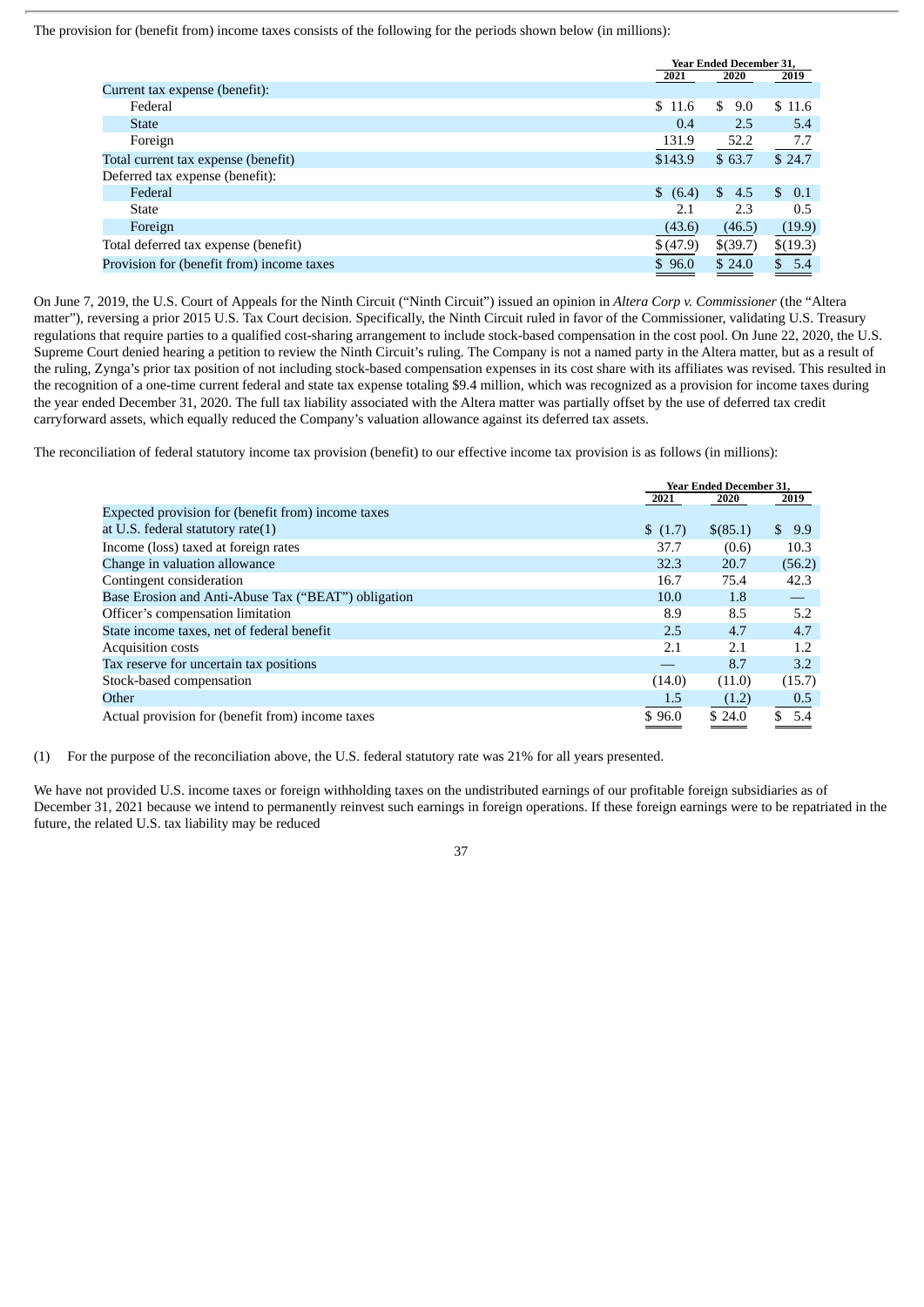by any foreign income taxes previously paid on these earnings. As of December 31, 2021 and 2020, the cumulative amount of earnings upon which income taxes have not been provided is approximately \$386.3 million and \$139.1 million, respectively.

Deferred tax assets and liabilities are recognized for the future tax consequences of differences between the carrying amounts of assets and liabilities and their respective tax basis using enacted tax rates in effect for the year in which the differences are expected to be reversed. Our deferred tax assets and liabilities are as follows (in millions):

|                                                 | December 31,<br>2021 |         | December 31,<br>2020 |         |
|-------------------------------------------------|----------------------|---------|----------------------|---------|
| Deferred tax assets:                            |                      |         |                      |         |
| Tax credit carryforwards                        | \$                   | 103.1   | \$                   | 92.8    |
| Net operating loss carryforwards                |                      | 76.0    |                      | 46.2    |
| Deferred revenue                                |                      | 57.1    |                      | 42.9    |
| Acquired intangible assets                      |                      | 42.3    |                      | 40.7    |
| <b>Operating lease liabilities</b>              |                      | 38.0    |                      | 33.9    |
| Accrued expenses                                |                      | 16.9    |                      | 20.3    |
| Stock-based compensation                        |                      | 14.1    |                      | 14.6    |
| Interest expense limitation                     |                      | 11.3    |                      |         |
| Other accrued compensation                      |                      | 7.5     |                      | 7.8     |
| <b>State taxes</b>                              |                      | 2.1     |                      | 1.6     |
| Charitable contributions                        |                      | 1.3     |                      | 0.8     |
| Other                                           |                      | 4.1     |                      | 4.4     |
| Total deferred tax assets                       | \$                   | 373.8   | \$                   | 306.0   |
| Less: Valuation allowance                       |                      | (235.8) |                      | (187.8) |
| Deferred tax assets, net of valuation allowance | \$                   | 138.0   | \$                   | 118.2   |
| Deferred tax liabilities:                       |                      |         |                      |         |
| Acquired intangible assets                      | \$                   | (150.5) | \$                   | (160.2) |
| Convertible debt                                |                      | (27.6)  |                      | (33.4)  |
| Goodwill                                        |                      | (24.0)  |                      | (13.9)  |
| Right-of-use assets                             |                      | (21.9)  |                      | (32.9)  |
| Other                                           |                      | (5.2)   |                      | (2.7)   |
| Total deferred tax liabilities                  | \$                   | (229.2) | \$                   | (243.1) |
| Net deferred taxes                              | \$                   | (91.2)  | \$                   | (124.9) |

In the third quarter of 2020, we completed an intra-entity transfer of certain intellectual property rights back to the U.S. in order to better align their ownership with how our business currently and is expected to operate. The transaction did not result in additional income tax expense or benefit during the year ended December 31, 2020. However, as a result of the transaction, we recognized a deferred tax asset of \$26.1 million, that was equally offset by a valuation allowance.

Due to our history of net operating losses, we believe it is more likely than not that certain federal, state and foreign deferred tax assets will not be realized in future periods as of December 31, 2021. The increase in the valuation allowance during the year ended December 31, 2021 is primarily related to U.S. federal and state net operating losses generated.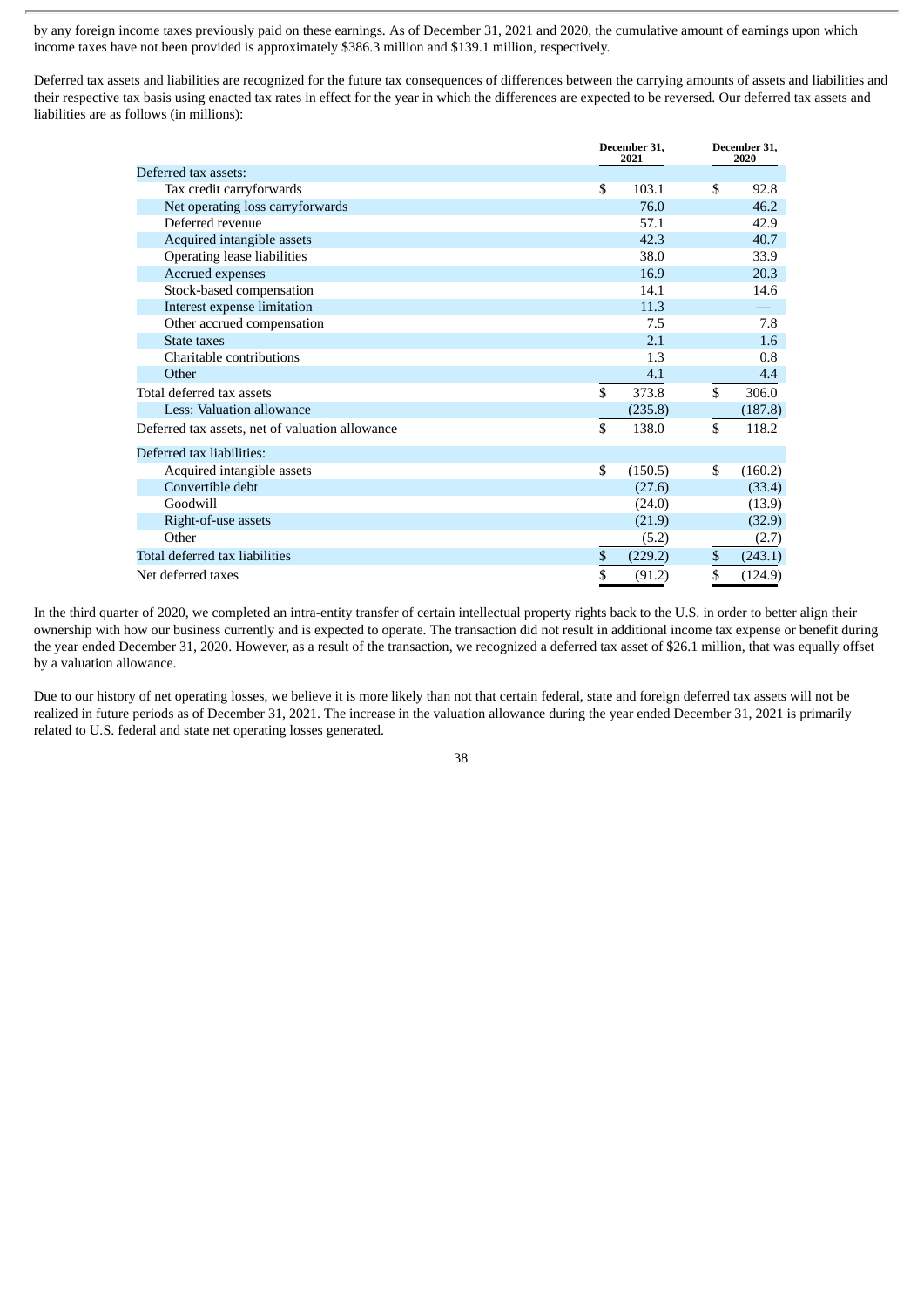Net operating loss and tax credit carryforwards as of December 31, 2021 are as follows (in millions):

|                               |         | <b>Expiration</b> |
|-------------------------------|---------|-------------------|
|                               | Amount  | Years             |
| Net operating losses, federal | \$232.3 | 2027 - indefinite |
| Net operating losses, state   | 32.6    | 2025 - 2042       |
| Tax credits, federal          | 91.6    | 2031 - 2041       |
| Tax credits, state            | 104.0   | 2026 - indefinite |

The federal and state net operating loss carryforwards and tax credits are subject to various annual limitations under Section 382 and 383, respectively, of the Internal Revenue Code and similar state provisions.

The following table reflects changes in the gross unrecognized tax benefits (in millions):

|                                                             | Gross<br><b>Unrecognized</b> |
|-------------------------------------------------------------|------------------------------|
|                                                             | <b>Tax Benefits</b>          |
| Gross balance as of December 31, 2018                       | 164.0                        |
| Additions based on tax positions related to 2019            | 5.8                          |
| Additions for tax positions of prior years                  | 1.9                          |
| Decreases related to expiration of prior year tax positions | (0.3)                        |
| Gross balance as of December 31, 2019                       | 171.4                        |
| Additions based on tax positions related to 2020            | 4.8                          |
| Additions for tax positions of prior years                  | (28.0)                       |
| Decreases related to expiration of prior year tax positions | (1.8)                        |
| Gross balance as of December 31, 2020                       | 146.4                        |
| Additions based on tax positions related to 2021            | 4.0                          |
| Decreases related to expiration of prior year tax positions | (3.7)                        |
| Gross balance as of December 31, 2021                       | 146.7                        |

We classify uncertain tax positions as non-current unrecognized tax liabilities unless expected to be paid within one year or otherwise directly related to an existing deferred tax asset, in which case the uncertain tax position is recorded as an offset to the asset on the consolidated balance sheet. As of December 31, 2021, \$126.6 million of our gross unrecognized tax benefits were recorded as a reduction of the related deferred tax assets and the remaining \$20.1 million of our gross unrecognized tax benefits were recorded as non-current liabilities in our consolidated balance sheets.

If the balance of gross unrecognized tax benefits of \$146.7 million as of December 31, 2021 was realized, this would have resulted in a tax benefit of \$20.1 million within our provision for income taxes at such time. If the balance of gross unrecognized tax benefits of \$146.4 million as of December 31, 2020 was realized, this would have resulted in a tax benefit of \$23.4 million within our provision of income taxes at such time.

During all years presented, we recognized interest and penalties related to unrecognized tax benefits within the provision for income taxes on the consolidated statements of operations. The amount of interest and penalties recorded to the consolidated statements of operations during 2021, 2020 and 2019, was \$0.6 million, \$0.3 million and \$0.2 million, respectively, and the amount of interest and penalties accrued as of December 31, 2021 and 2020 was \$1.9 million and \$1.4 million, respectively.

We file income tax returns in the U.S. federal jurisdiction, many U.S. state jurisdictions and certain foreign jurisdictions. The material jurisdictions in which we are subject to potential examination include the U.S., United Kingdom, Ireland, Finland and Turkey. We are subject to examination in these jurisdictions for all years since our inception in 2007. Fiscal years outside the normal statute of limitation remain open to audit by tax authorities due to tax attributes generated in those early years which have been carried forward and may be audited in subsequent years when utilized. The timing of the resolution, settlement and closure of any income tax audits is highly uncertain, and we are unable to estimate the full range of possible adjustments to the balance of gross unrecognized tax benefits. It is possible that the balance of gross unrecognized tax benefits could significantly change in the next 12 months.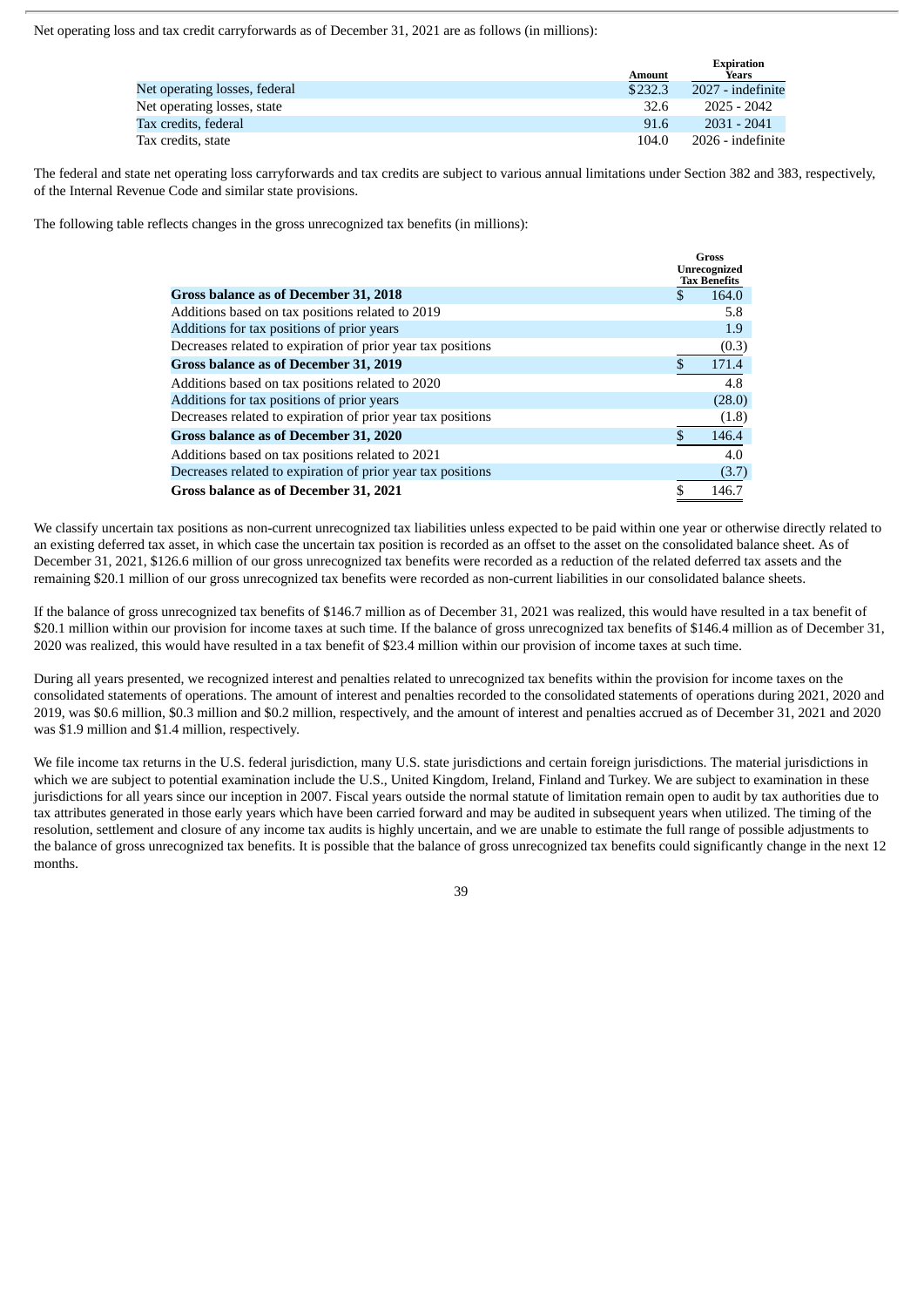# **10. Debt**

## *Convertible Senior Notes*

On December 17, 2020, we issued \$874.5 million aggregate principal amount of 0% Convertible Senior Notes due 2026 (the "2026 Notes") including the initial purchasers' full exercise of their option to purchase an additional \$112.5 million principal amount of the 2026 Notes, in a private placement to qualified institutional buyers in an offering exempt from registration under the Securities Act of 1933. The net proceeds from the issuance of the 2026 Notes was \$856.8 million after deducting transaction costs.

On June 14, 2019, we issued \$690.0 million aggregate principal amount of 0.25% Convertible Senior Notes due 2024 (the "2024 Notes"), including the initial purchasers' full exercise of their option to purchase an additional \$90.0 million principal amount of the 2024 Notes, in a private placement to qualified institutional buyers in an offering exempt from registration under the Securities Act of 1933. The net proceeds from the issuance of the 2024 Notes was \$672.2 million after deducting transaction costs.

The 2026 Notes and 2024 Notes are each governed by an indenture between us, as the issuer, and Wells Fargo Bank, National Association, as trustee. The 2026 Notes and 2024 Notes are senior unsecured obligations and rank senior in right of payment to all of our indebtedness that is expressly subordinated in right of payment to such notes; equal in right of payment to all of our existing and future liabilities that are not so subordinated; effectively junior to any of our secured indebtedness to the extent of the value of the assets securing such indebtedness; and structurally junior to all indebtedness and other liabilities of our current or future subsidiaries (including trade payables). The indentures governing the 2026 Notes and 2024 Notes, as applicable, do not contain any financial covenants.

The 2026 Notes and 2024 Notes mature on December 15, 2026 and June 1, 2024, respectively, unless earlier converted, redeemed or repurchased in accordance with their terms respectively prior to the maturity date. The 2026 Notes do not bear regular interest, and the principal amount does not accrete, while interest is payable semiannually on the 2024 Notes in arrears on June 1 and December 1 of each year.

The 2026 Notes have an initial conversion rate of 76.5404 shares of our Class A common stock per \$1,000 principal amount of 2026 Notes, which is equal to an initial conversion price of approximately \$13.07 per share of our Class A common stock, subject to adjustment if certain events occur. The 2024 Notes have an initial conversion rate of 120.3695 shares of our Class A common stock per \$1,000 principal amount of 2024 Notes, which is equal to an initial conversion price of approximately \$8.31 per share of our Class A common stock, subject to adjustment if certain events occur. Following certain corporate events that occur prior to the maturity date or following our issuance of a notice of redemption, we will increase the conversion rate for a holder who elects to convert its 2026 Notes or 2024 Notes in connection with such corporate event or during the related redemption period in certain circumstances. Additionally, upon the occurrence of a corporate event that constitutes a "fundamental change" per the indentures, holders of the 2026 Notes and 2024 Notes may require us to repurchase for cash all or a portion of their respective 2026 Notes or 2024 Notes at a purchase price equal to 100% of the principal amount of the 2026 Notes and 2024 Notes plus accrued and unpaid interest.

Prior to the close of business on the business day immediately preceding September 15, 2026 with respect to the 2026 Notes and March 1, 2024 with respect to the 2024 Notes, the 2026 Notes and 2024 Notes will be convertible only under the following circumstances:

- during any calendar quarter, if the last reported sale price of our Class A common stock for at least 20 trading days in a period of 30 consecutive trading days ending on the immediately preceding calendar quarter is greater than or equal to 130% of the conversion price of the applicable series of the 2026 Notes or 2024 Notes on each applicable trading day;
- during the five business-day period after any five consecutive trading-day period in which the trading price per \$1,000 principal amount of each applicable series of the 2026 Notes or 2024 Notes for such trading day was less than 98% of the product of the last reported sale price of our Class A common stock and the conversion rate of each applicable series of the 2026 Notes or 2024 Notes on each such trading day;
- if we call the 2026 Notes or 2024 Notes for redemption, at any time prior to the close of business on the second scheduled trading day immediately preceding the redemption date; or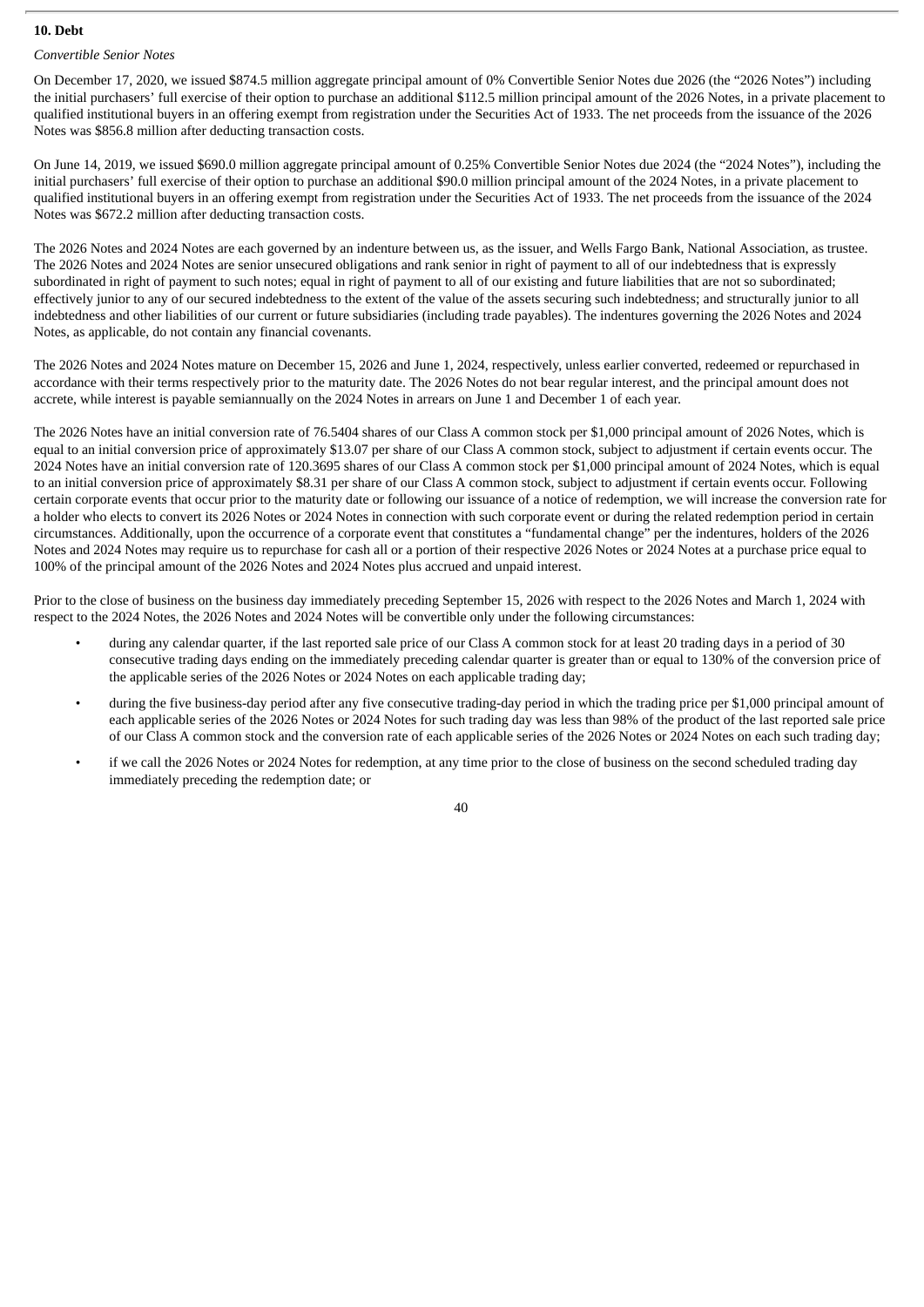• upon the occurrence of specified corporate events described in the respective indentures.

On or after the dates specified above, holders of the 2026 Notes and 2024 Notes may convert all or any portion of their 2026 Notes and 2024 Notes regardless of the foregoing conditions. Upon any conversion, holders will receive cash, shares of our Class A common stock or a combination of cash and shares of our Class A common stock, at our election.

The Company may not redeem the 2026 Notes or 2024 Notes prior to December 20, 2023 and June 5, 2022, respectively. On or after those respective dates, the Company may redeem for cash all or any portion of the applicable series of the 2026 Notes or 2024 Notes, at its option, if the last reported sale price of our Class A common stock has been at least 130% of the conversion price of the applicable series of the 2026 Notes or 2024 Notes for at least 20 trading days during any 30 consecutive trading-day period ending on and including the trading day immediately preceding the date when the Company provides a notice of redemption at a redemption price equal to 100% of the principal amount of the applicable series of the 2026 Notes or 2024 Notes to be redeemed, plus any accrued and unpaid interest or special interest, as applicable.

As of December 31, 2021, the conditions allowing holders of the 2026 Notes or 2024 Notes to convert their respective series of the 2026 Notes and 2024 Notes have not been met and therefore both the 2026 Notes and 2024 Notes are not yet convertible.

We separately accounted for the liability and equity components of the 2026 Notes and 2024 Notes. We determined the initial carrying amount of the \$707.4 million liability component of the 2026 Notes by calculating the present value of the cash flows using an effective interest rate of 3.5%. We determined the initial carrying amount of the \$572.0 million liability component of the 2024 Notes by calculating the present value of the cash flows using an effective interest rate of 4.1%. The effective interest rates were determined based on non-convertible debt offerings, of similar sizes and terms, by companies with similar credit ratings and other observable market data (Level 2 inputs).

The amount of the equity component, representing the conversion option, was \$167.1 million for the 2026 Notes and \$118.0 million for the 2024 Notes and was calculated by deducting the initial carrying value of the liability component from the principal amount of the 2026 Notes and 2024 Notes, respectively. This difference represents a debt discount that is amortized to interest expense over the 6-year and 5-year contractual periods of the 2026 Notes and 2024 Notes, respectively, using the effective interest rate method. The equity components are not subsequently remeasured as long as they continue to meet the conditions for equity classification.

We allocated transaction costs related to the issuance of the respective series of the 2026 Notes and 2024 Notes to the liability and equity components using the same proportions as the initial carrying value of the respective series of the 2026 Notes and 2024 Notes. The respective transaction costs are then amortized to interest expense using the effective interest method over the terms of the respective series of 2026 Notes and 2024 Notes. Transaction costs initially attributable to the liability component of the 2026 Notes and 2024 Notes were \$14.3 million and \$14.8 million, respectively, while transaction costs attributable to the equity component of the 2026 Notes and 2024 Notes were \$3.4 million and \$3.1 million, respectively. The transaction costs attributable to the equity component are accounted for consistently with the equity component of the 2026 Notes and 2024 Notes.

The net carrying amount of the liability and equity components of the 2026 Notes and 2024 Notes as of December 31, 2021 were as follows (in millions):

|                                            | 2024 Notes | 2026 Notes   | Total     |
|--------------------------------------------|------------|--------------|-----------|
| Liability component:                       |            |              |           |
| Principal                                  | 690.0      | 874.5<br>\$. | \$1,564.5 |
| Unamortized debt discount                  | (60.5)     | (140.6)      | (201.1)   |
| Unamortized transaction costs              | (7.6)      | (12.0)       | (19.6)    |
| Net carrying amount                        | 621.9      | 721.9<br>\$. | \$1,343.8 |
| Equity component, net of transaction costs | 114.9      | 163.7<br>S.  | \$278.6   |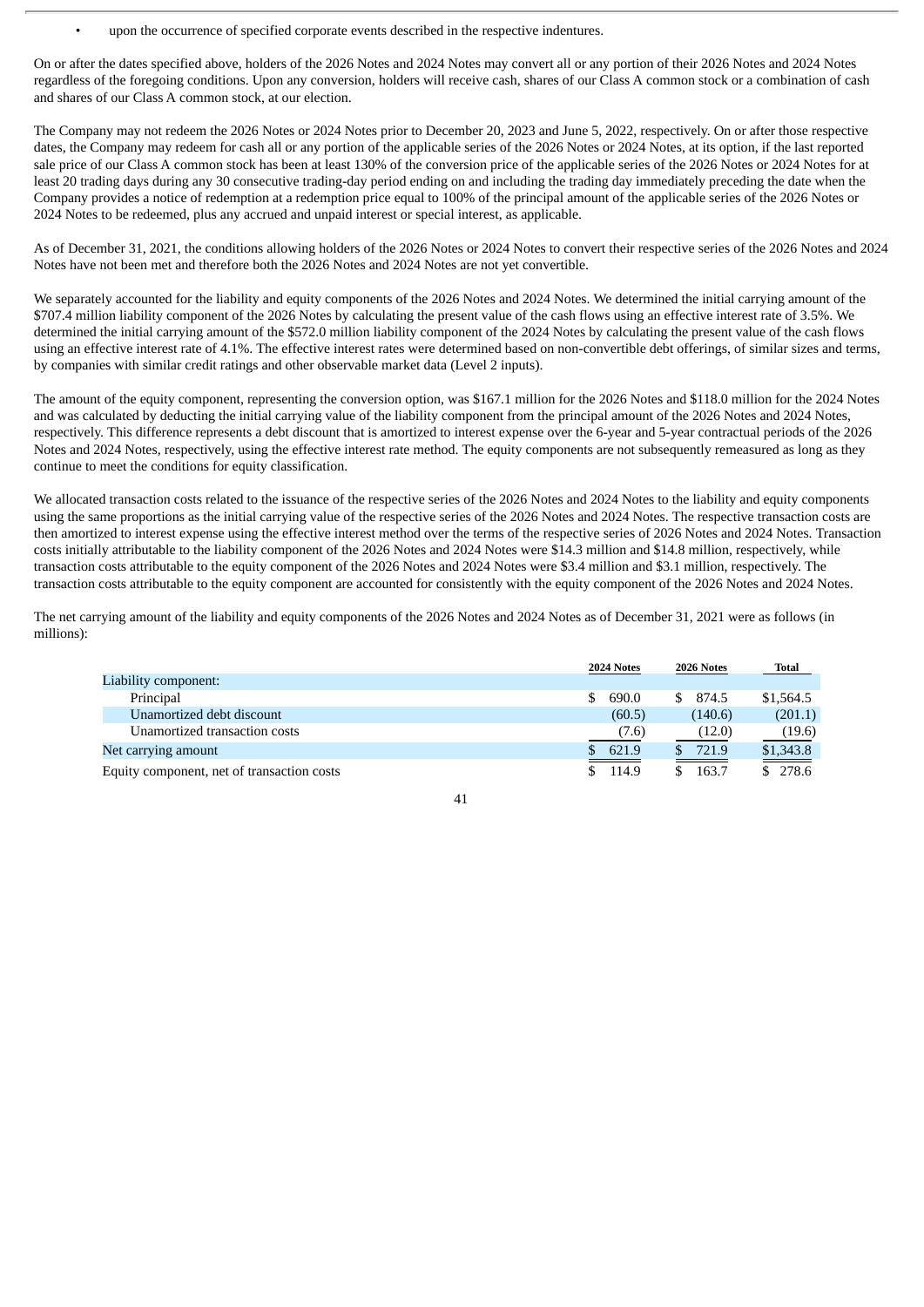The net carrying amount of the liability and equity components of the 2026 Notes and 2024 Notes as of December 31, 2020 were as follows (in millions):

|                                            | 2024 Notes  | 2026 Notes            | Total                                             |
|--------------------------------------------|-------------|-----------------------|---------------------------------------------------|
| Liability component:                       |             |                       |                                                   |
| Principal                                  | 690.0<br>\$ | \$.<br>874.5          | \$1,564.5                                         |
| Unamortized debt discount                  | (83.8)      | (166.1)               | (249.9)                                           |
| Unamortized transaction costs              | (10.5)      | (14.2)                | (24.7)                                            |
| Net carrying amount                        | 595.7       | 694.2<br>$\mathbf{S}$ | \$1,289.9                                         |
| Equity component, net of transaction costs | 114.9       | 163.7<br>\$.          | and the control of the control of<br>278.6<br>\$. |

Interest expense recognized related to the 2026 Notes and 2024 Notes was as follows (in millions):

|                                   |        | <b>Year Ended December 31,</b> |        |  |
|-----------------------------------|--------|--------------------------------|--------|--|
|                                   | 2021   | 2020                           | 2019   |  |
| Contractual interest expense      | \$1.7  | \$1.7                          | \$0.9  |  |
| Amortization of debt discount     | 48.7   | 23.5                           | 11.8   |  |
| Amortization of transaction costs | 5.2    | 2.9                            | 1.5    |  |
| Total                             | \$55.6 | \$28.1                         | \$14.2 |  |

As of December 31, 2021, the estimated fair value of the 2026 Notes and 2024 Notes was \$807.3 million and \$745.6 million, respectively. We estimated the fair value based on the quoted market prices in an inactive market on the last trading day of the reporting period, which are considered Level 2 inputs.

# *Capped Call Transactions*

In connection with the offering of the 2026 Notes and 2024 Notes, the Company entered into privately negotiated capped call options with certain counterparties (the "2026 Capped Calls" and "2024 Capped Calls", respectively). The 2026 Capped Calls have an initial strike price of approximately \$13.07 per share, subject to certain adjustments, which corresponds to the initial conversion price of the 2026 Notes and an initial cap price of \$17.42 per share, subject to certain adjustments. The 2026 Capped Calls are intended to reduce the potential economic dilution of approximately 66.9 million shares to our Class A common stock upon any conversion of the 2026 Notes and/or offset any cash payments we make in excess of the principal amount of converted notes with such reduction and/or offset, as the case may be, subject to a maximum based on the cap price. The cost of \$63.0 million incurred in connection with the 2026 Capped Calls was recorded as a reduction to additional paid-in capital.

The 2024 Capped Calls have an initial strike price of approximately \$8.31 per share, subject to certain adjustments, which corresponds to the initial conversion price of the 2024 Notes and an initial cap price of \$12.54 per share, subject to certain adjustments. The 2024 Capped Calls are intended to reduce the potential economic dilution of approximately 83.1 million shares to our Class A common stock upon any conversion of the 2024 Notes and/or offset any cash payments we make in excess of the principal amount of converted notes with such reduction and/or offset, as the case may be, subject to a maximum based on the cap price. The cost of \$73.8 million incurred in connection with the 2024 Capped Calls was recorded as a reduction to additional paid-in capital.

<sup>42</sup>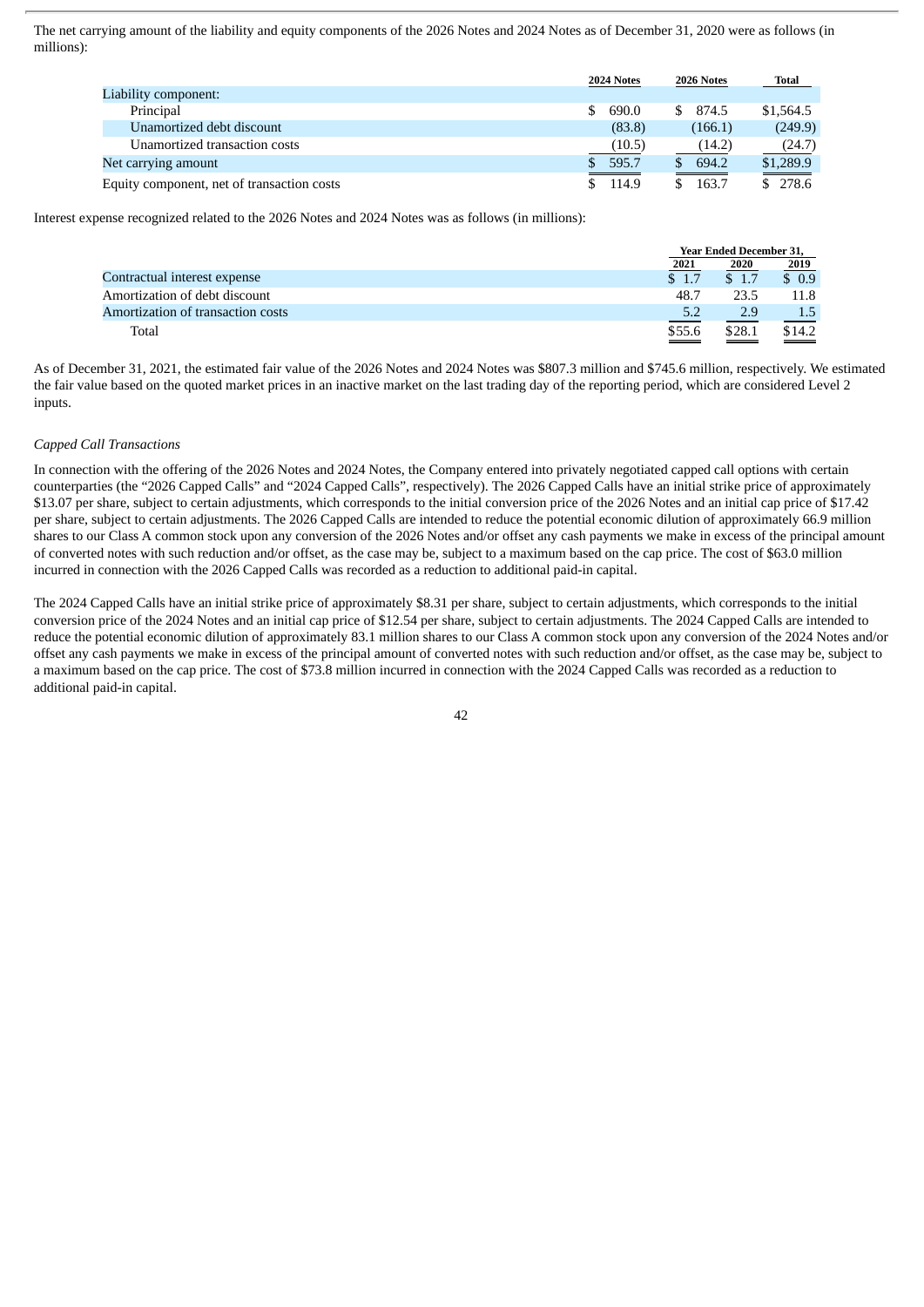As both the 2026 Capped Calls and 2024 Capped Calls are considered indexed to our own stock and are equity classified, therefore they are recorded in stockholders' equity and are not accounted for as derivatives.

## *Convertible Senior Notes and Capped Call Transactions - Impact on Earnings per Share*

The Company computes the potentially dilutive impact of the shares of Class A common stock related to the 2026 Notes and 2024 Notes using the treasury stock method, as we intend and have the ability to settle the principal amount of the 2026 Notes and 2024 Notes in cash upon conversion. However, the 66.9 million shares initially underlying the conversion option of the 2026 Notes and the 83.1 million shares initially underlying the conversion option of the 2024 Notes do not have an impact on our diluted earnings per share unless the average market price of our Class A common stock exceeds the respective conversion price of the 2026 Notes and 2024 Notes during a period of net income.

The 2026 Capped Calls and 2024 Capped Calls are excluded from the calculation of diluted earnings per share, as they would be antidilutive under the treasury stock method.

### *Credit Facility*

In December 2020, the Company entered into a credit agreement (the "2020 Credit Agreement") with certain financial institutions that provides for a three-year revolving credit facility in an aggregate principal amount of up to \$425.0 million and is secured by a blanket lien on the Company's assets. The Company may borrow, repay and re-borrow funds under the 2020 Credit Agreement until December 31, 2023, at which time the 2020 Credit Agreement will terminate, and all outstanding revolving loans, together with all accrued and unpaid interest, must be repaid. The Company may use the proceeds of future borrowings under the 2020 Credit Agreement for general corporate purposes.

Under the 2020 Credit Agreement, at the Company's option, revolving loans accrue interest at a per annum rate based on either (i) the base rate plus a margin ranging from 0.50% to 1.00%, determined based on the Company's consolidated leverage ratio for the four most recent fiscal quarters (the "Consolidated Leverage Ratio") or (ii) the LIBOR rate (for interest periods of one, two, three or six months) plus a margin ranging from 1.50% to 2.00%, determined based on the Company's Consolidated Leverage Ratio. The base rate is defined as the highest of (i) the federal funds rate, plus 0.50%, (ii) Bank of America, N.A.'s prime rate and (iii) the LIBOR rate for a one-month interest period plus 1.00%. The Company is also obligated to pay an ongoing commitment fee on undrawn amounts at a rate ranging from 0.25% to 0.35%, determined based on the Company's Consolidated Leverage Ratio.

As of December 31, 2021, we had no amounts outstanding under the 2020 Credit Agreement.

Upon execution of the 2020 Credit Agreement, debt issuance costs of \$1.4 million were capitalized and are amortized on a straight-line basis over the three-year term of the Credit Agreement, with the expense recorded to interest expense in our consolidated statement of operations.

#### **11. Other Current and Non-Current Liabilities**

Other current liabilities consist of the following (in millions):

|                                     |   | December 31.<br>2021 |  | December 31,<br>2020 |  |
|-------------------------------------|---|----------------------|--|----------------------|--|
| Contingent consideration obligation | S | 286.7                |  | 323.6                |  |
| Accrued payable from acquisitions   |   | 161.0                |  |                      |  |
| Accrued accounts payable            |   | 81.1                 |  | 58.1                 |  |
| Accrued compensation liability      |   | 61.9                 |  | 61.7                 |  |
| Value-added taxes payable           |   | 7.3                  |  | 6.4                  |  |
| Other current liabilities           |   | 52.4                 |  | 12.6                 |  |
| Total other current liabilities     |   | 650.4                |  | 462.4                |  |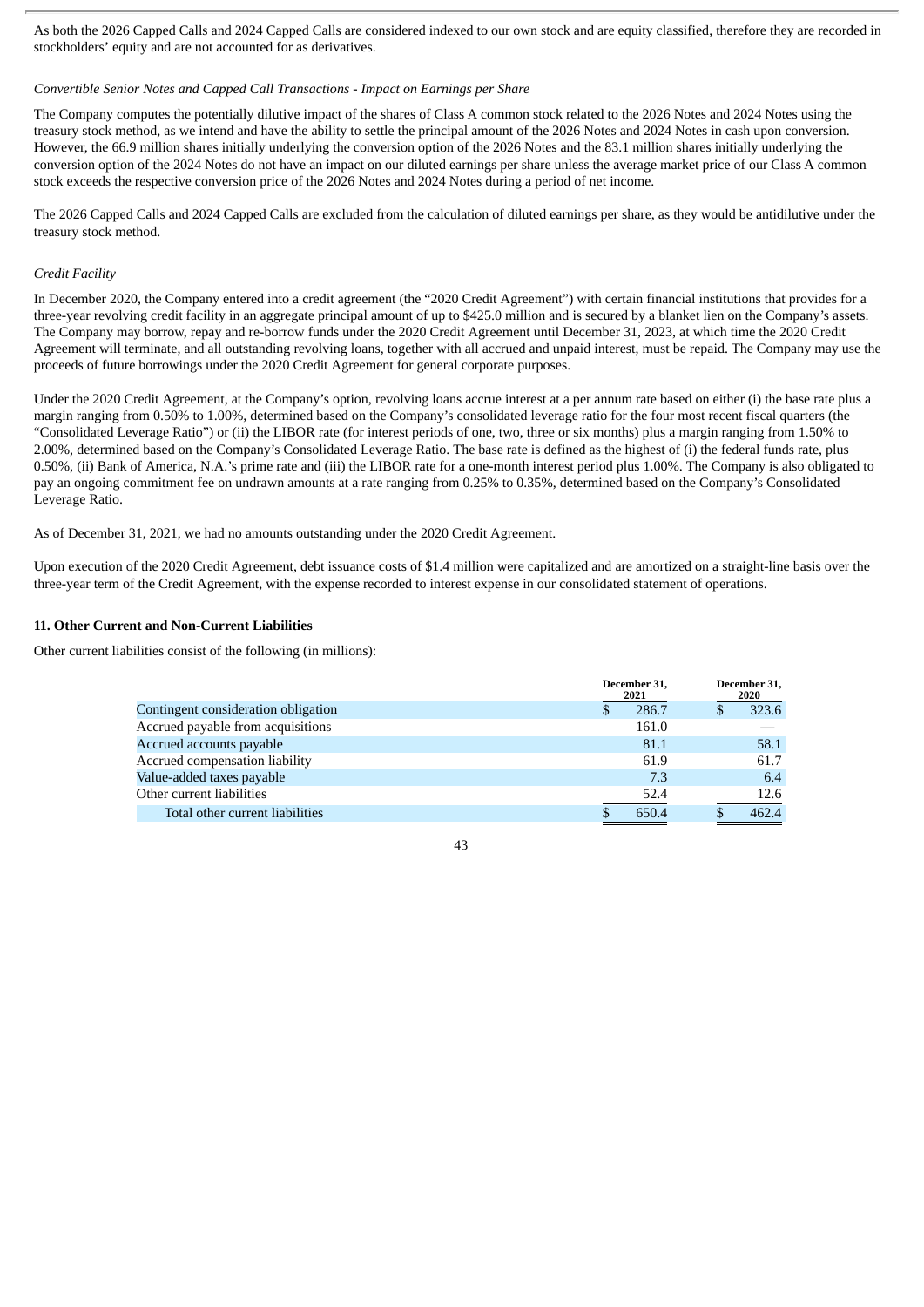Our accrued compensation liability represents employee bonus and other payroll withholding expenses, while other current liabilities include various expenses that we accrue for sales and other taxes, customer deposits, accrued vendor expenses and deferred consideration payable from acquisitions.

Other non-current liabilities consist of the following (in millions):

|                                                           |   | December 31.<br>2021 |  | December 31,<br>2020 |
|-----------------------------------------------------------|---|----------------------|--|----------------------|
| Accrued payable from acquisitions                         | S | 40.0                 |  | 136.0                |
| Deferred consideration payable                            |   | 26.0                 |  | 24.4                 |
| Uncertain tax positions, including interest and penalties |   | 22.0                 |  | 24.8                 |
| Contingent consideration obligation                       |   | 10.8                 |  | 213.6                |
| Other non-current liabilities                             |   | 13.5                 |  | 2.3                  |
| Total other non-current liabilities                       |   | 112.3                |  | 401.1                |

## **12. Stockholders' Equity and Other Employee Benefits**

#### *Common Stock*

Our three classes of common stock are Class A, Class B and Class C common stock. On May 2, 2018, our founder, Mark Pincus, elected to convert certain outstanding shares of Class B common stock and all outstanding shares of Class C common stock controlled by Mr. Pincus and an affiliated investment entity into an equivalent number of shares of Class A common stock. As a result of Mr. Pincus' conversion, the remaining shares of Class B common stock represented less than 10% of the total voting power of all Zynga stockholders and, accordingly, each remaining outstanding share of Class B common stock automatically converted into one share of Class A common stock. Each Zynga stockholder now has one vote per share on all matters subject to stockholder vote. Following the conversion, no shares of Class B or Class C common stock are outstanding.

The following are the rights and privileges of our classes of common stock:

*Dividends.* The holders of outstanding shares of our common stock are entitled to receive dividends out of funds legally available at the times and in the amounts which our Board of Directors may determine.

*Voting Rights.* Holders of our Class A common stock are entitled to one vote per share.

*Liquidation.* Upon our liquidation, dissolution or winding-up, the assets legally available for distribution to our stockholders would be distributable ratably among the holders of our Class A common stock.

*Preemptive or Similar Rights.* None of our common stock is entitled to preemptive rights or subject to redemption.

*Conversion.* Our Class A common stock is not convertible into any other shares of our capital stock. The Class B and Class C common stock converted into Class A common stock may not be reissued.

#### *Stock Repurchases*

In April 2018, a share repurchase program was authorized for up to \$200.0 million of our outstanding Class A common stock (the "2018 Share Repurchase Program"). The timing and amount of any stock repurchase will be determined based on market conditions, share price and other factors. The program does not require us to repurchase any specific number of shares of our Class A common stock and may be modified, suspended or terminated at any time without notice. The 2018 Share Repurchase Program is authorized to remain in effect until April 2022 and will be funded from existing cash on hand or other sources of funding as the Company may determine to be appropriate.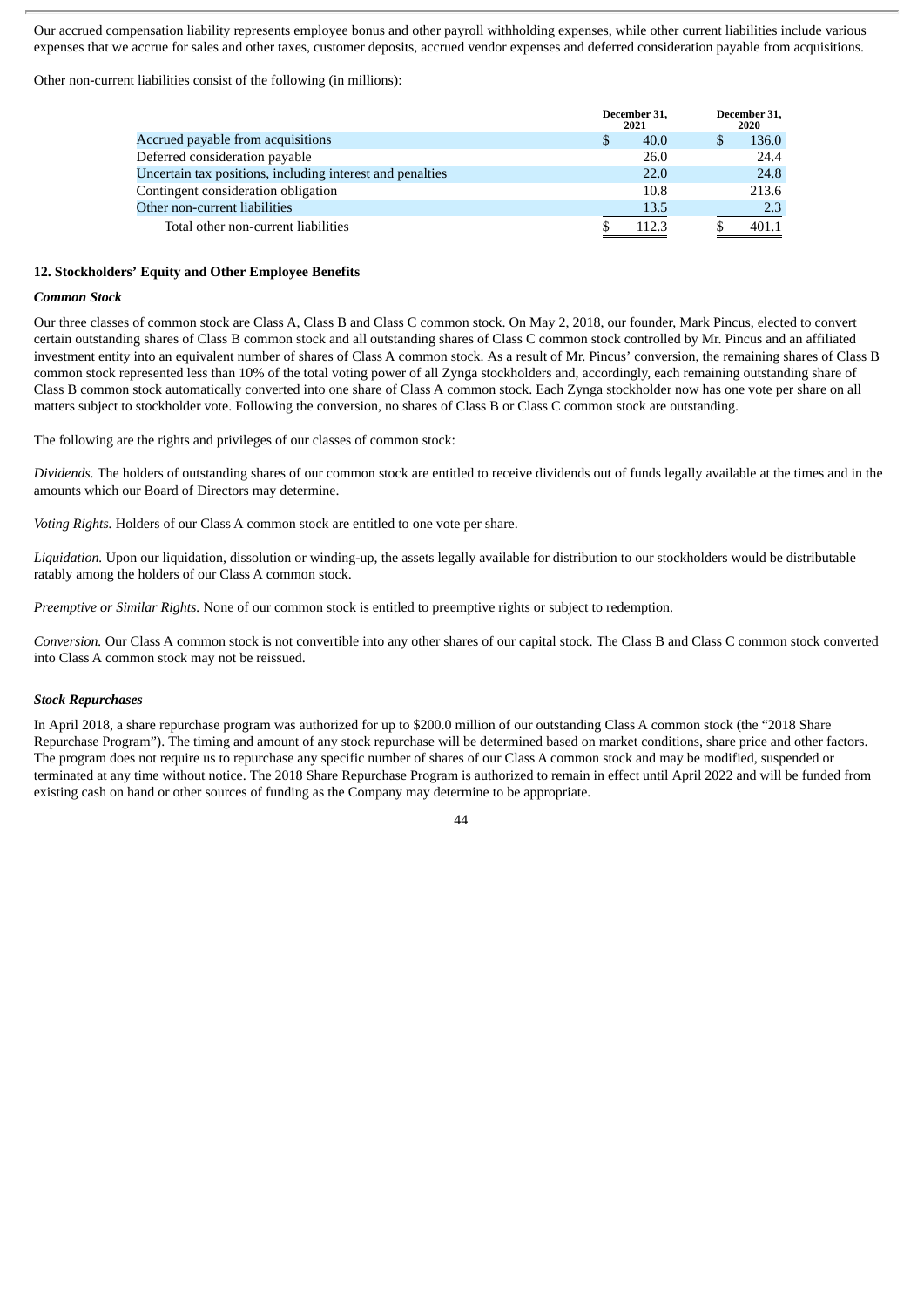Share repurchases under these authorizations may be made through a variety of methods, which may include open market purchases, privately negotiated transactions, block trades, accelerated share repurchase transactions, purchases through 10b5-1 plans or by any combination of such methods.

As of December 31, 2021, we had \$173.8 million remaining under the 2018 Share Repurchase Program. The 2018 Share Repurchase Program is authorized to remain in effect until April 2022.

All of our previous stock repurchases were made through open market purchases under Rule 10b5-1 plans and subsequently retired.

#### *Equity Incentive Plans and Stock-Based Compensation Expense*

In 2007, we adopted the 2007 Equity Incentive Plan (the "2007 Plan") for the purpose of granting stock options and RSUs to employees, directors and non-employees. Concurrent with the effectiveness of our initial public offering on December 15, 2011, we adopted the 2011 Equity Incentive Plan (the "2011 Plan"), and all remaining common shares reserved for future grant or issuance under the 2007 Plan were added to the 2011 Plan. The 2011 Plan was adopted for purposes of granting stock options and RSUs to employees, directors and non-employees. The number of shares of our Class A common stock reserved for future issuance under our 2011 Plan automatically increased on January 1 of each year, beginning on January 1, 2012, and continued through January 1, 2021, by 4% of the total number of shares of our capital stock outstanding as of December 31 of the preceding calendar year or such lesser number of shares that may be determined by the Company's Board of Directors.

We recorded stock-based compensation expense related to grants of employee stock options, RSUs and performance and market-based awards in our consolidated statements of operations as follows (in millions):

| 2021<br>2020                                                  | 2019           |
|---------------------------------------------------------------|----------------|
| Cost of revenue<br>2.8<br>$\mathbb{S}^-$<br>$\frac{1}{2}$ 2.0 | \$1.5          |
| Research and development<br>73.4<br>110.7                     | 47.0           |
| Sales and marketing<br>17.8<br>14.7                           | 11.3           |
| General and administrative<br>35.9<br>32.5                    | 21.7           |
| \$167.2<br>\$122.6<br>Total stock-based compensation expense  | \$81.5<br>____ |

#### *Stock Option Activity*

All stock options granted under the 2011 Plan generally vest over four to five years, with 25% to 20% vesting after one year and the remainder vesting monthly thereafter over 36 to 48 months, respectively. The stock options have a contract term of 10 years and the related expense is determined using the Black-Scholes option pricing model on the date of grant.

The following table shows stock option activity for the year ended December 31, 2021 (in millions, except weighted-average exercise price and weighted-average contractual term):

|                                  | <b>Outstanding Options</b>     |     |                                           |    |                                                                                            |                                                           |
|----------------------------------|--------------------------------|-----|-------------------------------------------|----|--------------------------------------------------------------------------------------------|-----------------------------------------------------------|
|                                  | <b>Stock</b><br><b>Options</b> |     | Weighted-<br>Average<br>Exercise<br>Price |    | Aggregate<br><b>Intrinsic</b><br>Value of<br><b>Stock</b><br><b>Options</b><br>Outstanding | Weighted-<br>Average<br>Contractual<br>Term (in<br>years) |
| Balance as of December 31, 2020  | 30.1                           | \$. | 3.46                                      | \$ | 193.1                                                                                      | 6.43                                                      |
| Granted                          | 1.0                            |     | 2.93                                      |    |                                                                                            |                                                           |
| Forfeited, expired and cancelled | (0.4)                          |     | 5.27                                      |    |                                                                                            |                                                           |
| Exercised                        | (8.0)                          |     | 3.01                                      |    |                                                                                            |                                                           |
| Balance as of December 31, 2021  | 22.7                           | \$  | 3.56                                      | \$ | 64.9                                                                                       | 5.71                                                      |
| As of December 31, 2021          |                                |     |                                           |    |                                                                                            |                                                           |
| <b>Exercisable options</b>       | 18.9                           | \$  | 3.30                                      | \$ | 58.5                                                                                       | 5.23                                                      |
| Vested and expected to vest      | 22.7                           | \$  | 3.56                                      | \$ | 64.9                                                                                       | 5.71                                                      |

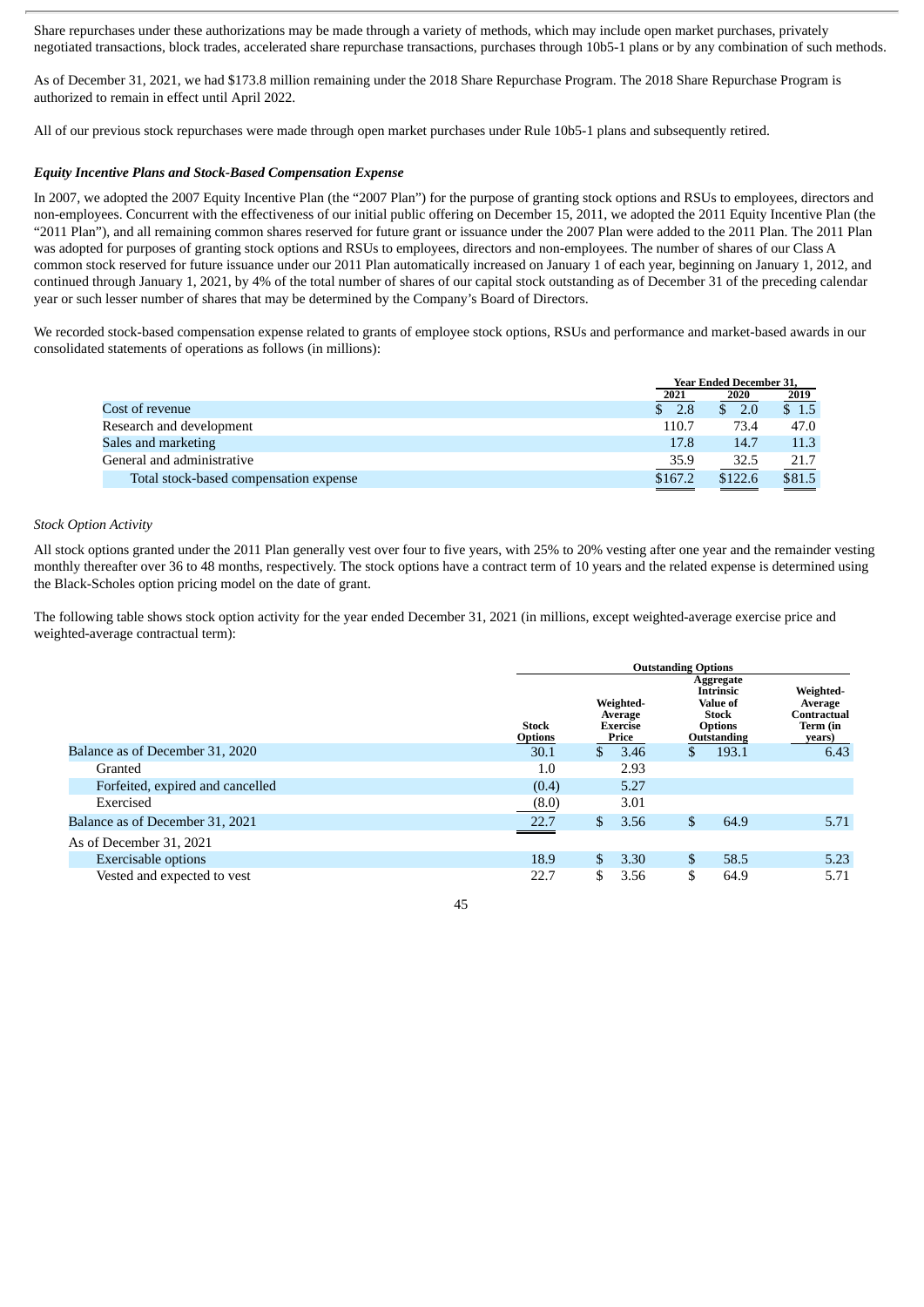The following table presents the weighted-average grant date fair value and related assumptions used to estimate the fair value of our stock options:

|                                                                   | <b>Year Ended December 31,</b> |        |        |
|-------------------------------------------------------------------|--------------------------------|--------|--------|
|                                                                   | 2021                           | 2020   | 2019   |
| Expected term, in years                                           |                                |        |        |
| Risk-free interest rates                                          | $0.7\%$                        | 0.8%   | 2.5%   |
| <b>Expected volatility</b>                                        | 34%                            | 36%    | 43%    |
| Dividend yield                                                    |                                |        |        |
| Weighted-average estimated fair value of stock options granted(1) | \$7.21                         | \$2.35 | \$2.41 |

(1) Of the total the weighted-average estimated fair value of the Zynga Replacement Stock options, \$5.10 was allocated to the post-combination value.

The aggregate intrinsic value of stock options exercised during the year ended December 31, 2021, 2020 and 2019 was \$65.3 million, \$12.4 million and \$44.9 million, respectively. The total grant date fair value of options that vested during the year ended December 31, 2021, 2020 and 2019 was \$11.9 million, \$13.1 million and \$9.5 million, respectively.

As of December 31, 2021, total unrecognized stock-based compensation expense of \$8.9 million related to unvested stock options is expected to be recognized over a weighted-average recognition period of approximately 1.6 years.

## *RSU Activity*

RSUs are granted to eligible employees under the 2011 Plan. In general, RSU awards vest in annual or quarterly installments over a period of four years, are subject to the employee's continuing service to us and do not have an expiration date. The cost of RSUs is determined using the fair value of our common stock on the date of grant.

The following table shows a summary of RSU activity for the year ended December 31, 2021, which includes performance and market-based awards (in millions, except weighted-average grant date fair value):

|                                  |               | <b>Outstanding RSUs</b><br>Weighted-<br>Average<br><b>Grant Date</b><br><b>Fair Value</b><br>(per share) |      | Aggregate<br><b>Intrinsic</b><br><b>Value of</b><br><b>Unvested</b><br><b>RSUs</b> |       |
|----------------------------------|---------------|----------------------------------------------------------------------------------------------------------|------|------------------------------------------------------------------------------------|-------|
|                                  | <b>Shares</b> |                                                                                                          |      |                                                                                    |       |
| Unvested as of December 31, 2020 | 64.5          | \$                                                                                                       | 7.43 | S.                                                                                 | 636.0 |
| Granted                          | 27.7          |                                                                                                          | 9.51 |                                                                                    |       |
| Vested                           | (21.8)        |                                                                                                          | 6.51 |                                                                                    |       |
| Forfeited                        | (8.0)         |                                                                                                          | 7.36 |                                                                                    |       |
| Unvested as of December 31, 2021 | 62.4          | S                                                                                                        | 8.68 |                                                                                    | 399.4 |

As of December 31, 2021, total unamortized stock-based compensation expense relating to RSUs amounted to \$491.6 million over a weighted-average recognition period of approximately 3.3 years.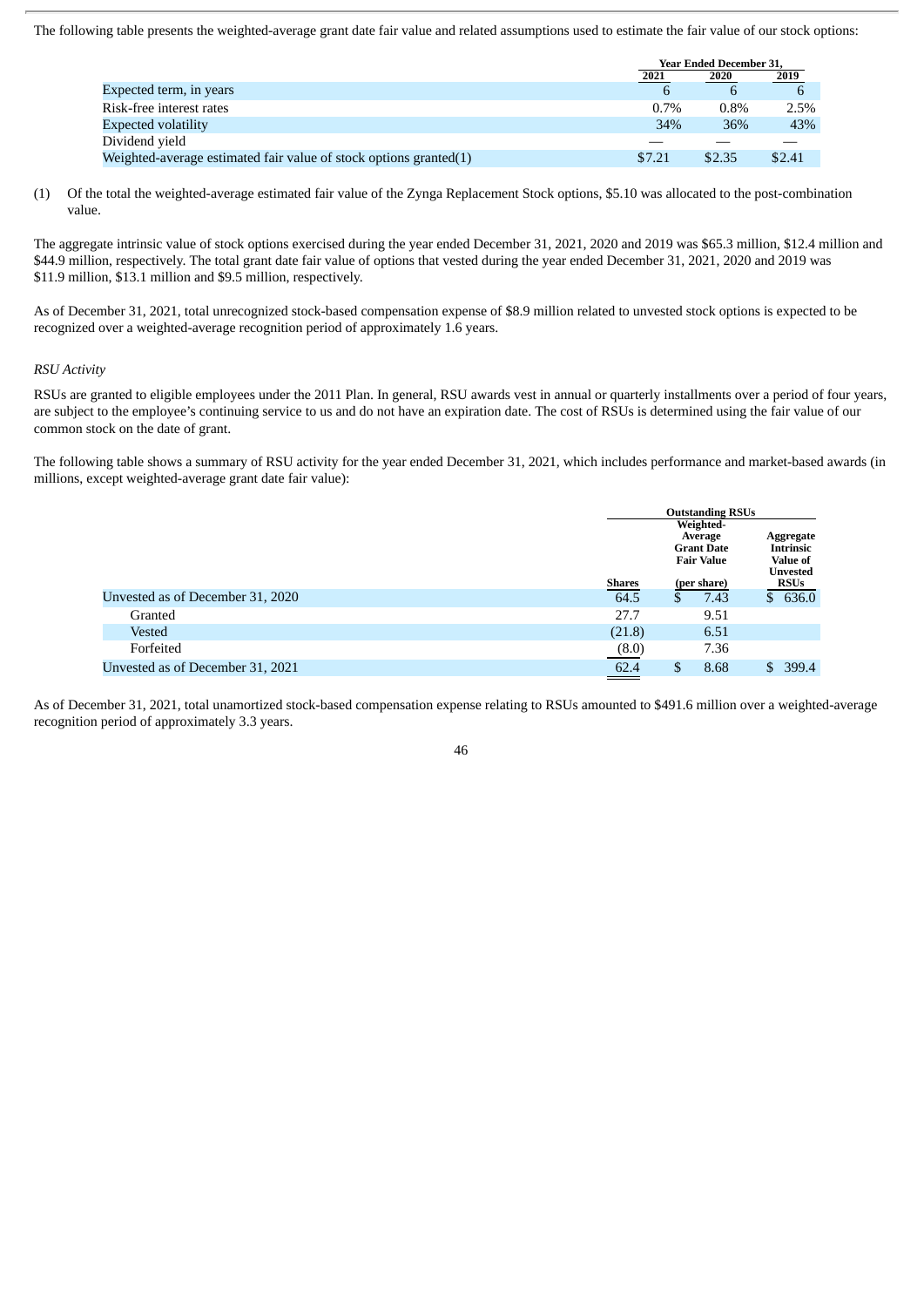# *Performance RSUs*

On March 15, 2021, the Company granted performance-based awards to certain executives (the "2021 Performance RSUs"). The number of shares earned ranged from 0% to 150% of the 1.2 million target number of shares granted, depending on an adjusted operating cash flow metric for the year ended December 31, 2021 relative to pre-established thresholds. Based on actual performance for the year ended December 31, 2021, shares were earned at 100% achievement, with 25% vesting on the one year anniversary of the March 15, 2021 grant date and the remaining quarterly thereafter, subject to continued service by the employees.

Outside of the 2021 Performance RSUs, certain employees are eligible to receive Performance RSUs, which are subject to performance and time-based vesting requirements. The target number of shares of the Performance RSUs are adjusted based on our business performance measured against the performance goals approved by the Compensation Committee at the date of employment with the Company. Generally, if the performance criteria are satisfied, 25% of the award will vest immediately or soon after with the remaining vesting ratably for each quarter or six month periods thereafter.

During the years ended December 31, 2021, 2020 and 2019, we recorded \$6.2 million, \$2.8 million and \$1.2 million, respectively, of stock-based compensation expense related to Performance RSUs.

## *Market RSUs*

On March 15, 2020, the Company granted Market RSUs to certain executive officers, with two separate prescribed measurement periods. Both prescribed measurement periods began on the grant date, with the first prescribed measurement period ending on December 31, 2021 (the "Two-Year Market RSUs") and the second period ending on December 31, 2022 (the "Three-Year Market RSUs"). The number of RSUs earned (if any) will range from 0% to 150% of the target number of shares, depending on actual achievement of specific tiers for Zynga's total shareholder return ("TSR") relative to the TSR of companies comprising the S&P MidCap 400 Index over the prescribed measurement periods. If Zynga's TSR is negative during any measurement period, the number of RSUs earned is capped at 100% of the target number of shares for that prescribed measurement period. Based on actual performance, no shares were earned related to the Two-Year Market RSUs.

Any shares earned related to the Three-Year Market RSUs will vest in three equal annual increments, beginning on March 15 of the year following the conclusion of each prescribed measurement period, subject to continued service by the executives. The target number of shares totaled 2.2 million each for the Two-Year Market RSUs and the Three-Year Market RSUs, for a total of 4.4 million target shares.

The estimated per share grant date fair value of the Two-Year Market RSUs and Three-Year Market RSUs was \$7.37 and \$7.41, respectively. The significant assumptions used in estimating the grant date fair value of each award included an expected volatility of 27%, a risk-free interest rate ranging from 0.5% to 0.6% and an expected dividend yield of zero. During the years ended December 31, 2021 and 2020, we recorded \$6.6 million and \$8.0 million of stock-based compensation expense related to the Market RSUs, respectively.

#### *2011 Employee Stock Purchase Plan*

Our 2011 Employee Stock Purchase Plan ("2011 ESPP"), was approved by our Board of Directors in September 2011 and by our stockholders in November 2011 and amended in August 2012. The number of shares of our Class A common stock reserved for future issuance under our 2011 ESPP automatically increased on January 1 of each year, beginning on January 1, 2012, and continuing through January 1, 2021, by the lesser of 2% of the total number of shares of our capital stock outstanding as of December 31 of the preceding calendar year, 25,000,000 shares or the number of shares that may be determined by the Company's Board of Directors.

Our 2011 ESPP permits participants to purchase shares of our Class A common stock through payroll deductions up to 15% of their earnings, subject to a maximum of 5,000 shares available for purchase on any purchase date. Unless otherwise determined by the administrator, the purchase price of the shares will be 85% of the lower of the fair market value of our Class A common stock on the first day of an offering or on the date of purchase. The ESPP offers two purchase dates within each annual period, resulting in a six-month and twelve-month look-back. Additionally, the ESPP contains an automatic reset feature after the first six months of each annual period, such that if the fair market value of our Class A common stock has decreased from the original offering date, the offering will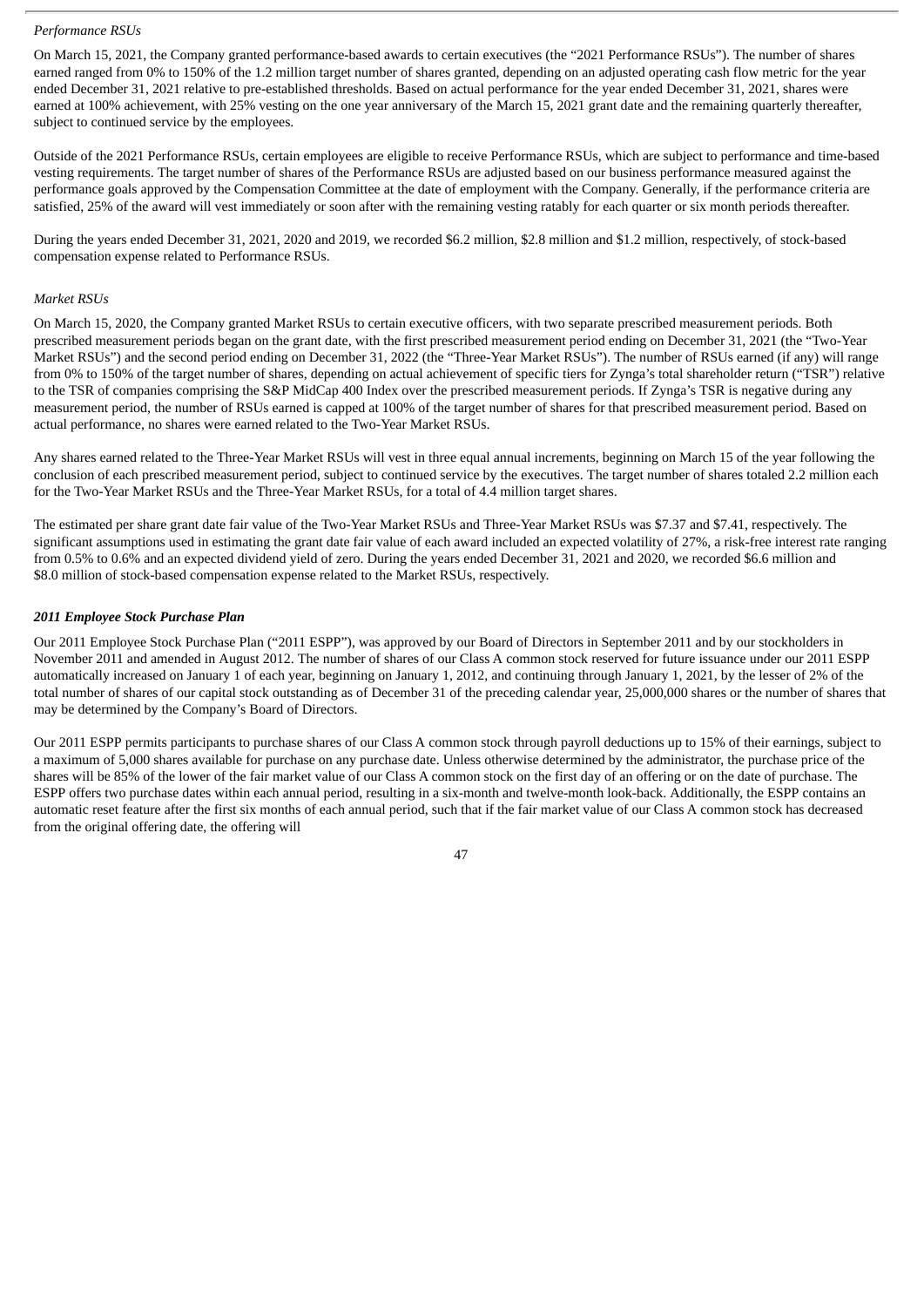automatically terminate and all participants will be re-enrolled in the new, lower-priced offering. Participants may end their participation at any time during an offering and will be refunded their accrued contributions that have not yet been used to purchase shares. Participation ends automatically upon termination of employment.

As of December 31, 2021, there were \$5.2 million of employee contributions withheld by the Company. During the year ended December 31, 2021, 2020 and 2019, the Company recognized \$6.1 million, \$3.6 million and \$3.4 million of stock-based compensation expense related to the 2011 ESPP.

#### *Employee Savings Plan*

We have a defined contribution plan, which is qualified under Section 401(k) of the Internal Revenue Code. Participating employees may contribute up to 70% of their eligible compensation, or the statutory limit, whichever is lower. In 2021, 2020 and 2019, we contributed one dollar for each dollar a participant contributed, with a maximum contribution of 3% of each employee's eligible compensation, subject to a maximum total contribution mandated by the IRS. The total expense for this savings plan was \$8.2 million, \$6.5 million and \$5.8 million in the year ended December 31, 2021, 2020 and 2019, respectively.

#### *Common Stock Reserved for Future Issuance*

As of December 31, 2021, we had reserved shares of common stock for future issuance as follows (in millions):

|                                   | <b>December 31, 2021</b> |
|-----------------------------------|--------------------------|
| Stock options outstanding         | 22.7                     |
| RSUs outstanding                  | 62.4                     |
| 2011 Equity Incentive Plan        | 166.0                    |
| 2011 Employee Stock Purchase Plan | 159.8                    |
| Total                             | 410.9                    |

#### **13. Accumulated Other Comprehensive Income (Loss)**

The following table shows a summary of changes in accumulated other comprehensive income (loss) by component from December 31, 2019 to December 31, 2021 (in millions):

|                                                                            | Foreign<br>Currency<br>Translation | Unrealized<br>Gains (Losses)<br>on Available-<br><b>For-Sale</b><br><b>Marketable Debt</b><br><b>Securities</b> | Total     |
|----------------------------------------------------------------------------|------------------------------------|-----------------------------------------------------------------------------------------------------------------|-----------|
| Balance as of December 31, 2019                                            | (126.1)                            | \$<br>0.2                                                                                                       | \$(125.9) |
| Other comprehensive income (loss) before reclassifications                 | 75.3                               | (0.1)                                                                                                           | 75.2      |
| Amounts reclassified from accumulated other comprehensive<br>income (loss) |                                    |                                                                                                                 |           |
| Net other comprehensive income (loss), net of tax                          | 75.3                               | (0.1)                                                                                                           | 75.2      |
| Balance as of December 31, 2020                                            | (50.8)                             | 0.1                                                                                                             | \$ (50.7) |
| Other comprehensive income (loss) before reclassifications                 | (56.3)                             | (0.1)                                                                                                           | (56.4)    |
| Amounts reclassified from accumulated other comprehensive                  |                                    |                                                                                                                 |           |
| income (loss)                                                              |                                    |                                                                                                                 |           |
| Net other comprehensive income (loss), net of tax                          | (56.3)                             | (0.1)                                                                                                           | (56.4)    |
| Balance as of December 31, 2021                                            | (107.1                             |                                                                                                                 | \$(107.1) |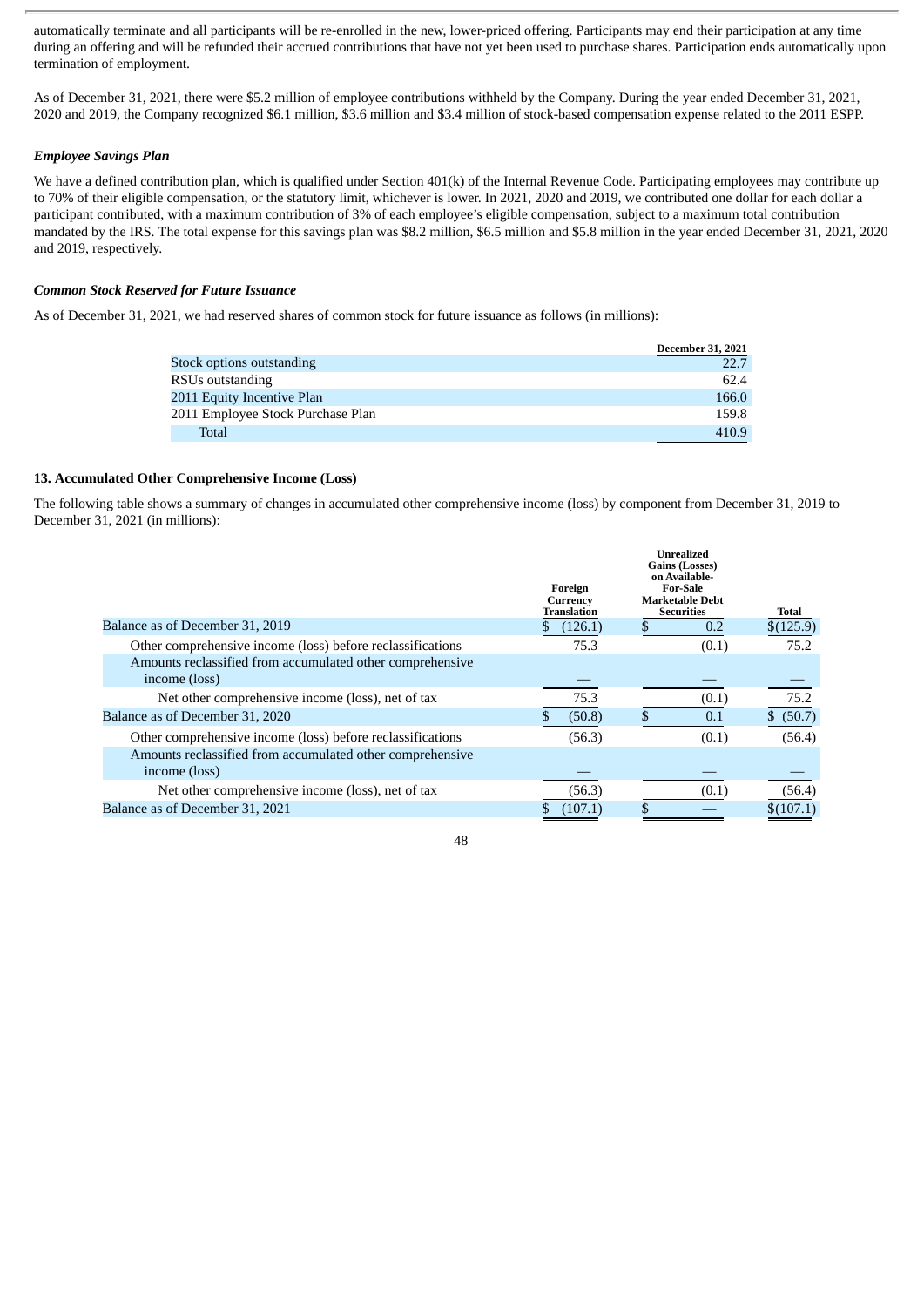## **14. Net Income (Loss) Per Share of Common Stock**

Basic net income (loss) per share is computed by dividing net income (loss) attributable to common stockholders by the weighted-average number of common shares outstanding during the period. Diluted net income (loss) per share is computed by dividing net income (loss) attributable to common stockholders by the weighted-average number of common shares outstanding, including potential dilutive securities. In computing diluted net income (loss) per share, net income (loss) attributable to common shareholders is re-allocated to reflect the potential impact of dilutive securities, including stock options, unvested RSUs, unvested performance and market-based RSUs, ESPP withholdings and convertible debt instruments. For periods in which we have generated a net loss or there is no income attributable to common stockholders, we do not include dilutive securities in our calculation of diluted net income (loss) per share, as the impact of these awards is anti-dilutive.

The following tables set forth the computation of basic and diluted net income (loss) per share of common stock (in millions, except per share data):

|                                                                           | <b>Year Ended December 31.</b> |              |         |
|---------------------------------------------------------------------------|--------------------------------|--------------|---------|
|                                                                           | 2021                           | 2020         | 2019    |
| <b>Basic</b>                                                              | <b>Class A</b>                 | Class A      | Class A |
| Net income (loss) attributable to common stockholders                     | \$(104.2)                      | (429.4)      | \$41.9  |
| Weighted-average common shares outstanding                                | 1,099.1                        | 1,016.8      | 938.7   |
| Net income (loss) per share attributable to common stockholders           | \$<br>(0.09)                   | \$ (0.42)    | \$0.04  |
| Diluted                                                                   |                                |              |         |
| Net income (loss) attributable to common stockholders - basic             | \$(104.2)                      | \$ (429.4)   | \$41.9  |
| Weighted-average common shares outstanding - basic                        | 1,099.1                        | 1.016.8      | 938.7   |
| Weighted-average effect of dilutive securities:                           |                                |              |         |
| Stock options and employee stock purchase plan                            |                                |              | 13.0    |
| <b>RSUs</b>                                                               |                                |              | 22.3    |
| Weighted-average common shares outstanding - diluted                      | 1,099.1                        | 1,016.8      | 974.0   |
| Net income (loss) per share attributable to common stockholders - diluted | (0.09)<br>\$                   | \$<br>(0.42) | \$0.04  |

The following weighted-average employee equity awards and convertible debt instruments were excluded from the calculation of diluted net income (loss) per share because their effect would have been anti-dilutive for the periods presented (in millions):

|                                                      |       | <b>Year Ended December 31,</b> |               |
|------------------------------------------------------|-------|--------------------------------|---------------|
|                                                      | 2021  | 2020                           | 2019          |
| Stock options and employee stock purchase plan       | 28.8  | 31.3                           | 3.7           |
| RSUs (including performance and market-based awards) | 64.9  | 56.6                           | $0.6^{\circ}$ |
| Convertible senior notes                             | 8.2   |                                |               |
| Total                                                | 101.9 | 87.9                           | 4.3           |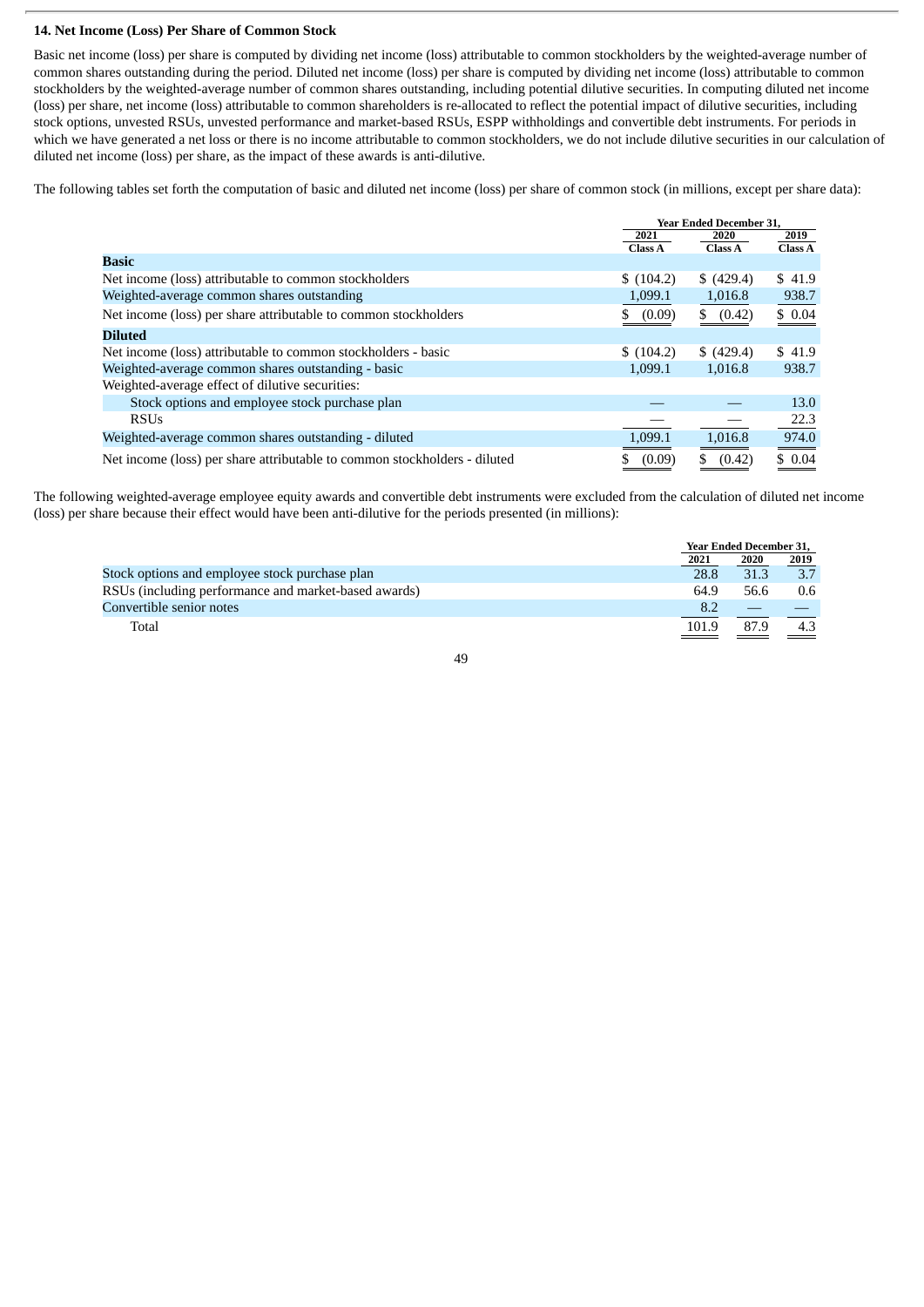### **15. Commitments and Contingencies**

The amounts represented in the tables below reflect our minimum cash obligations for the respective calendar years based on contractual terms, but not necessarily the periods in which these costs will be expensed in the Company's consolidated statement of operations.

### *Licensor and Marketing Commitments*

We have entered into several contracts with licensors that contain minimum contractual royalty and marketing commitments that may not be dependent on any deliverables. As of December 31, 2021, future minimum contractual royalty payments due to licensors and associated marketing commitments for the licensed products are as follows (in millions):

| <b>Year ending December 31:</b> |        |
|---------------------------------|--------|
| 2022                            | \$12.7 |
| 2023                            | 10.4   |
| 2024                            | 10.0   |
| 2025                            | 10.0   |
| Thereafter                      |        |
| <b>Total</b>                    |        |

#### *Other Purchase Commitments*

We have entered into several contracts primarily for hosting of data systems and other services. As of December 31, 2021, future minimum purchase commitments that have initial or remaining non-cancelable terms are as follows (in millions):

| <b>Year ending December 31:</b> |         |
|---------------------------------|---------|
| 2022                            | \$ 74.5 |
| 2023                            | 56.6    |
| 2024                            | 36.9    |
| Thereafter                      |         |
| Total                           | \$168.0 |

Excluded from tables above is our uncertain income tax position liability of \$22.0 million, which includes interest and penalties, as the Company cannot make a reasonably reliable estimate of the period of cash settlement.

#### *Legal Matters*

The Company is involved in legal and regulatory proceedings on an ongoing basis. Some of these proceedings are in early stages and may seek an indeterminate amount of damages. If the Company believes that a loss arising from such matters is probable and can be reasonably estimated, the Company accrues the estimated liability in its financial statements. If only a range of estimated losses can be determined, the Company accrues an amount within the range that, in its judgment, reflects the most likely outcome; if none of the estimates within that range is a better estimate than any other amount, the Company accrues the low end of the range. For proceedings in which an unfavorable outcome is reasonably possible but not probable and an estimate of the loss or range of losses arising from the proceeding can be made, the Company discloses such an estimate, if material. If such a loss or range of losses is not reasonably estimable, the Company discloses that fact. In assessing the materiality of a proceeding, the Company evaluates, among other factors, the amount of monetary damages claimed, as well as the potential impact of non-monetary remedies sought by plaintiffs that may require changes to business practices in a manner that could have a material adverse impact on the Company's business. Legal expenses are recognized as incurred.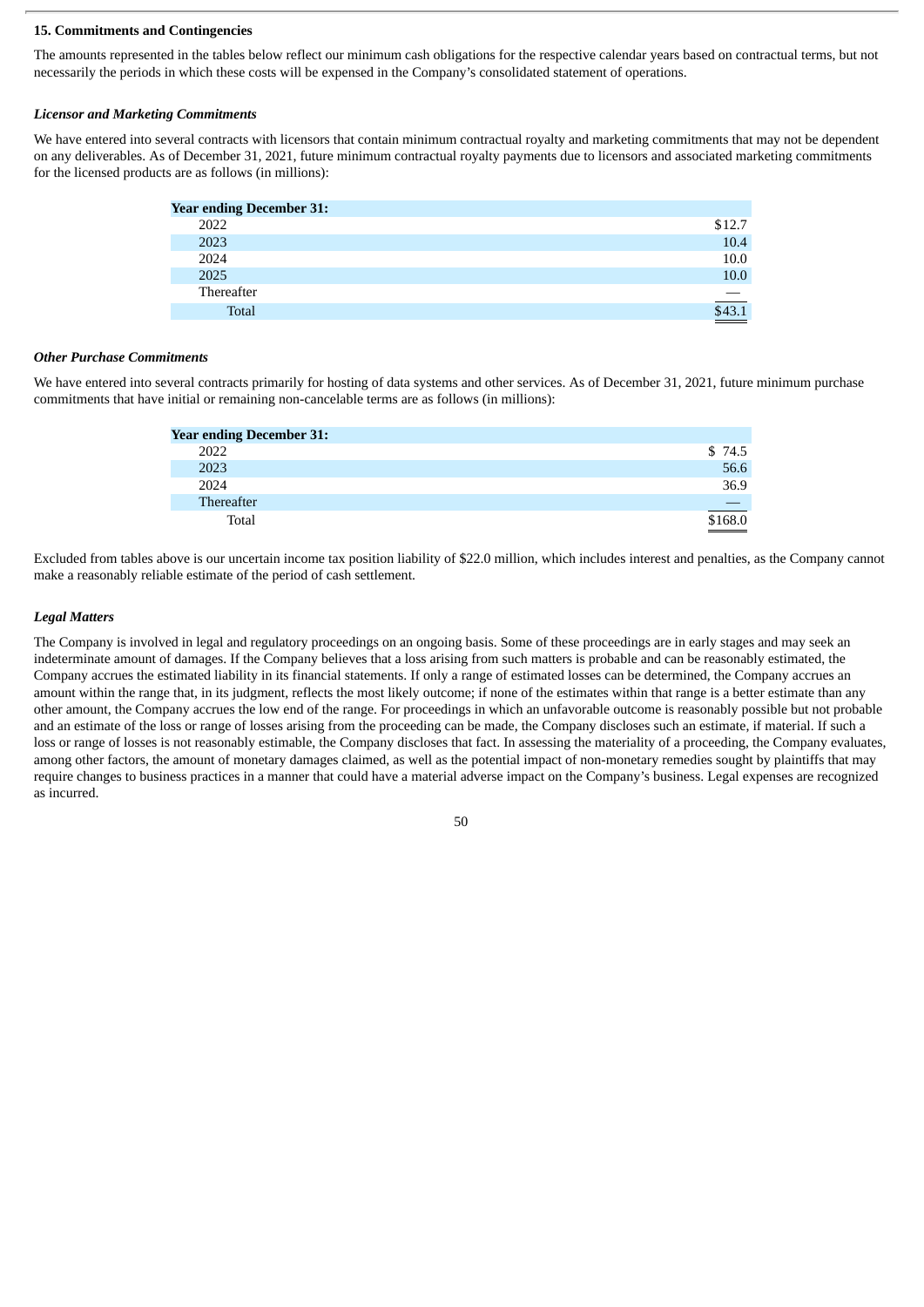On September 12, 2019, the Company announced that an incident had occurred that may have involved player data (the "Data Incident"). Upon our discovery of the Data Incident, an investigation immediately commenced and advisors and third-party forensics firms were retained to assist. The investigation revealed that, during the third quarter of 2019, outside hackers illegally accessed certain player account information and other Zynga information, and that no financial information was accessed. The Company has provided notifications to players, investors, regulators and other third parties, where we believe notice was required or appropriate. The Company has exchanged correspondence with certain regulators as a result of the incident. The Company has also received and has responded to data subject access requests from certain European Union players of Zynga's games.

Since March 3, 2020, five consumer class action complaints have been filed in connection with the Data Incident in federal court. On March 3, 2020, two plaintiffs - minor "I.C." (acting through his parent Nasim Chaudhri) and Amy Gitre - filed a class action complaint arising out of the Data Incident (the "*Chaudhri* complaint"), generally alleging that Zynga failed to reasonably safeguard certain player information, including names, email addresses, and passwords (among other items); failed to provide them with timely notification of the breach; and made misleading representations concerning the safety and security of plaintiffs' personal information. Plaintiffs allege claims against Zynga under several state law theories, including negligence, intrusion upon seclusion, failure to comply with data breach notification statutes, and unjust enrichment, and they seek injunctive relief and damages. Zynga filed a motion to compel arbitration and arbitration-related discovery on May 8, 2020.

On March 23, 2020, plaintiffs Carol Johnson and Lisa Thomas filed a second class action complaint in the Northern District of California federal court (the "*Johnson* complaint"). Similar to the *Chaudhri* complaint, the *Johnson* plaintiffs - residents of Missouri and Wisconsin - assert Zynga failed to adequately protect certain player information, including names, email addresses, and passwords (among other items). Plaintiffs contend that, despite Zynga's representations in its privacy policy that sensitive player information would be adequately protected, plaintiffs' passwords were stored using inadequate hashing methods or in plain text. Plaintiffs allege that the lack of adequate security measures caused them harm as a result of the Data Incident, and they assert numerous various claims against Zynga, including claims for negligence, negligence per se, unjust enrichment, declaratory relief, breach of confidence, breach of contract and implied contract, violations of California's Unfair Competition Law ("UCL", CGL 17200, et seq.), and state-specific violations of Missouri's Merchandising Practices Act and Wisconsin's Deceptive Trade Practices Act. Plaintiffs seek damages, as well as declaratory and injunctive relief. On May 26, 2020, Zynga filed a motion to compel arbitration and arbitration-related discovery.

On April 15, 2020, plaintiffs Joseph Martinez IV and Daniel Petro, residents of Colorado and Iowa, filed a third class action complaint in the Northern District of California (the "*Martinez* complaint"). Plaintiffs allege they are longtime Zynga players who were affected by the Data Incident. Similar to the *Chaudhri* and *Johnson* plaintiffs, the *Martinez* plaintiffs generally allege that Zynga failed to adequately store and protect or otherwise secure certain player information, including names, email addresses, and passwords (among other items); that Zynga used outdated and improper password encryption methods; that Zynga failed to adequately provide notice of the Data Incident; and that they have been harmed as a result of the Data Incident. Like the *Johnson* and *Chaudhri* plaintiffs, the *Martinez* plaintiffs assert claims for negligence, negligence per se, and unjust enrichment, as well as contractual claims, and claims for relief under multiple state consumer protection statutes. Additionally, the *Martinez* plaintiffs also assert misrepresentation and omission claims under California's false advertising law and the California Consumer Legal Remedies Act. Plaintiffs seek injunctive and monetary relief on behalf of a nationwide class. Zynga responded to the *Martinez* complaint by filing a motion to compel arbitration on June 19, 2020.

On June 9, 2020 plaintiffs James Oeste and Marissa Oeste, both residents of Maryland, filed a fourth class action complaint in the Northern District of Maryland (the "*Oeste* complaint"). Plaintiffs allege they were Zynga players who were affected by the Data Incident. Similar to all the foregoing plaintiffs, the *Oeste* plaintiffs seek to represent a nationwide class and generally allege that Zynga failed to adequately or reasonably protect certain player information, including names, email addresses, and passwords (among other items); that Zynga used outdated or improper password hashing methods; that Zynga failed to adequately provide notice of the Data Incident; and that they have been harmed as a result of the Data Incident. The *Oeste* plaintiffs assert claims for contractual breach, negligence, negligence per se, invasion of privacy, and claims for relief under California consumer protection and unfair competition statutes. Zynga responded to the complaint on August 31, 2020, with a motion to transfer the action to the Northern District of California. On May 5, 2021, the court granted Zynga's motion to transfer, and the case was transferred to the Northern District of California. The California district court has consolidated *Oeste* proceedings in connection with the other already pending cases before the court.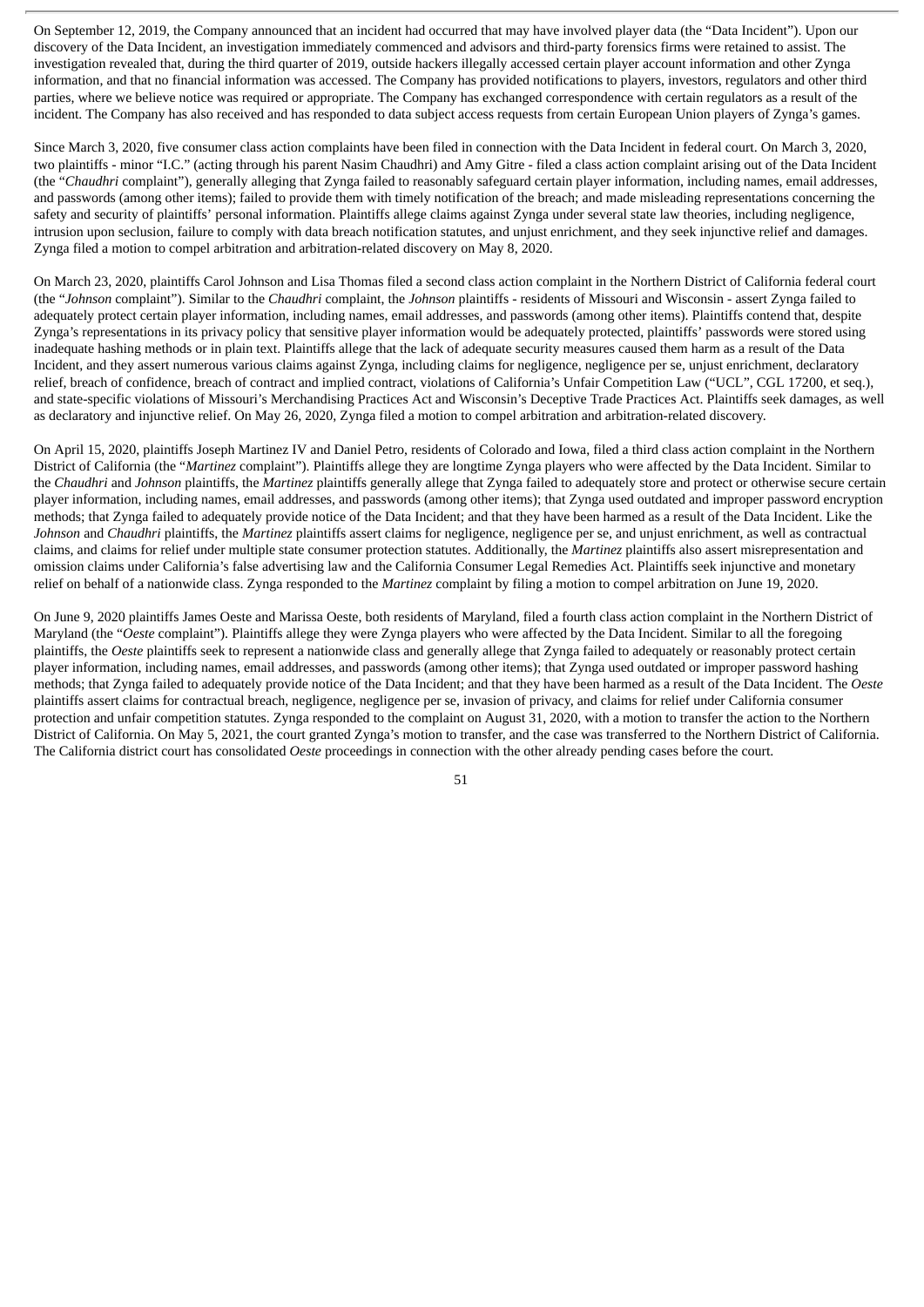On August 13, 2020, plaintiff Christopher Rosiak filed a fifth class action in the Northern District of California (the "*Rosiak* complaint"). Plaintiff alleges similar and analogous claims to those in the *Martinez* (and others) actions pending in the Northern District, alleging that he suffered harm as a result of Zynga's data breach. Plaintiff Rosiak alleges multiple state law claims, including contract-based claims, negligence, and violation of California's unfair competition, false advertising, and consumer protection statutes.

On January 6, 2021, the Northern California district court issued an order in three of the above actions-*Chaudhri*, *Johnson*, and *Martinez*-denying Zynga's motions to compel arbitration without prejudice, and granting an alternative request for preliminary arbitration-related discovery that Zynga had made in connection with its motions. Plaintiffs were ordered to provide Zynga with plaintiffs' identifying information. Following a status hearing before the court as to all actions pending before it, plaintiffs filed an amended and consolidated complaint in connection with the *Chaudhri, Johnson,* and *Martinez* complaints, as well as in connection with the *Rosiak* complaint. The amended and consolidated complaint was filed in the Northern District of California on March 12, 2021.

In response to the amended and consolidated complaint, on April 21, 2021, the Company filed renewed motions to compel arbitration in connection with the claims alleged by three of the individual named plaintiffs in the *Chaudhri*, *Johnson*, and *Martinez* actions. On the same date, the Company also filed a motion to dismiss claims alleged by all remaining plaintiffs in those actions, and in the *Rosiak* action. Following oral argument held by the court on July 27, 2021, the court granted Zynga's motion to compel arbitration and granted the motion to dismiss with leave to amend. Plaintiffs filed their second amended consolidated complaint on August 27, 2021. Zynga filed a responsive motion to dismiss the amended complaint on September 20, 2021. A hearing on the motion scheduled for October 26, 2021 was vacated, to be reset as necessary. Zynga is awaiting either a rescheduled hearing or the court's decision on the motion.

On March 2, 2021, a class-action lawsuit (the "*Bourgeois* complaint") was filed in the Superior Court of Quebec, in the province of Montreal, Canada. The lawsuit, which was subsequently amended via an amended application on October 15, 2021, was filed by named plaintiff Gabriel Bourgeois, who purchased loot box items in connection with his use of the Marvel Strike Force and Pokemon Go! electronic and online games (plaintiff does not allege that he purchased a loot box in connection with any Zynga games). Plaintiff alleges that Zynga and multiple other gaming defendants have unlawfully developed, own, and operate an unlicensed gaming system, through the use of loot boxes in connection with their games. Plaintiff asserts that defendants have unlawfully offered loot boxes to the public in connection with their games; failed to properly disclose the odds of winning in connection with loot boxes; and failed to employ appropriate safeguards surrounding minors' ability to purchase loot boxes. The specific Zynga games at issue-which plaintiff does not claim to have played-include CSR Racing 2, Empires & Puzzles, FarmVille: Country Escape and Dawn of Titans. Plaintiff collectively asserts that by offering loot boxes, all defendants have violated the Criminal Code of Canada provisions that regulate gaming; the Competition Act of Canada; and various individual consumer protection laws of the individual Canadian provinces. Plaintiff seeks monetary damages in the form of compensatory and punitive damages, on his own behalf and that of a nationwide Canadian class.

On April 12, 2021, IGT and IGT Canada Solutions ULC ("IGT") served Zynga with a lawsuit in the Western District of Texas federal court (the "IGT complaint"), accusing the Company of infringing United States Patent Nos. 8,708,791; 9,159,189; 7,168,089; 7,303,473; 8,795,064; and 8,266,212. The complaint alleges that the following games and certain features contained within them infringe on the IGT patents: *Zynga Poker*, *Words With Friends*, *FarmVille* and Zynga social slots games, including specifically, *Hit It Rich! Slots*. On June 16, 2021, Zynga filed a partial motion to dismiss or strike plaintiff's claims; and in the alternative, for a more definitive statement. IGT filed its opposition brief on June 30, 2021, and Zynga filed its reply on July 7, 2021. The parties are awaiting a hearing on the motion. On September 28, 2021, the court adopted discovery and scheduling deadlines that include a dispositive motion deadline of October 26, 2022, and an anticipated trial date of February 6, 2023.

On February 24, 2022, a putative class action complaint was filed in the U.S. District Court for the Western District of Washington by plaintiffs Tonda Ferrando and Dex Marzano, both of whom purport to be Washington residents, on behalf of a Washington class of individuals who made purchases in the Company's online social casino games, including Hit it Rich!, Black Diamond Casino, Wizard of Oz Slots, Willy Wonka Slots, and Game of *Thrones™ Slots Casino*. The complaint alleges that those games violate Washington state laws. Zynga and plaintiffs have agreed to formal mediation.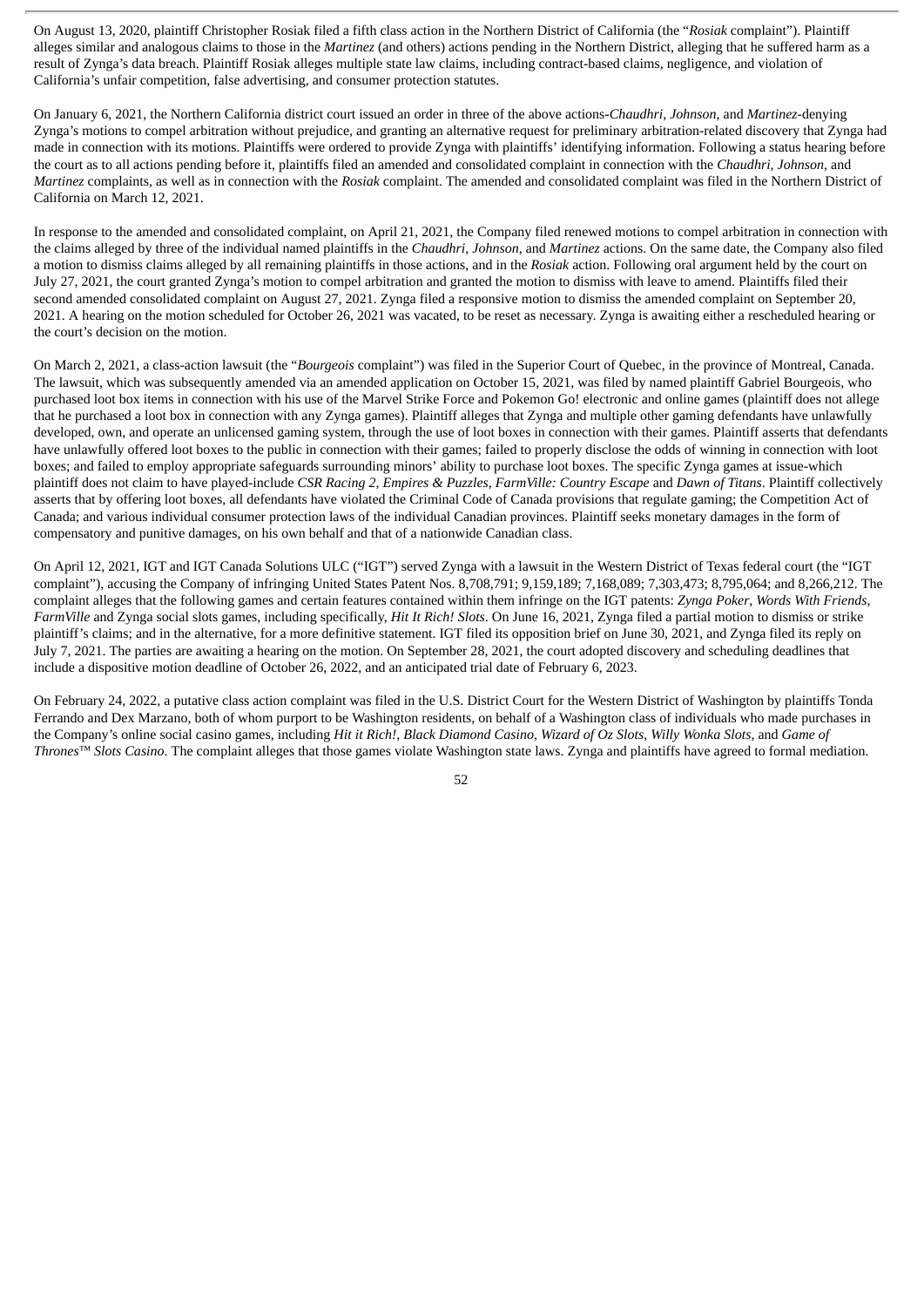The Company intends to defend itself vigorously against all claims asserted. At this time, the Company is unable to reasonably estimate the loss or range of loss, if any, arising from any of the above-referenced matters.

The Company is, at various times, also party to various other legal proceedings, claims and/or regulatory inquiries not previously discussed which arise in the ordinary course of business. In addition, the Company may receive notifications alleging infringement of patent or other intellectual property rights. Adverse results in any such litigation, legal proceedings or claims may include awards of substantial monetary damages, expensive legal fees, costly royalty or licensing agreements, or orders preventing us from offering certain games, features, or services, and may also result in changes in the Company's business practices, which could result in additional costs or a loss of revenue and could otherwise harm the Company's business. Although the results of such litigation cannot be predicted with certainty, the Company believes that the amount or range of reasonably possible losses related to such pending or threatened litigation will not have a material adverse effect on its business, operating results, cash flows, or financial condition should such litigation be resolved unfavorably.

#### **16. Subsequent Events**

## *Proposed Merger with Take-Two*

On January 9, 2022, the Company entered into an Agreement and Plan of Merger (the "Merger Agreement") with Take-Two Interactive Software, Inc. and two of its wholly-owned subsidiaries ("Take-Two"), pursuant to which, and subject to the satisfaction or waiver of the conditions set forth therein, Zynga would become a wholly-owned subsidiary of Take-Two (the "Combination"). The Combination is intended to qualify as a tax-free reorganization for U.S. federal income tax purposes.

As a result of the Combination, each issued and outstanding share of Zynga's Class A Common Stock, other than dissenting shares and treasury shares, will be converted into a number of shares of Take-Two's common stock (the "Stock Consideration"), equal to the Exchange Ratio (as defined below), and the right to receive \$3.50 in cash.

The "Exchange Ratio" will be the following: (i) if the Take-Two Common Stock Price (as defined below) is an amount greater than \$181.88, then the Exchange Ratio is 0.0350; (ii) if the Take-Two Common Stock Price is an amount greater than or equal to \$156.50 but less than or equal to \$181.88, then the Exchange Ratio is an amount equal to the quotient (rounded to five decimal places) obtained by dividing (a) \$6.36 by (b) the Take-Two Common Stock Price; and (iii) if the Take-Two Common Stock Price is less than \$156.50, then the Exchange Ratio is 0.0406. "Take-Two Common Stock Price" will be the volume-weighted average sales price per share of Take-Two Common Stock on the Nasdaq Global Select Market for the consecutive period beginning at 9:30 a.m. New York time on the twenty-third trading day immediately preceding the closing date of the Combination and concluding at 4:00 p.m. New York time on the third trading day immediately preceding such closing date.

The Merger Agreement also provides that at the effective time of the Combination (the "Effective Time"), (i) issued and outstanding options to purchase Zynga Common Stock will be assumed by Take-Two and automatically converted into options exercisable for shares of Take-Two Common Stock (the "Converted Options"), (ii) each issued and outstanding restricted stock unit award covering Zynga Common Stock will be assumed by Take-Two and automatically converted into a Take-Two restricted share unit award covering shares of Take-Two Common Stock (the "Converted RSUs"), and (iii) each issued and outstanding performance stock unit award covering Zynga Common Stock will be assumed by Take-Two and automatically converted into a Take-Two restricted share unit award covering a number of shares of Take-Two Common Stock determined based on the number of shares of Zynga Common Stock subject to the award immediately prior to the Effective Time as determined in accordance with the requirements of the applicable Zynga award agreement (the "Converted PSUs" and, together with the Converted Options, and the Converted RSUs, the "Converted Awards"), in each case with the number of shares (and exercise price, with respect to Converted Options) adjusted based on an exchange ratio that is intended to maintain the intrinsic value of the award immediately prior to the Effective Time. Following the Effective Time, the Converted Awards will vest based on continued service and will continue to be governed by substantially the same terms and conditions as were applicable to the corresponding Zynga equity awards immediately prior to the Effective Time.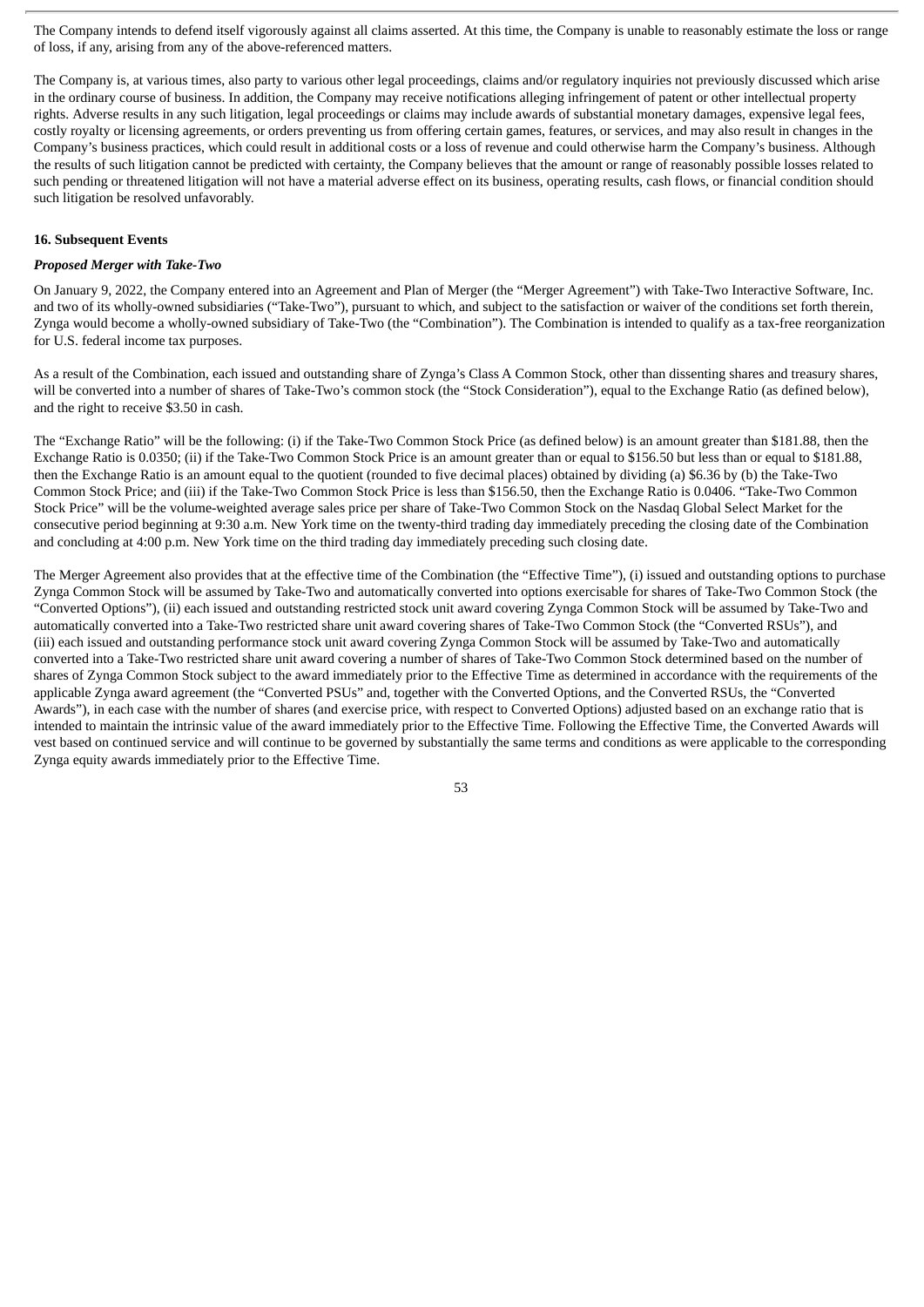Pursuant to the terms of a "go-shop" provision in the Merger Agreement, during the period beginning on the date of the Merger Agreement and ending on February 24, 2022 (such period, the "Go-Shop Period"), Zynga may (i) solicit, propose or facilitate the making of alternative acquisition proposals from third parties; (ii) provide non-public information to third parties in connection with alternative acquisition proposals; and (iii) participate in discussions and negotiations with third parties regarding alternative acquisition proposals. The Go-Shop Period concluded on February 24, 2022. Zynga and Take-Two have agreed that, commencing at 12:01 a.m. (New York time) on February 25, 2022 (in the case of Zynga), and commencing upon the execution of the Merger Agreement (in the case of Take-Two), Zynga and Take-Two will be subject to "no-shop" restrictions and will not, subject to certain exceptions set forth in the Merger Agreement, (i) solicit or knowingly encourage inquiries or proposals relating to alternative acquisition transactions or (ii) engage in discussions or negotiations regarding, or provide any non-public information to third parties in connection with, alternative acquisition proposals. In addition, each of Zynga and Take-Two have agreed that, subject to certain exceptions, its board of directors will not withdraw its respective recommendations to their respective stockholders in favor of the approval and adoption of Merger Agreement and the Combination (in the case of Zynga), or the approval of the issuance of the Stock Consideration and the adoption of the Take-Two Charter Amendment (as defined below) (in the case of Take-Two).

The closing of the Combination is subject to certain conditions, including (i) the approval and adoption of the Merger Agreement and the Combination by Zynga's stockholders, (ii) the approval of the issuance of the Stock Consideration and the adoption of an amendment to Take-Two's Amended and Restated Certificate of Incorporation increasing the number of authorized shares of Take-Two Common Stock (the "Take-Two Charter Amendment") by Take-Two's stockholders, (iii) the expiration or termination of applicable waiting periods under the Hart-Scott-Rodino Antitrust Improvements Act of 1976 and clearance under the antitrust laws of certain non-United States jurisdictions, (iv) there having not occurred a material adverse effect on the other party, (v) the effectiveness of a registration statement on Form S-4 with respect to shares of Take-Two Common Stock to be issued in the Merger and (vi) other customary conditions.

Either Zynga or Take-Two may terminate the Merger Agreement if, among certain other circumstances, (i) the Combination has not become effective on or before January 9, 2023 or (ii) Zynga's stockholders fail to approve and adopt the Merger Agreement and the Combination, or Take-Two's stockholders fail to approve the issuance of the Stock Consideration and/or the adoption of the Take-Two Charter Amendment. Zynga may terminate the Merger Agreement in certain additional circumstances, including: (a) to allow Zynga to enter into a definitive agreement for an alternative business combination proposal that constitutes a "superior proposal," or (b) if Take-Two's board of directors withdraws or adversely changes its recommendation to Take-Two's stockholders in favor of the approval of the issuance of the Stock Consideration or the adoption of the Take-Two Charter Amendment. Take-Two may terminate the Merger Agreement in certain additional circumstances, including if Zynga's board of directors withdraws or adversely changes its recommendation to Zynga's stockholders in favor of the approval and adoption of the Merger Agreement and the Combination.

The Merger Agreement provides for the payment of a "termination fee" upon the termination of the Merger Agreement in specified circumstances, including if the Merger Agreement is terminated by either Take-Two or Zynga as a result of an adverse change in the recommendation of the other party's board of directors. In the event that Zynga terminates the Merger Agreement following an adverse change in the recommendation of Take-Two's board of directors, Take-Two would be required to pay to Zynga a termination fee of \$550.0 million. In the event that Take-Two terminates the Merger Agreement following an adverse change in the recommendation of Zynga's board of directors, Zynga would be required to pay to Take-Two a termination fee of \$550.0 million. In addition, Zynga is required to pay to Take-Two a termination fee of \$550 million if Zynga terminates the Merger Agreement to enter into a definitive agreement for an alternative acquisition proposal for Zynga that constitutes a "superior proposal," as defined in the Merger Agreement. If the Merger Agreement is terminated because Zynga's stockholders fail to approve the adoption of the Merger Agreement and the Combination, and Take-Two's stockholders approve the issuance of the Stock Consideration and the adoption of the Take-Two Charter Amendment, Zynga will be required to pay Take-Two an expense reimbursement of \$50.0 million. If the Merger Agreement is terminated because Take-Two's stockholders fail to approve the issuance of the Stock Consideration and the adoption of the Take-Two Charter Amendment, and Zynga's stockholders approve the adoption of the Merger Agreement and the Combination, Take-Two will be required to pay to Zynga an expense reimbursement of \$50.0 million.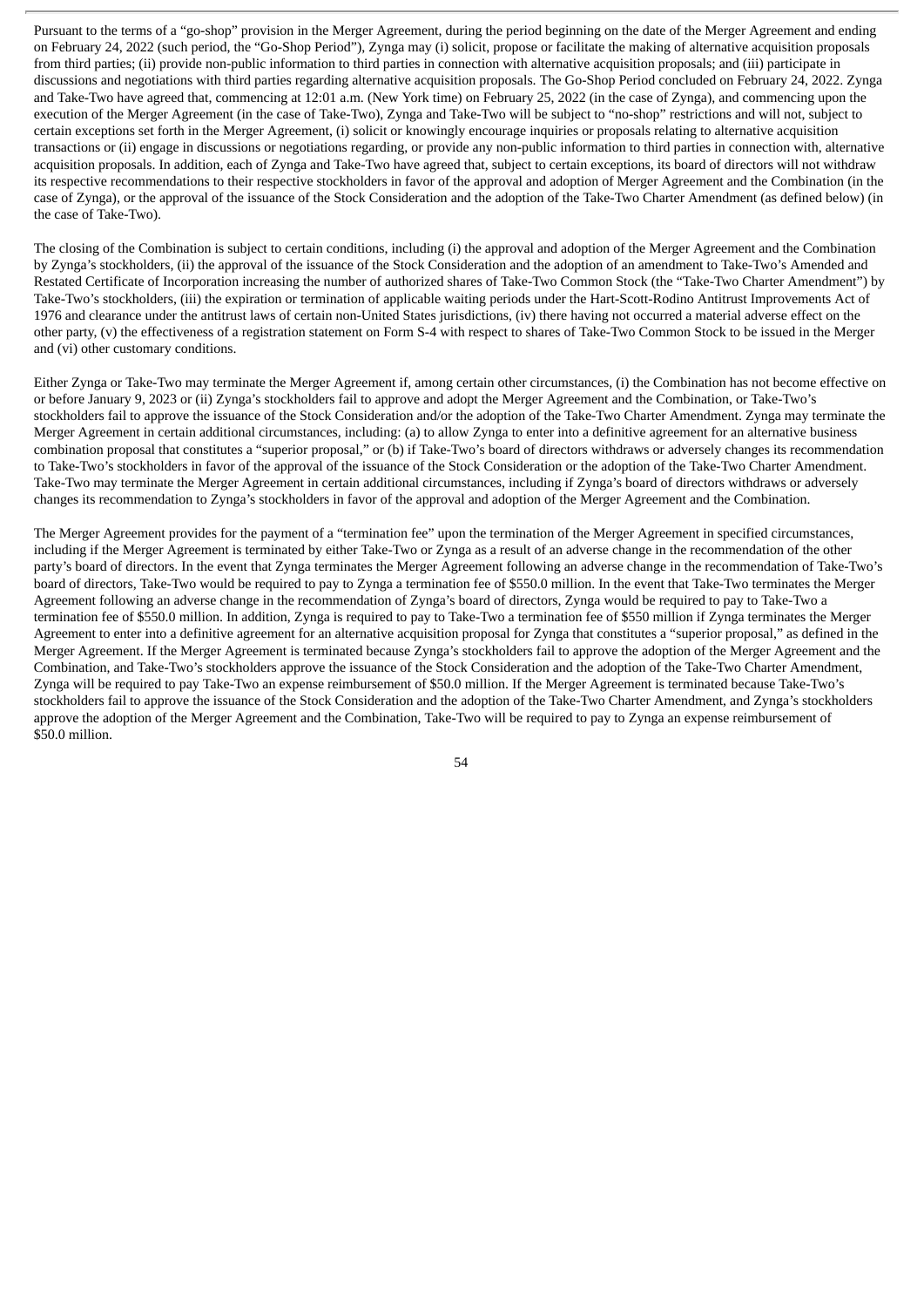For purposes of this Exhibit 99.2, (i) all references to "Zynga," "we," "our" and "us" refer to Zynga Inc. and its subsidiaries and (ii) all terms used and not otherwise defined have the meanings ascribed to them in Zynga's Annual Report on Form 10-K for the year ended December 31, 2021 (the "Zynga 10-K"). For the avoidance of doubt, the Zynga 10-K is not incorporated by reference into this Current Report on Form 8-K.

### **Risks Related to Our Business and Industry**

The COVID-19 pandemic and containment efforts across the alobe have materially altered how individuals interact with each other and have materially affected how we and our business partners are operating, and the extent to which this situation will impact our future results of *operations and overall financial performance remains uncertain.*

The ongoing COVID-19 pandemic and resulting social distancing and shelter-in-place orders put in place around the world have caused widespread disruption in global economies, productivity and financial markets and have materially altered the way in which we conduct our day-to-day business.

As a result of the COVID-19 pandemic, we have temporarily closed Zynga offices around the world (including our corporate headquarters in San Francisco, California) and implemented travel restrictions. Towards the end of the first quarter of 2020, we implemented a remote working program across our global studios and supporting locations, and we engaged with significant vendors (such as Amazon), platform providers (such as Apple and Google), advertising partners (such as Facebook and Google) and other business partners to understand their operating conditions and continue to evaluate our business continuity plans. The full extent to which the COVID-19 pandemic and the various responses to it impact our business, operations and financial results will depend on numerous evolving factors that we may not be able to accurately predict, including: the duration and scope of the COVID-19 pandemic, including any potential future waves of the COVID-19 pandemic; governmental, business and individuals' actions that have been and continue to be taken in response to the COVID-19 pandemic; the availability and cost to access the capital markets; the effect on our players and their willingness and ability to pay for our games and services; disruptions or restrictions on our employees' ability to work and travel; and interruptions related to our cloud networking and gaming infrastructure and partners, including impacts on Amazon Web Services, mobile application platform providers, advertising partners and customer service and support providers. During the COVID-19 pandemic, we may not be able to provide the same level of product features and customer support that our players expect from us, which could negatively impact our business and operations. While substantially all of our business operations can be performed remotely, many of our employees are juggling additional work-related and personal challenges, including dealing with the prolonged duration of remote working environments, adjusting communication and work practices to collaborate remotely with work colleagues and business partners, managing technical and communication challenges of working from home on a daily basis, looking after children as a result of remote-learning and school closures, making plans for childcare, and caring for themselves, family members or other dependents who are or may become ill. If we seek to access the capital markets or increase our borrowing, there can be no assurance that financing and credit may be available on attractive terms, if at all. We will continue to actively monitor the issues raised by the COVID-19 pandemic and may take further actions that alter our business operations, including as may be required by federal, state, local or foreign authorities or that we determine are in the best interests of our employees, players, partners and stockholders.

The COVID-19 pandemic and resulting social distancing, shelter-in-place and similar restrictions led to increased player engagement from current, lapsed and new players in our games relative to our quarterly forecast and historic trends. These increases in player activity may not be indicative of our financial and operating results in future periods. The effects of the COVID-19 pandemic on society and player behavior are highly uncertain. For example, primarily during the second quarter of 2020, we saw increased player engagement from current, lapsed and new players in our games relative to our quarterly forecast and historic trends. Since then, audience levels have started to return to levels more consistent with prior periods, while player engagement and monetization remain strong. These changes in player activity may not be indicative of our financial and operating results in future periods. Furthermore, there is no assurance that player behavior will not further decrease, including below historic levels, as the full impacts of the pandemic on society and the global economy become more clear. In 2021, we saw the return of shelter-in-place and curfew mandates in certain geographies and other efforts to combat the ongoing pandemic, and there is no certainty how these developments may affect our operations and player behavior.

- 1 -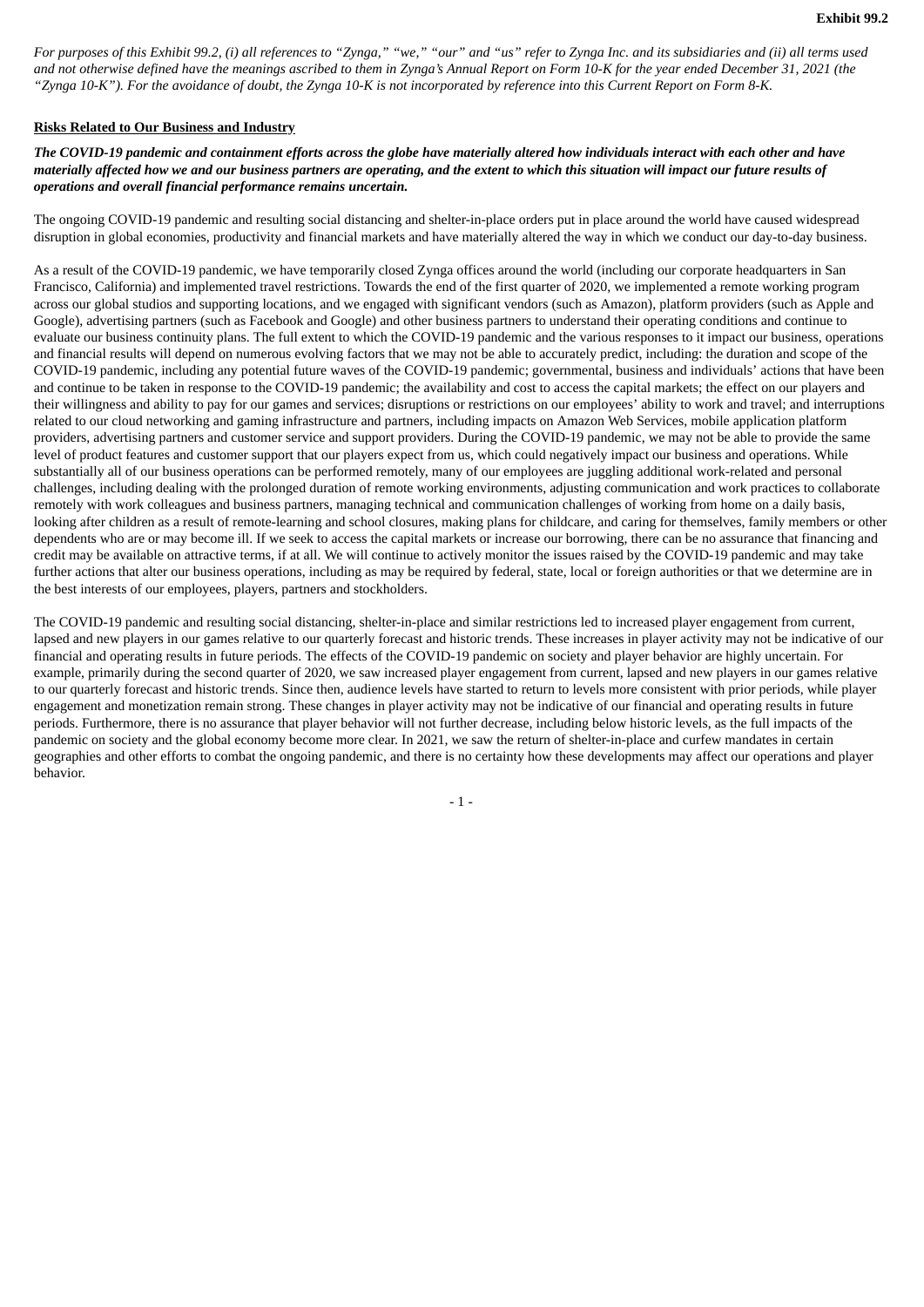In addition to the potential direct impacts to our business, the global economy has experienced significant volatility as a result of the actions taken in response to COVID-19, and future government intervention remains uncertain. An uncertain or weakened global economy may impact our players and their purchasing decisions within our games, consumers' buying decisions across the globe and their impact on the allocation of advertising investments and the ability of our business partners to navigate this complex social health and economic environment, any of which could result in disruption to our business and results of our operations. We have experienced heightened levels of variability in the pricing of advertising both in terms of user acquisition and as it relates to our advertising revenues. If additional volatility or unexpected trends resulting in decreased pricing of advertising emerge, the revenue we make from advertisers paying to display ads in our games may be negatively impacted, particularly if the levels of player engagement in our games are not sufficient to offset these declines, and we may experience increased pressure on our overall margins, as our revenue may consist of higher contributions of sales of in-game virtual items.

The duration and extent of the impact from the COVID-19 pandemic depends on future developments that cannot be accurately predicted at this time, such as the severity and transmission rate of the virus and its variants, the existence of any additional waves of the COVID-19 pandemic, the extent and effectiveness of containment actions, continued progress towards widespread rapid testing and effective treatment alternatives and vaccinations, and the impact of these and other factors on our employees, players and business partners. If we are not able to respond to and manage the impact of such events effectively, our business may be harmed.

# Our business will suffer if we are unable to entertain our players, develop new games, improve the experience of our existing games and successfully *monetize our games***.**

Our business depends on developing, publishing and continuing to service "free-to-play" games that consumers will download and spend time and money playing. We are primarily focused on mobile gaming, offering our games on mobile devices, including smartphones and tablets on Apple's iOS and Google's Android operating systems, and on social networking platforms such as Facebook and Snapchat. We have devoted and we expect to continue to devote substantial resources to the research, development, analytics and marketing of our games. Our development and marketing efforts are focused on improving the experience of our existing games (frequently through new content and feature releases for our live services), developing new games and successfully monetizing our games. We generate revenue primarily through the sale of in-game virtual items and advertising. For games distributed through third-party platforms, we are required to share a portion of the proceeds from in-game sales with the platform providers. Due to our focus on mobile gaming, these costs are expected to remain a significant operating expense. In order to be profitable, we need to generate sufficient revenue and bookings from our existing and new game offerings to offset our ongoing development, marketing and operating costs.

Successfully monetizing "free-to-play" games is difficult and requires that we deliver valuable and entertaining player experiences that a sufficient number of players will pay for or that we are able to otherwise sufficiently monetize our games (for example, by serving in-game advertising). The success of our games depends, in part, on unpredictable and volatile factors beyond our control including consumer preferences, competing games, new mobile platforms and the availability of other entertainment experiences. If our games do not meet consumer expectations, or if they are not brought to market in a timely and effective manner, our revenue and financial performance will be negatively affected.

In addition to the market factors noted above, our ability to successfully develop games for mobile platforms and their ability to achieve commercial success will depend on our ability to:

- effectively market our games to existing and new players;
- achieve benefits from our player acquisition costs;
- achieve viral organic growth and gain customer interest in our games through free or more efficient channels;
- adapt to changing player preferences;
- adapt to new technologies and feature sets for mobile and other devices;
- expand and enhance games after their initial release;
- attract, retain and motivate talented and experienced game designers, product managers and engineers;
- partner with mobile platforms and obtain featuring opportunities;
- continue to adapt game feature sets for an increasingly diverse set of mobile devices, including various operating systems and specifications, limited bandwidth and varying processing power and screen sizes;

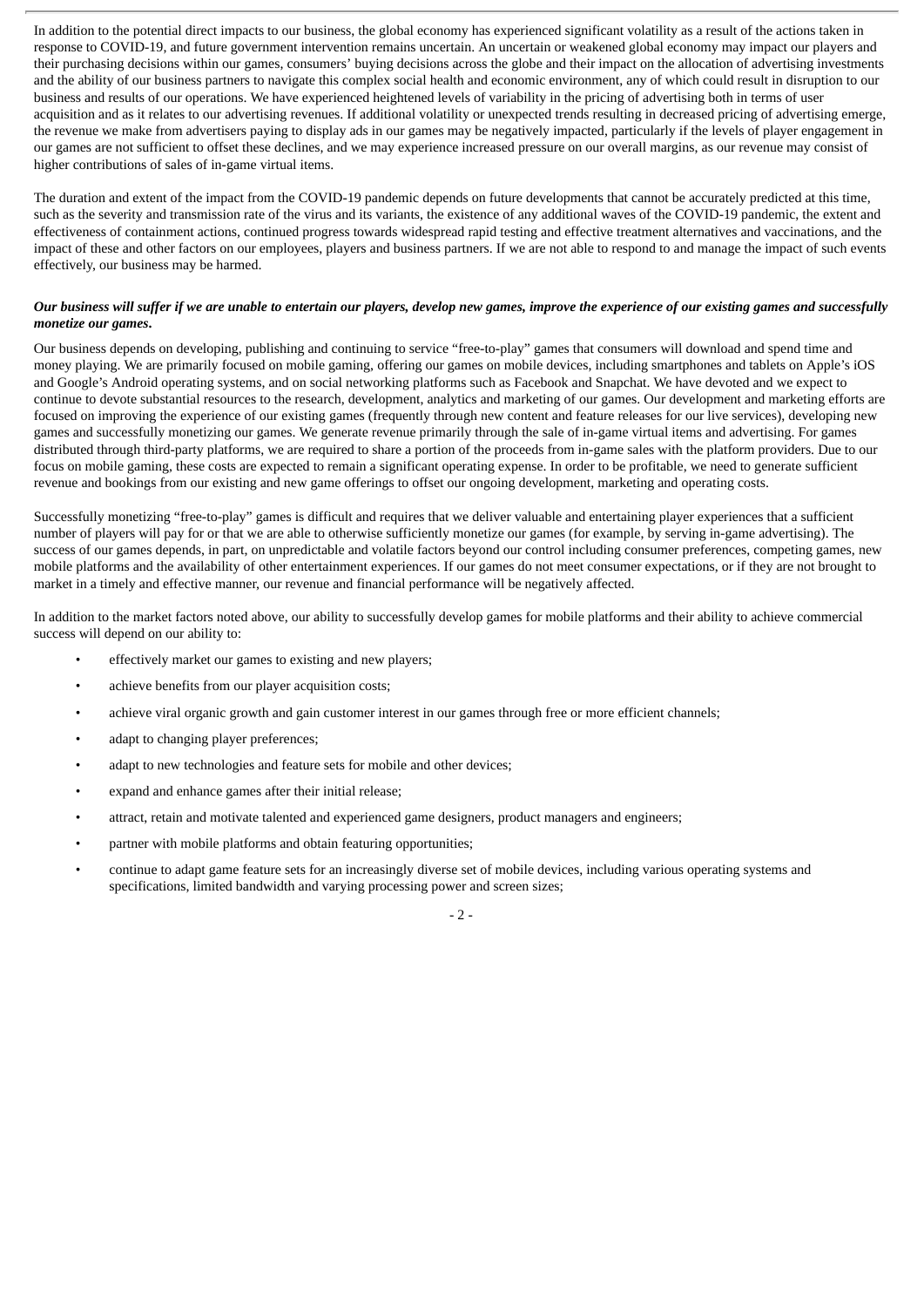- minimize launch delays and cost overruns on the development of new games and features;
- achieve and maintain successful customer engagement and effectively monetize our games;
- maintain a quality social game experience and retain our players;
- develop games that can build upon or become franchise games;
- compete successfully against a large and growing number of existing market participants;
- accurately forecast the timing and expense of our operations, including game and feature development, marketing and customer acquisition, customer adoption and success of bookings growth;
- minimize and quickly resolve bugs or outages; and
- acquire and successfully integrate high quality mobile game assets, personnel or companies.

These and other uncertainties make it difficult to know whether we will succeed in continuing to develop successful live service games and launch new games and features in accordance with our operating plan. If we do not succeed in doing so, our business, financial condition, results of operations and reputation will suffer.

### Our industry is intensely competitive and subject to rapid changes. If consumers prefer our competitors' products or services over our own, our *operating results could suffer.*

Competition in the entertainment industry, especially the mobile gaming segment, is intense and subject to rapid changes, including changes from evolving consumer preferences and emerging technologies. Many new games are introduced in each major industry segment (mobile, PC and console), but only a relatively small number of titles account for a significant portion of total revenue in each segment. Our competitors that develop mobile games vary in size and include companies such as Activision Blizzard, AppLovin, Aristocrat, DoubleU, Electronic Arts, Epic Games, ironSource, Moon Active, NetEase, Netmarble, Niantic, Nintendo, Playrix, Playtika, SciPlay, Scopely, Take-Two Interactive Software, Tencent, Ubisoft, Voodoo SAS and others. As we expand our global operations and gaming offerings, we increasingly face competition from online game developers and distributors who have primarily focused on specific international markets, such as NetEase, Netmarble and Tencent in Asia, and high-profile companies with significant online presences with new and expanded gaming offerings, such as Apple, Google, Microsoft and Snap. In addition, other large companies that to date have not actively focused on mobile and social games, such as Amazon and Facebook, may decide to develop mobile and social games or partner with other developers. Some of these current and potential competitors have significant resources for developing or acquiring additional games, may be able to incorporate their own strong brands and assets into their games, have a more diversified set of revenue sources than we do and may be less severely affected by changes in consumer preferences, regulations or other developments that may impact our industry. Furthermore, with our acquisition of Chartboost, our competitors also include mobile monetization and advertising platforms.

As there are relatively low barriers to entry to develop a mobile or online game, we expect new game competitors to enter the market and existing competitors to allocate more resources to develop and market competing games and applications. We also compete or will compete with a vast number of small companies and individuals who are able to create and launch games and other content for devices and platforms using relatively limited resources and with relatively limited start-up time or expertise. The proliferation of titles in these open developer channels makes it difficult for us to differentiate ourselves from other developers and to compete for players without substantially increasing our marketing expenses and development costs. As an entertainment company, we also face competition for the leisure time, attention and discretionary spending of our players from other non-gaming activities, such as social media and messaging applications, PC and console games, video streaming services, television, movies, sports, reading, audiobooks and the Internet. Increasing competition could result in loss of players, increasing player acquisition and retention costs, and loss of talent, all of which could harm our business, financial condition or results of operations.

## Our operating results are volatile and difficult to predict, and our stock price may decline if we fail to meet the expectations of securities analysts or *investors.*

Our bookings, revenue, player metrics and operating results have fluctuated in the past and could vary significantly from quarter-to-quarter and year-to-year and may fail to match our past performance or the expectations of securities analysts or investors because of a variety of factors, some of which are outside of our control. Factors that may contribute to the variability of our operating results include the risk factors listed in these "Risk Factors" and the factors discussed in the section titled "Management's Discussion and Analysis of Financial Condition and Results of Operations - Factors Affecting Our Performance."

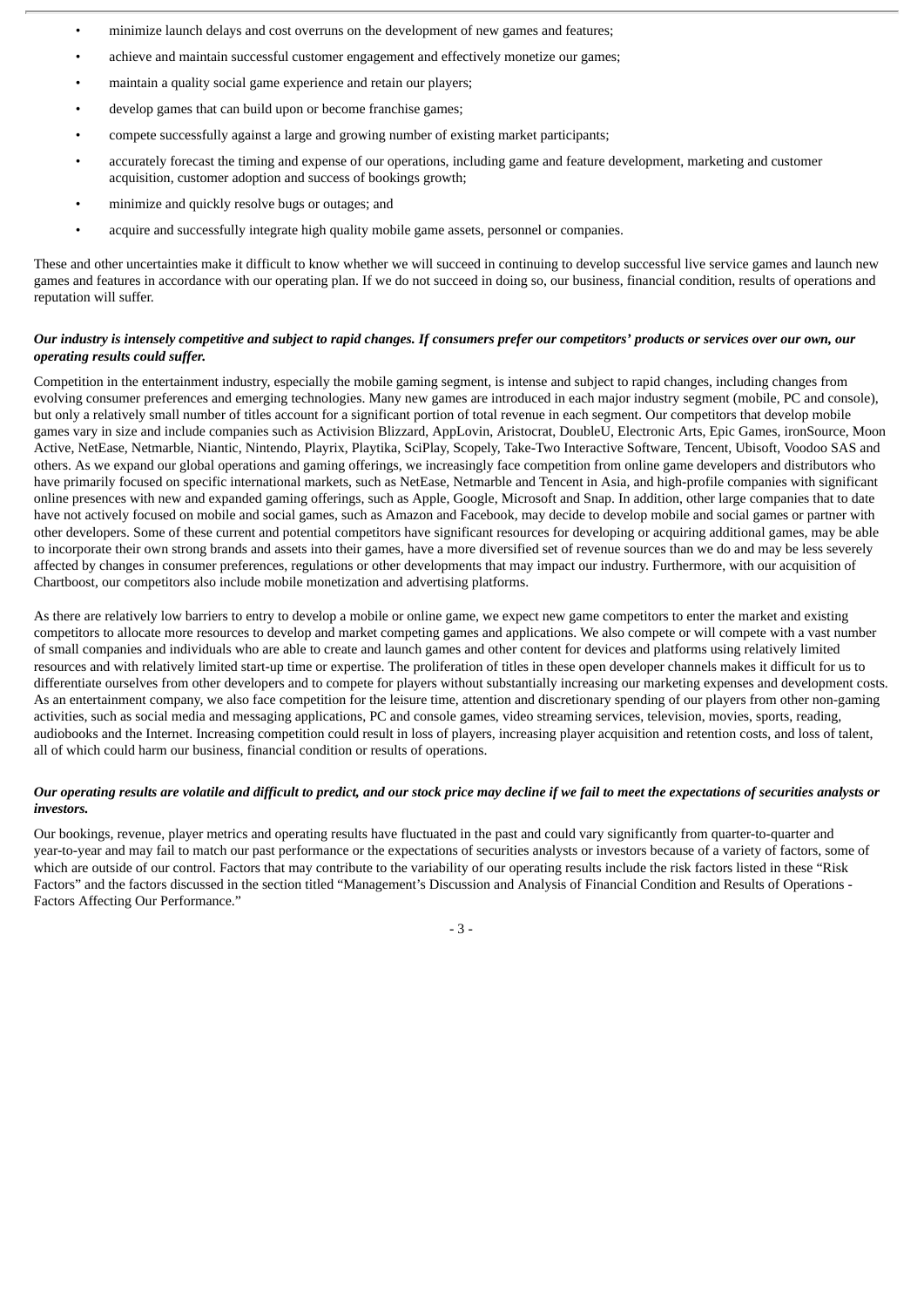In particular, it is difficult to predict if, when or how quickly bookings from one of our games may begin to decline. This difficulty may be exacerbated in the short- to intermediate-term by increased uncertainty about player behavior related to the COVID-19 pandemic. These levels of player activity may not sustain over the short-term or longer-term, and there is no assurance that player behavior will not decrease, including below historic levels, as the full impacts of the COVID-19 pandemic on society and the global economy become clearer. In general, the success of our business depends on our ability to consistently and timely launch new games and features that achieve significant popularity and have the potential to become franchise games as bookings from our older games decline. It is difficult for us to predict with certainty when we will launch a new game as games may require longer development schedules or soft launch periods to meet our quality standards and our players' expectations. If declines are higher than expected in a particular quarterly period, we experience delays in the launch of new games or features and/or new games do not monetize well, we may not meet our expectations or the expectations of securities analysts or investors.

In addition, we recognize revenue from the sale of our virtual items in accordance with U.S. GAAP, which is complex and based on our assumptions and historical data with respect to the sale and use of various types of virtual items. In the event of changes in our assumptions or new trends in the mix of virtual items sold, the amount of revenue that we recognize in any particular period may fluctuate significantly. In addition, changes in the policies of Apple, Google or other third party platforms or accounting policies promulgated by the SEC and national accounting standards bodies affecting software and virtual items revenue recognition could further significantly affect the way we report revenue related to our products. Such changes could have an adverse effect on our reported revenue, net income and earnings per share under U.S. GAAP. For example, recurring activity such as new game launches, our acquisition of games from a third party or periods of significant increased bookings can also result in increases in deferred revenue while we initially defer bookings over the estimated average playing period of payers. For further information regarding our revenue recognition policy, see the section titled "Management's Discussion and Analysis of Financial Condition and Results of Operations-Critical Accounting Policies-Revenue Recognition".

Given the rapidly evolving social game industry in which we operate, our historical operating results may not be useful in predicting our future operating results. In addition, metrics we have developed or those available from third parties regarding our industry and the performance of our games, including Mobile DAUs, Mobile MAUs, Mobile MUUs, Mobile MUPs and Mobile ABPU, may not be indicative of our future financial performance.

## Our business will suffer if we are unable to successfully acquire or integrate acquired companies into our business or otherwise mangae the growth *associated with multiple acquisitions.*

We have acquired games, businesses, personnel and technologies in the past, and we intend to continue to evaluate and pursue acquisitions and strategic investments. For example, in the second quarter of 2018, we acquired Gram Games Teknoloji A.S. ("Gram Games"), in early 2019, we acquired Small Giant Games Oy ("Small Giant"), in July 2020, we acquired Peak Oyun Yazılım ve Pazarlama Anonim Şirketi ("Peak") after having purchased its casual card game division in the fourth quarter of 2017, in October 2020 we acquired Rollic Games Oyun Yazılım ve Pazarlama Anonim Şirketi ("Rollic"), in August 2021 we acquired Chartboost, Inc. and in October 2021 we acquired the game studio Beijing StarLark Technology Co., Ltd. ("StarLark") along with the *Golf Rival* franchise. Each of these acquisitions requires unique approaches to integration due to, among other reasons, the structure of the acquisitions, their locations and cultural differences among their teams and ours, and has required, and will continue to require, attention from our management team. If we are unable to obtain the anticipated benefits from these acquisitions and strategic investments, or we encounter difficulties in integrating their operations with ours, our financial condition and results of operations could be materially harmed.

Challenges and risks from such investments and acquisitions include:

- negative effects on products and product pipeline from the changes and potential disruption that may follow the acquisition;
- diversion of our management's attention;
- declining employee morale and retention issues resulting from changes in compensation, or changes in management, reporting relationships, or future prospects;

# $-4-$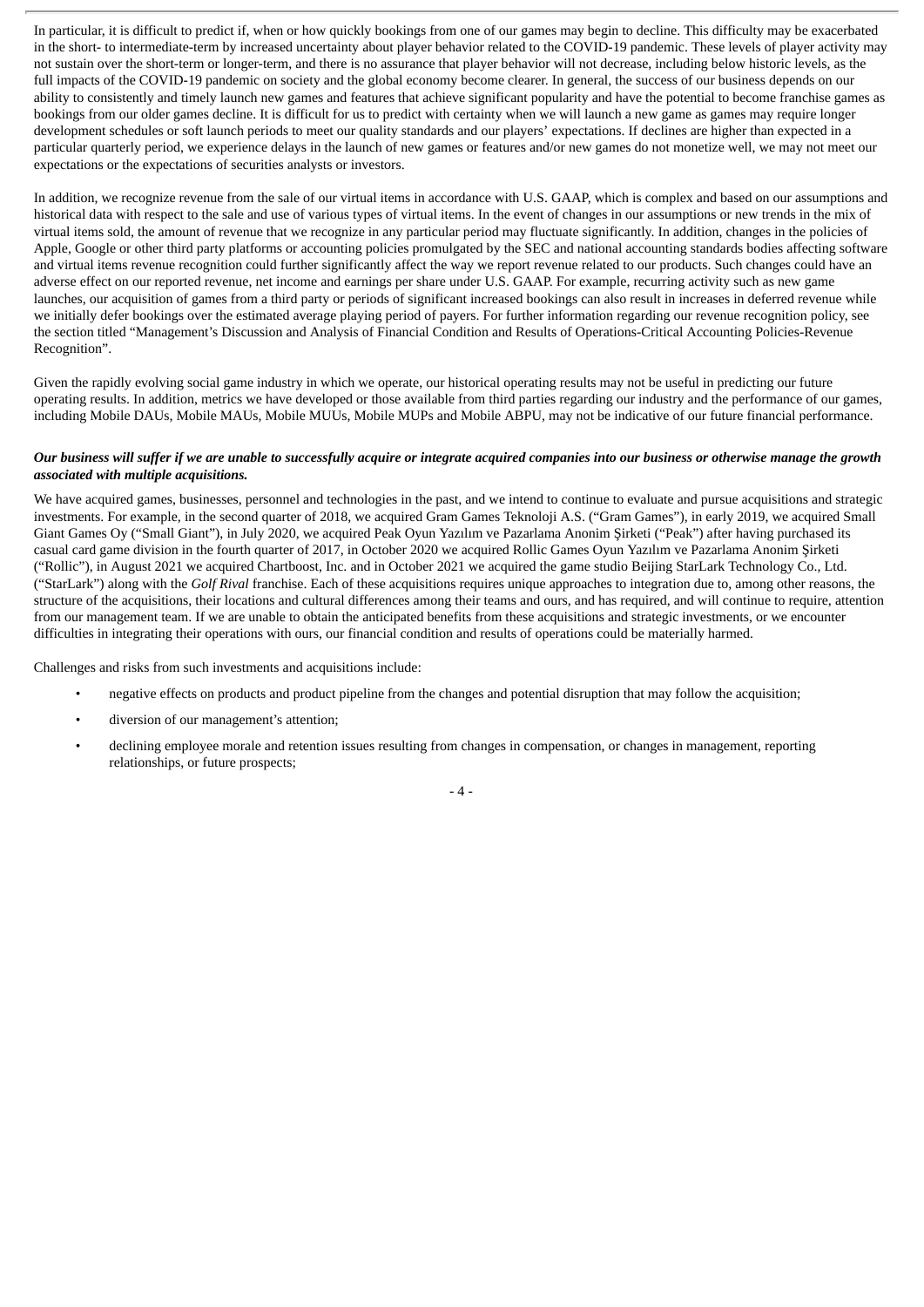- the need to integrate the operations, systems, technologies, products and personnel of each acquired company, the inefficiencies and lack of control that may result if such integration is delayed or not implemented, and unforeseen difficulties and expenditures that may arise in connection with integration;
- the difficulty in determining the appropriate purchase price of acquired companies may lead to the overpayment of certain acquisitions and the potential impairment of intangible assets and goodwill acquired in the acquisitions;
- the difficulty in successfully evaluating and utilizing the acquired products, technology or personnel, including performing adequate due diligence while pandemic-related travel restrictions and social distancing requirements prevent in-office and in-person meetings and collaboration;
- the potential incurrence of debt, contingent liabilities, amortization expenses or restructuring charges in connection with any acquisition;
- the need to implement controls, procedures and policies appropriate for a larger, U.S.-based public company at companies that prior to acquisition may not have as robust controls, procedures and policies, particularly, with respect to the effectiveness of cyber and information security practices and incident response plans, compliance with data privacy and protection and other laws and regulations protecting the rights of players and customers, and compliance with U.S.-based economic policies and sanctions which may not have previously been applicable to the acquired company's operations;
- the difficulty in accurately forecasting and accounting for the financial impact of an acquisition transaction, including accounting charges and integrating and reporting results for acquired companies that have not historically followed U.S. GAAP;
- the fact that we may be required to pay contingent consideration in excess of the initial fair value, and contingent consideration may become payable at a time when we do not have sufficient cash available to pay such consideration;
- under purchase accounting, we may be required to write off deferred revenue which may impair our ability to recognize revenue that would have otherwise been recognizable which may impact our financial performance or that of the acquired company;
- risks associated with our expansion into new international markets and doing business internationally, including those described under the risk factor caption "Our international operations are subject to increased challenges and risks";
- in the case of foreign acquisitions, the need to integrate operations across different cultures and languages and to address the particular economic, currency, political and regulatory risks associated with specific countries;
- the need to transition operations and players onto our existing or new platforms and the potential loss of, or harm to, our relationships with employees, players and other suppliers as a result of integration of new businesses;
- the implications of our management team balancing levels of oversight over acquired businesses which continue their operations under contingent consideration provisions in acquisition agreements;
- our dependence on the accuracy and completeness of statements and disclosures made or actions taken by the companies we acquire or their representatives, when conducting due diligence and evaluating the results of such due diligence; and
- liability for activities of the acquired company before the acquisition, including intellectual property and other litigation claims or disputes, cyber and information security vulnerabilities, violations of laws, rules and regulations, commercial disputes, tax liabilities and other known and unknown liabilities.

The benefits of an acquisition or investment may also take considerable time to develop, and we cannot be certain that any particular acquisition or investment will produce the intended benefits, which could adversely affect our business, financial condition or results of operations. Our ability to grow through future acquisitions will depend on the availability of suitable acquisition and investment candidates at an acceptable cost, our ability to compete effectively to attract these candidates and the availability of financing to complete larger acquisitions. In addition, depending upon the duration and extent of shelter-in-place, travel and other business restrictions adopted by us and imposed by various governments in response to the COVID-19 pandemic, we have and will continue to encounter new challenges in evaluating future acquisitions and integrating personnel, business practices and company cultures. Acquisitions could result in potential dilutive issuances of equity securities, use of significant cash balances or incurrence of debt (and increased interest

- 5 -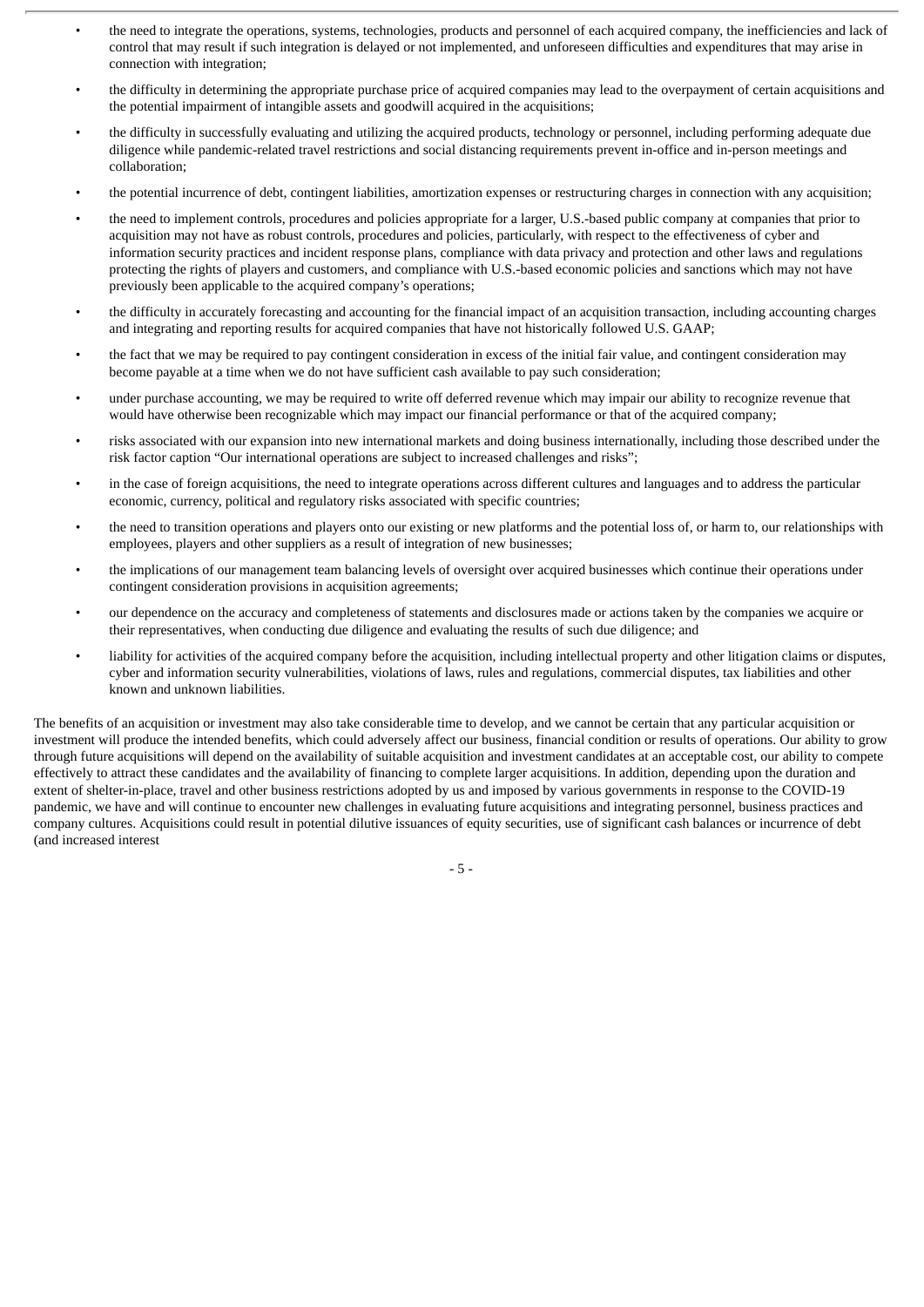expense), contingent liabilities or amortization expenses related to intangible assets or write-offs of goodwill and/or intangible assets, which could adversely affect our results of operations and dilute the economic and voting rights of our stockholders. For more information, see Note 8 - "Goodwill and Intangible Assets, Net" in the notes to the consolidated financial statements included in the Zynga Form 10-K.

## A small number of games have generated a majority of our revenue, and we must continue to launch, innovate and enhance games that players like and attract and retain a significant number of players in order to grow our revenue and sustain our competitive position.

Historically, we have depended on a small number of games for a majority of our revenue and we expect that this dependency will continue for the foreseeable future. Revenue and bookings from many of our games may decline over time after reaching a peak of popularity and player usage. As a result, our business depends on our ability to engage with players by consistently and timely launching new games and enhancing existing games with new content, features and events. We believe that certain games have the potential to become franchises that we plan to invest in and support with new games releases and introduction of new features to existing games. Constant game enhancement requires the investment of significant resources, particularly with older games, and such costs on average have increased.

It is difficult to consistently anticipate player demand on a large scale, particularly in relation to evolving player behavior and preferences in response to the COVID-19 pandemic and as we develop games in new categories or new markets, including international markets. If we do not successfully launch games that attract and retain a significant number of players and extend the life of our existing games, our market share, brand and financial results will be harmed.

## We rely on a small portion of our total players for a substantial amount of our revenue and if we fail to grow our player base, or if player *engagement declines, revenue, bookings and operating results will be harmed.*

Compared to all players who play our games in any period, only a small portion are paying players. In 2021, we had approximately 1.3 million average Mobile MUPs (excluding players of our mobile messenger games (prior to the third quarter of 2021), our hyper-casual games which includes the games acquired from Rollic, *Puzzle Combat*, *Merge Magic!*, and games acquired from Gram Games, Small Giant, Peak and StarLark), who represented approximately 3.8% of our average Mobile MUUs. In order to sustain and grow our revenue levels, we must attract, retain and increase the number of paying players or more effectively monetize our players through advertising and other strategies. To retain players, we must devote significant resources so that the games they play retain their interest and attract them to our other games. We might not succeed in our efforts to increase the monetization rates of our users, particularly if we are unable to retain our paying players. If we fail to grow or sustain the number of our paying players, if the rates at which we attract and retain paying players declines, (whether due to financial hardship as a result of an economic downturn, such as the disruption caused by the COVID-19 pandemic, or for any other reason), or if the average amount our players pay declines, our business may not grow and our financial results will suffer.

## The value of our virtual items is highly dependent on how we manage the economies in our games. If we fail to manage our game economies *properly, our business may suffer.*

Paying players make purchases in our games because of the perceived value of these virtual items, which is dependent on the relative ease of obtaining an equivalent good by playing our game. The perceived value of these virtual items can be impacted by various actions that we take in the games including offering discounts for virtual items, giving away virtual items in promotions or providing easier non-paid means to secure these goods. Managing game economies is difficult, and relies on our assumptions and judgement. If we fail to manage our virtual economies properly or fail to promptly and successfully respond to any such disruption, our reputation may suffer and our players may be less likely to play our games and to purchase virtual items from us in the future, which would cause our business, financial condition and results of operations to suffer.

## Our revenue may be harmed by the proliferation of "cheating" programs and scam offers that seek to exploit our games and players, which may negatively affect game-playing experience and our ability to reliably validate our audience metric reporting and may lead players to stop playing our *games.*

Unrelated third parties have developed, and may continue to develop, "cheating" programs that enable players to exploit vulnerabilities in our games, play them in an automated way, collude to alter the intended game play or obtain unfair advantages over other players who do play fairly. These programs harm the experience of players who play fairly, may disrupt the virtual economies of our games and reduce the demand for virtual items, disrupting our in-game economy. In

- 6 -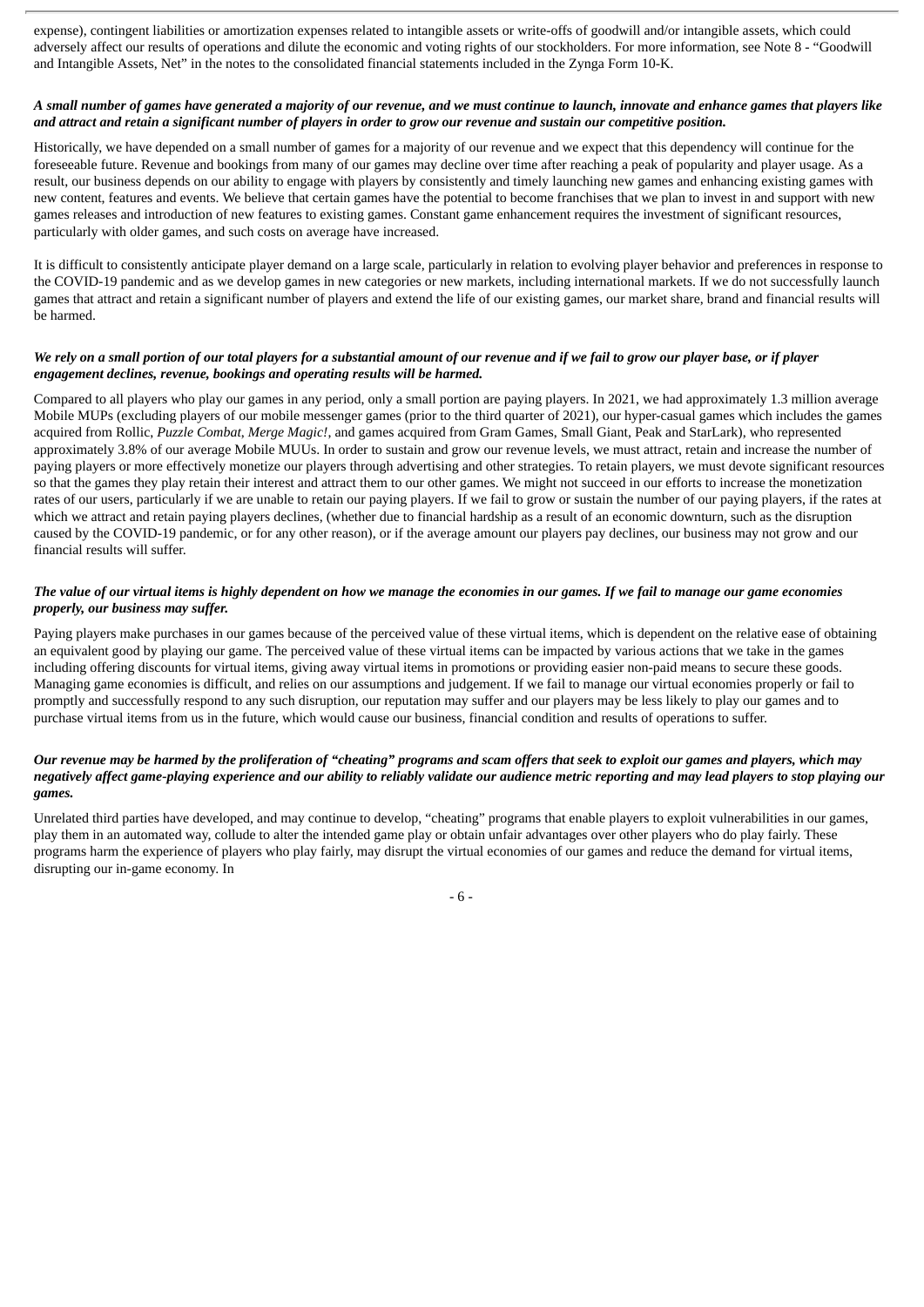addition, unrelated third parties have attempted to scam our players with fake offers for virtual items or other game benefits. We devote significant resources to discover, discourage and disable these cheating and scam programs and activities. If we are unable to do so quickly, our operations may be disrupted, our reputation may be damaged, players may stop playing our games and our ability to reliably validate our audience metrics may be negatively affected. These cheating programs and scam offers result in lost revenue from paying players, disrupt our in-game economies, divert time from our personnel, increase costs of developing technological measures to combat these programs and activities, increase our customer service costs needed to respond to dissatisfied players, and may lead to legal claims.

# Some of our players may make sales or purchases of virtual items used in our games through unauthorized or fraudulent third-party websites, which *may reduce our revenue.*

Virtual items in our games have no monetary value outside of our games. Nonetheless, some of our players may make sales and/or purchases of our virtual items, such as virtual coins for our Social Slots games or *Zynga Poker* virtual poker chips, through unauthorized third-party sellers in exchange for real currency. These unauthorized or fraudulent transactions are usually arranged on third-party websites and the virtual items offered may have been obtained through unauthorized means such as exploiting vulnerabilities in our games, from scamming our players with fake offers for virtual items or other game benefits, or from credit card fraud. We do not generate any revenue from these transactions. These unauthorized purchases and sales from third-party sellers have in the past and could in the future impede our revenue and profit growth by, among other things:

- decreasing revenue from authorized transactions;
- creating downward pressure on the prices we charge players for our virtual items;
- increasing chargebacks from unauthorized credit card transactions;
- causing us to lose revenue from dissatisfied players who stop playing a particular game;
- causing us to lose revenue from players who we take disciplinary action against, including banning certain players who may have previously made purchases within our games;
- increasing costs we incur to develop technological measures to curtail unauthorized transactions;
- resulting in negative publicity or harm our reputation with players and partners; and
- increasing customer support costs to respond to dissatisfied players.

To discourage unauthorized purchases and sales of our virtual items, we state in our terms of service that the buying or selling of virtual items from unauthorized third party sellers may result in bans from our games or legal action. With a community of players in the millions, we periodically encounter such issues and expect to continue to do so. We have banned players as a result of such activities. We have also filed lawsuits against third parties attempting to "sell" virtual items from our games, particularly poker chips from *Zynga Poker*, outside of our games. We have also employed technological measures to help detect unauthorized transactions and continue to develop additional methods and processes by which we can identify unauthorized transactions and block such transactions. However, there can be no assurance that our efforts to detect, prevent or minimize these unauthorized or fraudulent transactions will be successful and that these actions will not increase over time.

# If we do not successfully invest in, establish and maintain awareness of our brand and games, if we incur excessive expenses promoting and maintaining our brand or our games, or if our games contain defects or objectionable content, our business, financial condition, results of *operations or reputation could be harmed.*

We believe that establishing and maintaining our brand is critical to maintaining and creating favorable relationships with players, platform providers, advertisers and content licensors, as well as competing for key talent. Increasing awareness of our brand and recognition of our games is particularly important in connection with our strategic focus on developing games based on our own intellectual property and successfully cross-promoting our games. In addition, globalizing and extending our brand and recognition of our games requires significant investment and extensive management time to execute successfully. Although we make significant sales and marketing expenditures in connection with the launch of our games, these efforts may not succeed in increasing awareness of our brand or the new games. If we fail to increase and maintain brand awareness and consumer recognition of our games, our potential revenues could be limited, our costs could increase and our business, financial condition, results of operations or reputation could suffer.

- 7 -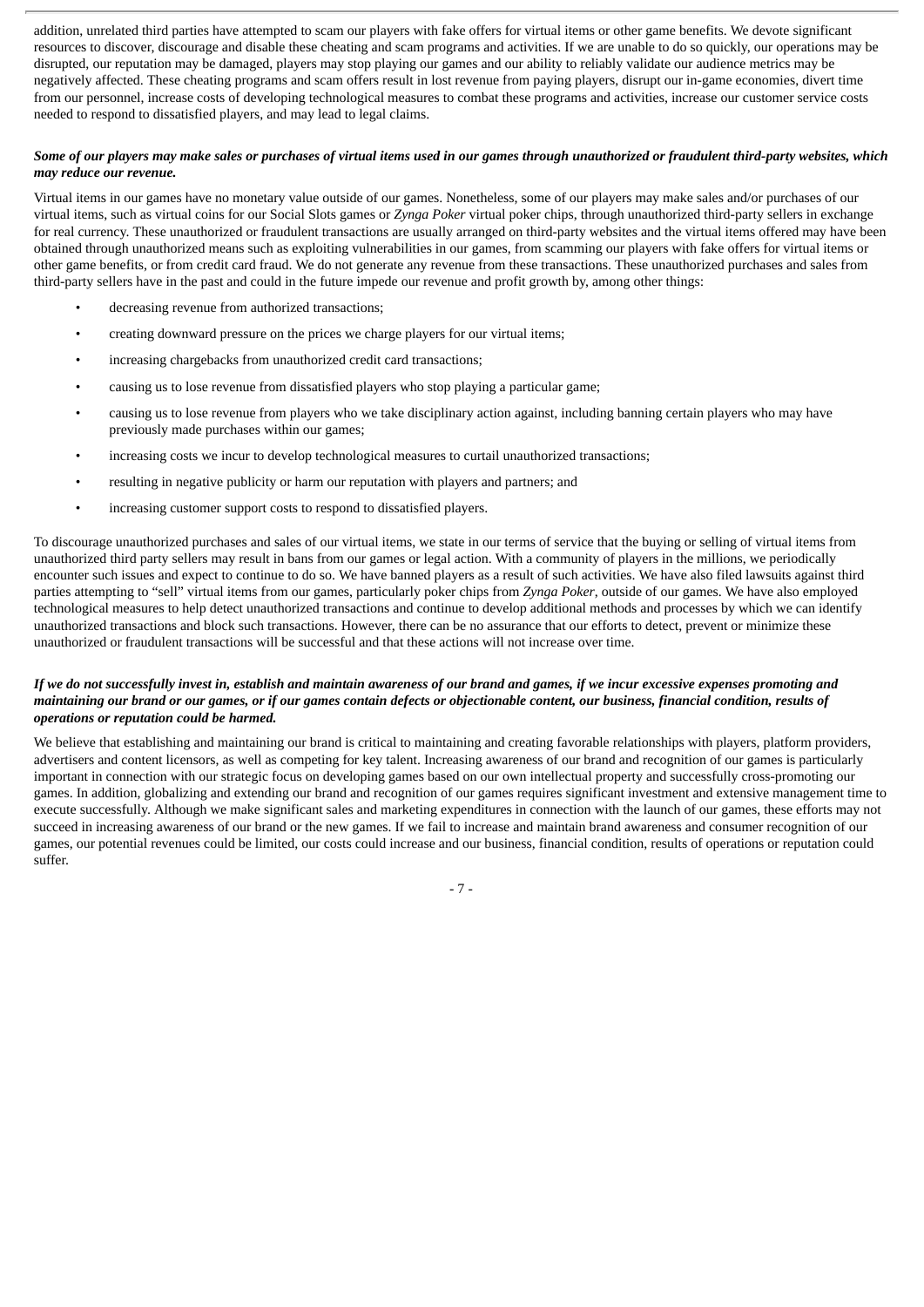In addition, if a game contains objectionable content or the messaging functionality of our games is abused, we could experience damage to our reputation and brand. Despite reasonable precautions, some consumers may be offended by certain game content, the third-party advertisements displayed in our games, or by treatment of other users. If consumers believe that a game we published or third-party advertisement displayed in a game contains objectionable content, it could harm our brand and consumers could refuse to play it and could pressure the platform providers to remove the game from their platforms. For example, we rely on third-party advertising partners to display advertisements within our games, we have experienced (and may experience in the future) instances where offensive or objectionable content has been displayed in our games through our advertising partners. While this may violate the terms of our agreements with these advertising partners, our reputation and player experience may suffer. Furthermore, steps that we may take in response to such instances, such as temporarily or permanently shutting off access of such advertising partner to our network, may negatively impact our revenue in such period.

Similarly, our games may contain errors, bugs, flaws, corrupted data, defects and other vulnerabilities, some of which may only become apparent after their launch, particularly as we launch new games and rapidly release new features to existing games. Any such errors, flaws, defects and vulnerabilities may be exploited by cheating programs and other forms of misappropriation, disrupt our operations, adversely affect the game experience of our players, harm our reputation, cause our players to stop playing our games, divert our resources and delay market acceptance of our games, any of which could result in legal liability to us or harm our business, financial condition or results of operations.

## If we are able to develop new games and features that achieve success, it is possible that these games and features could divert players of our other *games without growing our overall user base, which could harm operating results.*

Although it is important to our future success that we develop new games and features that are popular with players, it is possible that new games and features may reduce the amount of time players spend with our other games. In particular, we plan to continue leveraging our existing games to crosspromote new games and features, which may encourage players of existing games to divert some of their playing time and discretionary spending away from our existing games. If new games and game features do not grow our player base, increase the overall amount of time our players spend with our games, or generate sufficient new bookings to offset any declines from our other games, our revenue and bookings could be adversely affected.

## We have a history of net losses and our revenue, bookinas and operating margins may decline. We also may incur substantial net losses in the future *and may not sustain profitability.*

The industry in which we operate is highly competitive and rapidly changing, and relies heavily on successful new product launches and continually introducing compelling content, products and services. As such, if we fail to deliver such content, products and services, do not execute our strategy successfully or if our new content launches are delayed, our revenue, bookings and audience numbers may decline, and our operating results will suffer. As of December 31, 2021, we had an accumulated deficit of \$2.4 billion.

In addition, our operating margin may experience downward pressure as a result of increasing competition and the other risks discussed in this report. We expect to continue to expend substantial financial and other resources on game development, our technology stack, game engines, game technology and tools, the expansion of our network, international expansion and marketing. Our operating costs will increase and our operating margins may decline if we do not effectively manage costs, launch new products on schedule that monetize successfully and enhance our franchise games so that these games continue to monetize successfully. In addition, weak economic conditions or other factors could cause our business to further contract, requiring us to implement significant additional cost cutting measures, including a decrease in research and development and sales and marketing, which could harm our long-term prospects.

If our revenues do not increase to offset any additional expenses, if we fail to manage or experience unexpected increases in operating expenses or if we are required to take additional charges related to impairments or restructurings, our financial results and results of operations may suffer.

## We rely on assumptions and estimates to calculate certain of our key metrics, and real or perceived inaccuracies in such metrics may harm our *reputation and negatively affect our business.*

Certain of our key metrics, including Mobile DAUs, Mobile MAUs, Mobile MUUs, Mobile MUPs, and Mobile ABPU are calculated using data tracked by our internal analytics systems based on tracking activity of user accounts. The analytics systems and the resulting data have not been independently verified. While these numbers are based on what we believe to

- 8 -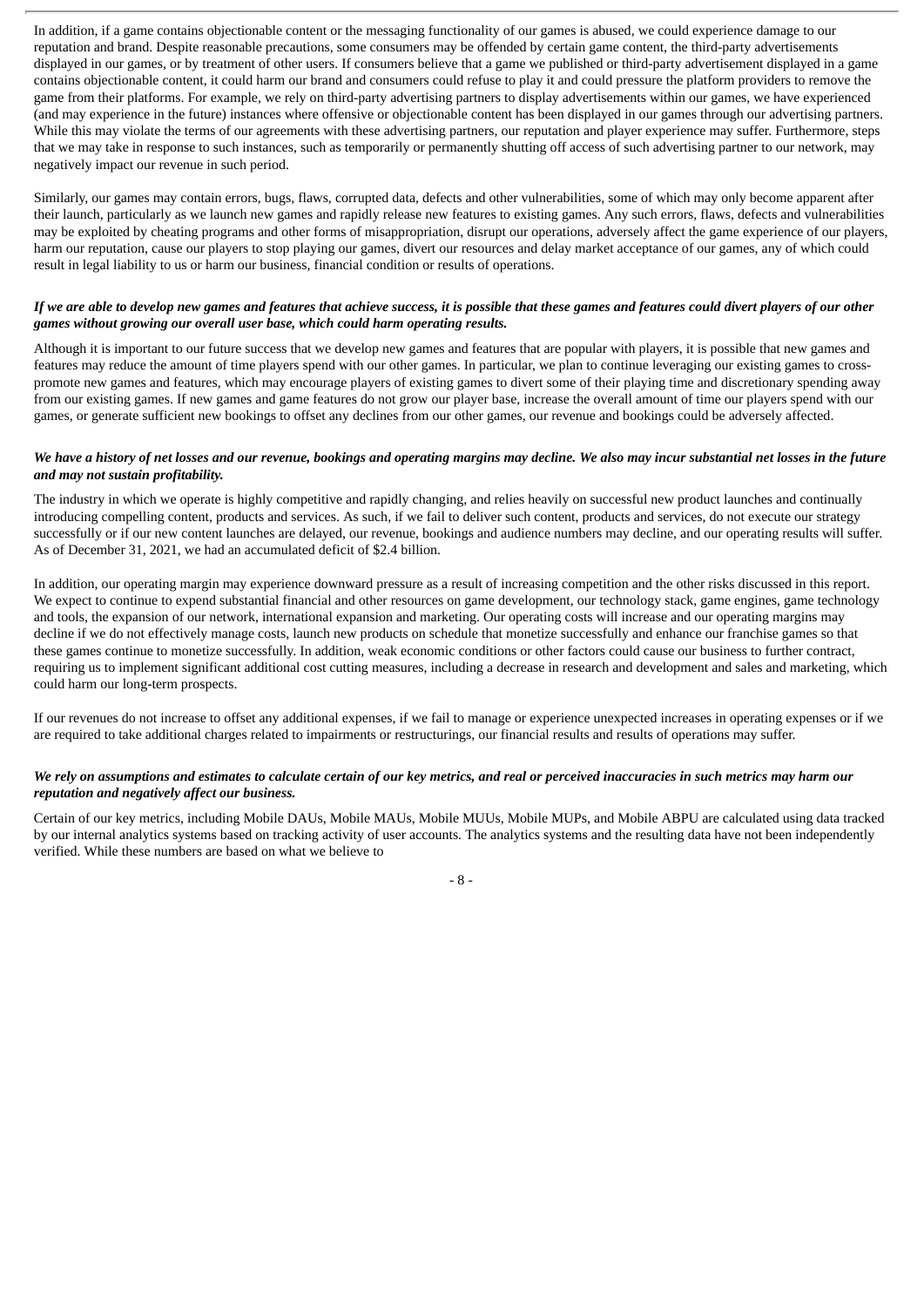be reasonable calculations for the applicable period of measurement, there are inherent challenges in measuring usage and user engagement across our user base and our recently acquired operations, and factors relating to user activity and systems may impact these numbers. The calculation of our key metrics and examples of how user activity and our systems may impact the calculation of these metrics is described in detail under the heading titled "Management's Discussion and Analysis of Financial Condition and Results of Operations-Key Measures and Metrics."

Our accuracy in calculating these metrics is further challenged by our focus on mobile gaming. As described under the heading titled "Management's Discussion and Analysis of Financial Condition and Results of Operations-Key Measures and Metrics," we rely on the accuracy and transparency of data provided by individuals and reported by third parties to calculate our metrics and eliminate duplication of data. For purposes of calculating Mobile MUUs and Mobile MUPs, for certain periods, we are unable to distinguish whether players of certain games are also players of our other games. As a result, we exclude players of these games from our calculation of Mobile MUUs and Mobile MUPs for those periods to avoid potential double counting.

Our advertisers and investors rely on our key metrics as a representation of our performance. We regularly review and may adjust our processes for calculating our internal metrics to improve their accuracy. If we determine that we can no longer calculate any of our key metrics with a sufficient degree of accuracy, and we cannot find an adequate replacement for the metric, our business, financial condition or results of operations may be harmed. In addition, if advertisers, platform partners or investors do not perceive our user metrics to be accurate representations of our user base or user engagement, or if we discover material inaccuracies in our user metrics, our reputation may be harmed and advertisers and platform partners may be less willing to allocate their budgets or resources to our products and services, which could negatively affect our business, financial condition or results of operations.

## *Our business and growth may suffer if we fail to attract, retain and motivate key personnel.*

Our ability to compete and grow depends in large part on the efforts and talents of our employees and executives. Our success depends in a large part upon the continued service of our senior management team, who are critical to our vision, strategic direction, culture, products and technology, and the continued retention of our entire senior management team is important to the success of our operating plan. We do not have employment agreements, other than offer letters, with our senior management team, and we do not maintain key-man insurance for members of our senior management team. The loss of any member of our senior management team could cause disruption and harm our business, financial condition, results of operations or reputation.

In addition, our ability to execute our strategy depends on our continued ability to identify, hire, develop, motivate and retain highly skilled employees, particularly in the competitive fields of game design, product management, engineering and data science. These employees are in high demand, and we devote significant resources to identifying, recruiting, hiring, training, successfully integrating and retaining them. Interviewing, hiring and integrating new employees while working remotely presents our teams with new challenges. We have continued to experience significant turnover in our headcount, which has placed and will continue to place significant demands on our management and our operational, financial and technological infrastructure. As of December 31, 2021, approximately 34% of our employees had been with us for less than one year and approximately 51% for less than two years. As part of our global remote working plans, throughout the duration of the COVID-19 pandemic, we have devoted, and will continue to devote, increased efforts to maintaining the collaborative culture of Zynga, including through the use of videoconferencing and other online communication and sharing tools, and each of our global studios and to monitoring the health, safety, morale and productivity of our employees, including new employees, as we evaluate the impacts of this changing situation on our business and employees. As we evaluate options for the postpandemic re-opening of our offices, we face uncertainty as to what our future workplace will look like and our ability to hire, motivate and retain our employees, as we strive to balance the health and safety of our employees with our employees' preferences for collaboration and flexible work arrangements, while also maintaining efficient work streams, employee morale, and company culture.

We believe that two critical components of our success and our ability to retain our best people are our culture and our competitive compensation practices. Any volatility in our operating results and the trading price of our Class A common stock may cause our employee base to be more vulnerable to be targeted for recruitment by competitors. While we believe we compete favorably, competition for highly skilled employees is intense, particularly in the San Francisco Bay Area, where our headquarters is located. If we are unable to identify, hire and retain our senior management team and our key employees, our business, financial condition or results of operations could be harmed. Moreover, if our team fails to work together effectively to execute our plans and strategies on a timely basis, our business, financial condition or results of operations could be harmed.

 $\alpha$  -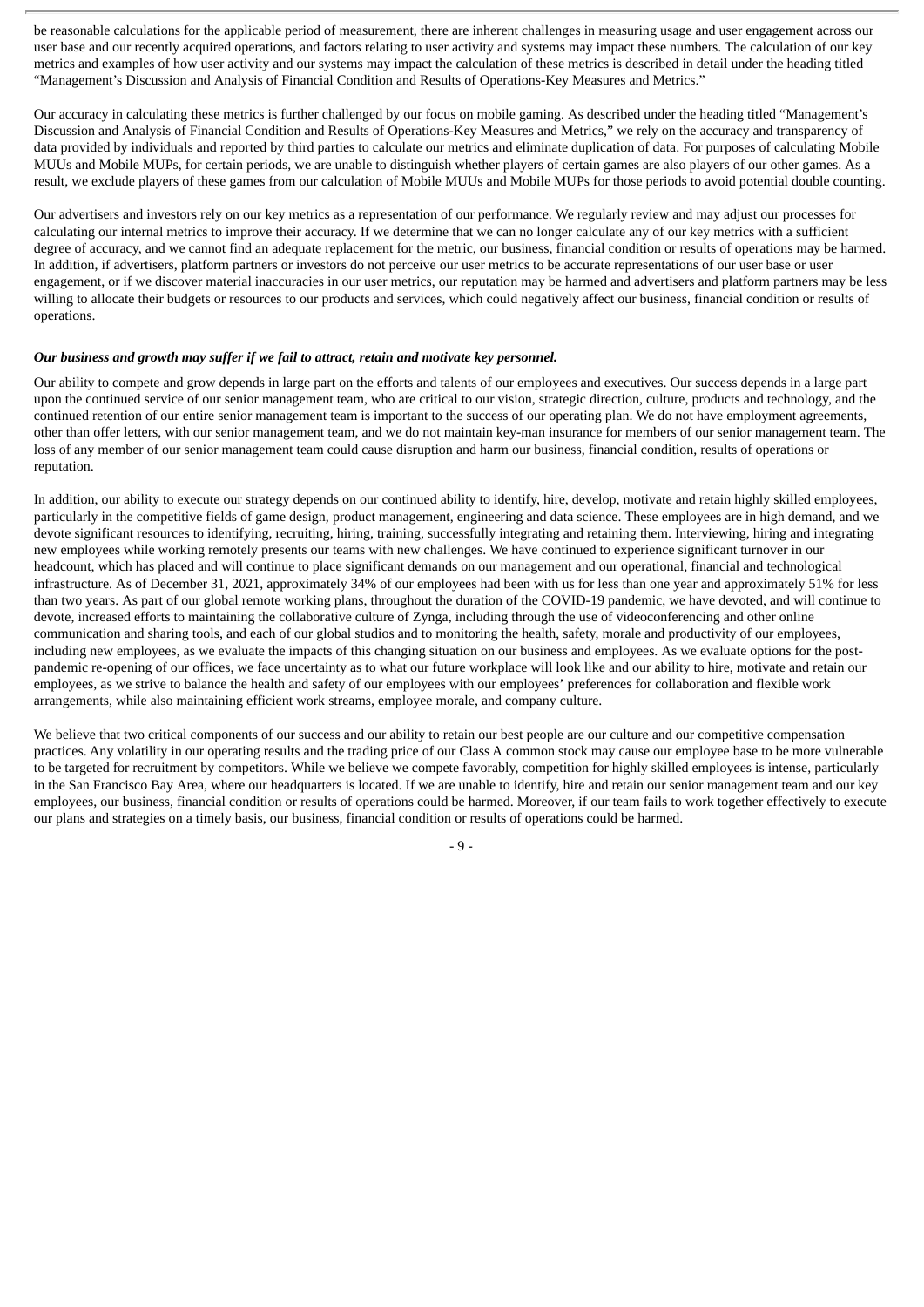We have historically hired a number of key personnel through acquisitions, and as competition with other game companies for attractive target companies with a skilled employee base persists and increases, we may incur significant expenses and difficulty in continuing this practice. The loss of talented employees with experience in the assets we acquire could result in significant disruptions to our business and the integration of acquired assets and businesses. If we do not succeed in recruiting, retaining, and motivating these key employees, we may not achieve the anticipated results of acquisitions.

## Our core values of focusing on our players and acting for the long-term may conflict with the short-term expectations of analysts.

We believe surprising and delighting our players is essential to our success and serves the best, long-term interests of Zynga and our stockholders. Therefore, we have made in the past and we may make in the future, significant investments or changes in strategy that we think will benefit us in the long-term, even if our decision has the potential to negatively impact our operating results in the short term. In addition, our decisions may not result in the long-term benefits that we expect, in which case the success of our games, business, financial condition or results of operations could be harmed.

# If the use of mobile devices as game platforms and the proliferation of mobile devices generally do not increase, our business could be adversely *affected.*

The number of people using mobile Internet-enabled devices has increased dramatically over time and we expect that this trend will continue. However, the mobile market, particularly the market for mobile games, may not grow in the way we anticipate. Our future success is substantially dependent upon the continued growth of the market for mobile games. In addition, we do not currently offer our games on all mobile devices. If the mobile devices on which our games are available decline in popularity or become obsolete faster than anticipated, we could experience a decline in revenue and bookings and may not achieve the anticipated return on our development efforts. Any such declines in the growth of the mobile market or in the use of mobile devices for games could harm our business, financial condition or results of operations.

### *Our international operations are subject to increased challenges and risks.*

Continuing to expand our business to attract players in countries other than the U.S. is a critical element of our business strategy. An important part of targeting international markets is developing offerings that are localized and customized for the players in those markets. We expect to continue to expand our international operations in the future by opening new international studio locations and expanding our offerings in additional countries and languages. Our ability to expand our business and to attract talented employees and players in an increasing number of international markets will require considerable management attention and resources and is subject to the particular challenges of supporting a rapidly growing business in an environment of multiple languages, cultures, customs, legal systems, alternative dispute systems, regulatory systems and commercial infrastructures. We have experienced difficulties in the past and have not been successful in all the countries we have entered. Expanding our international focus may subject us to risks that we have not faced before or increase risks that we currently face, including risks associated with:

- inability to offer certain games in certain foreign countries;
- recruiting and retaining talented and capable management and employees in foreign countries;
- challenges caused by distance, language and cultural differences;
- developing and customizing games and other offerings that appeal to the tastes and preferences of players in international markets;
- competition from local game makers with intellectual property rights and significant market share in those markets and with a better understanding of player preferences;
- compliance with applicable foreign laws and regulations, including privacy laws (for example, the European Union's General Data Protection Regulation and the California Consumer Privacy Act of 2018) and laws relating to content and consumer protection (for example, the United Kingdom's Office of Fair Trading's 2014 principles relating to in-app purchases in free-to-play games that are directed toward children 16 and under);
- utilizing, protecting, defending and enforcing our intellectual property rights;
- negotiating agreements with local distribution platforms that are sufficiently economically beneficial to us and protective of our rights;

- 10 -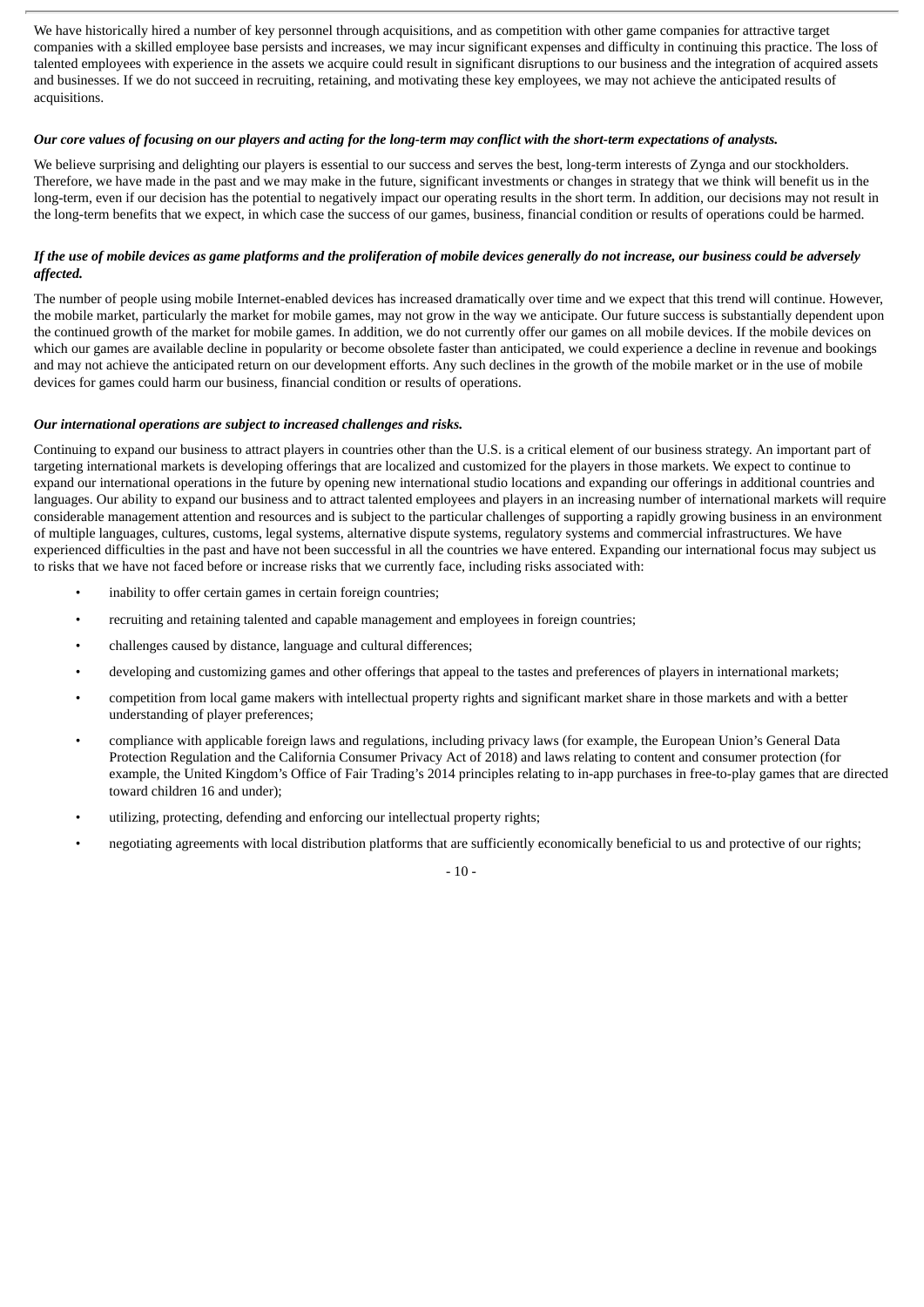- the inability to extend proprietary rights in our brand, content or technology into new jurisdictions;
- implementing alternative payment methods for virtual items in a manner that complies with local laws and practices and protects us from fraud;
- compliance with anti-bribery laws, including the Foreign Corrupt Practices Act;
- credit risk and higher levels of payment fraud;
- currency exchange rate fluctuations;
- protectionist laws and business practices that favor local businesses in some countries;
- double taxation of our international earnings and potentially adverse tax consequences due to changes in the tax laws of the U.S. or the foreign jurisdictions in which we operate;
- political, economic and social instability;
- public health crises, such as the COVID-19 pandemic, which can result in varying impacts to our employees, players, vendors and commercial partners internationally;
- higher costs associated with doing business internationally;
- export or import regulations; and
- trade and tariff restrictions.

If we are unable to manage the complexity of our global operations successfully, our business, financial condition and operating results could be adversely affected. Additionally, our ability to successfully gain market acceptance in any particular market is uncertain, and the distraction of our senior management team could harm our business, financial condition or results of operations.

### Any restructuring actions and cost reduction initiatives that we undertake may not deliver the expected results and these actions may adversely affect *our business.*

We have implemented a number of restructurings in the past in which we implemented certain restructuring actions and cost reduction initiatives to streamline operations and improve cost efficiencies to better align our operating expenses with our revenue, including reducing our headcount, rationalizing our product pipeline, reducing marketing and technology expenditures and consolidating and closing certain facilities. We plan to continue to manage costs to better and more efficiently manage our business. Our restructuring plans and other such efforts could result in disruptions to our operations and adversely affect our business, financial condition or results of operations.

We actively monitor our costs, however, if we do not fully realize or maintain the anticipated benefits of any restructuring actions and cost reduction initiatives, our business, financial condition or results of operations could be adversely affected, and additional restructuring initiatives may be necessary. In addition, we cannot be sure that the cost reduction initiatives will be as successful in reducing our overall expenses as expected or that additional costs will not offset any such reductions. If our operating costs are higher than we expect or if we do not maintain adequate control of our costs and expenses, our operating results will suffer.

In addition, our cost-cutting measures could negatively impact our business, financial condition or results of operations including but not limited to, delaying the introduction of new games, features or events, interrupting live services, impairing our control environment, delaying introduction of new technology, impacting our ability to react nimbly to game or technology issues, or impacting employee retention and morale.

#### *Our investment portfolio may become impaired by deterioration of the financial markets.*

Our cash equivalent and investment portfolio is invested with a goal of preserving our access to capital, and generally consists money market funds, corporate debt securities, U.S. government and government agency debt securities, mutual funds, certificates of deposit and time deposits. We follow an established investment policy and set of guidelines to monitor and help mitigate our exposure to interest rate and credit risk. The policy sets forth credit quality standards, permissible allocations of certain sectors and limits our exposure to specific investment types. Volatility in the global financial markets can negatively impact the value of our investments. If financial markets experience volatility,

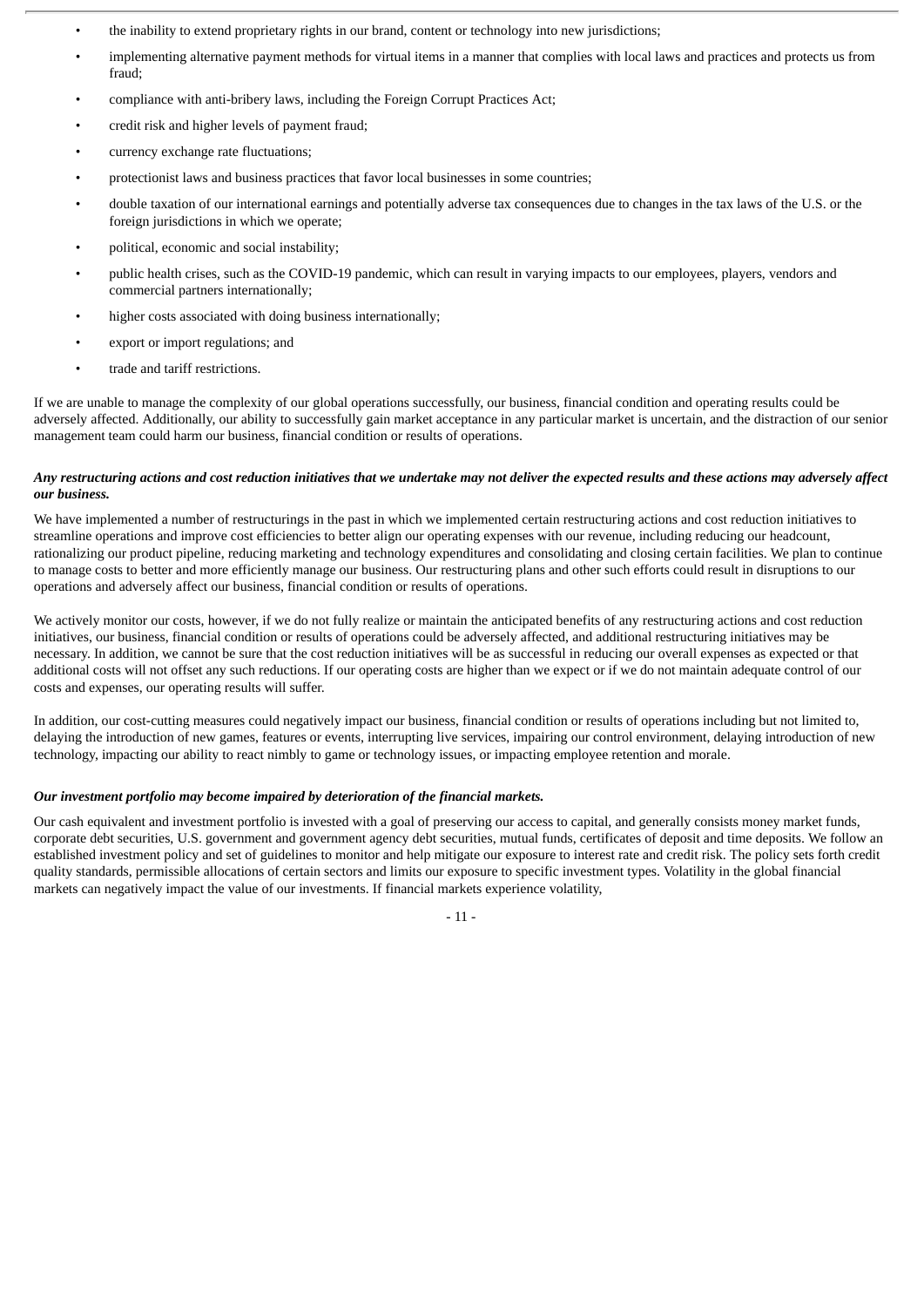investments in some financial instruments may pose risks arising from market liquidity and credit concerns. In addition, any disruption of the capital markets could cause our other income and expense to vary from expectations. Although we believe our current investment portfolio has a low risk of material impairment, we cannot predict future market conditions, market liquidity or credit availability, and can provide no assurance that our investment portfolio will remain materially unimpaired.

# The occurrence of an earthquake, other natural disaster or other significant business interruption at or near any of our facilities could cause *damage to our facilities and equipment and interfere with our operations.*

Our principal offices are located in the San Francisco Bay Area, an area known for earthquakes, and are thus vulnerable to damage. All of our facilities are also vulnerable to damage from natural or manmade disasters, including power loss, fire, explosions, floods, communications failures, terrorist attacks, contagious disease outbreak (such as the COVID-19 pandemic) and similar events. If any disaster were to occur, our ability to operate our business at our facilities could be impaired and we could incur significant losses, recovery from which may require substantial time and expense.

# **Risks Related to Our Dependence on Third Parties**

We rely on third-party platforms such as the Apple App Store and the Google Play Store to distribute our games and collect revenue. If we are unable to maintain a good relationship with such platform providers, if their terms and conditions or pricing changed to our detriment, if we violate, or if a platform provider believes that we have violated, the terms and conditions of its platform, or if any of these platforms loses market share or *falls out of favor or is unavailable for a prolonged period of time, our business will suffer.*

We derive a significant portion of our bookings from distribution of our games on the Apple App Store and the Google Play Store, and the virtual items we sell in our games are purchased using the payment processing systems of these platform providers. In 2021, we derived 50% of our revenue and bookings on Apple platforms and 46% of our revenue and 45% of our bookings on Google platforms. In response to the ongoing COVID-19 pandemic, we have engaged with our partners at Apple, Google and other platform providers to understand their operations and have evaluated our business disruption plans. While we do not anticipate any interruption in their distribution platforms or ability to accept customer payments, any such disruptions, even temporary, may have material impacts on our business and operations.

We are subject to the standard policies and terms of service of third-party platforms, which govern the promotion, distribution, content and operation generally of games on the platform. Each platform provider has broad discretion to change and interpret its terms of service and other policies with respect to us and other developers, and those changes may be unfavorable to us. A platform provider may also change its fee structure, add fees associated with access to and use of its platform, alter how we are able to advertise on the platform, change how the personal information of its users is made available to application developers on the platform, limit the use of personal information for advertising purposes, or restrict how players can share information with their friends on the platform or across platforms. For example, in December 2017, Apple revised its App Store Guidelines to require the disclosure of the odds of receiving certain types of virtual items from "loot boxes" (or similar mechanisms that offer a paid license to randomized virtual items) before customers purchase a license for the virtual items, and in May 2019 Google revised its Play Store policies to require similar disclosures. As another example, in April 2021, Apple released iOS version 14.5 which requires its users (and presumably users of future iOS versions), on an app-by-app basis, to explicitly opt-in to the use of identifier-for-advertising, a device identifier assigned by Apple to each of its devices and used by advertisers to attribute app installs to advertising campaigns, target users through user acquisition, and deliver targeted ads. Additionally, in February 2022, Google announced plans to make privacy-focused changes to its Android advertising identifiers after a two-year process, taking into account feedback from developers, regulators and other interested parties. We are continuing to evaluate how these rules or changes may affect our business, operations and financial results.

Furthermore, our social casino games have been noted in purported class-action complaints against our third-party platform providers where we are not the named defendants. For example, in February 2021, plaintiffs filed a purported class-action lawsuit in a California federal court against Apple alleging that Apple violated several states' gambling laws by allowing the plaintiffs to download and play our social casino games. Similar allegations have been made in suits filed by plaintiffs in several U.S. states against Apple and/or Google in connection with their distribution of social casino games, some of which include a reference to Zynga or its social casino games. These lawsuits, or similar suits in the future, could cause Google, Apple, or other third-party platform providers to deny our social casino games access to their platforms, or the platforms could seek to pass on liability, including defense costs, for these suits to us under the indemnity provisions in our agreements with such platforms, which could have a material adverse effect on our results of operations, cash flows, or financial condition.

- 12 -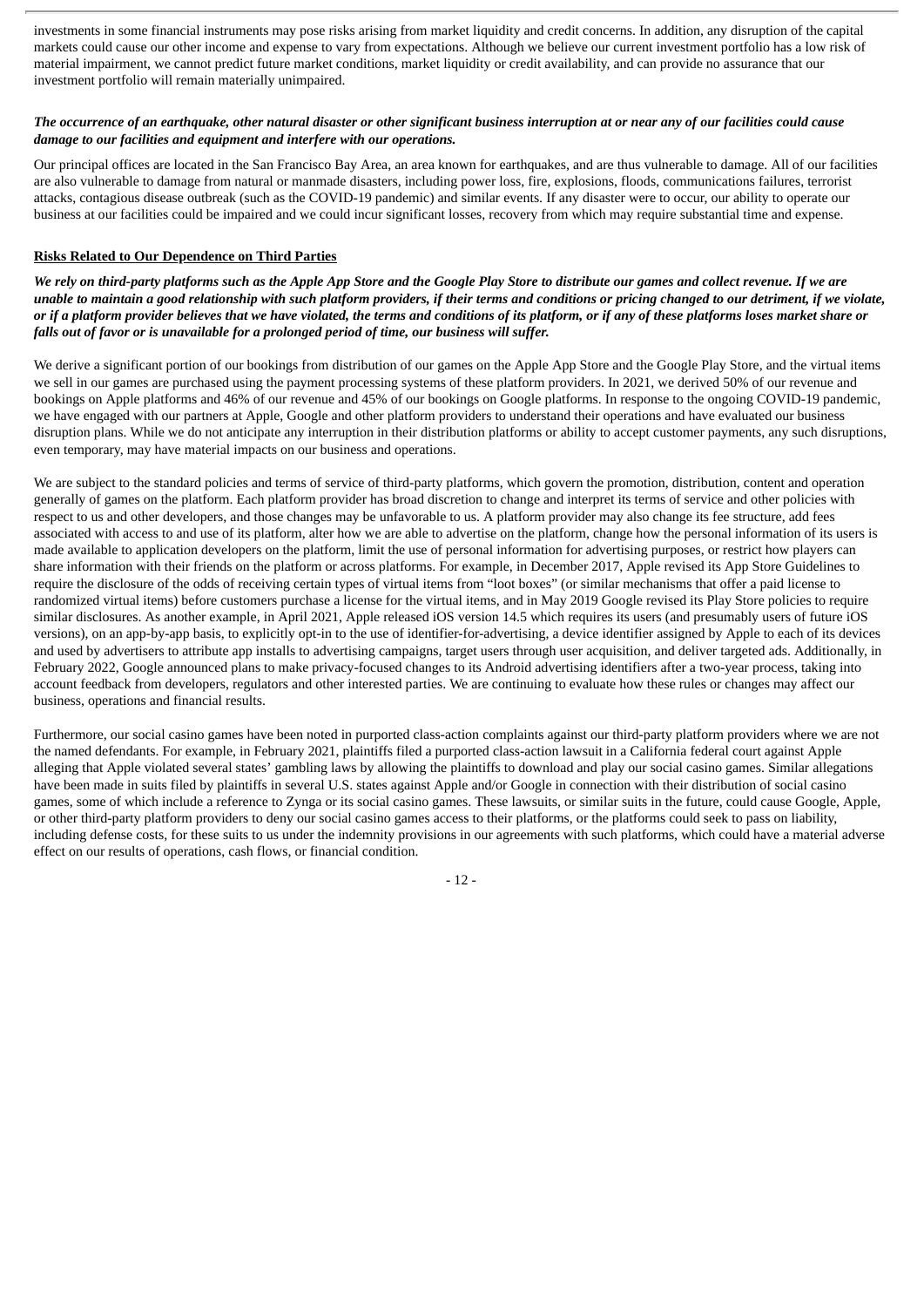In addition, third-party platforms also impose certain file size limitations, which may limit the ability of players to download some of our larger games in over-the-air updates. Aside from these over-the-air file size limitations, a larger game file size could cause players to delete our games once the file size grows beyond the capacity of their devices' storage limitations or could reduce the number of downloads of these games.

Such terms of use changes may decrease the visibility or availability of our games, limit our distribution capabilities, prevent access to our existing games, reduce the amount of revenue and bookings we may recognize from in-game purchases, increase our costs to operate on these platforms or result in the exclusion or limitation of our games on such platforms. Any such changes could adversely affect our business, financial condition or results of operations.

If we violate, or a platform provider believes we have violated, its terms of service (or if there is any change or deterioration in our relationship with these platform providers), that platform provider could limit or discontinue our access to the platform. A platform provider could also limit or discontinue our access to the platform if it establishes more favorable relationships with one or more of our competitors or it determines that we are a competitor. Any limit or discontinuation of our access to any platform could adversely affect our business, financial condition or results of operations.

We also rely on the continued popularity, customer adoption, and functionality of third-party platforms. In the past, some of these platform providers have been unavailable for short periods of time or experienced issues with their in-app purchasing functionality. If either of these events recurs on a prolonged, or even short-term, basis or other similar issues arise that impact players' ability to access our games, access social features or purchase a license to virtual items, our business, financial condition, results of operations or reputation may be harmed.

## We rely on third-party hosting and cloud computing providers, like Amazon Web Services ("AWS"), to operate certain aspects of our business. A significant portion of our game traffic is hosted by a single vendor, and any failure, disruption or significant interruption in our network or hosting *and cloud services could adversely impact our operations and harm our business.*

Our technology infrastructure is critical to the performance of our games and to player satisfaction, as well as our corporate functions. Our games and company systems run on a complex distributed system, or what is commonly known as cloud computing. We own, operate and maintain elements of this system, but significant elements of this system are operated by third-parties that we do not control and which would require significant time and expense to replace. We expect this dependence on third-parties to continue. We have suffered interruptions in service in the past, including when releasing new software versions or bug fixes, and if any such interruption were significant and/or prolonged it could adversely affect our business, financial condition, results of operations or reputation.

In particular, a significant portion, if not almost all, of our game traffic, data storage, data processing and other computing services and systems is hosted by AWS. AWS provides us with computing and storage capacity pursuant to an agreement that continues until terminated by either party. The agreement requires AWS to provide us their standard computing and storage capacity and related support in exchange for timely payment by us. We have experienced, and may in the future experience, disruptions, outages and other performance problems due to a variety of factors, including infrastructure changes, human or software errors and capacity constraints. If a particular game is unavailable when players attempt to access it or navigation through a game is slower than they expect, players may stop playing the game and may be less likely to return to the game as often, if at all.

Any failure, disruption or interference with our use of hosted cloud computing services and systems provided by third-parties, like AWS, could adversely impact our business, financial condition or results of operations. In response to the ongoing COVID-19 pandemic, we have engaged with our partners at AWS to understand their operations and have evaluated our business disruption plans. In addition, since many of the technical specialists responsible for managing disruptions to our technology infrastructure are working from home in accordance with shelter-in-place orders issued due to the COVID-19 pandemic, the time required to remedy any interruption may increase. To the extent we do not effectively respond to any such interruptions, upgrade our systems as needed and continually develop our technology and network architecture to accommodate traffic, our business, financial condition or results of operations could be adversely affected. In addition, we do not maintain insurance policies covering losses relating to our systems and we do not have business interruption insurance. Furthermore, our disaster recovery systems and those of third-parties with which we do

- 13 -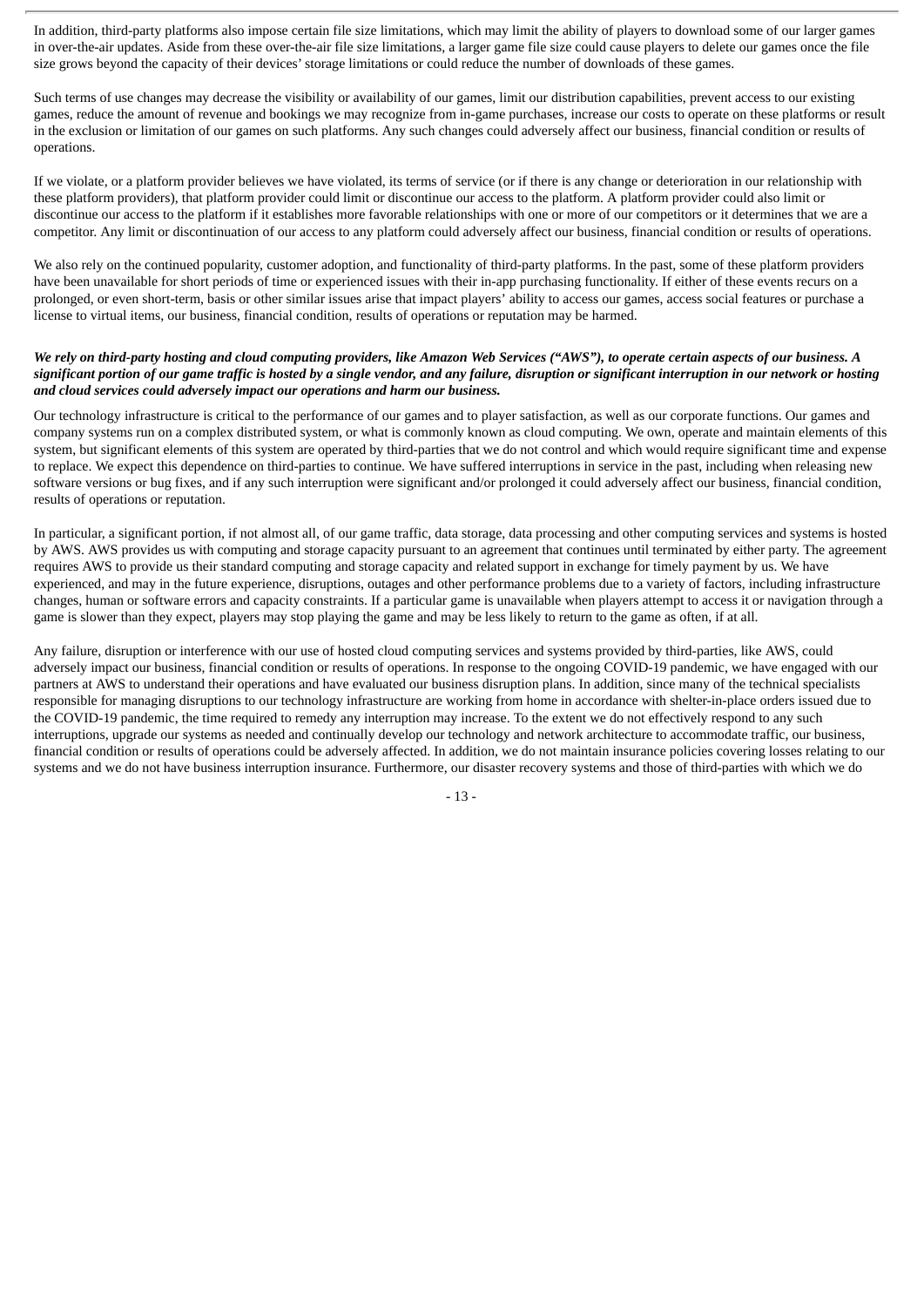business may not function as intended or may fail to adequately protect our critical business information in the event of a significant business interruption, which may cause interruption in service of our games, security breaches or the loss of data or functionality, leading to a negative effect on our business, financial condition or results of operations.

# We derive a significant portion of our revenues from advertisements and offers that are incorporated into our free-to-play games through relationships with third parties. If we are unable to continue to compete for these advertisements and offers, or if any events occur that negatively *impact our relationships with advertisers, our advertising revenues and operating results would be negatively impacted.*

We derive a significant portion of our revenues though advertisements and offers we serve to players. We need to maintain good relationships with advertisers to provide us with a sufficient inventory of advertisements and offers. Online advertising, including through mobile games and other mobile applications, is an intensely competitive industry. Many large companies, such as Amazon, Facebook and Google, invest significantly in data analytics to make their websites and platforms more attractive to advertisers. In order for our advertising business to continue to succeed, we need to continue to demonstrate the reach of our player network and success of our advertising partners. If our relationship with any advertising partners terminates for any reason, or if the commercial terms of our relationships are changed or do not continue to be renewed on favorable terms, we would need to qualify new advertising partners, which could negatively impact our revenues, at least in the short term. Furthermore, our Chartboost subsidiary derives its revenue from business clients, many of which are mobile game publishers, who use Chartboost's programmatic mobile advertising and monetization platform. Such clients often engage with several mobile advertising platforms and networks concurrently, thus Chartboost's business faces significant competition.

In addition, internet-connected devices and operating systems controlled by third parties increasingly contain features that allow device users to disable functionality that allows for the delivery of advertising on their devices. Device and browser manufacturers may include or expand these features as part of their standard device specifications. For example, when Apple announced that UDID, a standard device identifier used in some applications, was being superseded and would no longer be supported, application developers were required to update their apps to utilize alternative device identifiers such as universally unique identifier, or, more recently, identifier-for-advertising, which simplifies the process for Apple users to opt out of behavioral targeting. In June 2020, Apple announced further changes, requiring its users with iOS 14 (and presumably future iOS versions) to request a user's permission to track them or to access their mobile device's identifier for advertising. Those changes, known as Apple's AppTracking Transparency framework, went into effect in late April 2021, with the release of iOS 14.5. If users do not elect participate in functionality that supports the delivery of targeted advertising on their devices, our ability to deliver effective advertising campaigns on behalf of our advertisers could suffer, which could cause our business, financial condition, or results of operations to suffer.

Finally, the revenues that we derive from advertisements and offers is subject both to seasonality, as companies' advertising budgets are generally highest during the fourth quarter and decline significantly in the first quarter of the following year, which negatively impacts our revenues in the first quarter, and to the financial health of advertisers, who, as they experience downturns or uncertainty in their own business operations for various reasons, such as the economic effects resulting from the COVID-19 pandemic, may decrease their advertising spending.

# Our ability to acquire and maintain licenses to intellectual property may affect our revenue and profitability. Competition for these licenses may *make them more expensive and increase our costs.*

While most of the intellectual property we use in our games is created by us, we also acquire rights to third-party intellectual property. For example, we use licensed intellectual property as creative assets in games such as *Game of Thrones™ Slots Casino*, *Harry Potter™: Puzzles & Spells, Hit It Rich! Slots*, *Wizard of Oz Slots* and *Wonka's World of Candy*, and we are developing new games using licensed intellectual property such as Star Wars™.

Proprietary licenses typically limit our use of intellectual property to specific uses and for specific time periods, require time and attention of licensors in providing guidance and related approvals, and include other contractual obligations with which we must comply. We have and may continue to experience delays in working with licensors and their proprietary content as we partner with them to develop new games and features. While these delays have not been material to date, it is possible that the COVID-19 pandemic may divert executive attention and other resources from us or our licensing partners and presents other business challenges, such as dependence on the need for resources only available in physical office locations. Competition for these licenses is intense, and often results in increased advances, minimum payment guarantees and royalties that we must pay to the licensor. If we are unable to obtain and remain in compliance with the terms of these licenses or obtain additional licenses on reasonable economic terms, our revenue and profitability may be

- 14 -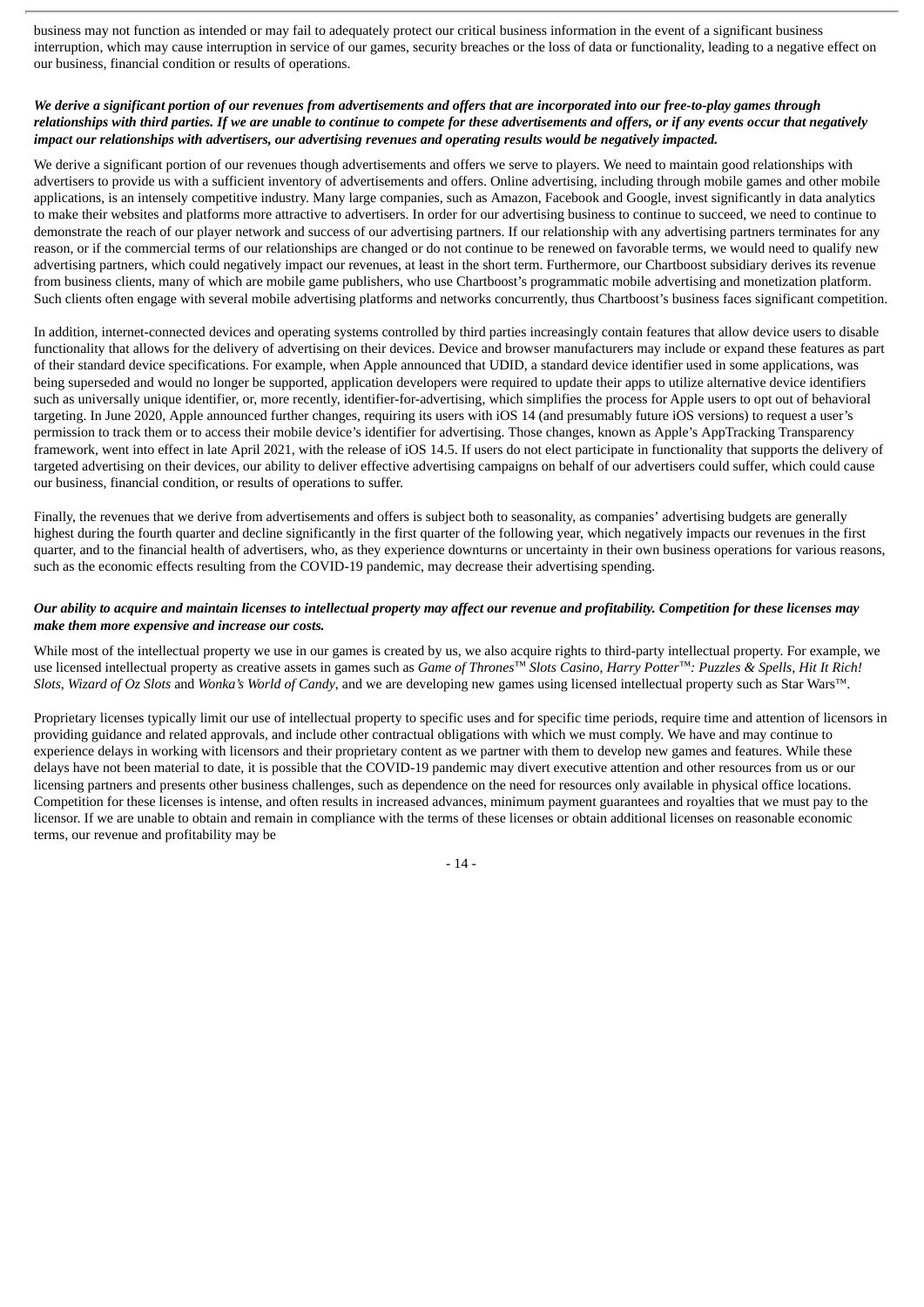adversely impacted. In addition, use of these intellectual properties generally requires that we pay a royalty to the licensor, which decreases our profitability. If the mix of player purchases shifts towards games in which we use licensed intellectual properties increases, our overall margins may be reduced.

In addition, many of our games are built on proprietary source code of third parties, such as Unity and Epic Games. If we are unable to renew licenses to proprietary source code underlying our games, or the terms and conditions of these licenses change at the time of renewal our business, financial condition or results of operations could be negatively impacted. We rely on third parties, including Unity and Epic Games, to maintain versions of their proprietary engines that allow us to ship our games on multiple platforms. If a third party from whom we license source code discontinues support for one or more of these platforms, our business, financial condition or results of operations could be negatively impacted.

# Companies and governmental agencies may restrict access to platforms, our website, mobile applications or the Internet generally, which could lead *to the loss or slower growth of our player base.*

Our players generally need to access the Internet and in particular platforms such as the Apple App Store, the Google Play Store, Facebook, Snapchat or our website to play our games. Companies and governmental agencies could block access to any platform, our website, mobile applications or the Internet generally for a number of reasons such as security or confidentiality concerns or regulatory reasons, or they may adopt policies that prohibit employees from accessing Apple, Google, Facebook and our website or any social platform. If companies or governmental entities block or limit such or otherwise adopt policies restricting players from playing our games, our business could be negatively impacted and could lead to the loss or slower growth of our player base.

#### *We are subject to counterparty risk with respect to the capped call transactions.*

The counterparties to the capped call transactions entered into in connection with the offering of the Notes (as defined below) are financial institutions, and we will be subject to the risk that one or more of the counterparties may default or otherwise fail to perform, or may exercise certain rights to terminate, their obligations under the capped call transactions. Our exposure to the credit risk of the counterparties will not be secured by any collateral. Global economic conditions have in the past resulted in the actual or perceived failure or financial difficulties of many financial institutions. If a counterparty to one or more capped call transactions becomes subject to insolvency proceedings, we will become an unsecured creditor in those proceedings with a claim equal to our exposure at the time under such transactions. Our exposure will depend on many factors but, generally, our exposure will increase if the market price or the volatility of our Class A common stock increases. In addition, upon a default or other failure to perform, or a termination of obligations, by a counterparty, the counterparty may fail to deliver the shares of our Class A common stock required to be delivered to us under the capped call transactions and we may suffer adverse tax consequences or experience more dilution than we currently anticipate with respect to our Class A common stock. We can provide no assurances as to the financial stability or viability of the counterparties.

# **Risks Related to Legal or Regulatory Compliance**

### Cybersecurity attacks, including breaches, computer viruses and computer hacking attacks could harm our business, financial condition, results of *operations or reputation.*

Cybersecurity attacks, including breaches, computer malware, computer hacking and insider threats have become more prevalent in our industry, and experts have warned that the global disruption related to the COVID-19 pandemic and remote working conditions have resulted in increased threats and malicious activity. Any cybersecurity breach caused by hacking, which involves efforts to gain unauthorized access to information or systems, or to cause intentional malfunctions or loss or corruption of data, software, hardware or other computer equipment, or the inadvertent transmission of computer viruses could adversely affect our business, financial condition, results of operations or reputation. We have experienced and will continue to experience hacking attacks of varying degrees from time to time. Because of our prominence in the social game industry, we believe we are a particularly attractive target for hackers. Additionally, rapidly evolving technology and capabilities, evolving changes in the sources, capabilities and targets for cybersecurity attacks, as well as the increasing sophistication of cyber criminals increase the risk of material data compromise or business disruption. As cybersecurity threats continue to evolve, we may be required to expend significant additional resources to continue to modify or enhance our protective measures or to investigate and remediate any information security vulnerabilities. The inability to implement, maintain and upgrade adequate safeguards could have a material adverse effect on our business.

- 15 -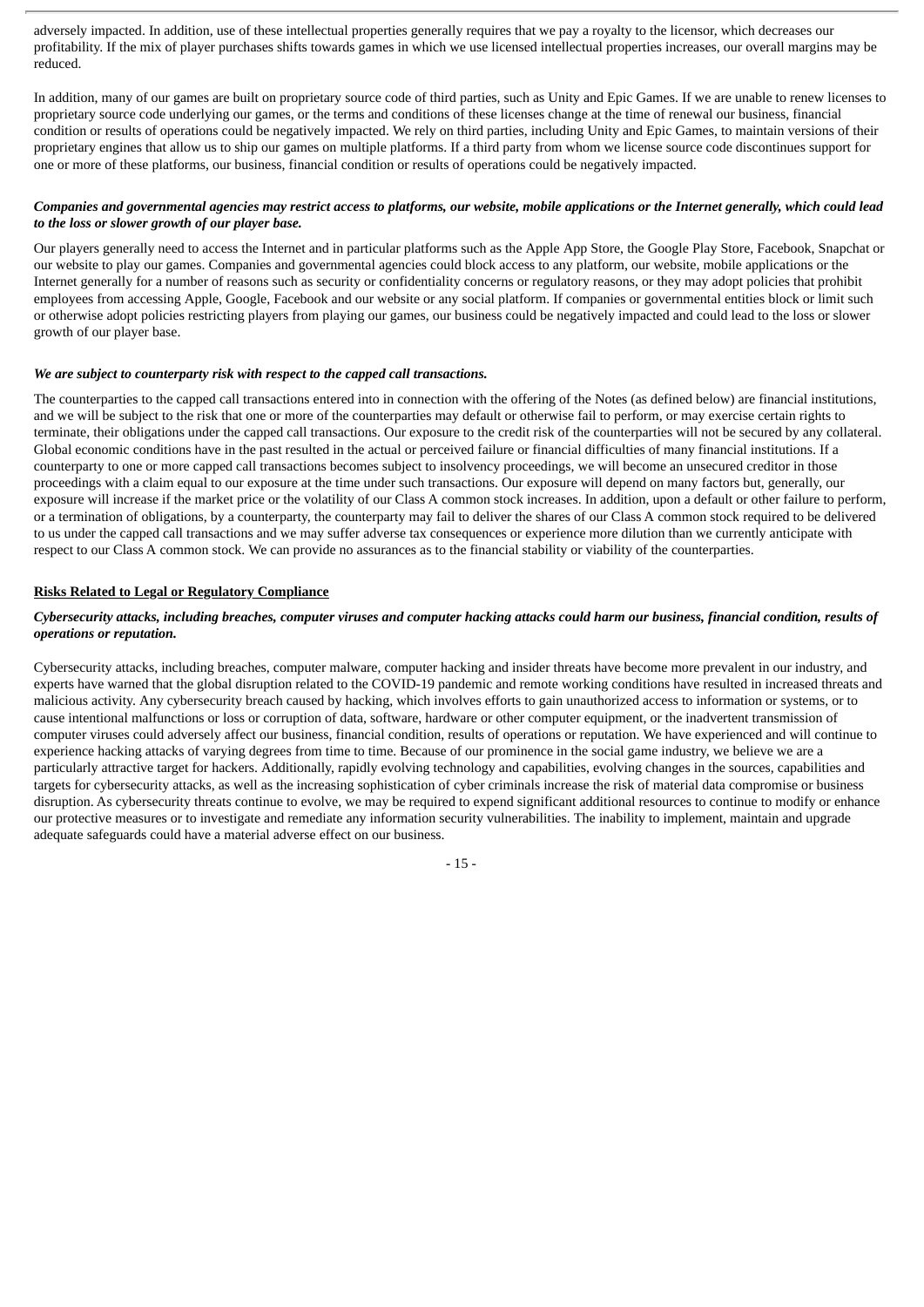In addition, we store sensitive information, including personal information about our employees, and our games involve the storage and transmission of players' personal information on equipment, networks and corporate systems run by us or managed by third-parties including Amazon, Apple, Facebook, Google and Microsoft. We are subject to global laws, rules and regulations requiring us to provide notification to players, investors, regulators and other affected parties in the event of a security breach of certain personal data, or requiring the adoption of minimum information security standards that are often vaguely defined and difficult to practically implement. These laws and regulations may change or be interpreted and applied differently over time and from jurisdiction to jurisdiction. The costs of compliance with these laws, including, among others, the European Union's General Data Protection Regulation ("GDPR") and the California Consumer Privacy Act of 2018 ("CCPA"), have increased and may increase in the future. Our corporate systems, third-party systems and security measures may be breached due to the actions of outside parties, employee error, malfeasance, a combination of these, or otherwise, and, as a result, an unauthorized party may obtain access to, or compromise the integrity of, our data, our employees' data, our players' data or any third-party data we may possess. Any such security breach could require us to comply with various breach notification laws, may affect our ability to operate and may expose us to litigation, remediation and investigation costs, increased costs for security measures, loss of revenue, damage to our reputation and potential liability, each of which could be material.

In September 2019, we announced that an incident had occurred that involved player data (the "Data Incident"). Upon our discovery of the Data Incident, an investigation was immediately commenced and leading advisors and third-party forensics firms were retained to assist. The investigation revealed that, during the third quarter of 2019, outside hackers illegally accessed certain player account information and other Zynga information, and that no financial information was accessed. We provided notifications to players, investors, regulators and other third parties, where we believed notice was required or appropriate. We may continue to experience increased costs related to our response to the Data Incident and our efforts to further enhance our security measures. In addition, it is possible that the Data Incident may result in loss of players and partners, harm to our reputation, increased costs to maintain insurance coverage, devotion of substantial management time, litigation or regulatory enforcement, claims for indemnification obligations, future cybersecurity attacks and other potential liabilities. We are currently subject to consumer class action complaints filed in connection with the Data Incident, as further described in the section titled "Legal Matters" included in Note 15 -"Commitments and Contingencies" in the notes to the consolidated financial statements included in the Zynga Form 10-K. While we intend to defend ourselves vigorously against the claims asserted, we cannot anticipate the potential outcomes, costs and expenses associated with these and any future lawsuits. Although we maintain insurance, the amount of our insurance may not cover the costs associated with such consumer class actions.

#### We are subject to laws and regulations concerning privacy, information security, data protection, consumer protection and protection of minors, and these laws and requlations are continually evolving. Our actual or perceived failure to comply with these laws and requlations could harm our *business.*

We receive, store and process personal information and other player data, and we enable our players to share their personal information with each other and with third parties, including on the Internet and mobile platforms. There are numerous federal, state and local laws around the world regarding privacy and the collection, storing, sharing, use, processing, disclosure, deletion and protection of personal information and other player data on the Internet and mobile platforms, and with our acquisition of Chartboost, we are subject to additional laws and contractual obligations relating to its advertising operations. The scope of these laws are changing, subject to differing interpretations, and may be inconsistent between countries or conflict with other rules.

Various government and consumer agencies have called for new regulation and changes in industry practices and are continuing to review the need for greater regulation for the collection of information concerning consumer behavior on the Internet, including regulation aimed at restricting certain targeted advertising practices. Global privacy laws and regulations are constantly emerging and evolving and may change or be interpreted and applied differently over time and from jurisdiction to jurisdiction, resulting in greater compliance burdens and costs associated with efforts to comply. For example, the GDPR, which became effective in May 2018, created new individual privacy rights and imposed worldwide obligations on companies processing personal data of European Union users, which has created a greater compliance burden for us and other companies with European users, and subjects violators to substantial monetary penalties. Another example is the State of California's passage of the CCPA, which went into effect on January 1, 2020 and created new privacy rights for consumers residing in the state. On November 3, 2020, California voters approved an initiative that will modify the CCPA significantly when it goes into effect in 2022, resulting in further uncertainty and requiring us to incur additional costs and expenses in an effort to comply.

- 16 -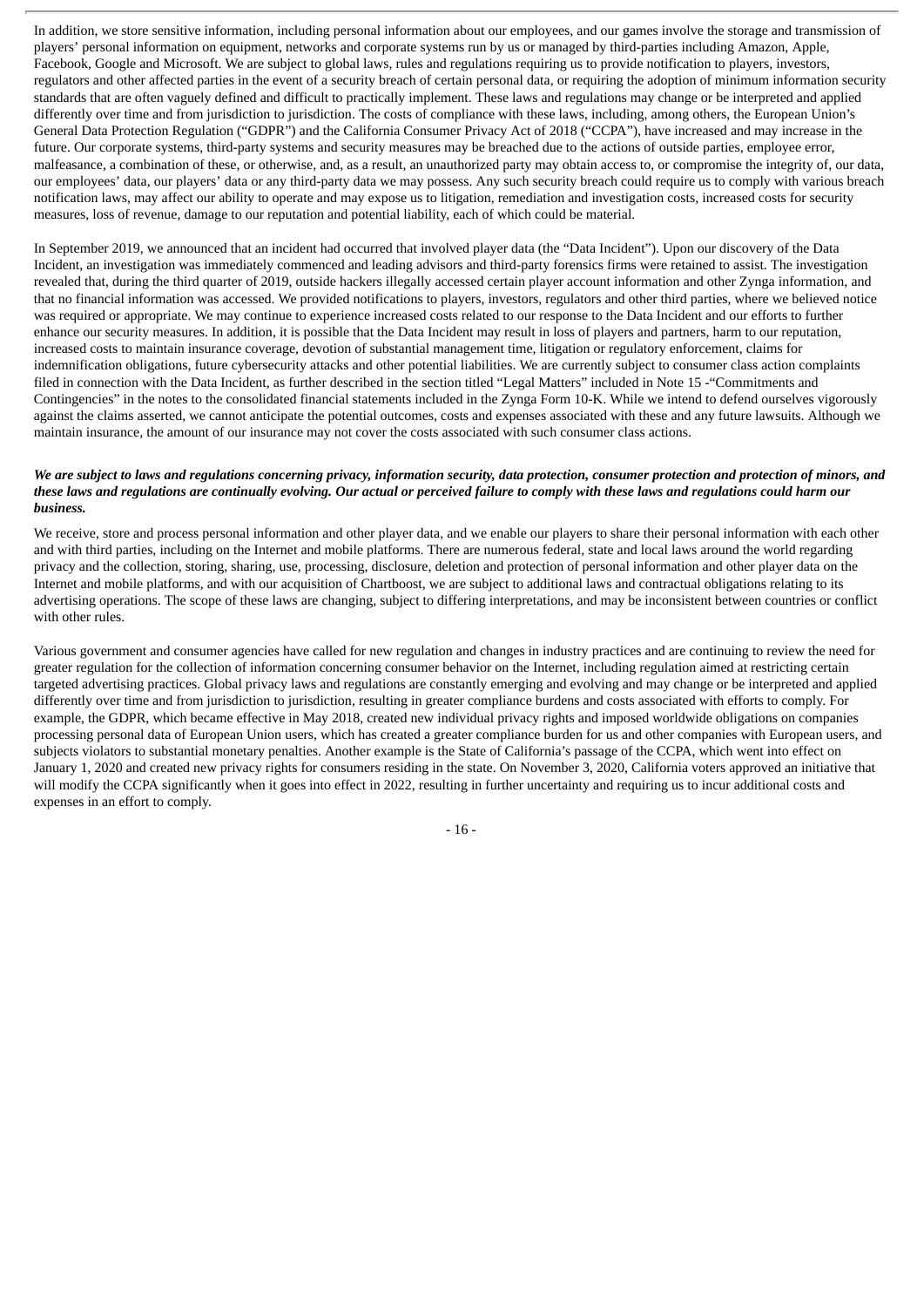There is also increased attention being given to the collection of data from minors. For instance, the Children's Online Privacy Protection Act requires companies to obtain parental consent before collecting personal information from children under the age of 13. Additionally, the UK Age Appropriate Design Code, which may require changes to the design of, and personal data processing by, online services "likely to be accessed" by UK users under the age of 18, went into enforcement in September 2021. Compliance with global privacy-related laws, regulations, and similar legal requirements has required us to devote significant operational resources and incur significant expenses.

All of our games are subject to our privacy policy and our terms of service located in application storefronts, within our games and on our corporate website. We generally comply with industry standards and are subject to the terms of our privacy-related obligations to players and third parties. We strive to comply with all applicable laws, policies, legal obligations and certain industry codes of conduct relating to privacy and data protection, to the extent reasonably attainable. However, it is possible that these obligations may be interpreted and applied in a manner that is inconsistent from one jurisdiction to another and may conflict with other rules or our practices. It is also possible that new laws, policies, legal obligations or industry codes of conduct may be passed, or existing laws, policies, legal obligations or industry codes of conduct may be interpreted in such a way that could prevent us from being able to offer services to citizens of a certain jurisdiction or may make it costlier or more difficult for us to do so. For example, in July 2020, Apple began removing games from its China App Store in order to comply with Chinese gaming regulations first introduced in 2016, requiring developers to obtain licenses from Chinese authorities prior to launching games that are paid for or have in-app purchases. Accordingly, the Zynga games which were previously available in the China App Store have been removed by Apple. While we are assessing options to bring Zynga games to China in the future, we note that Zynga's revenue and bookings from Apple's China App Store have not historically been significant.

We are also subject to evolving laws and regulations that dictate whether, how, and under what circumstances we can transfer, process and/or receive certain data that is critical to our operations, including data shared between countries or regions in which we operate. For example, in July 2020, the European Union-U.S. Privacy Shield, on which we historically relied for the transfer of certain data from the European Union to the U.S., was invalidated by the Court of Justice of the European Union (CJEU). In addition, other bases upon which Zynga relies to legitimize the transfer of such data, such as Standard Contractual Clauses (SCCs), have been subjected to regulatory and judicial scrutiny. The CJEU upheld the validity of SCCs in July 2020 subject to certain conditions, and the European Commission issued new SCCs on June 4, 2021, which has resulted in, and will continue to result in, changes to our use of SCCs. Further regulatory guidance could result in additional changes over time. If one or more of the legal bases for transferring data from Europe to the United States is invalidated or the transfer frameworks are amended, if we are unable to transfer data between and among countries and regions in which we operate, or if we are restricted from sharing data among our products and services, it could affect the manner in which we operate and require us to change our data processing policies and measures, which may be burdensome and difficult to undertake successfully, and could adversely affect our financial results. Any failure or perceived failure by us to comply with our privacy policy and terms of service, our privacy-related obligations to players or other third parties, or our privacy-related legal obligations, or any compromise of security that results in the unauthorized release or transfer of personally identifiable information or other data of players and other individuals, may result in governmental investigations and enforcement actions, litigation or public statements against us by consumer advocacy groups or others and could cause our players to lose trust in us and other harm to our reputation, which could have an adverse effect on our business, financial condition or results of operations. Additionally, if third parties we work with, such as players, vendors or developers violate applicable laws or our policies, such violations may also put our players' information at risk and could in turn have an adverse effect on our business, financial condition or results of operations.

#### *We are involved in legal proceedings that may result in adverse outcomes.*

We are involved in claims, suits, government investigations, and proceedings arising in the ordinary course of our business, including actions with respect to intellectual property claims, securities claims, privacy, data protection or law enforcement matters, tax matters, labor and employment claims, consumer protection claims, competition-related claims, commercial and indemnification claims, acquisition-related claims and other matters. Such claims, suits, government investigations, and proceedings are inherently uncertain and their results cannot be predicted with certainty. Regardless of their outcomes, such legal proceedings can have an adverse impact on us because of legal costs, diversion of management and other personnel, and other factors. In addition, it is possible that a resolution of one or more such proceedings could result in liability, penalties, or sanctions, as well as judgments, consent decrees, or orders preventing us from offering certain features, functionalities, products, or services, or requiring a change in our business practices, products or technologies, which could in the future materially and adversely affect our business, financial condition or results of operations. See the section titled "Legal Matters" included in Note 15 - "Commitments and Contingencies" in the notes to the consolidated financial statements included in the Zynga Form 10-K.

- 17 -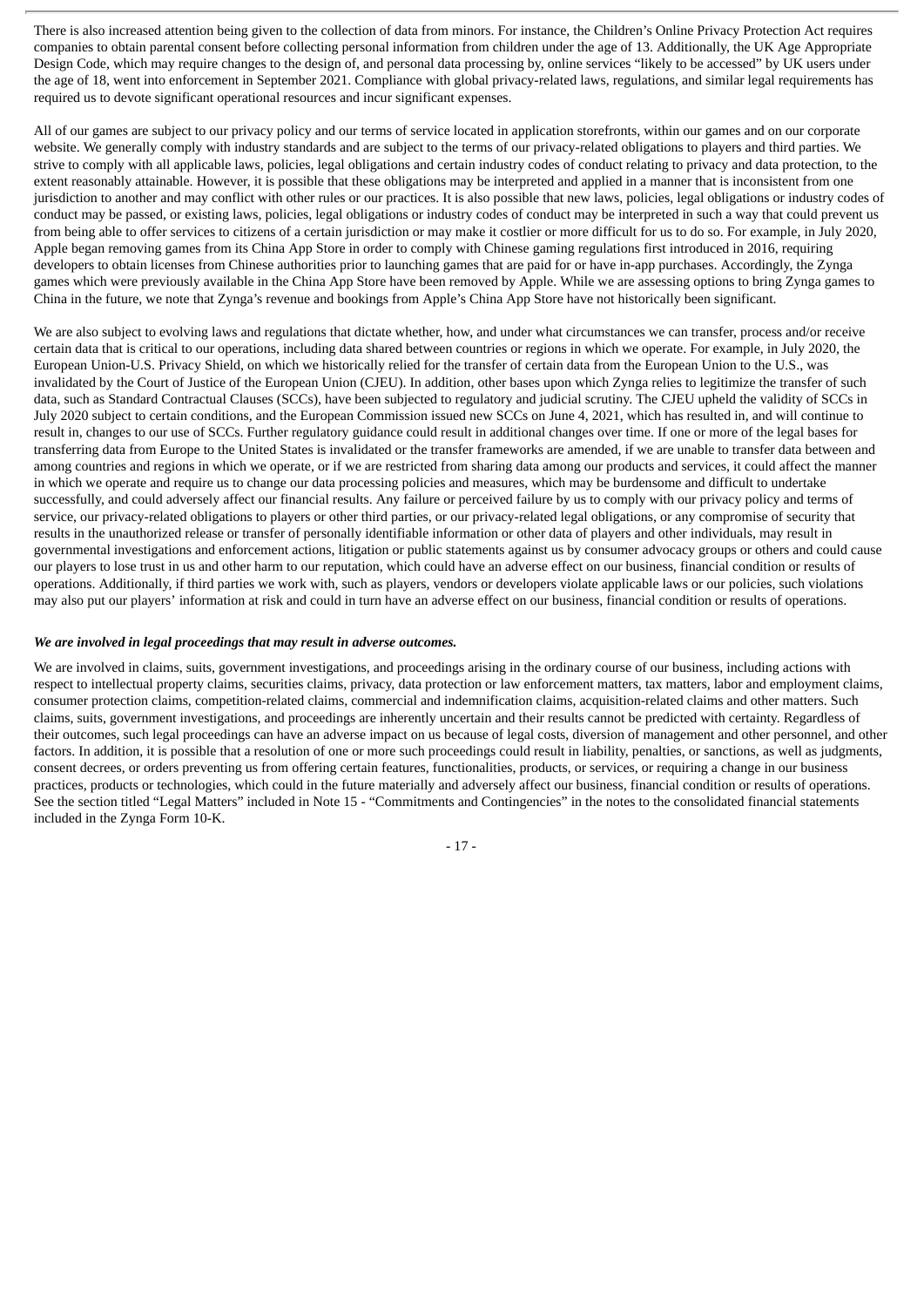### Our business is subject to a variety of U.S. and foreign laws, many of which are unsettled and still developing and which could subject us to claims *or otherwise harm our business.*

We are subject to a variety of laws in the U.S. and abroad that affect our business, including state and federal laws regarding consumer protection, electronic marketing, protection of minors, data protection and privacy, competition, taxation, intellectual property, export and national security, which are continuously evolving and developing. The scope and interpretation of the laws that are or may be applicable to us are often uncertain and may be conflicting, particularly laws outside the U.S. There is a risk that existing or future laws may be interpreted in a manner that is not consistent with our current practices and could have an adverse effect on our business. It is also likely that as our business grows and evolves and our games are played in a greater number of countries, we will become subject to laws and regulations in additional jurisdictions or other jurisdictions may claim that we are required to comply with their laws and regulations.

We are potentially subject to a number of foreign and domestic laws and regulations that affect the offering of certain types of content, such as that which depicts violence, many of which are ambiguous, still evolving and could be interpreted in ways that could harm our business or expose us to liability. In addition, there are ongoing academic, political and regulatory discussions in the U.S., Europe, Australia, Brazil and other jurisdictions regarding whether certain game genres, such as social casino, or certain game mechanics, such as "loot boxes", should be subject to a higher level or different type of regulation than other game genres or mechanics to protect consumers, in particular minors and persons susceptible to addiction, and, if so, what such regulation should include. For example, in 2018 a court determined that a class-action plaintiff was able to state a claim that an online social casino game operated by Big Fish Games, Inc. violated a specific anti-gambling law in Washington State. Subsequent to this ruling, additional purported class-action suits were filed against other social casino gaming companies for alleged violations of Washington State's gambling and consumer protection laws, and some of the defendant companies have entered into settlement agreements to settle their respective lawsuits. In February 2022, a putative class action complaint was filed against Zynga generally alleging similar violations of Washington State's gambling and consumer protection laws. In late 2020 and throughout 2021, several class action suits have been filed in multiple states in the U.S. against platforms and publishers alleging online social casino games violate various anti-gambling laws, including a February 2021 federal class action suit filed against Zynga in California alleging that our social slots games violate certain state anti-gambling and consumer protection laws. In Australia, a member of federal parliament introduced a bill in June 2020 seeking to ban social casino games in the country because, in part, his belief that such games groom children and young adults for real-money gambling later in life. If new social casino regulations are imposed, or other regulations are interpreted to apply to our social casino games, certain, or all, of our casino-themed games may become subject to such rules and regulations and expose us to civil and criminal penalties if we do not comply. Additionally, loot box game mechanics have been the subject of increased public discussion - for example, Belgium and the Netherlands have recommended enforcement actions against certain companies, the U.S. Federal Trade Commission ("FTC") held a public workshop on loot boxes in August 2019, at least one bill has been introduced in the U.S. Senate that would regulate loot boxes in games marketed toward players under the age of 18, the United Kingdom's Department for Digital, Culture, Media and Sport in September 2020 launched a call for evidence into the impact of loot boxes on in-game spending and gambling-like behavior, several class action suits have been filed in Brazil and in Canada against various companies for offering loot boxes in their games or platforms based in part on claims connecting or equating loot boxes to gambling (with Zynga being one of numerous defendants in a Canadian class action suit), and politicians have cited loot boxes as an example of recent technology innovation where government regulation is needed. In some of our games, such as *CSR Racing 2*, *Empires & Puzzles*, *FarmVille 3, Golf Rival, Harry Potter: Puzzles & Spells, Merge Dragons!*, *Merge Magic!* and *Zynga Poker*, certain mechanics may be deemed as "loot boxes". New regulation by the FTC, U.S. states or other international jurisdictions, which may vary significantly across jurisdictions and which we may be required to comply with, could require that these game mechanics be modified or removed from games, increase the costs of operating our games, impact player engagement and monetization or otherwise harm our business performance. It is difficult to predict how existing or new laws may be applied to these or similar game mechanics. If we become liable under these laws or regulations, we could be directly harmed, and we may be forced to implement new measures to reduce our exposure to this liability. This may require us to expend substantial resources or to modify our games, which would harm our business, financial condition and results of operations. In addition, the increased attention focused upon liability issues as a result of lawsuits and legislative proposals could harm our reputation or otherwise impact the growth of our business. Any costs incurred as a result of this potential liability could harm our business, financial condition or results of operations.

- 18 -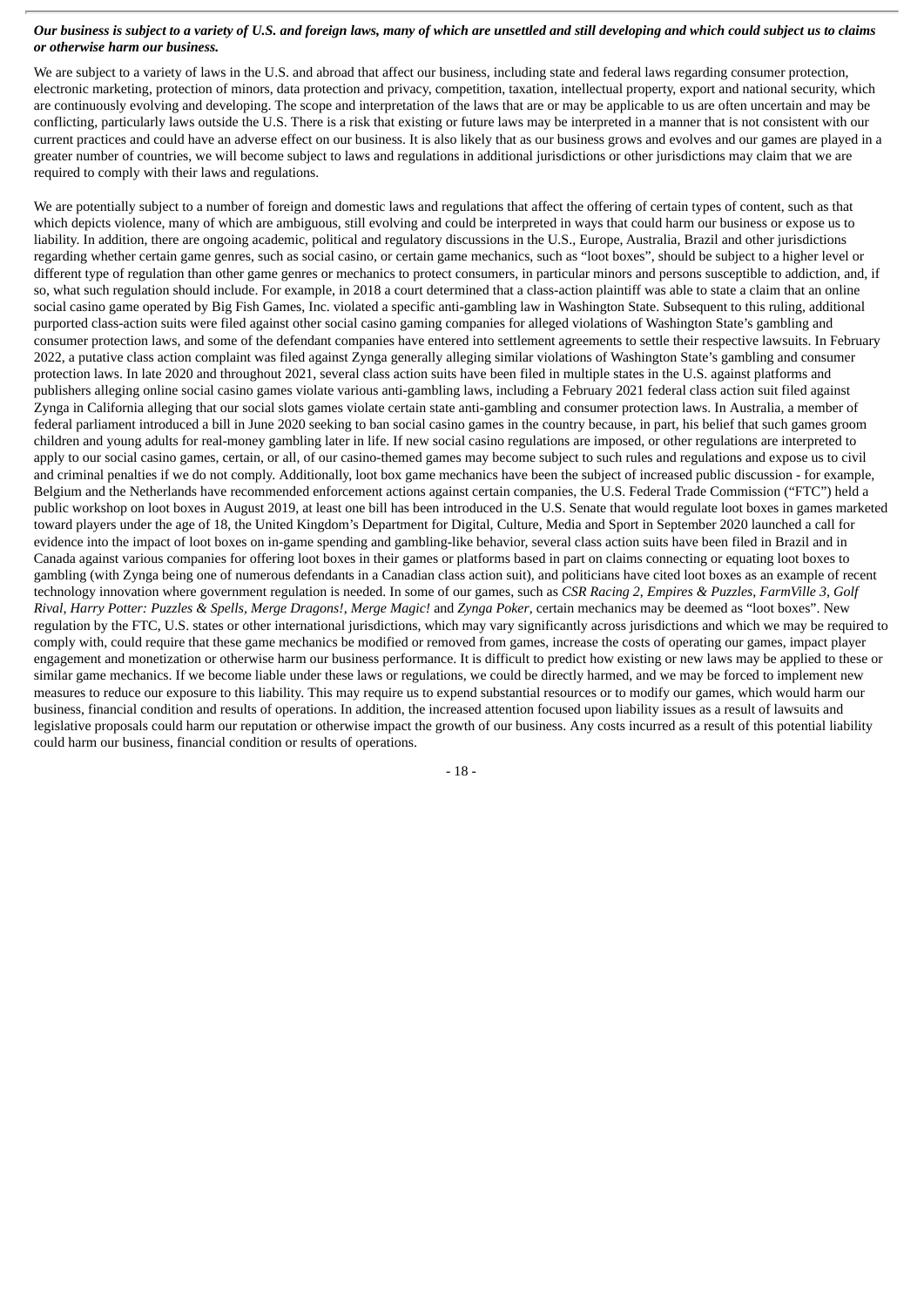It is possible that a number of laws and regulations may be adopted or construed to apply to us in the U.S. and elsewhere that could restrict the online and mobile industries, including player privacy, advertising, taxation, content suitability, copyright, distribution and antitrust. Furthermore, the growth and development of electronic commerce and virtual items may prompt calls for more stringent consumer protection laws that may impose additional burdens on companies such as ours conducting business through the Internet and mobile devices. We anticipate that scrutiny and regulation of our industry will increase and we will be required to devote legal and other resources to addressing such regulation. For example, existing laws or new laws regarding the marketing of in-app purchases, labeling of free-to-play games, or regulation of currency, banking institutions, unclaimed property, or money transmission may be interpreted to cover our games and the virtual currency, goods or payments that we receive. If that were to occur we may be required to seek licenses, authorizations or approvals from relevant regulators, the granting of which may be dependent on us meeting certain capital and other requirements and we may be subject to additional regulation and oversight, all of which could significantly increase our operating costs. Changes in current laws or regulations or the imposition of new laws and regulations in the U.S. or elsewhere regarding these activities may lessen the growth of social game services and impair our business, financial condition or results of operations.

### The exit by the United Kingdom from the European Union could harm our business, financial condition or results of operations.

The United Kingdom left the European Union in 2020 (commonly referred to as "Brexit"). The effects of Brexit will depend on agreements, if any, the United Kingdom makes to retain access to European Union. Brexit could lead to legal uncertainty and potentially divergent national laws and regulations as the United Kingdom determines which European Union laws to replace or replicate.

The announcement of Brexit caused (and the post-transition period relationship between the United Kingdom and the European Union is expected to cause future) significant volatility in global stock markets, which could cause our stock price to be subject to wide fluctuations, and significant fluctuations in foreign currency exchange rates, which will affect our financial results as we report in U.S. dollars and may affect our ability to attract and retain employees in the United Kingdom. The announcement of Brexit also created (and the post-transition period relationship between the United Kingdom and the European Union may create future) global economic uncertainty, which may cause our players to reduce the amount of money they spend on our games. The post-transition period relationship between the United Kingdom and the European Union could cause disruptions to and create uncertainty surrounding our business, including affecting our United Kingdom operations and relationships with existing and future players, suppliers and employees. Any of these effects of Brexit, and others we cannot anticipate, could harm our business, financial condition or results of operations.

# Changes in tax laws or tax rulings could materially affect our effective tax rates, financial position, results of operations and cash flows.

The tax regimes we are subject to or operate under are unsettled and may be subject to significant change. Changes in tax laws (including in response to the COVID-19 pandemic) or tax rulings, or changes in interpretations of existing laws, could cause us to be subject to additional income and non-income based taxes (such as payroll, sales, use, value-added, digital tax, net worth, property, and goods and services taxes), which in turn could materially affect our financial position and results of operations. For example, in December 2017, the U.S. federal government enacted the 2017 Tax Act. The 2017 Tax Act significantly changed the existing U.S. corporate income tax laws by, among other things, lowering the corporate tax rate, implementing a partially territorial tax system, and imposing a one-time deemed repatriation toll tax on cumulative undistributed foreign earnings. Another example is the June 7, 2019 opinion issued in Altera Corp v. Commissioner by a three judge panel from the Ninth Circuit, reversing a 2015 U.S. Tax Court decision. The Ninth Circuit ruled in favor of the Commissioner, validating U.S. Treasury regulations that require parties to a qualified cost-sharing arrangement to include stock-based compensation in the cost pool. The taxpayer subsequently petitioned the Ninth Circuit for a rehearing en banc, and, on November 12, 2019, the Ninth Circuit denied such petition. On February 10, 2020, the taxpayer requested the U.S. Supreme Court to review the Ninth Circuit's decision, and, on June 22, 2020, the U.S. Supreme Court denied request for review. As a result of the Ninth Circuit's opinion being upheld, our ability to offset 2019 taxable income with net operating losses was reduced. For more information, see Note 9 - "Income Taxes" in the notes to the consolidated financial statements in the Zynga Form 10-K.

In addition, the United States and many countries in the European Union, as well as a number of other countries and organizations such as the Organization for Economic Cooperation and Development, have recently proposed or recommended changes to existing tax laws or have enacted new laws that could impact our tax obligations. These proposals include changes to the existing framework to calculate income tax as well as proposals to change or impose new types of non-income taxes, including taxes based on a percentage of gross receipts such as digital service taxes.

 $-19-$